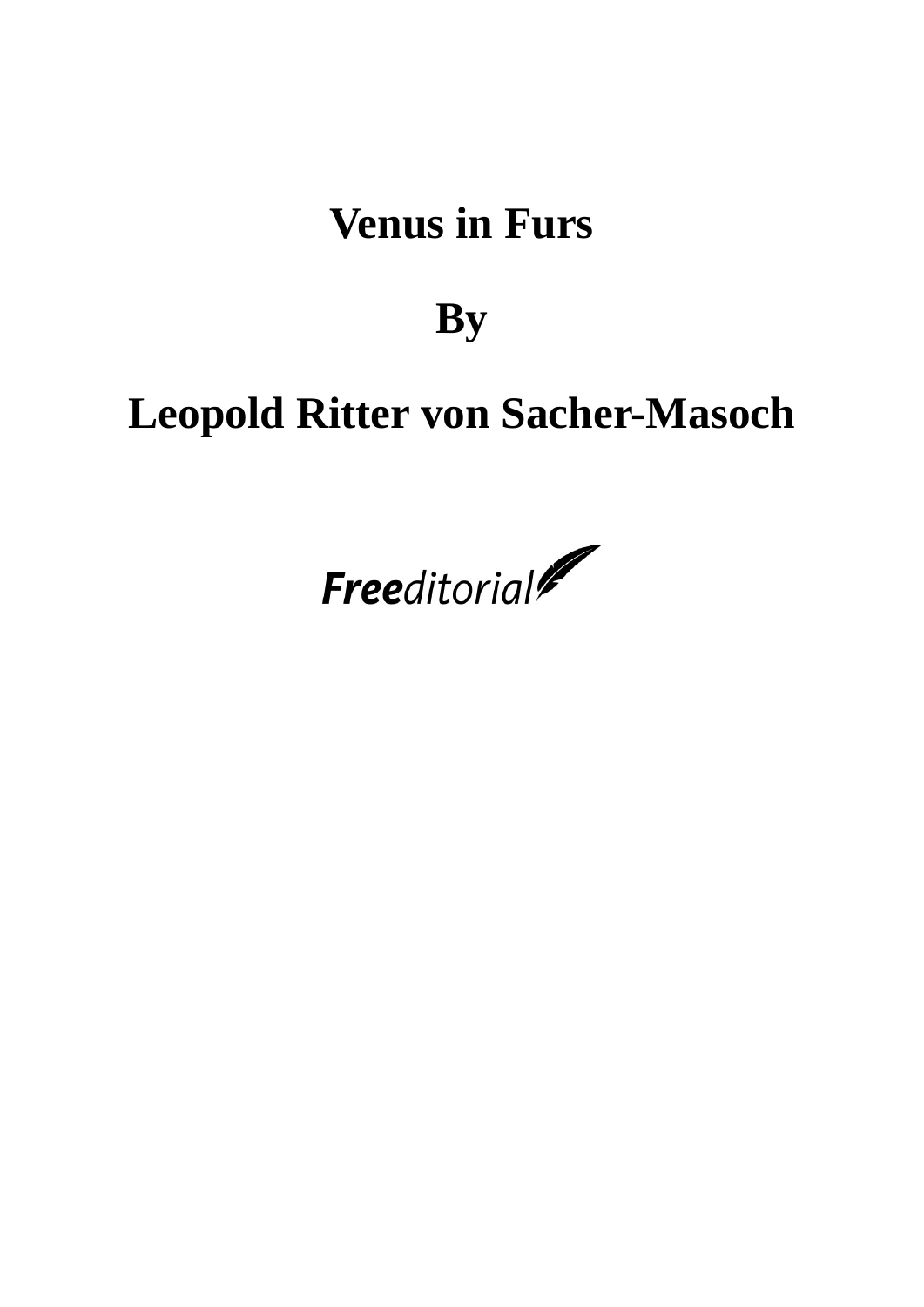My company was charming.

Opposite me by the massive Renaissance fireplace sat Venus; she was not a casual woman of the half-world, who under this pseudonym wages war against the enemy sex, like Mademoiselle Cleopatra, but the real, true goddess of love.

She sat in an armchair and had kindled a crackling fire, whose reflection ran in red flames over her pale face with its white eyes, and from time to time over her feet when she sought to warm them.

Her head was wonderful in spite of the dead stony eyes; it was all I could see of her. She had wrapped her marble-like body in a huge fur, and rolled herself up trembling like a cat.

"I don't understand it," I exclaimed, "It isn't really cold any longer. For two weeks past we have had perfect spring weather. You must be nervous."

"Much obliged for your spring," she replied with a low stony voice, and immediately afterwards sneezed divinely, twice in succession. "I really can't stand it here much longer, and I am beginning to understand—"

"What, dear lady?"

"I am beginning to believe the unbelievable and to understand the ununderstandable. All of a sudden I understand the Germanic virtue of woman, and German philosophy, and I am no longer surprised that you of the North do not know how to love, haven't even an idea of what love is."

"But, madame," I replied flaring up, "I surely haven't given you any reason."

"Oh, you—" The divinity sneezed for the third time, and shrugged her shoulders with inimitable grace. "That's why I have always been nice to you, and even come to see you now and then, although I catch a cold every time, in spite of all my furs. Do you remember the first time we met?"

"How could I forget it," I said. "You wore your abundant hair in brown curls, and you had brown eyes and a red mouth, but I recognized you immediately by the outline of your face and its marble-like pallor—you always wore a violet-blue velvet jacket edged with squirrel-skin."

"You were really in love with the costume, and awfully docile."

"You have taught me what love is. Your serene form of worship let me forget two thousand years."

"And my faithfulness to you was without equal!"

"Well, as far as faithfulness goes—"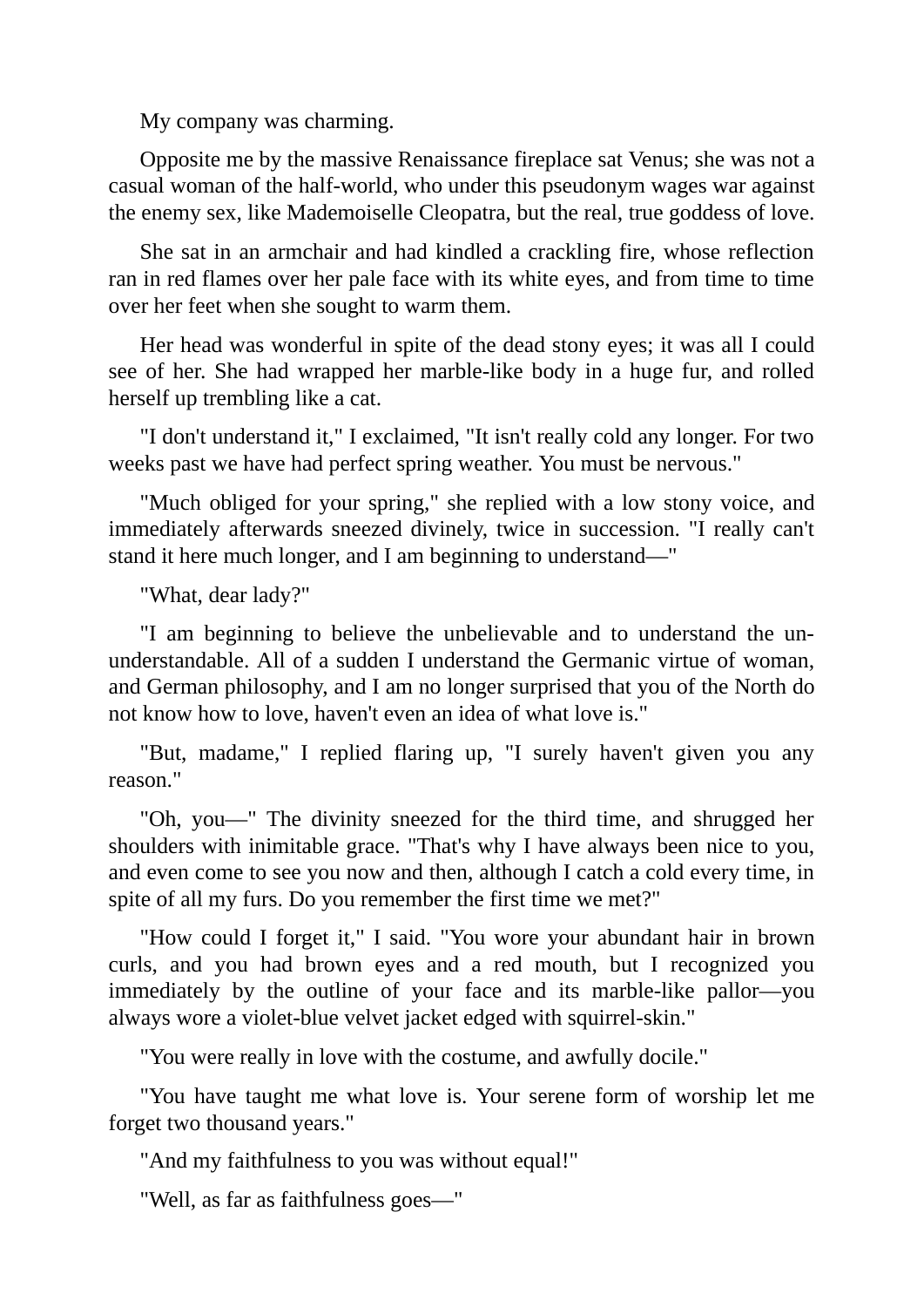"Ungrateful!"

"I will not reproach you with anything. You are a divine woman, but nevertheless a woman, and like every woman cruel in love."

"What you call cruel," the goddess of love replied eagerly, "is simply the element of passion and of natural love, which is woman's nature and makes her give herself where she loves, and makes her love everything, that pleases her."

"Can there be any greater cruelty for a lover than the unfaithfulness of the woman he loves?"

"Indeed!" she replied. "We are faithful as long as we love, but you demand faithfulness of a woman without love, and the giving of herself without enjoyment. Who is cruel there—woman or man? You of the North in general take love too soberly and seriously. You talk of duties where there should be only a question of pleasure."

"That is why our emotions are honorable and virtuous, and our relations permanent."

"And yet a restless, always unsatisfied craving for the nudity of paganism," she interrupted, "but that love, which is the highest joy, which is divine simplicity itself, is not for you moderns, you children of reflection. It works only evil in you. As soon as you wish to be natural, you become common. To you nature seems something hostile; you have made devils out of the smiling gods of Greece, and out of me a demon. You can only exorcise and curse me, or slay yourselves in bacchantic madness before my altar. And if ever one of you has had the courage to kiss my red mouth, he makes a barefoot pilgrimage to Rome in penitential robes and expects flowers to grow from his withered staff, while under my feet roses, violets, and myrtles spring up every hour, but their fragrance does not agree with you. Stay among your northern fogs and Christian incense; let us pagans remain under the debris, beneath the lava; do not disinter us. Pompeii was not built for you, nor our villas, our baths, our temples. You do not require gods. We are chilled in your world."

The beautiful marble woman coughed, and drew the dark sables still closer about her shoulders.

"Much obliged for the classical lesson," I replied, "but you cannot deny, that man and woman are mortal enemies, in your serene sunlit world as well as in our foggy one. In love there is union into a single being for a short time only, capable of only one thought, one sensation, one will, in order to be then further disunited. And you know this better than I; whichever of the two fails to subjugate will soon feel the feet of the other on his neck—"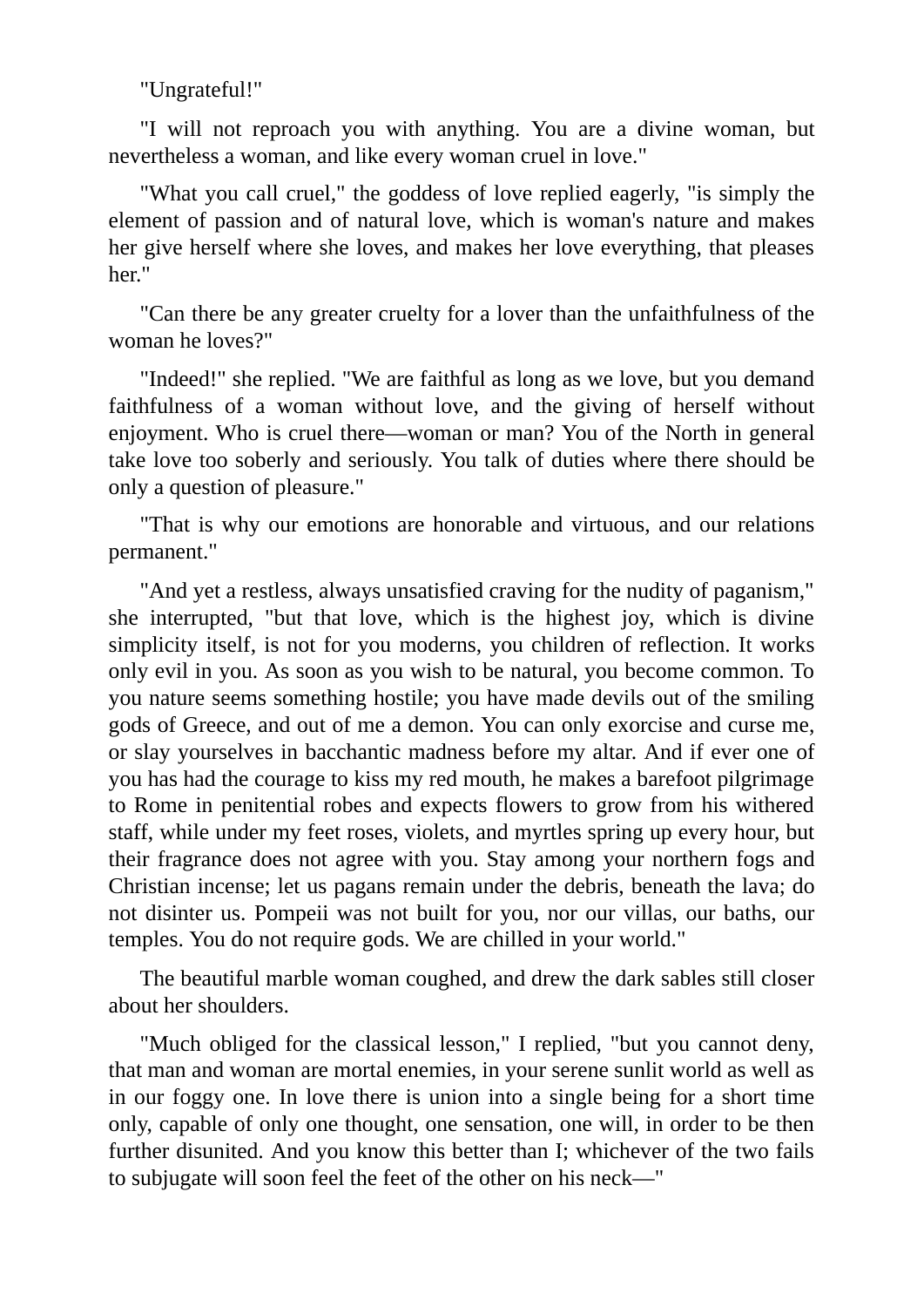"And as a rule the man that of the woman," cried Madame Venus with proud mockery, "which you know better than I."

"Of course, and that is why I don't have any illusions."

"You mean you are now my slave without illusions, and for that reason you shall feel the weight of my foot without mercy."

"Madame!"

"Don't you know me yet? Yes, I am cruel—since you take so much delight in that word-and am I not entitled to be so? Man is the one who desires, woman the one who is desired. This is woman's entire but decisive advantage. Through his passion nature has given man into woman's hands, and the woman who does not know how to make him her subject, her slave, her toy, and how to betray him with a smile in the end is not wise."

"Exactly your principles," I interrupted angrily.

"They are based on the experience of thousands of years," she replied ironically, while her white fingers played over the dark fur. "The more devoted a woman shows herself, the sooner the man sobers down and becomes domineering. The more cruelly she treats him and the more faithless she is, the worse she uses him, the more wantonly she plays with him, the less pity she shows him, by so much the more will she increase his desire, be loved, worshipped by him. So it has always been, since the time of Helen and Delilah, down to Catherine the Second and Lola Montez."

"I cannot deny," I said, "that nothing will attract a man more than the picture of a beautiful, passionate, cruel, and despotic woman who wantonly changes her favorites without scruple in accordance with her whim—"

"And in addition wears furs," exclaimed the divinity.

"What do you mean by that?"

"I know your predilection."

"Do you know," I interrupted, "that, since we last saw each other, you have grown very coquettish."

"In what way, may I ask?"

"In that there is no way of accentuating your white body to greater advantage than by these dark furs, and that—"

The divinity laughed.

"You are dreaming," she cried, "wake up!" and she clasped my arm with her marble-white hand. "Do wake up," she repeated raucously with the low register of her voice. I opened my eyes with difficulty.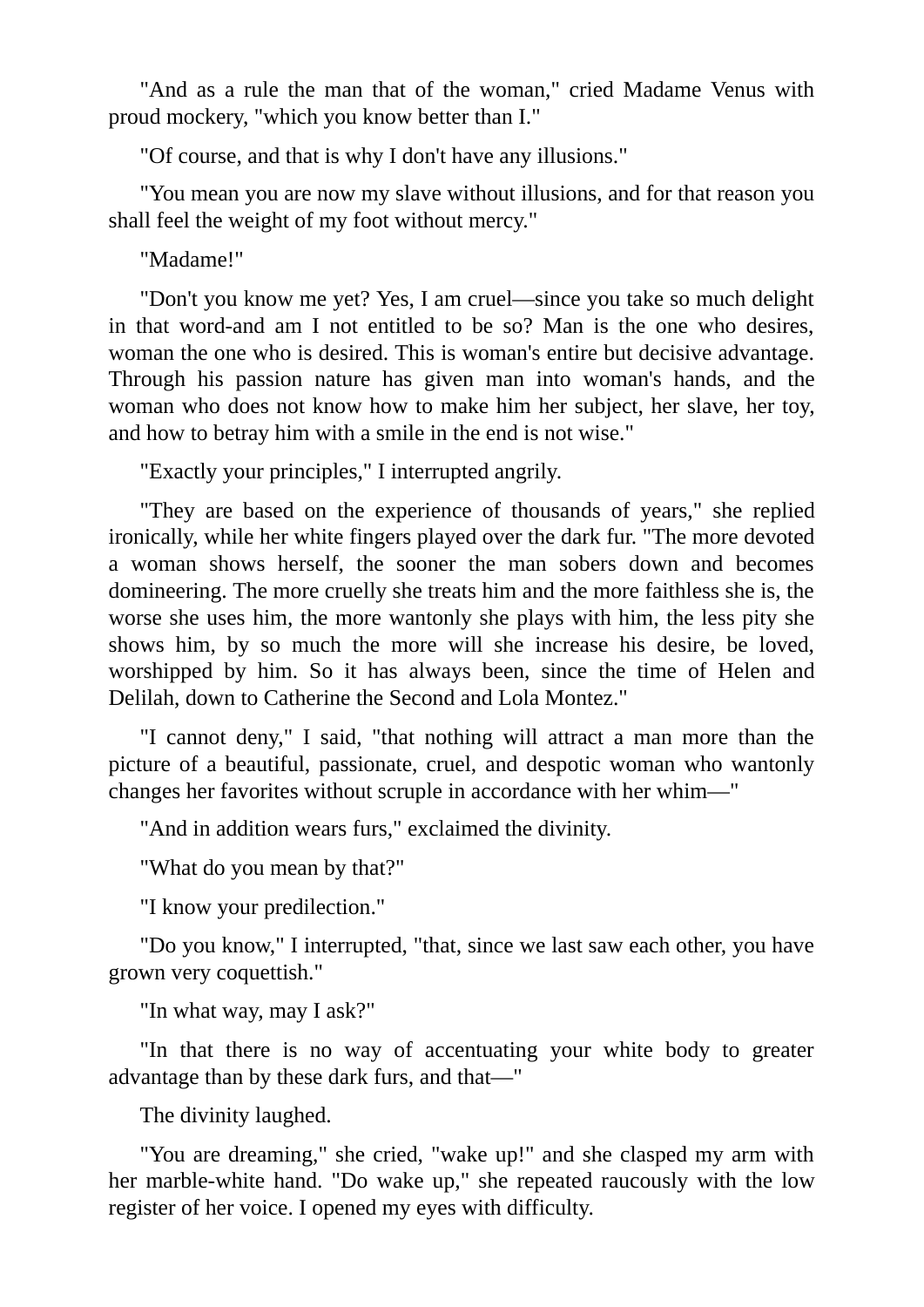I saw the hand which shook me, and suddenly it was brown as bronze; the voice was the thick alcoholic voice of my cossack servant who stood before me at his full height of nearly six feet.

"Do get up," continued the good fellow, "it is really disgraceful."

"What is disgraceful?"

"To fall asleep in your clothes and with a book besides." He snuffed the candles which had burned down, and picked up the volume which had fallen from my hand, "with a book by"—he looked at the title page— "by Hegel. Besides it is high time you were starting for Mr. Severin's who is expecting us for tea."

"A curious dream," said Severin when I had finished. He supported his arms on his knees, resting his face in his delicate, finely veined hands, and fell to pondering.

I knew that he wouldn't move for a long time, hardly even breathe. This actually happened, but I didn't consider his behavior as in any way remarkable. I had been on terms of close friendship with him for nearly three years, and gotten used to his peculiarities. For it cannot be denied that he was peculiar, although he wasn't quite the dangerous madman that the neighborhood, or indeed the entire district of Kolomea, considered him to be. I found his personality not only interesting—and that is why many also regarded me a bit mad—but to a degree sympathetic. For a Galician nobleman and land-owner, and considering his age—he was hardly over thirty—he displayed surprising sobriety, a certain seriousness, even pedantry. He lived according to a minutely elaborated, half-philosophical, half-practical system, like clock-work; not this alone, but also by the thermometer, barometer, aerometer, hydrometer, Hippocrates, Hufeland, Plato, Kant, Knigge, and Lord Chesterfield. But at times he had violent attacks of sudden passion, and gave the impression of being about to run with his head right through a wall. At such times every one preferred to get out of his way.

While he remained silent, the fire sang in the chimney and the large venerable samovar sang; and the ancient chair in which I sat rocking to and fro smoking my cigar, and the cricket in the old walls sang too. I let my eyes glide over the curious apparatus, skeletons of animals, stuffed birds, globes, plastercasts, with which his room was heaped full, until by chance my glance remained fixed on a picture which I had seen often enough before. But to-day, under the reflected red glow of the fire, it made an indescribable impression on me.

It was a large oil painting, done in the robust full-bodied manner of the Belgian school. Its subject was strange enough.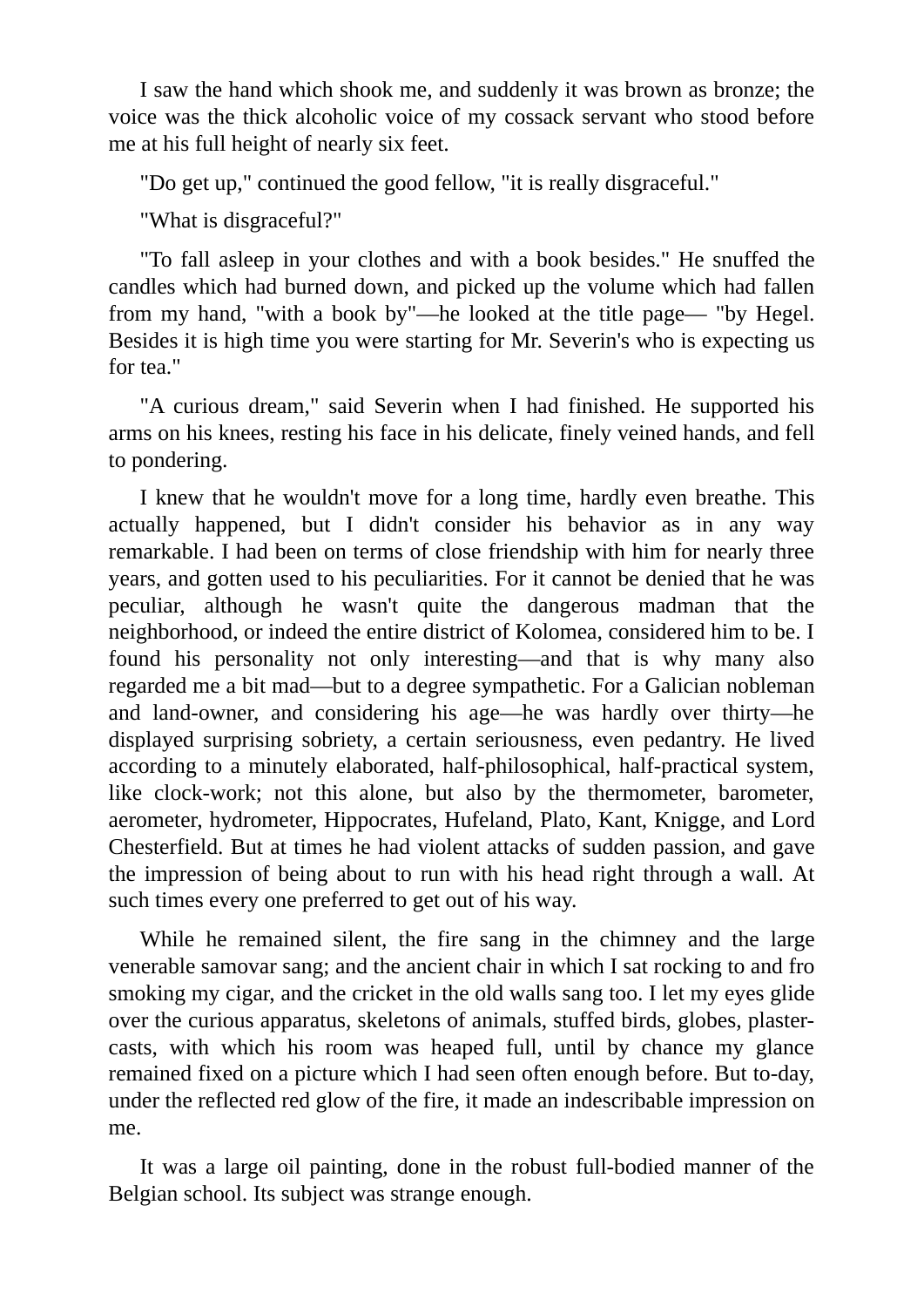A beautiful woman with a radiant smile upon her face, with abundant hair tied into a classical knot, on which white powder lay like a soft hoarfrost, was resting on an ottoman, supported on her left arm. She was nude in her dark furs. Her right hand played with a lash, while her bare foot rested carelessly on a man, lying before her like a slave, like a dog. In the sharply outlined, but well-formed linaments of this man lay brooding melancholy and passionate devotion; he looked up to her with the ecstatic burning eye of a martyr. This man, the footstool for her feet, was Severin, but beardless, and, it seemed, some ten years younger.

"Venus in Furs," I cried, pointing to the picture. "That is the way I saw her in my dream."

"I, too," said Severin, "only I dreamed my dream with open eyes."

"Indeed?"

"It is a tiresome story."

"Your picture apparently suggested my dream," I continued. "But do tell me what it means. I can imagine that it played a role in your life, and perhaps a very decisive one. But the details I can only get from you."

"Look at its counterpart," replied my strange friend, without heeding my question.

The counterpart was an excellent copy of Titian's well-known "Venus with the Mirror" in the Dresden Gallery.

"And what is the significance?"

Severin rose and pointed with his finger at the fur with which

Titian garbed his goddess of love.

"It, too, is a 'Venus in Furs,'" he said with a slight smile. "I don't believe that the old Venetian had any secondary intention. He simply painted the portrait of some aristocratic Mesalina, and was tactful enough to let Cupid hold the mirror in which she tests her majestic allure with cold satisfaction. He looks as though his task were becoming burdensome enough. The picture is painted flattery. Later an 'expert' in the Rococo period baptized the lady with the name of Venus. The furs of the despot in which Titian's fair model wrapped herself, probably more for fear of a cold than out of modesty, have become a symbol of the tyranny and cruelty that constitute woman's essence and her beauty.

"But enough of that. The picture, as it now exists, is a bitter satire on our love. Venus in this abstract North, in this icy Christian world, has to creep into huge black furs so as not to catch cold—"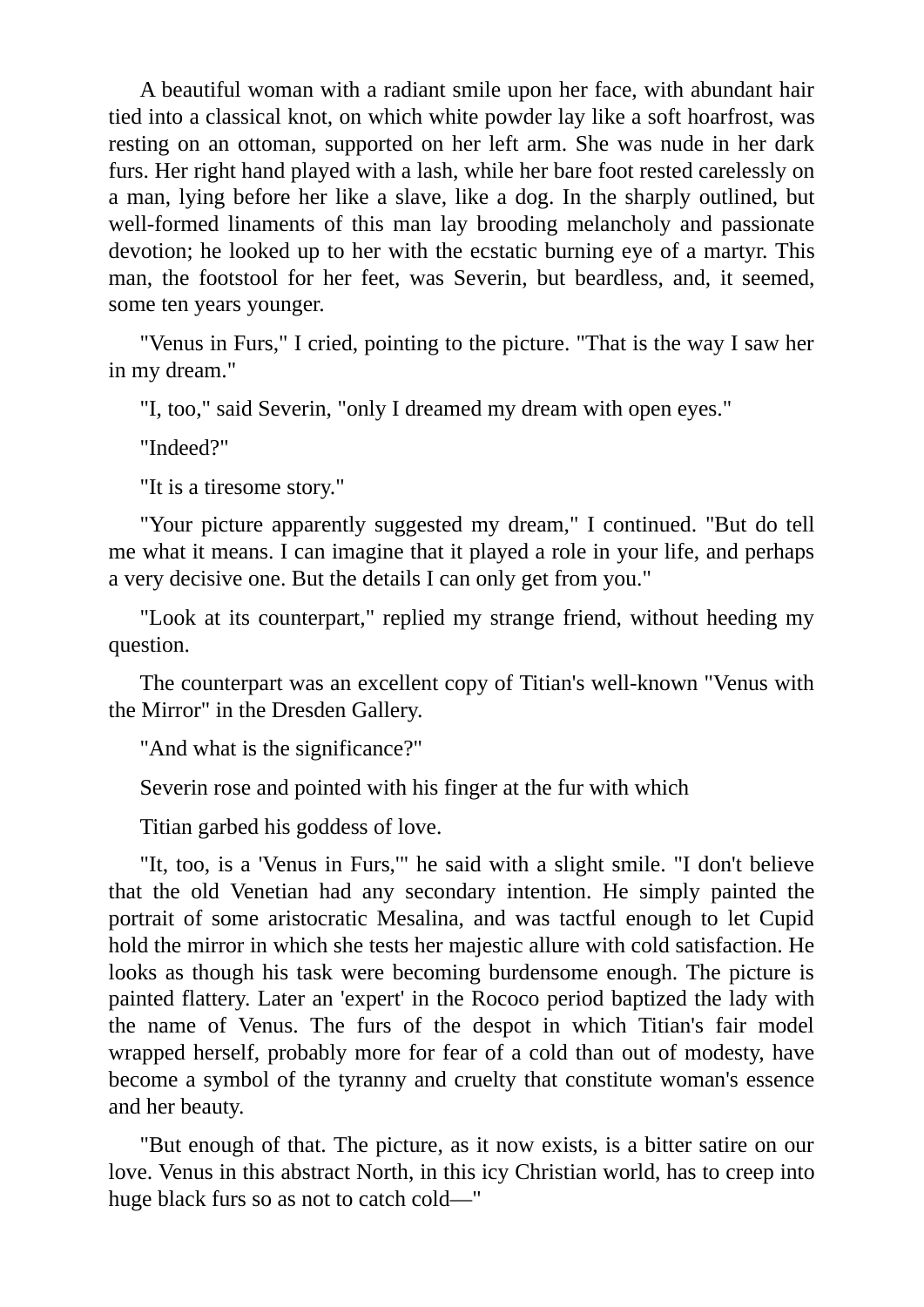Severin laughed, and lighted a fresh cigarette.

Just then the door opened and an attractive, stoutish, blonde girl entered. She had wise, kindly eyes, was dressed in black silk, and brought us cold meat and eggs with our tea. Severin took one of the latter, and decapitated it with his knife.

"Didn't I tell you that I want them soft-boiled?" he cried with a violence that made the young woman tremble.

"But my dear Sevtchu—" she said timidly.

"Sevtchu, nothing," he yelled, "you are to obey, obey, do you understand?" and he tore the kantchuk [Footnote: A long whip with a short handle.] which was hanging beside the weapons from its hook.

The woman fled from the chamber quickly and timidly like a doe.

"Just wait, I'll get you yet," he called after her.

"But Severin," I said placing my hand on his arm, "how can you treat a pretty young woman thus?"

"Look at the woman," he replied, blinking humorously with his eyes. "Had I flattered her, she would have cast the noose around my neck, but now, when I bring her up with the kantchuk, she adores me."

"Nonsense!"

"Nonsense, nothing, that is the way you have to break in women."

"Well, if you like it, live like a pasha in your harem, but don't lay down theories for me—"

"Why not," he said animatedly. "Goethe's 'you must be hammer or anvil' is absolutely appropriate to the relation between man and woman. Didn't Lady Venus in your dream prove that to you? Woman's power lies in man's passion, and she knows how to use it, if man doesn't understand himself. He has only one choice: to be the tyrant over or the slave of woman. As soon as he gives in, his neck is under the yoke, and the lash will soon fall upon him."

"Strange maxims!"

"Not maxims, but experiences," he replied, nodding his head, "I have actually felt the lash. I am cured. Do you care to know how?"

He rose, and got a small manuscript from his massive desk, and put it in front of me.

"You have already asked about the picture. I have long owed you an explanation. Here—read!"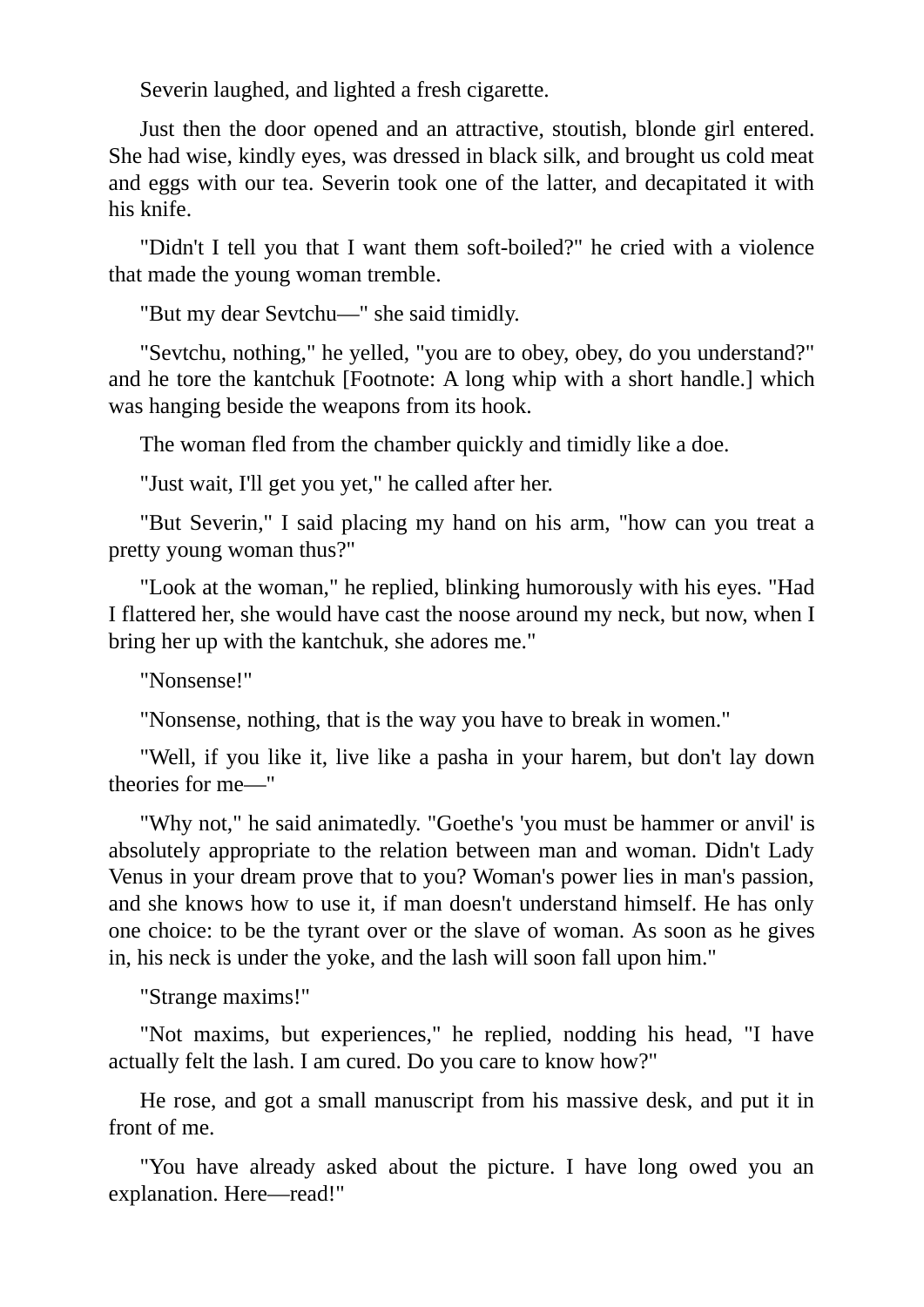Severin sat down by the chimney with his back toward me, and seemed to dream with open eyes. Silence had fallen again, and again the fire sang in the chimney, and the samovar and the cricket in the old walls. I opened the manuscript and read:

### CONFESSIONS OF A SUPERSENSUAL MAN.

The margin of the manuscript bore as motto a variation of the well-known lines from Faust:

"Thou supersensual sensual wooer

A woman leads you by the nose."

#### —MEPHISTOPHELES.

I turned the title-page and read: "What follows has been compiled from my diary of that period, because it is impossible ever frankly to write of one's past, but in this way everything retains its fresh colors, the colors of the present."

Gogol, the Russian Moliere, says—where? well, somewhere—"the real comic muse is the one under whose laughing mask tears roll down."

A wonderful saying.

So I have a very curious feeling as I am writing all this down. The atmosphere seems filled with a stimulating fragrance of flowers, which overcomes me and gives me a headache. The smoke of the fireplace curls and condenses into figures, small gray-bearded kokolds that mockingly point their finger at me. Chubby-cheeked cupids ride on the arms of my chair and on my knees. I have to smile involuntarily, even laugh aloud, as I am writing down my adventures. Yet I am not writing with ordinary ink, but with red blood that drips from my heart. All its wounds long scarred over have opened and it throbs and hurts, and now and then a tear falls on the paper.

The days creep along sluggishly in the little Carpathian health-resort. You see no one, and no one sees you. It is boring enough to write idyls. I would have leisure here to supply a whole gallery of paintings, furnish a theater with new pieces for an entire season, a dozen virtuosos with concertos, trios, and duos, but—what am I saying—the upshot of it all is that I don't do much more than to stretch the canvas, smooth the bow, line the scores. For I am—no false modesty, Friend Severin; you can lie to others, but you don't quite succeed any longer in lying to yourself—I am nothing but a dilettante, a dilettante in painting, in poetry, in music, and several other of the so-called unprofitable arts, which, however, at present secure for their masters the income of a cabinet minister, or even that of a minor potentate. Above all else I am a dilettante in life.

Up to the present I have lived as I have painted and written poetry. I never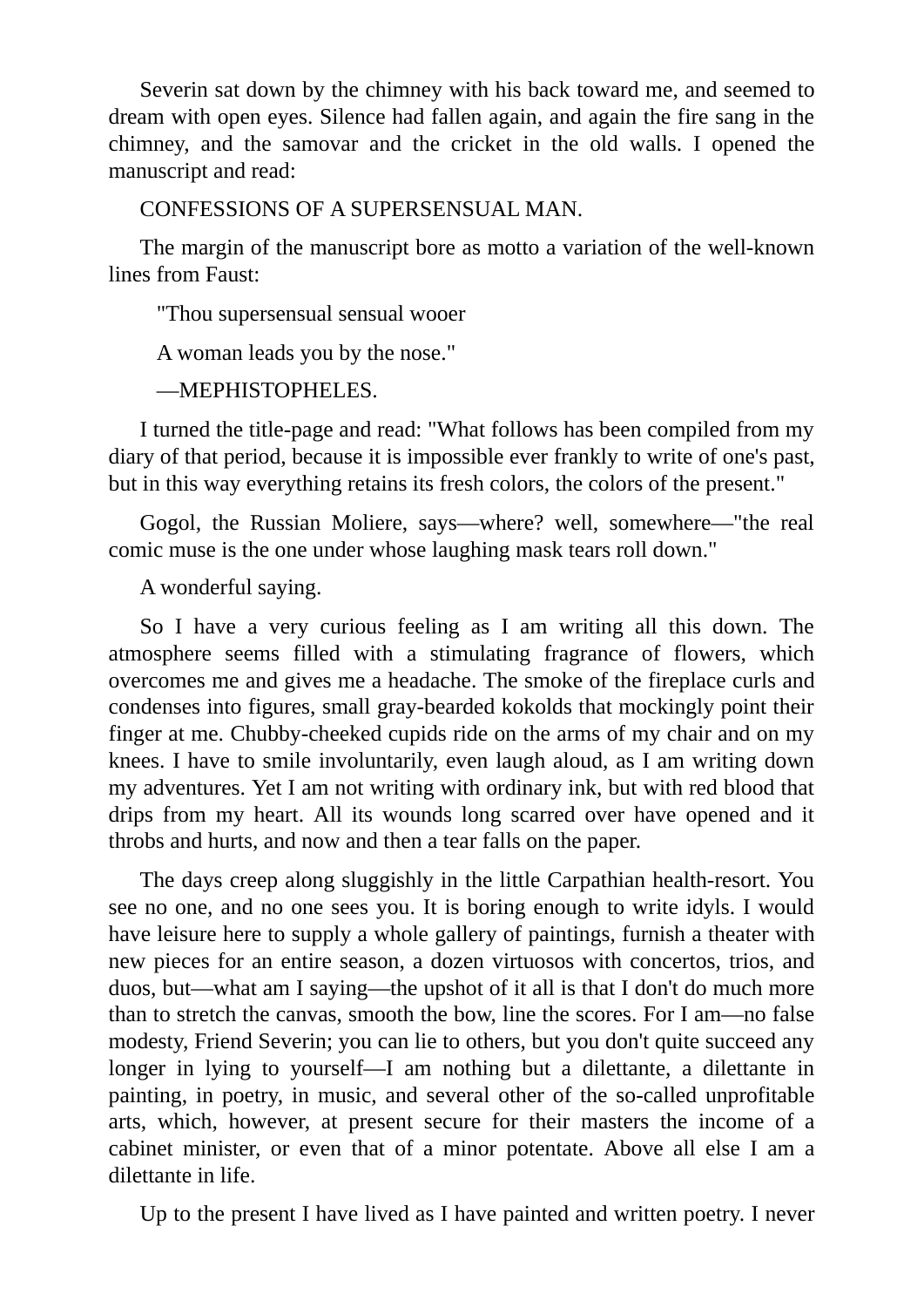got far beyond the preparation, the plan, the first act, the first stanza. There are people like that who begin everything, and never finish anything. I am such a one.

But what am I saying?

To the business in hand.

I lie in my window, and the miserable little town, which fills me with despondency, really seems infinitely full of poetry. How wonderful the outlook upon the blue wall of high mountains interwoven with golden sunlight; mountain-torrents weave through them like ribbons of silver! How clear and blue the heavens into which snowcapped crags project; how green and fresh the forested slopes; the meadows on which small herds graze, down to the yellow billows of grain where reapers stand and bend over and rise up again.

The house in which I live stands in a sort of park, or forest, or wilderness, whatever one wants to call it, and is very solitary.

Its sole inhabitants are myself, a widow from Lemberg, and Madame Tartakovska, who runs the house, a little old woman, who grows older and smaller each day. There are also an old dog that limps on one leg, and a young cat that continually plays with a ball of yarn. This ball of yarn, I believe, belongs to the widow.

She is said to be really beautiful, this widow, still very young, twenty-four at the most, and very rich. She dwells in the first story, and I on the ground floor. She always keeps the green blinds drawn, and has a balcony entirely overgrown with green climbing-plants. I for my part down below have a comfortable, intimate arbor of honeysuckle, in which I read and write and paint and sing like a bird among the twigs. I can look up on the balcony. Sometimes I actually do so, and then from time to time a white gown gleams between the dense green network.

Really the beautiful woman up there doesn't interest me very much, for I am in love with someone else, and terribly unhappy at that; far more unhappy than the Knight of Toggenburg or the Chevalier in Manon l'Escault, because the object of my adoration is of stone.

In the garden, in the tiny wilderness, there is a graceful little meadow on which a couple of deer graze peacefully. On this meadow is a stone statue of Venus, the original of which, I believe, is in Florence. This Venus is the most beautiful woman I have ever seen in all my life.

That, however, does not signify much, for I have seen few beautiful women, or rather few women at all. In love too, I am a dilettante who never got beyond the preparation, the first act.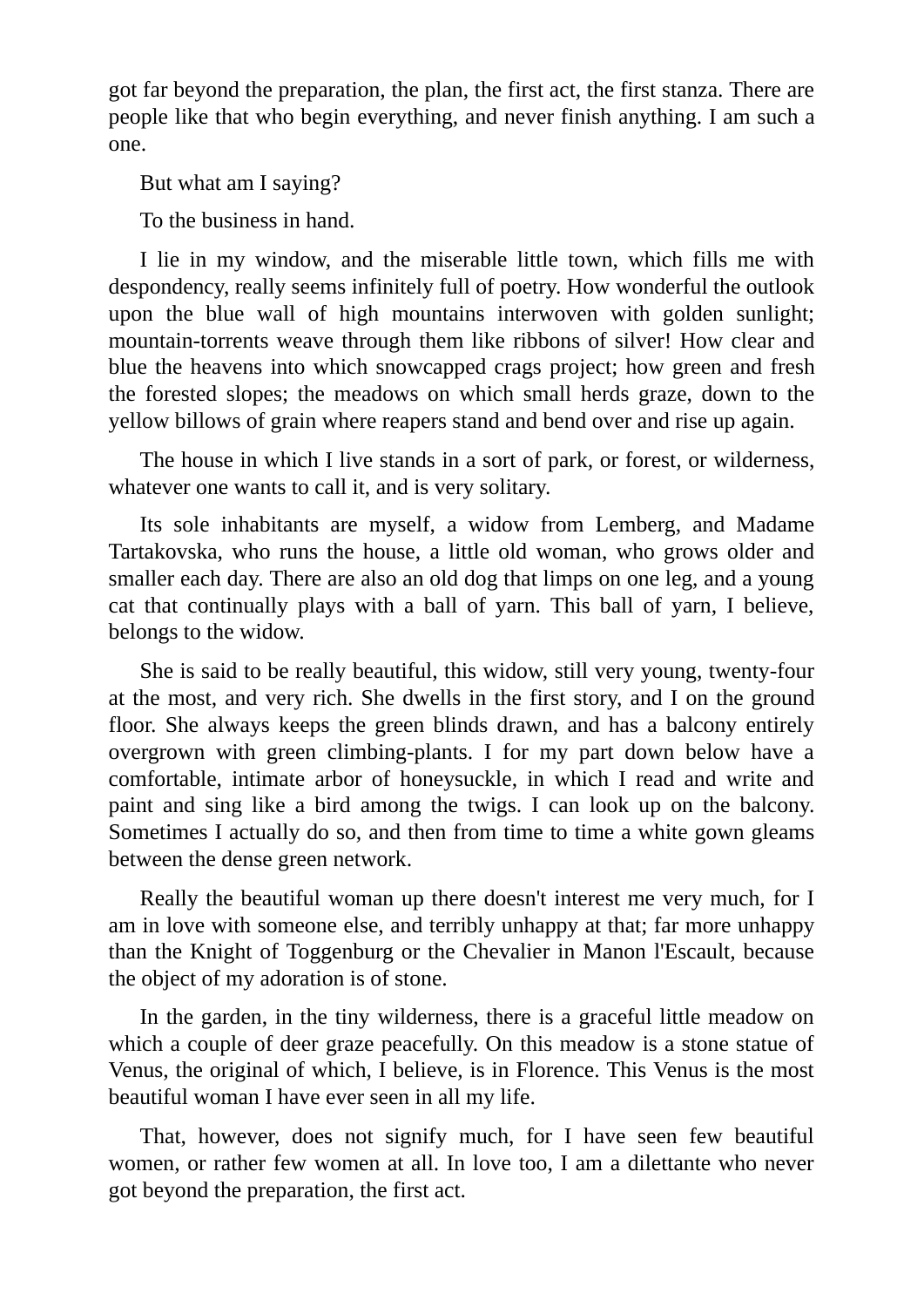But why talk in superlatives, as if something that is beautiful could be surpassed?

It is sufficient to say that this Venus is beautiful. I love her passionately with a morbid intensity; madly as one can only love a woman who never responds to our love with anything but an eternally uniform, eternally calm, stony smile. I literally adore her.

I often lie reading under the leafy covering of a young birch when the sun broods over the forest. Often I visit that cold, cruel mistress of mine by night and lie on my knees before her, with the face pressed against the cold pedestal on which her feet rest, and my prayers go up to her.

The rising moon, which just now is waning, produces an indescribable effect. It seems to hover among the trees and submerges the meadow in its gleam of silver. The goddess stands as if transfigured, and seems to bathe in the soft moonlight.

Once when I was returning from my devotions by one of the walks leading to the house, I suddenly saw a woman's figure, white as stone, under the illumination of the moon and separated from me merely by a screen of trees. It seemed as if the beautiful woman of marble had taken pity on me, become alive, and followed me. I was seized by a nameless fear, my heart threatened to burst, and instead—

Well, I am a dilettante. As always, I broke down at the second stanza; rather, on the contrary, I did not break down, but ran away as fast as my legs would carry me.

#### \*\*\*\*

What an accident! Through a Jew, dealing in photographs I secured a picture of my ideal. It is a small reproduction of Titian's "Venus with the Mirror." What a woman! I want to write a poem, but instead, I take the reproduction, and write on it: Venus in Furs.

You are cold, while you yourself fan flames. By all means wrap yourself in your despotic furs, there is no one to whom they are more appropriate, cruel goddess of love and of beauty!—After a while I add a few verses from Goethe, which I recently found in his paralipomena to Faust.

#### TO AMOR

"The pair of wings a fiction are,

The arrows, they are naught but claws,

The wreath conceals the little horns,

For without any doubt he is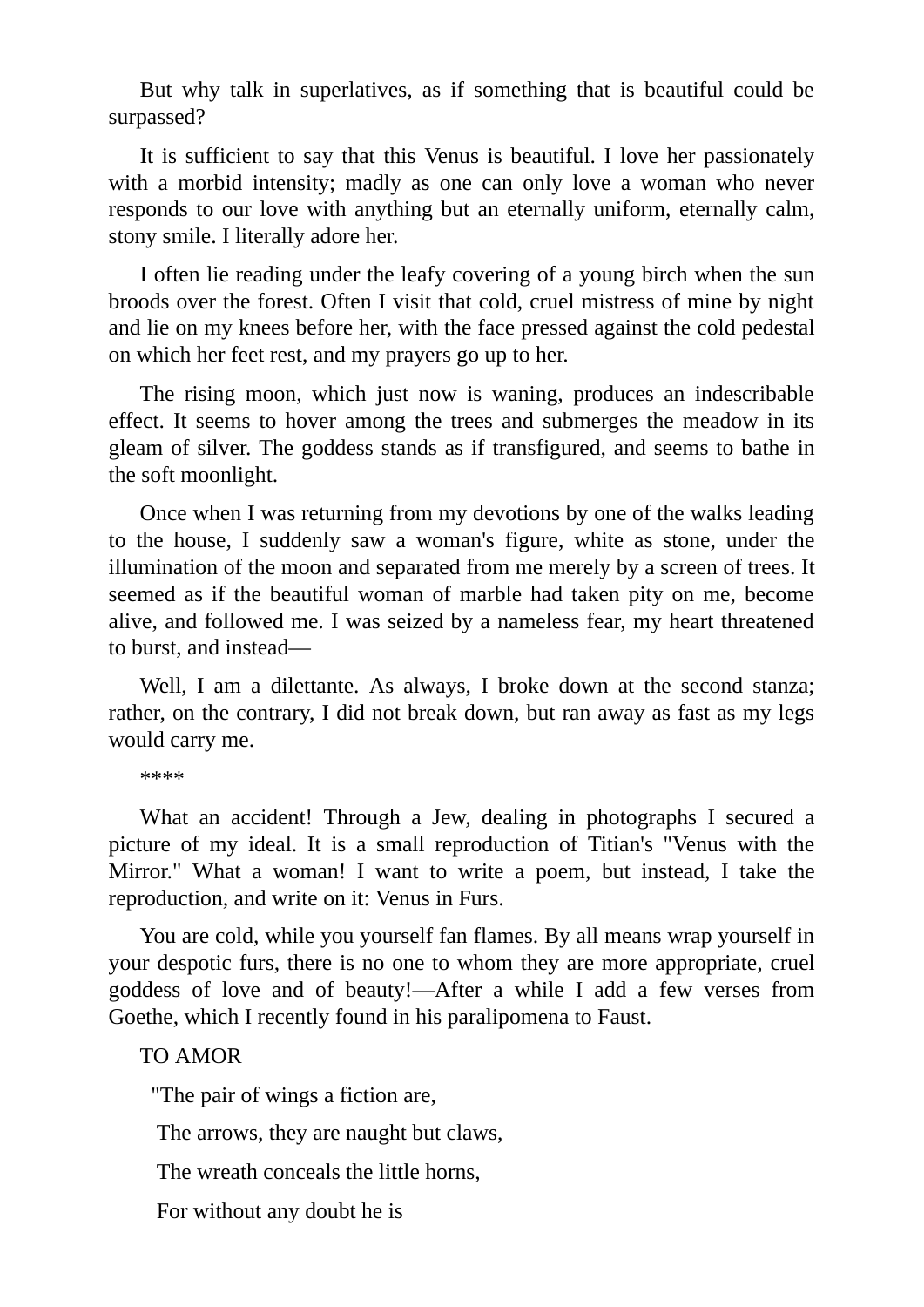Like all the gods of ancient Greece

Only a devil in disguise."

Then I put the picture before me on my table, supporting it with a book, and looked at it.

I was enraptured and at the same time filled with a strange fear by the cold coquetry with which this magnificent woman draped her charms in her furs of dark sable; by the severity and hardness which lay in this cold marble-like face. Again I took my pen in hand, and wrote the following words:

"To love, to be loved, what happiness! And yet how the glamour of this pales in comparison with the tormenting bliss of worshipping a woman who makes a plaything out of us, of being the slave of a beautiful tyrant who treads us pitilessly underfoot. Even Samson, the hero, the giant, again put himself into the hands of Delilah, even after she had betrayed him, and again she betrayed him, and the Philistines bound him and put out his eyes which until the very end he kept fixed, drunken with rage and love, upon the beautiful betrayer."

I was breakfasting in my honey-suckle arbor, and reading in the Book of Judith. I envied the hero Holofernes because of the regal woman who cut off his head with a sword, and because of his beautiful sanguinary end.

"The almighty Lord hath struck him, and hath delivered him into the hands of a woman."

This sentence strangely impressed me.

How ungallant these Jews are, I thought. And their God might choose more becoming expressions when he speaks of the fair sex.

"The almighty Lord hath struck him, and hath delivered him into the hands of a woman," I repeated to myself. What shall I do, so that He may punish me?

Heaven preserve us! Here comes the housekeeper, who has again diminished somewhat in size overnight. And up there among the green twinings and garlandings the white gown gleams again. Is it Venus, or the widow?

This time it happens to be the widow, for Madame Tartakovska makes a courtesy, and asks me in her name for something to read. I run to my room, and gather together a couple of volumes.

Later I remember that my picture of Venus is in one of them, and now it and my effusions are in the hands of the white woman up there together. What will she say?

I hear her laugh.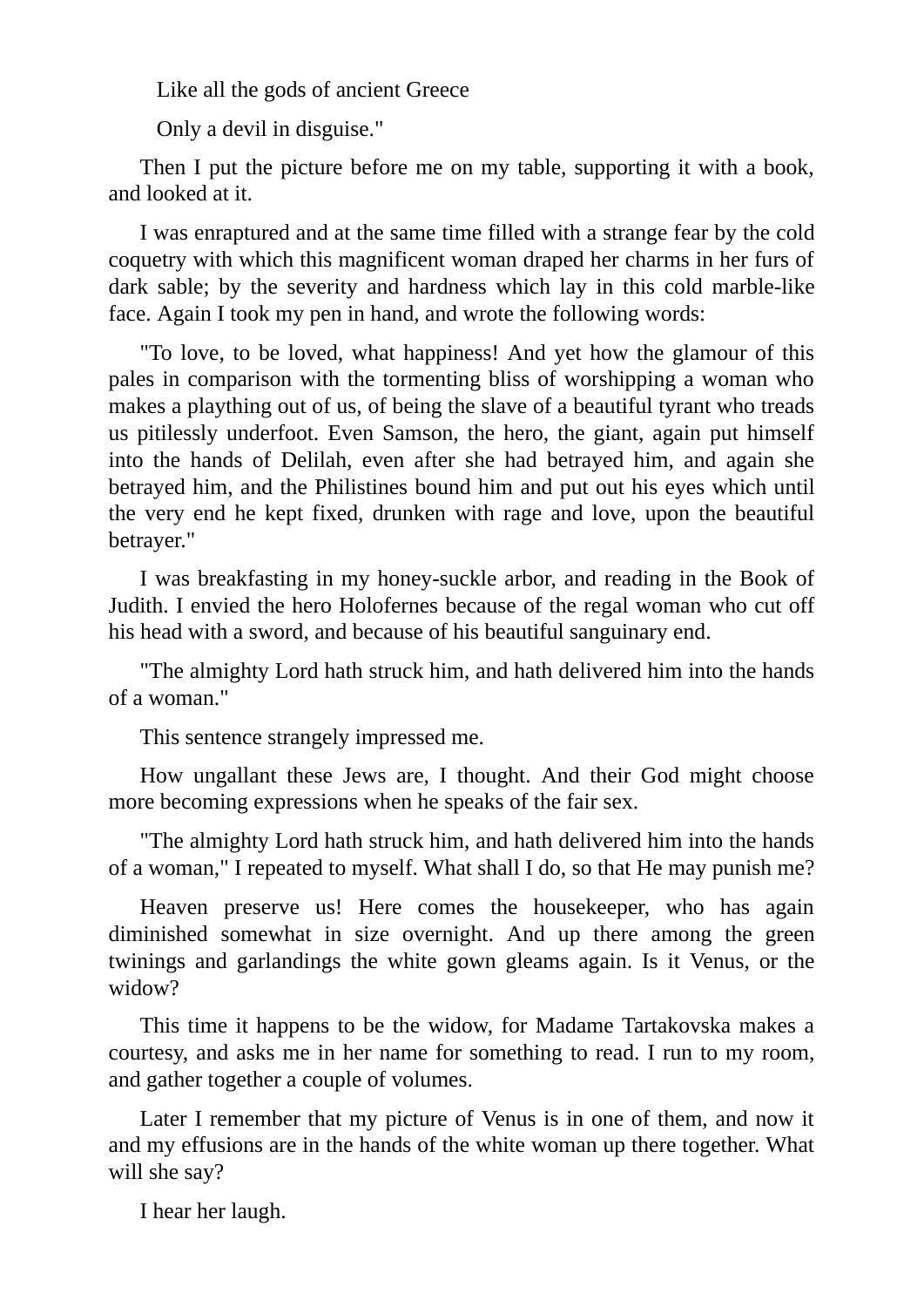Is she laughing at me?

It is full moon. It is already peering over the tops of the low hemlocks that fringe the park. A silvery exhalation fills the terrace, the groups of trees, all the landscape, as far as the eye can reach; in the distance it gradually fades away, like trembling waters.

I cannot resist. I feel a strange urge and call within me. I put on my clothes again and go out into the garden.

Some power draws me toward the meadow, toward her, who is my divinity and my beloved.

The night is cool. I feel a slight chill. The atmosphere is heavy with the odor of flowers and of the forest. It intoxicates.

What solemnity! What music round about! A nightingale sobs. The stars quiver very faintly in the pale-blue glamour. The meadow seems smooth, like a mirror, like a covering of ice on a pond.

The statue of Venus stands out august and luminous.

But—what has happened? From the marble shoulders of the goddess a large dark fur flows down to her heels. I stand dumbfounded and stare at her in amazement; again an indescribable fear seizes hold of me and I take flight.

I hasten my steps, and notice that I have missed the main path. As I am about to turn aside into one of the green walks I see Venus sitting before me on a stone bench, not the beautiful woman of marble, but the goddess of love herself with warm blood and throbbing pulses. She has actually come to life for me, like the statue that began to breathe for her creator. Indeed, the miracle is only half completed. Her white hair seems still to be of stone, and her white gown shimmers like moonlight, or is it satin? From her shoulders the dark fur flows. But her lips are already reddening and her cheeks begin to take color. Two diabolical green rays out of her eyes fall upon me, and now she laughs.

Her laughter is very mysterious, very—I don't know. It cannot be described, it takes my breath away. I flee further, and after every few steps I have to pause to take breath. The mocking laughter pursues me through the dark leafy paths, across light open spaces, through the thicket where only single moonbeams can pierce. I can no longer find my way, I wander about utterly confused, with cold drops of perspiration on the forehead.

Finally I stand still, and engage in a short monologue.

It runs—well—one is either very polite to one's self or very rude.

I say to myself:

"Donkey!"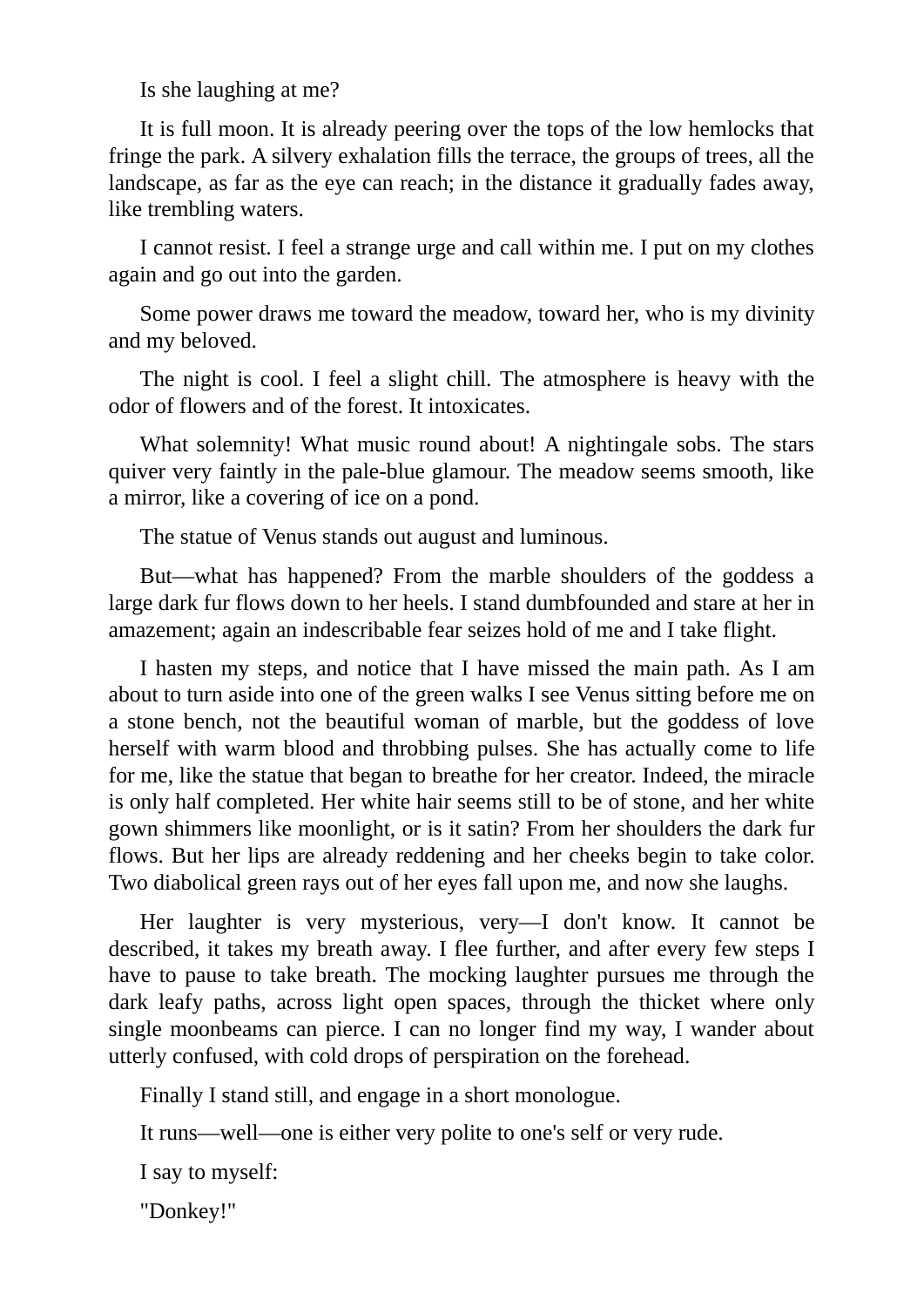This word exercises a remarkable effect, like a magic formula, which sets me free and makes me master of myself.

I am perfectly quiet in a moment.

With considerable pleasure I repeat: "Donkey!"

Now everything is perfectly clear and distinct before my eyes again. There is the fountain, there the alley of box-wood, there the house which I am slowly approaching.

Yet—suddenly the appearance is here again. Behind the green screen through which the moonlight gleams so that it seems embroidered with silver, I again see the white figure, the woman of stone whom I adore, whom I fear and flee.

With a couple of leaps I am within the house and catch my breath and reflect.

What am I really, a little dilettante or a great big donkey?

A sultry morning, the atmosphere is dead, heavily laden with odors, yet stimulating. Again I am sitting in my honey-suckle arbor, reading in the Odyssey about the beautiful witch who transformed her admirers into beasts. A wonderful picture of antique love.

There is a soft rustling in the twigs and blades and the pages of my book rustle and on the terrace likewise there is a rustling.

A woman's dress—

She is there—Venus—but without furs—No, this time it is merely the widow—and yet—Venus-oh, what a woman!

As she stands there in her light white morning gown, looking at me, her slight figure seems full of poetry and grace. She is neither large, nor small; her head is alluring, piquant—in the sense of the period of the French marquises rather than formally beautiful. What enchantment and softness, what roguish charm play about her none too small mouth! Her skin is so infinitely delicate, that the blue veins show through everywhere; even through the muslin covering her arms and bosom. How abundant her red hair-it is red, not blonde or golden-yellow—how diabolically and yet tenderly it plays around her neck! Now her eyes meet mine like green lightnings—they are green, these eyes of hers, whose power is so indescribable—green, but as are precious stones, or deep unfathomable mountain lakes.

She observes my confusion, which has even made me discourteous, for I have remained seated and still have my cap on my head.

She smiles roguishly.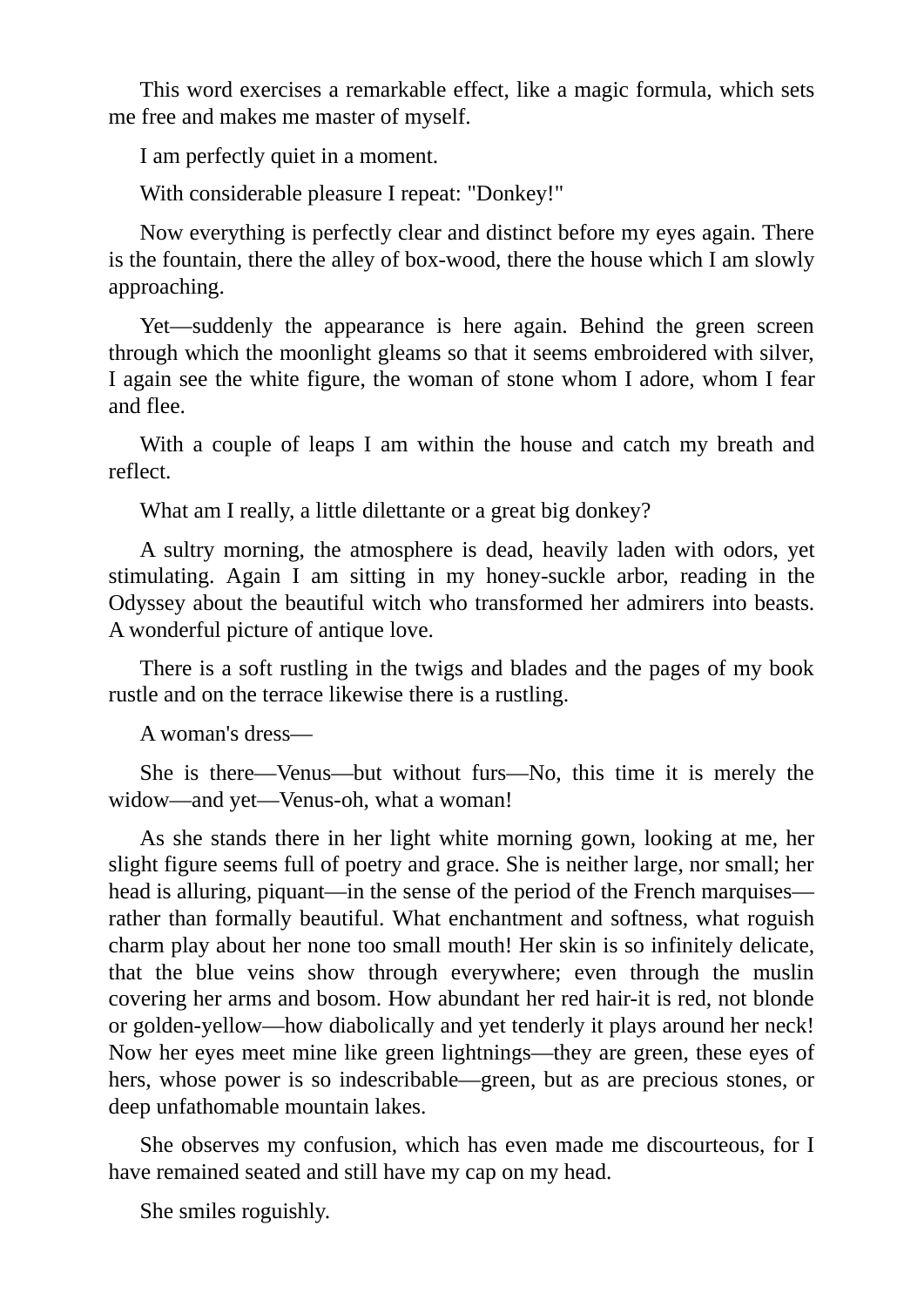Finally I rise and bow to her. She comes closer, and bursts out into a loud, almost childlike laughter. I stammer, as only a little dilettante or great big donkey can do on such an occasion.

Thus our acquaintance began.

The divinity asks for my name, and mentions her own.

Her name is Wanda von Dunajew.

And she is actually my Venus.

"But madame, what put the idea into your head?"

"The little picture in one of your books—"

"I had forgotten about it."

"The curious notes on its back—"

"Why curious?"

She looked at me.

"I have always wanted to know a real dreamer some time—for the sake of the change—and you seem one of the maddest of the tribe."

"Dear lady—in fact—" Again I fell victim to an odious, asinine stammering, and in addition blushed in a way that might have been appropriate for a youngster of sixteen, but not for me, who was almost a full ten years older—

"You were afraid of me last night."

"Really—of course—but won't you sit down?"

She sat down, and enjoyed my embarrassment—for actually I was even more afraid of her now in the full light of day. A delightful expression of contempt hovered about her upper lip.

"You look at love, and especially woman," she began, "as something hostile, something against which you put up a defense, even if unsuccessfully. You feel that their power over you gives you a sensation of pleasurable torture, of pungent cruelty. This is a genuinely modern point of view."

"You don't share it?"

"I do not share it," she said quickly and decisively, shaking her head, so that her curls flew up like red flames.

"The ideal which I strive to realize in my life is the serene sensuousness of the Greeks—pleasure without pain. I do not believe in the kind of love which is preached by Christianity, by the moderns, by the knights of the spirit. Yes,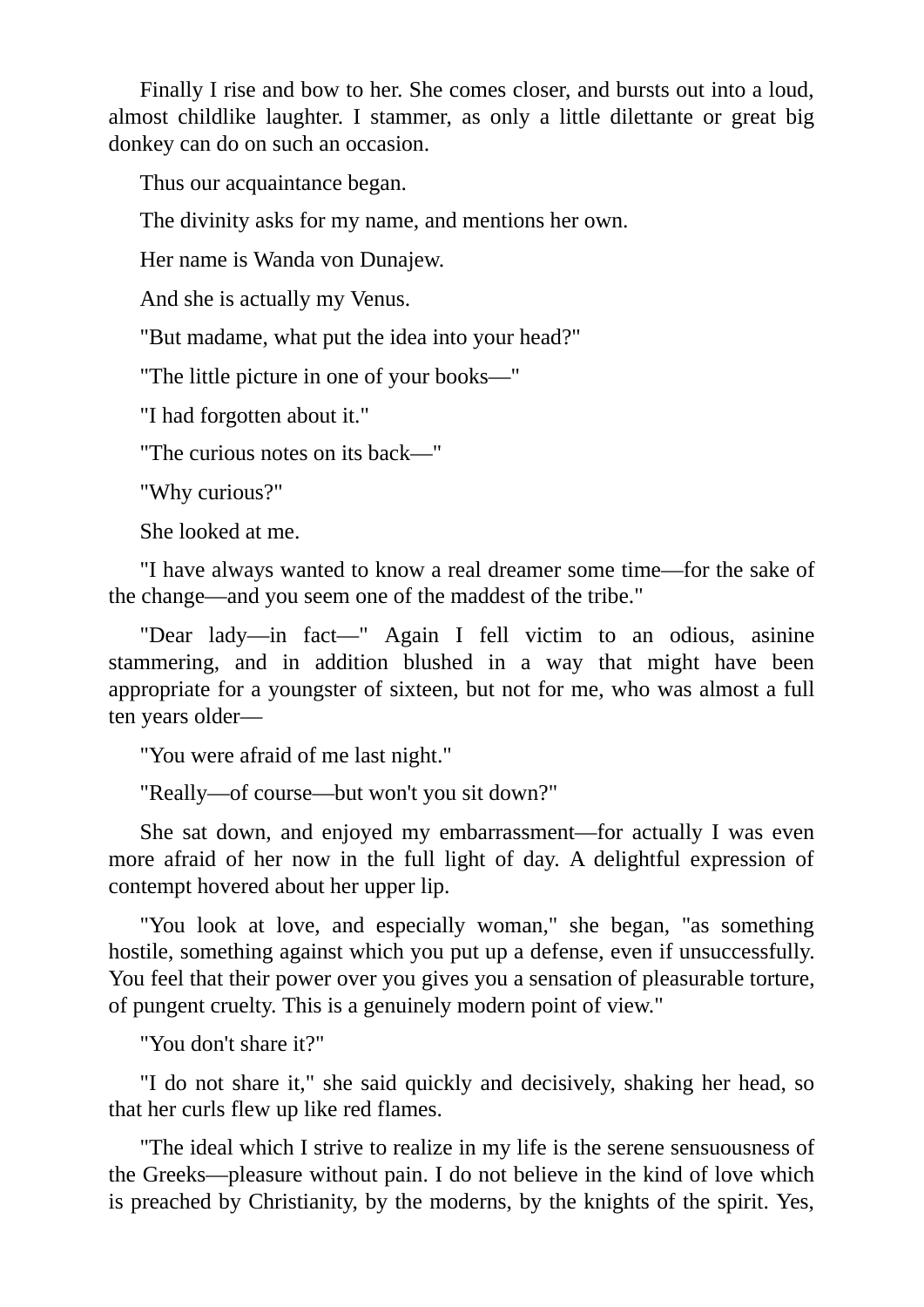look at me, I am worse than a heretic, I am a pagan.

'Doest thou imagine long the goddess of love took counsel

When in Ida's grove she was pleased with the hero Achilles?'

"These lines from Goethe's Roman Elegy have always delighted me.

"In nature there is only the love of the heroic age, 'when gods and goddesses loved.' At that time 'desire followed the glance, enjoyment desire.' All else is factitious, affected, a lie. Christianity, whose cruel emblem, the cross, has always had for me an element of the monstrous, brought something alien and hostile into nature and its innocent instincts.

"The battle of the spirit with the senses is the gospel of modern man. I do not care to have a share in it."

"Yes, Mount Olympus would be the place for you, madame," I replied, "but we moderns can no longer support the antique serenity, least of all in love. The idea of sharing a woman, even if it were an Aspasia, with another revolts us. We are jealous as is our God. For example, we have made a term abuse out of the name of the glorious Phryne.

"We prefer one of Holbein's meagre, pallid virgins, which is wholly ours to an antique Venus, no matter how divinely beautiful she is, but who loves Anchises to-day, Paris to-morrow, Adonis the day after. And if nature triumphs in us so that we give our whole glowing, passionate devotion to such a woman, her serene joy of life appears to us as something demonic and cruel, and we read into our happiness a sin which we must expiate."

"So you too are one of those who rave about modern women, those miserable hysterical feminine creatures who don't appreciate a real man in their somnambulistic search for some dream-man and masculine ideal. Amid tears and convulsions they daily outrage their Christian duties; they cheat and are cheated; they always seek again and choose and reject; they are never happy, and never give happiness. They accuse fate instead of calmly confessing that they want to love and live as Helen and Aspasia lived. Nature admits of no permanence in the relation between man and woman."

"But, my dear lady—"

"Let me finish. It is only man's egoism which wants to keep woman like some buried treasure. All endeavors to introduce permanence in love, the most changeable thing in this changeable human existence, have gone shipwreck in spite of religious ceremonies, vows, and legalities. Can you deny that our Christian world has given itself over to corruption?"

"But—"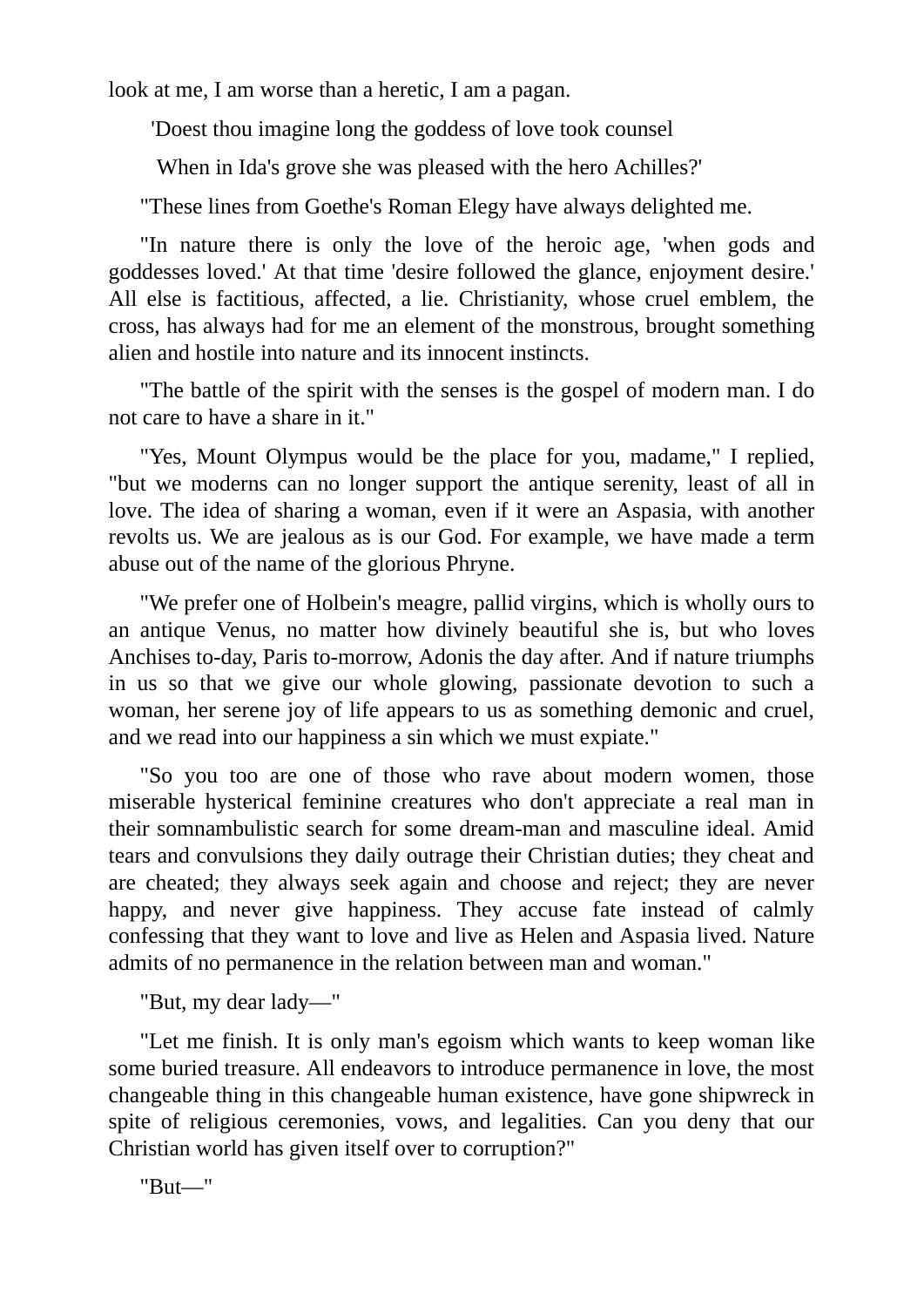"But you are about to say, the individual who rebels against the arrangements of society is ostracized, branded, stoned. So be it. I am willing to take the risk; my principles are very pagan. I will live my own life as it pleases me. I am willing to do without your hypocritical respect; I prefer to be happy. The inventors of the Christian marriage have done well, simultaneously to invent immortality. I, however, have no wish to live eternally. When with my last breath everything as far as Wanda von Dunajew is concerned comes to an end here below, what does it profit me whether my pure spirit joins the choirs of angels, or whether my dust goes into the formation of new beings? Shall I belong to one man whom I don't love, merely because I have once loved him? No, I do not renounce; I love everyone who pleases me, and give happiness to everyone who loves me. Is that ugly? No, it is more beautiful by far, than if cruelly I enjoy the tortures, which my beauty excites, and virtuously reject the poor fellow who is pining away for me. I am young, rich, and beautiful, and I live serenely for the sake of pleasure and enjoyment."

While she was speaking her eyes sparkled roguishly, and I had taken hold of her hands without exactly knowing what to do with them, but being a genuine dilettante I hastily let go of them again.

"Your frankness," I said, "delights me, and not it alone—"

My confounded dilettantism again throttled me as though there were a rope around my neck.

"You were about to say—"

"I was about to say—I was—I am sorry—I interrupted you."

"How, so?"

A long pause. She is doubtless engaging in a monologue, which translated into my language would be comprised in the single word, "donkey."

"If I may ask," I finally began, "how did you arrive at these—these conclusions?"

"Quite simply, my father was an intelligent man. From my cradle onward I was surrounded by replicas of ancient art; at ten years of age I read Gil Blas, at twelve La Pucelle. Where others had Hop-o'-my-thumb, Bluebeard, Cinderella, as childhood friends, mine were Venus and Apollo, Hercules and Lackoon. My husband's personality was filled with serenity and sunlight. Not even the incurable illness which fell upon him soon after our marriage could long cloud his brow. On the very night of his death he took me in his arms, and during the many months when he lay dying in his wheel chair, he often said jokingly to me: 'Well, have you already picked out a lover?' I blushed with shame. 'Don't deceive me,' he added on one occasion, 'that would seem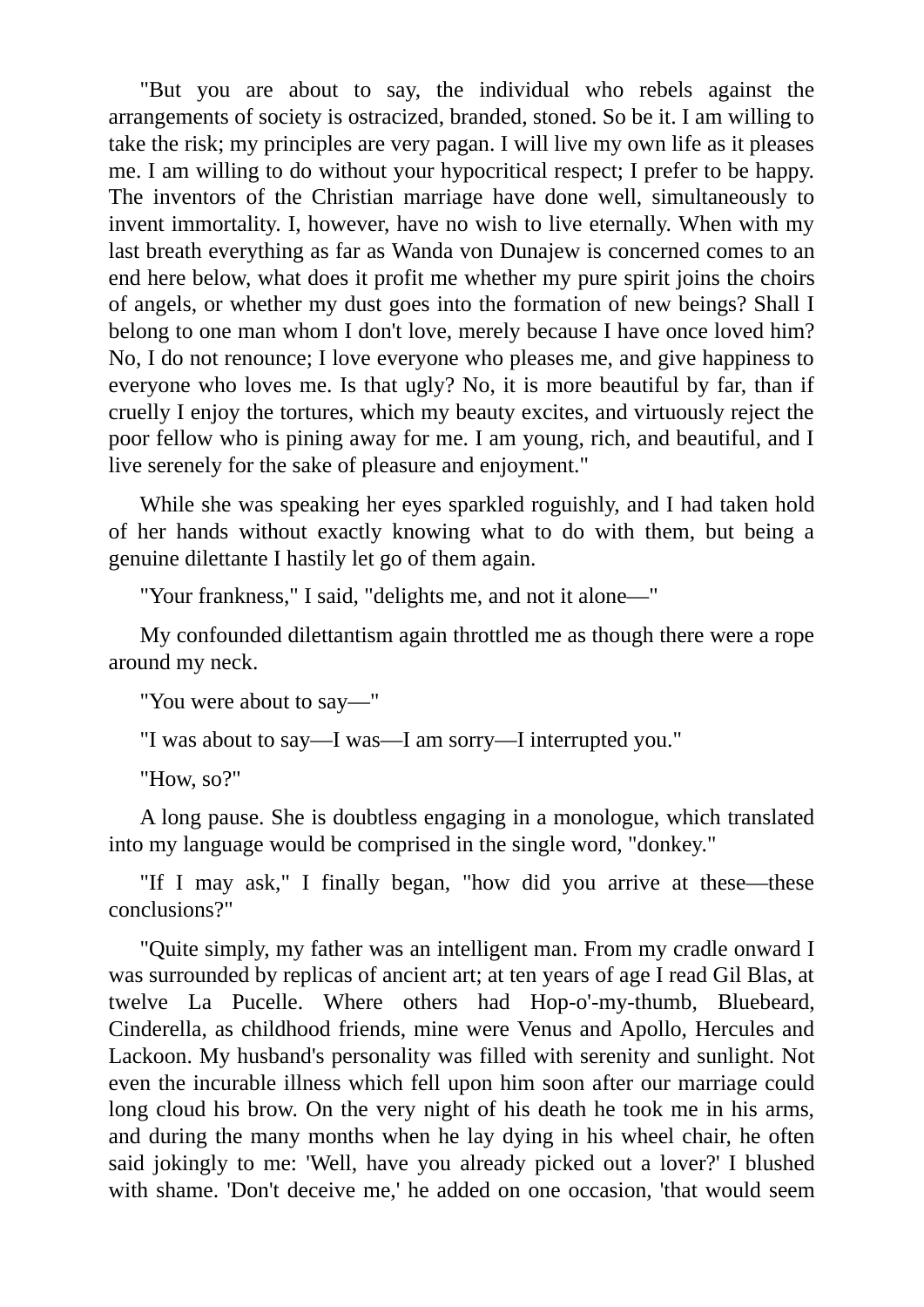ugly to me, but pick out an attractive lover, or preferably several. You are a splendid woman, but still half a child, and you need toys.'

"I suppose, I hardly need tell you that during his life time I had no lover; but it was through him that I have become what I am, a woman of Greece."

"A goddess," I interrupted.

"Which one," she smiled.

"Venus."

She threatened me with her finger and knitted her brows. "Perhaps, even a 'Venus in Furs.' Watch out, I have a large, very large fur, with which I could cover you up entirely, and I have a mind to catch you in it as in a net."

"Do you believe," I said quickly, for an idea which seemed good, in spite of its conventionality and triteness, flashed into my head, "do you believe that your theories could be carried into execution at the present time, that Venus would be permitted to stray with impunity among our railroads and telegraphs in all her undraped beauty and serenity?"

"Undraped, of course not, but in furs," she replied smiling, "would you care to see mine?"

"And then—"

"What then?"

"Beautiful, free, serene, and happy human beings, such as the Greeks were, are only possible when it is permitted to have slaves who will perform the prosaic tasks of every day for them and above all else labor for them."

"Of course," she replied playfully, "an Olympian divinity, such as

I am, requires a whole army of slaves. Beware of me!"

"Why?"

I myself was frightened at the hardiness with which I uttered this "why"; it did not startle her in the least.

She drew back her lips a little so that her small white teeth became visible, and then said lightly, as if she were discussing some trifling matter, "Do you want to be my slave?"

"There is no equality in love," I replied solemnly. "Whenever it is a matter of choice for me of ruling or being ruled, it seems much more satisfactory to me to be the slave of a beautiful woman. But where shall I find the woman who knows how to rule, calmly, full of self-confidence, even harshly, and not seek to gain her power by means of petty nagging?"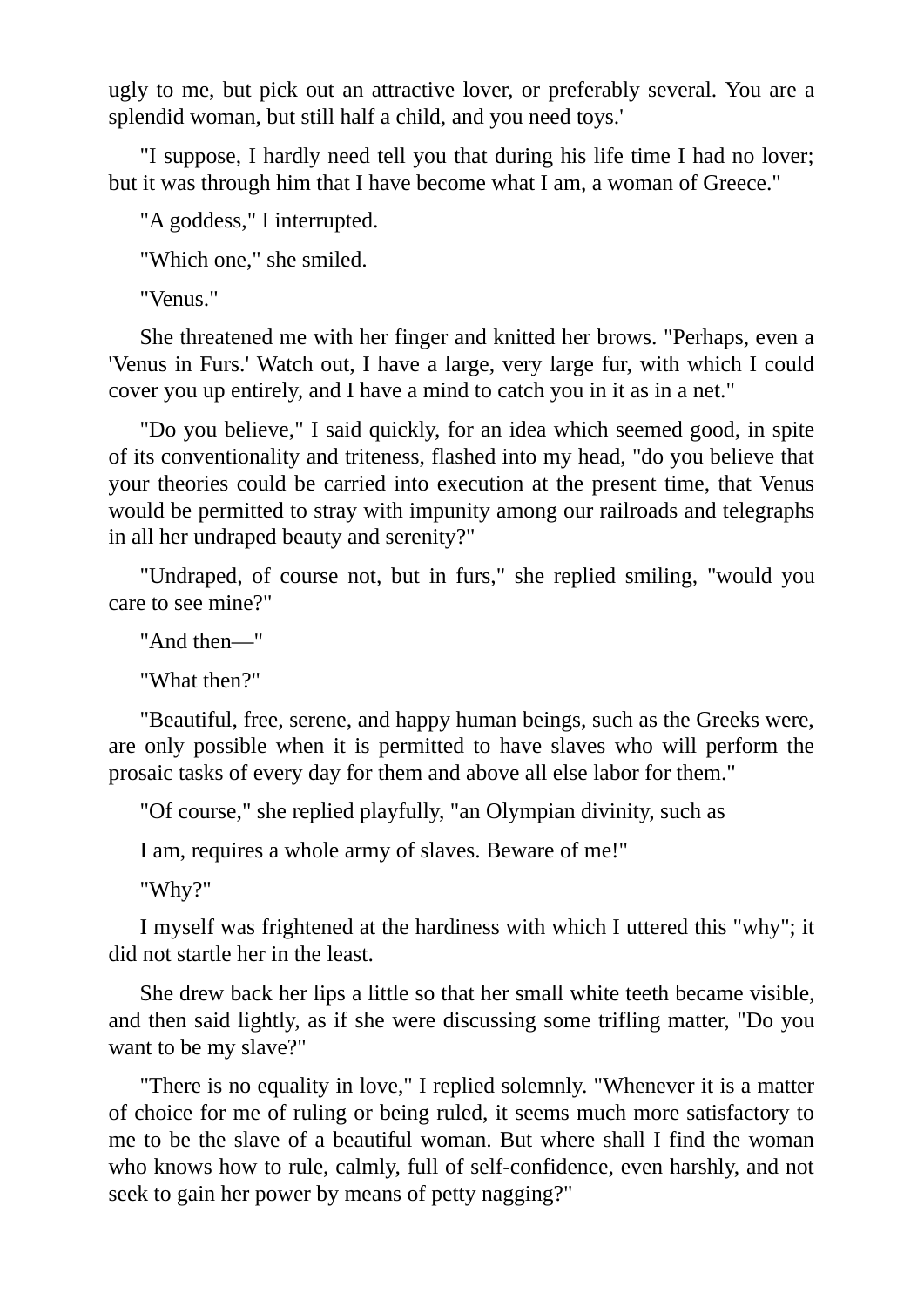"Oh, that might not be so difficult."

"You think—"

"I—for instance—" she laughed and leaned far back—"I have a real talent for despotism—I also have the necessary furs—but last night you were really seriously afraid of me!"

"Quite seriously."

"And now?"

"Now, I am more afraid of you than ever!"

We are together every day, I and—Venus; we are together a great deal. We breakfast in my honey-suckle arbor, and have tea in her little sitting-room. I have an opportunity to unfold all my small, very small talents. Of what use would have been my study of all the various sciences, my playing at all the arts, if I were unable in the case of a pretty, little woman—

But this woman is by no means little; in fact she impresses me tremendously. I made a drawing of her to-day, and felt particularly clearly, how inappropriate the modern way of dressing is for a cameo-head like hers. The configuration of her face has little of the Roman, but much of the Greek.

Sometimes I should like to paint her as Psyche, and then again as

Astarte. It depends upon the expression in her eyes, whether it is

vaguely dreamy, or half-consuming, filled with tired desire.

She, however, insists that it be a portrait-likeness.

I shall make her a present of furs.

How could I have any doubts? If not for her, for whom would princely furs be suitable?

\*\*\*\*

I was with her yesterday evening, reading the Roman Elegies to her. Then I laid the book aside, and improvised something for her. She seemed pleased; rather more than that, she actually hung upon my words, and her bosom heaved.

Or was I mistaken?

The rain beat in melancholy fashion on the window-panes, the fire crackled in the fireplace in wintery comfort. I felt quite at home with her, and for a moment lost all my fear of this beautiful woman; I kissed her hand, and she permitted it.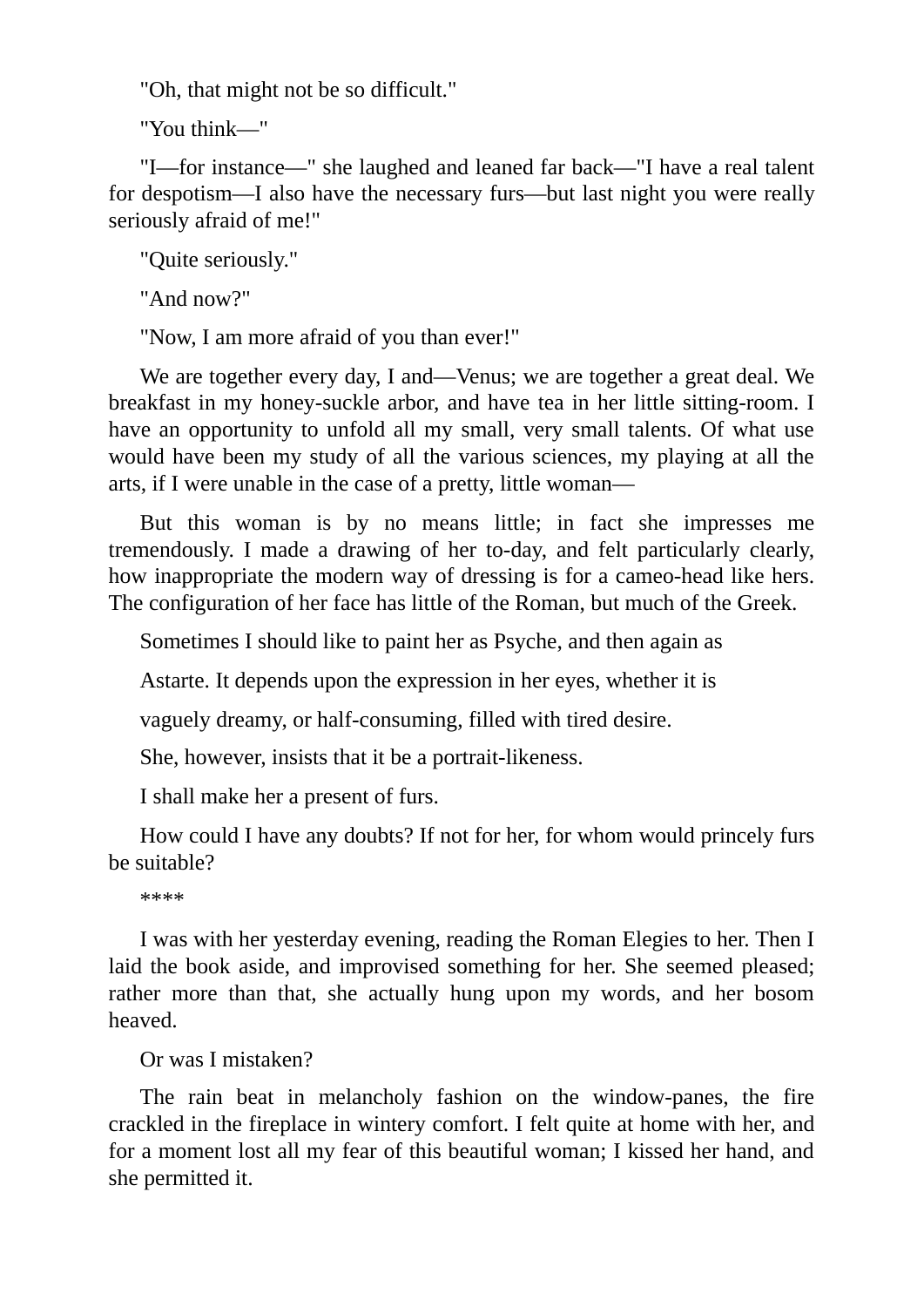Then I sat down at her feet and read a short poem I had written for her. VENUS IN FURS.

"Place thy foot upon thy slave,

Oh thou, half of hell, half of dreams;

Among the shadows, dark and grave,

Thy extended body softly gleams."

And—so on. This time I really got beyond the first stanza. At her request I gave her the poem in the evening, keeping no copy. And now as I am writing this down in my diary I can only remember the first stanza.

I am filled with a very curious sensation. I don't believe that I am in love with Wanda; I am sure that at our first meeting, I felt nothing of the lightninglike flashes of passion. But I feel how her extraordinary, really divine beauty is gradually winding magic snares about me. It isn't any spiritual sympathy which is growing in me; it is a physical subjection, coming on slowly, but for that reason more absolutely.

I suffer under it more and more each day, and she—she merely smiles.

\*\*\*\*

Without any provocation she suddenly said to me to-day: "You interest me. Most men are very commonplace, without verve or poetry. In you there is a certain depth and capacity for enthusiasm and a deep seriousness, which delight me. I might learn to love you."

After a short but severe shower we went out together to the meadow and the statue of Venus. All about us the earth steamed; mists rose up toward heaven like clouds of incense; a shattered rainbow still hovered in the air. The trees were still shedding drops, but sparrows and finches were already hopping from twig to twig. They are twittering gaily, as if very much pleased at something. Everything is filled with a fresh fragrance. We cannot cross the meadow for it is still wet. In the sunlight it looks like a small pool, and the goddess of love seems to rise from the undulations of its mirror-like surface. About her head a swarm of gnats is dancing, which, illuminated by the sun, seem to hover above her like an aureole.

Wanda is enjoying the lovely scene. As all the benches along the

walk are still wet, she supports herself on my arm to rest a while.

A soft weariness permeates her whole being, her eyes are half closed;

I feel the touch of her breath on my cheek.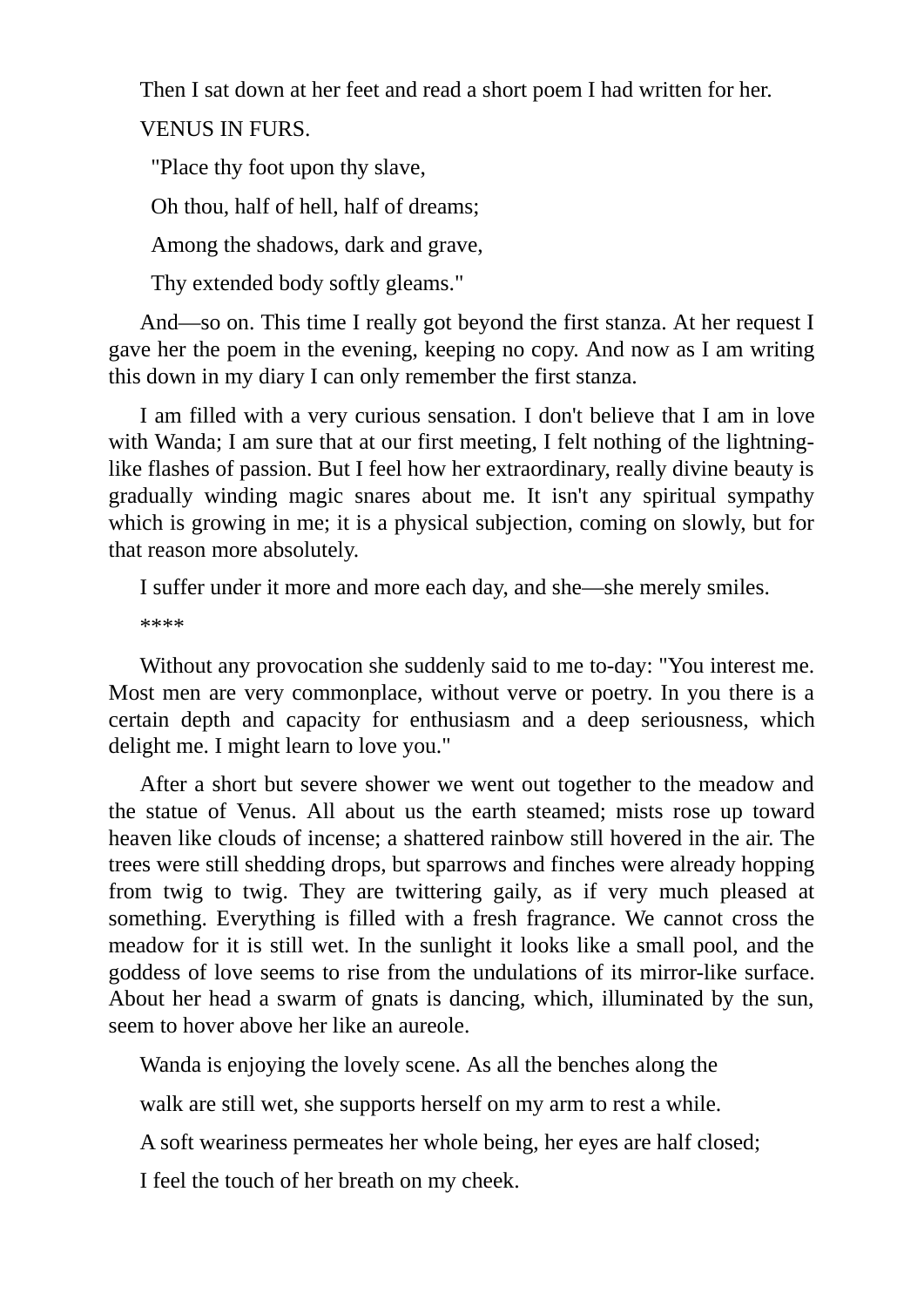How I managed to get up courage enough I really don't know, but I took hold of her hand, asking,

"Could you love me?"

"Why not," she replied, letting her calm, clear look rest upon me, but not for long.

A moment later I am kneeling before her, pressing my burning face against the fragrant muslin of her gown.

"But Severin—this isn't right," she cried.

But I take hold of her little foot, and press my lips upon it.

"You are getting worse and worse!" she cried. She tore herself free, and fled rapidly toward the house, the while her adorable slipper remained in my hand.

```
Is it an omen?
```
\*\*\*\*

All day long I didn't dare to go near her. Toward evening as I was sitting in my arbor her gay red head peered suddenly through the greenery of her balcony. "Why don't you come up?" he called down impatiently.

I ran upstairs, and at the top lost courage again. I knocked very lightly. She didn't say come-in, but opened the door herself, and stood on the threshold.

"Where is my slipper?"

"It is—I have—I want," I stammered.

"Get it, and then we will have tea together, and chat."

When I returned, she was engaged in making tea. I ceremoniously placed the slipper on the table, and stood in the corner like a child awaiting punishment.

I noticed that her brows were slightly contracted, and there was an expression of hardness and dominance about her lips which delighted me.

All of a sudden she broke out laughing.

"So—you are really in love—with me?"

"Yes, and I suffer more from it than you can imagine?"

"You suffer?" she laughed again.

I was revolted, mortified, annihilated, but all this was quite useless.

"Why?" she continued, "I like you, with all my heart."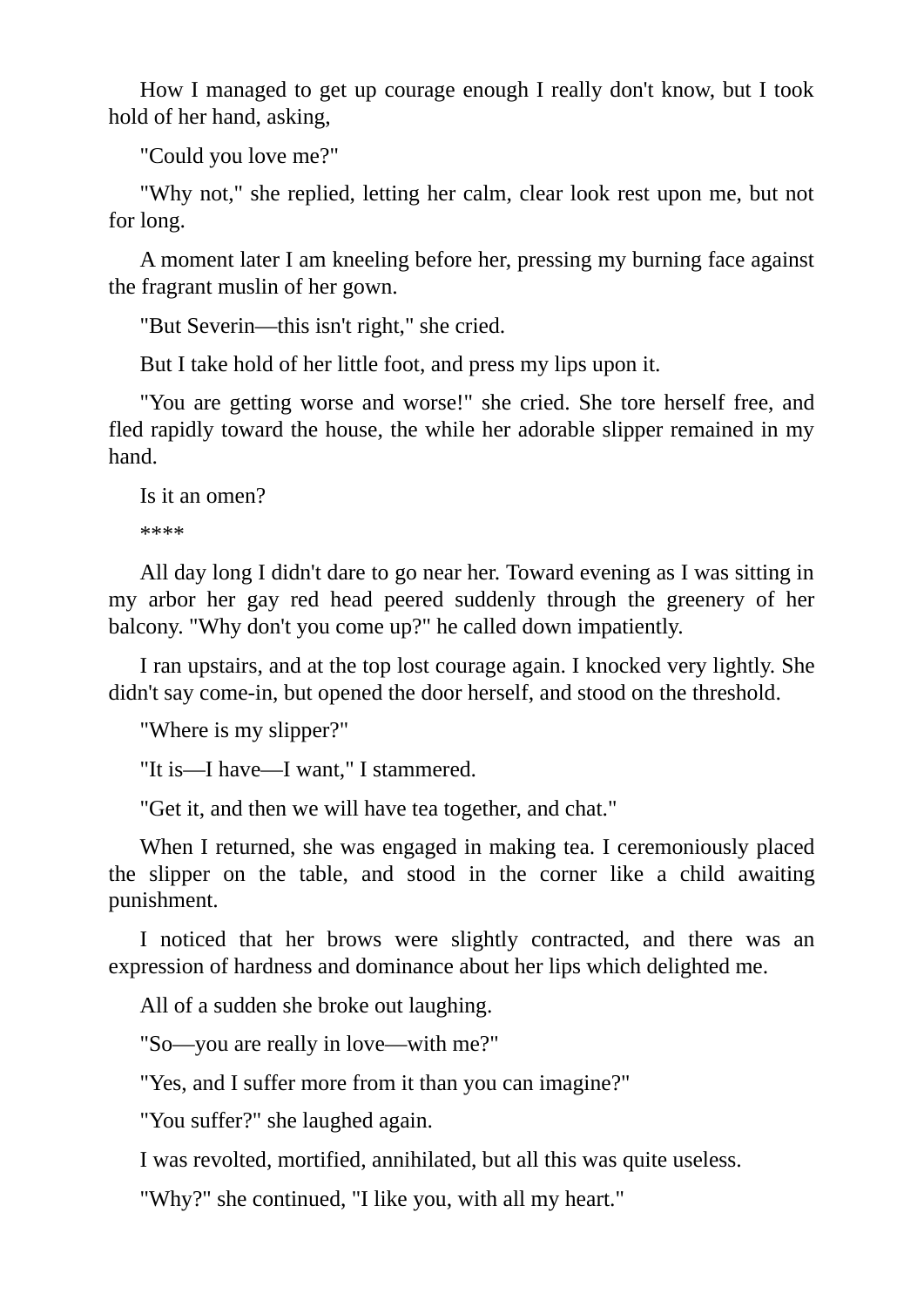She gave me her hand, and looked at me in the friendliest fashion.

"And will you be my wife?"

Wanda looked at me—how did she look at me? I think first of all with surprise, and then with a tinge of irony.

"What has given you so much courage, all at once?"

"Courage?"

"Yes courage, to ask anyone to be your wife, and me in particular?" She lifted up the slipper. "Was it through a sudden friendship with this? But joking aside. Do you really wish to marry me?"

"Yes."

"Well, Severin, that is a serious matter. I believe, you love me, and I care for you too, and what is more important each of us finds the other interesting. There is no danger that we would soon get bored, but, you know, I am a fickle person, and just for that reason I take marriage seriously. If I assume obligations, I want to be able to meet them. But I am afraid—no—it would hurt you."

"Please be perfectly frank with me," I replied.

"Well then honestly, I don't believe I could love a man longer than—"

She inclined her head gracefully to one side and mused.

"A year."

"What do you imagine—a month perhaps."

"Not even me?"

"Oh you—perhaps two."

"Two months!" I exclaimed.

"Two months is very long."

"You go beyond antiquity, madame."

"You see, you cannot stand the truth."

Wanda walked across the room and leaned back against the fireplace, watching me and resting one of her arms on the mantelpiece.

"What shall I do with you?" she began anew.

"Whatever you wish," I replied with resignation, "whatever will give you pleasure."

"How illogical!" she cried, "first you want to make me your wife, and then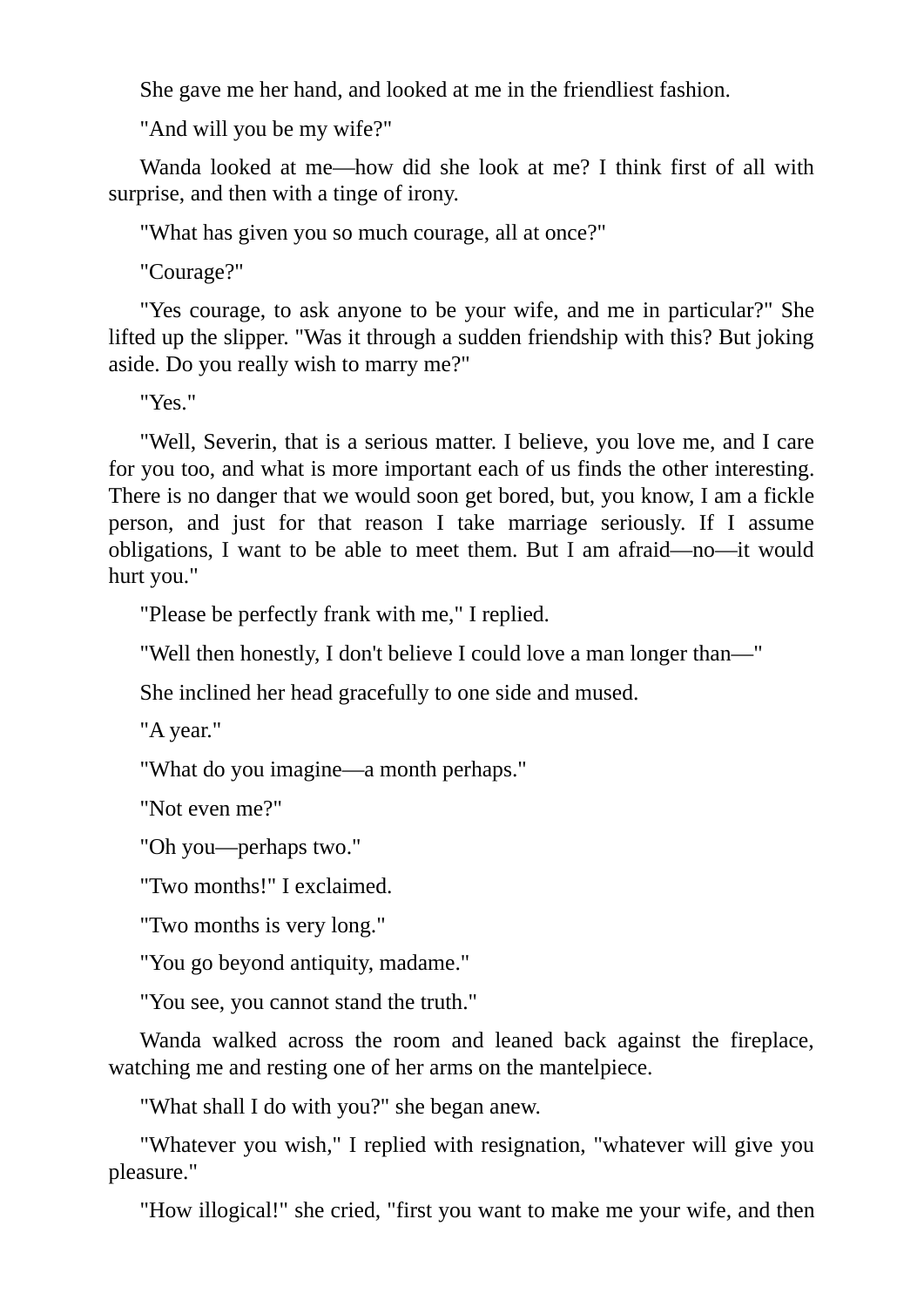you offer yourself to me as something to toy with."

"Wanda—I love you."

"Now we are back to the place where we started. You love me, and want to make me your wife, but I don't want to enter into a new marriage, because I doubt the permanence of both my and your feelings."

"But if I am willing to take the risk with you?" I replied.

"But it also depends on whether I am willing to risk it with you," she said quietly. "I can easily imagine belonging to one man for my entire life, but he would have to be a whole man, a man who would dominate me, who would subjugate me by his inate strength, do you understand? And every man—I know this very well—as soon as he falls in love becomes weak, pliable, ridiculous. He puts himself into the woman's hands, kneels down before her. The only man whom I could love permanently would be he before whom I should have to kneel. I've gotten to like you so much, however, that I'll try it with you."

I fell down at her feet.

"For heaven's sake, here you are kneeling already," she said mockingly. "You are making a good beginning." When I had risen again she continued, "I will give you a year's time to win me, to convince me that we are suited to each other, that we might live together. If you succeed, I will become your wife, and a wife, Severin, who will conscientiously and strictly perform all her duties. During this year we will live as though we were married—"

My blood rose to my head.

In her eyes too there was a sudden flame—

"We will live together," she continued, "share our daily life, so that we may find out whether we are really fitted for each other. I grant you all the rights of a husband, of a lover, of a friend. Are you satisfied?"

"I suppose, I'll have to be?"

"You don't have to."

"Well then, I want to—"

"Splendid. That is how a man speaks. Here is my hand."

\*\*\*\*

For ten days I have been with her every hour, except at night. All the time I was allowed to look into her eyes, hold her hands, listen to what she said, accompany her wherever she went.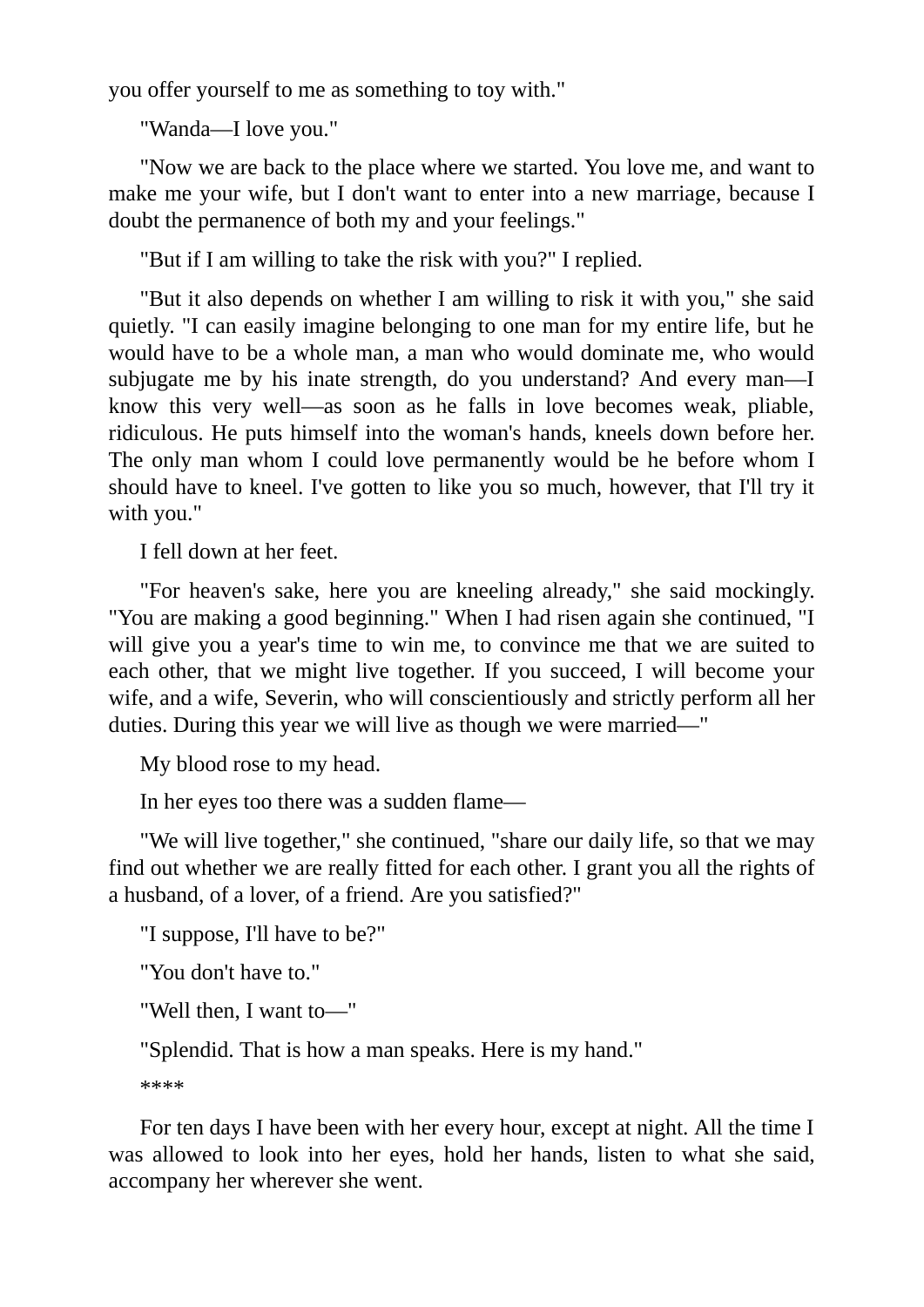My love seems to me like a deep, bottomless abyss, into which I subside deeper and deeper. There is nothing now which could save me from it.

This afternoon we were resting on the meadow at the foot of the Venusstatue. I plucked flowers and tossed them into her lap; she wound them into wreaths with which we adorned our goddess.

Suddenly Wanda looked at me so strangely that my senses became confused and passion swept over my head like a conflagration. Losing command over myself, I threw my arms about her and clung to her lips, and she—she drew me close to her heaving breast.

"Are you angry?" I then asked her.

"I am never angry at anything that is natural—" she replied, "but I am afraid you suffer."

"Oh, I am suffering frightfully."

"Poor friend!" she brushed my disordered hair back from my fore-head. "I hope it isn't through any fault of mine."

"No—" I replied,—"and yet my love for you has become a sort of madness. The thought that I might lose you, perhaps actually lose you, torments me day and night."

"But you don't yet possess me," said Wanda, and again she looked at me with that vibrant, consuming expression, which had already once before carried me away. Then she rose, and with her small transparent hands placed a wreath of blue anemones upon the ringletted white head of Venus. Half against my will I threw my arm around her body.

"I can no longer live without you, oh wonderful woman," I said. "Believe me, believe only this once, that this time it is not a phrase, not a thing of dreams. I feel deep down in my innermost soul, that my life belongs inseparably with yours. If you leave me, I shall perish, go to pieces."

"That will hardly be necessary, for I love you," she took hold of my chin, "you foolish man!"

"But you will be mine only under conditions, while I belong to you unconditionally—"

"That isn't wise, Severin," she replied almost with a start. "Don't you know me yet, do you absolutely refuse to know me? I am good when I am treated seriously and reasonably, but when you abandon yourself too absolutely to me, I grow arrogant—"

"So be it, be arrogant, be despotic," I cried in the fulness of exaltation, "only be mine, mine forever." I lay at her feet, embracing her knees.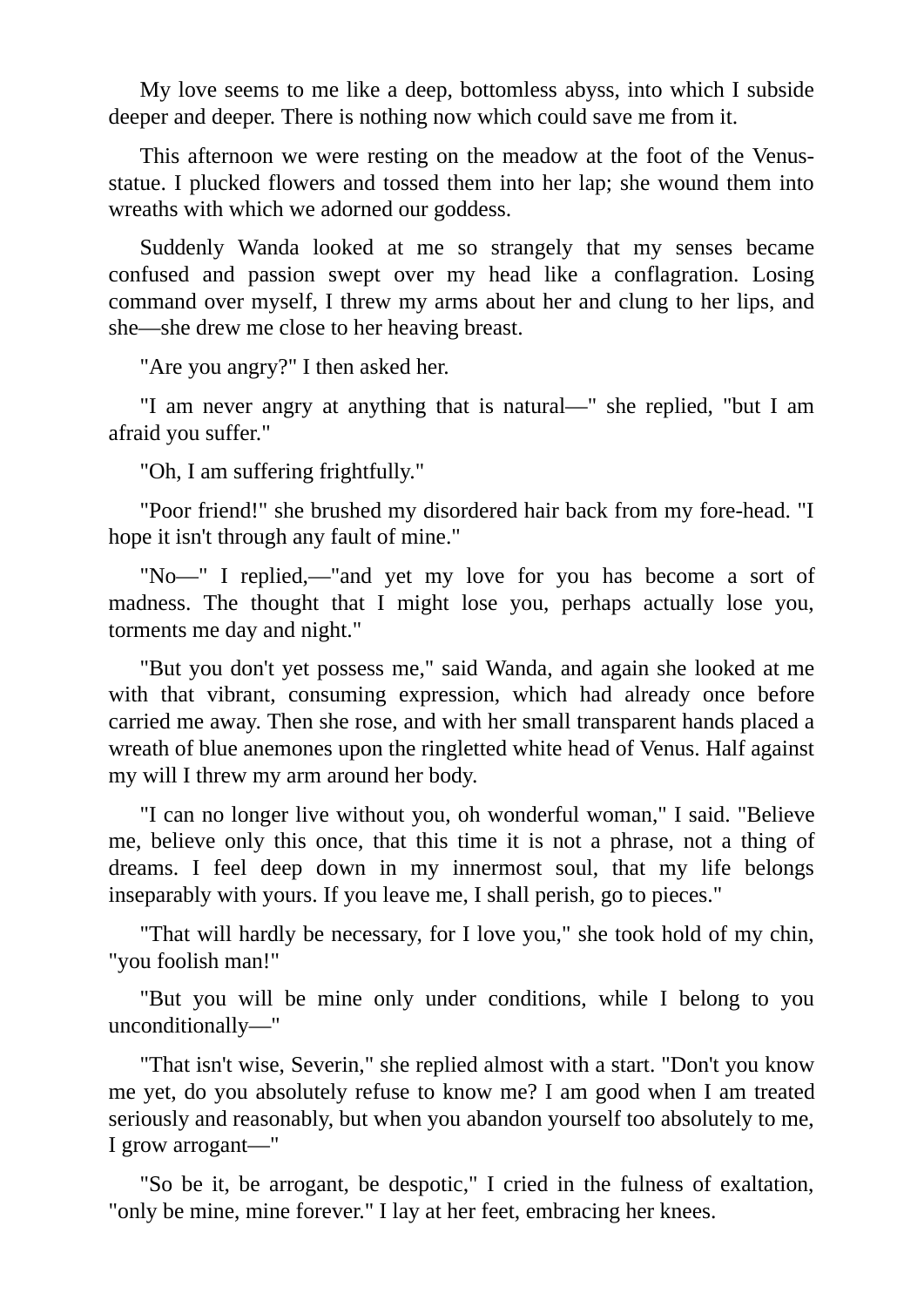"Things will end badly, my friend," she said soberly, without moving.

"It shall never end," I cried excitedly, almost violently. "Only death shall part us. If you cannot be mine, all mine and for always, then I want to be your slave, serve you, suffer everything from you, if only you won't drive me away."

"Calm yourself," she said, bending down and kissing my forehead, "I am really very fond of you, but your way is not the way to win and hold me."

"I want to do everything, absolutely everything, that you want, only not to lose you," I cried, "only not that, I cannot bear the thought."

"Do get up."

I obeyed.

"You are a strange person," continued Wanda. "You wish to possess me at any price?"

"Yes, at any price."

"But of what value, for instance, would that be?"—She pondered; a lurking uncanny expression entered her eyes—"If I no longer loved you, if I belonged to another."

A shudder ran through me. I looked at her She stood firmly and confident before me, and her eyes disclosed a cold gleam.

"You see," she continued, "the very thought frightens you." A beautiful smile suddenly illuminated her face.

"I feel a perfect horror, when I imagine, that the woman I love and who has responded to my love could give herself to another regardless of me. But have I still a choice? If I love such a woman, even unto madness, shall I turn my back to her and lose everything for the sake of a bit of boastful strength; shall I send a bullet through my brains? I have two ideals of woman. If I cannot obtain the one that is noble and simple, the woman who will faithfully and truly share my life, well then I don't want anything half-way or lukewarm. Then I would rather be subject to a woman without virtue, fidelity, or pity. Such a woman in her magnificent selfishness is likewise an ideal. If I am not permitted to enjoy the happiness of love, fully and wholly, I want to taste its pains and torments to the very dregs; I want to be maltreated and betrayed by the woman I love, and the more cruelly the better. This too is a luxury."

"Have you lost your senses," cried Wanda.

"I love you with all my soul," I continued, "with all my senses, and your presence and personality are absolutely essential to me, if I am to go on living. Choose between my ideals. Do with me what you will, make of me your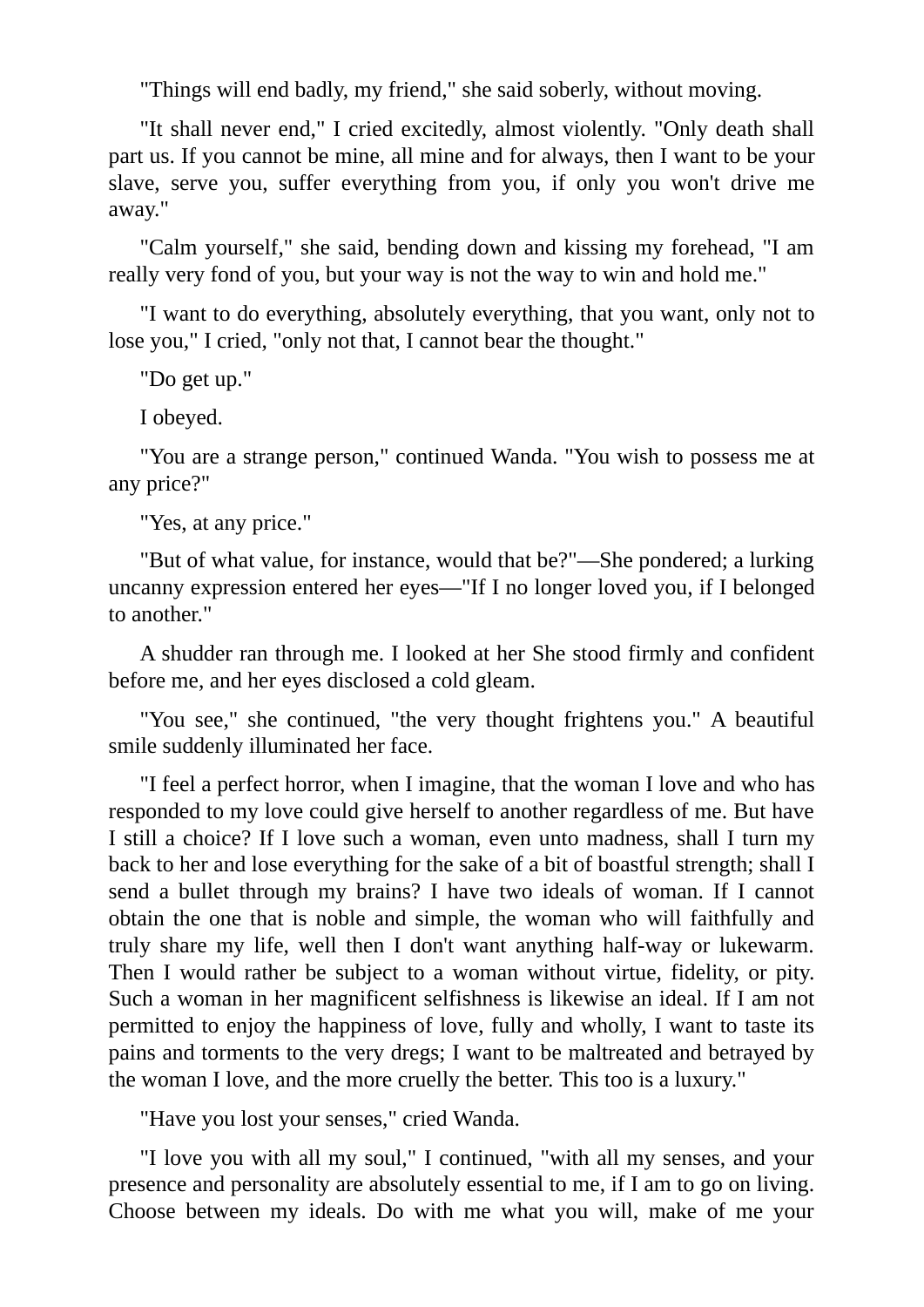husband or your slave."

"Very well," said Wanda, contracting her small but strongly arched brows, "it seems to me it would be rather entertaining to have a man, who interests me and loves me, completely in my power; at least I shall not lack pastime. You were imprudent enough to leave the choice to me. Therefore I choose; I want you to be my slave, I shall make a plaything for myself out of you!"

"Oh, please do," I cried half-shuddering, half-enraptured. "If the foundation of marriage depends on equality and agreement, it is likewise true that the greatest passions rise out of opposites. We are such opposites, almost enemies. That is why my love is part hate, part fear. In such a relation only one can be hammer and the other anvil. I wish to be the anvil. I cannot be happy when I look down upon the woman I love. I want to adore a woman, and this I can only do when she is cruel towards me."

"But, Severin," replied Wanda, almost angrily, "do you believe me capable of maltreating a man who loves me as you do, and whom I love?"

"Why not, if I adore you the more on this account? It is possible to love really only that which stands above us, a woman, who through her beauty, temperament, intelligence, and strength of will subjugates us and becomes a despot over us."

"Then that which repels others, attracts you."

"Yes. That is the strange part of me."

"Perhaps, after all, there isn't anything so very unique or strange in all your passions, for who doesn't love beautiful furs? And everyone knows and feels how closely sexual love and cruelty are related."

"But in my case all these elements are raised to their highest degree," I replied.

"In other words, reason has little power over you, and you are by nature, soft, sensual, yielding."

"Were the martyrs also soft and sensual by nature?"

"The martyrs?"

"On the contrary, they were supersensual men, who found enjoyment in suffering. They sought out the most frightful tortures, even death itself, as others seek joy, and as they were, so am I—supersensual."

"Have a care that in being such, you do not become a martyr to love, the martyr of a woman."

We are sitting on Wanda's little balcony in the mellow fragrant summer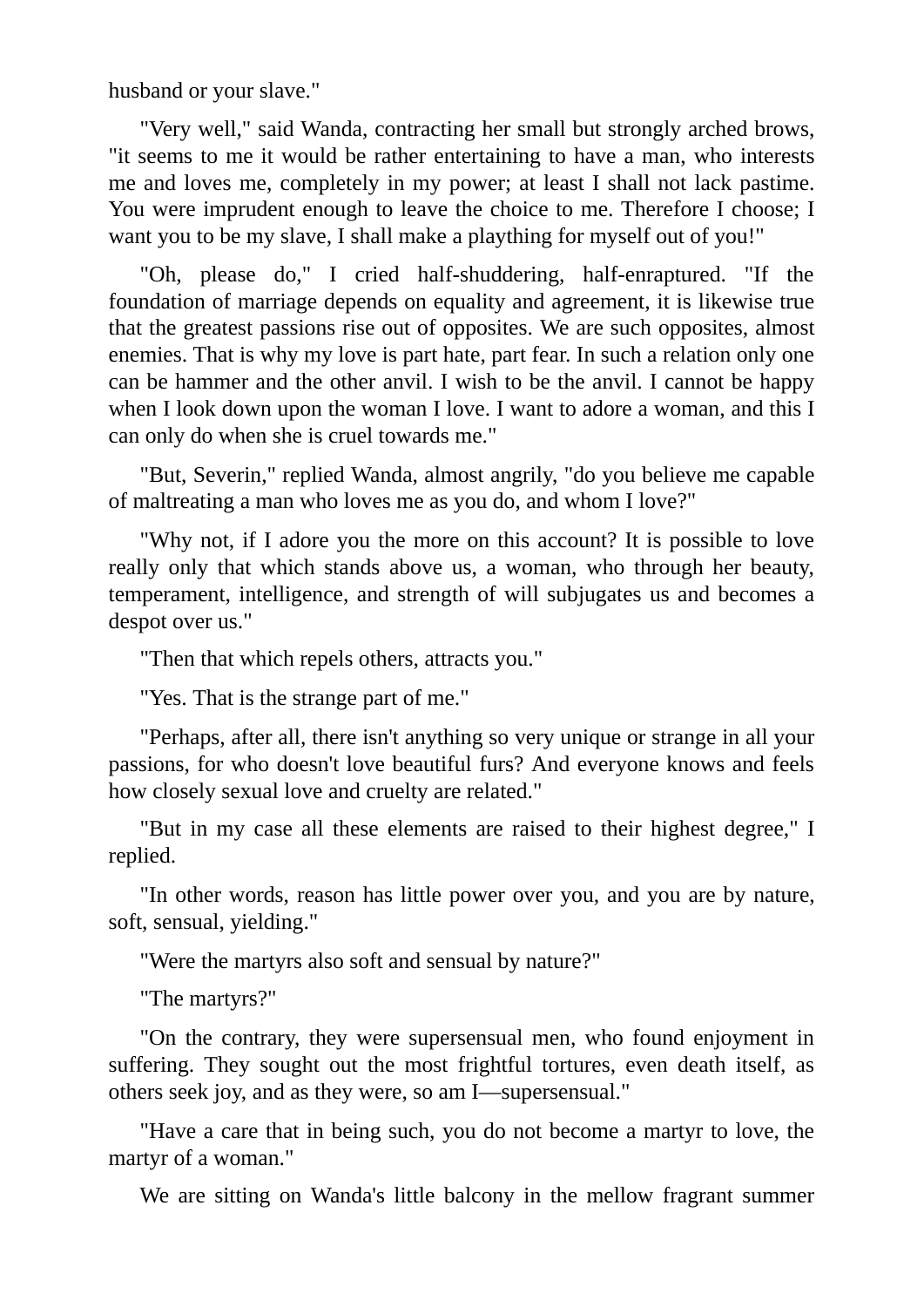night. A twofold roof is above us, first the green ceiling of climbing-plants, and then the vault of heaven sown with innumerable stars. The low wailing love-call of a cat rises from the park. I am sitting on footstool at the feet of my divinity, and am telling her of my childhood.

"And even then all these strange tendencies were distinctly marked in you?" asked Wanda.

"Of course, I can't remember a time when I didn't have them. Even in my cradle, so mother has told me, I was supersensual. I scorned the healthy breast of my nurse, and had to be brought up on goats' milk. As a little boy I was mysteriously shy before women, which really was only an expression of an inordinate interest in them. I was oppressed by the gray arches and halfdarknesses of the church, and actually afraid of the glittering altars and images of the saints. Secretly, however, I sneaked as to a secret joy to a plaster-Venus which stood in my father's little library. I kneeled down before her, and to her I said the prayers I had been taught—the Paternoster, the Ave Maria, and the Credo.

"Once at night I left my bed to visit her. The sickle of the moon was my light and showed me the goddess in a pale-blue cold light. I prostrated myself before her and kissed her cold feet, as I had seen our peasants do when they kissed the feet of the dead Savior.

"An irresistible yearning seized me.

"I got up and embraced the beautiful cold body and kissed the cold lips. A deep shudder fell upon me and I fled, and later in a dream, it seemed to me, as if the goddess stood beside my bed, threatening me with up-raised arm.

"I was sent to school early and soon reached the gymnasium. I passionately grasped at everything which promised to make the world of antiquity accessible to me. Soon I was more familiar with the gods of Greece than with the religion of Jesus. I was with Paris when he gave the fateful apple to Venus, I saw Troy burn, and followed Ulysses on his wanderings. The prototypes of all that is beautiful sank deep into my soul, and consequently at the time when other boys are coarse and obscene, I displayed an insurmountable aversion to everything base, vulgar, unbeautiful.

"To me, the maturing youth, love for women seemed something especially base and unbeautiful, for it showed itself to me first in all its commonness. I avoided all contact with the fair sex; in short, I was supersensual to madness.

"When I was about fourteen my mother had a charming chamber-maid, young, attractive, with a figure just budding into womanhood. I was sitting one day studying my Tacitus and growing enthusiastic over the virtues of the ancient Teutons, while she was sweeping my room. Suddenly she stopped,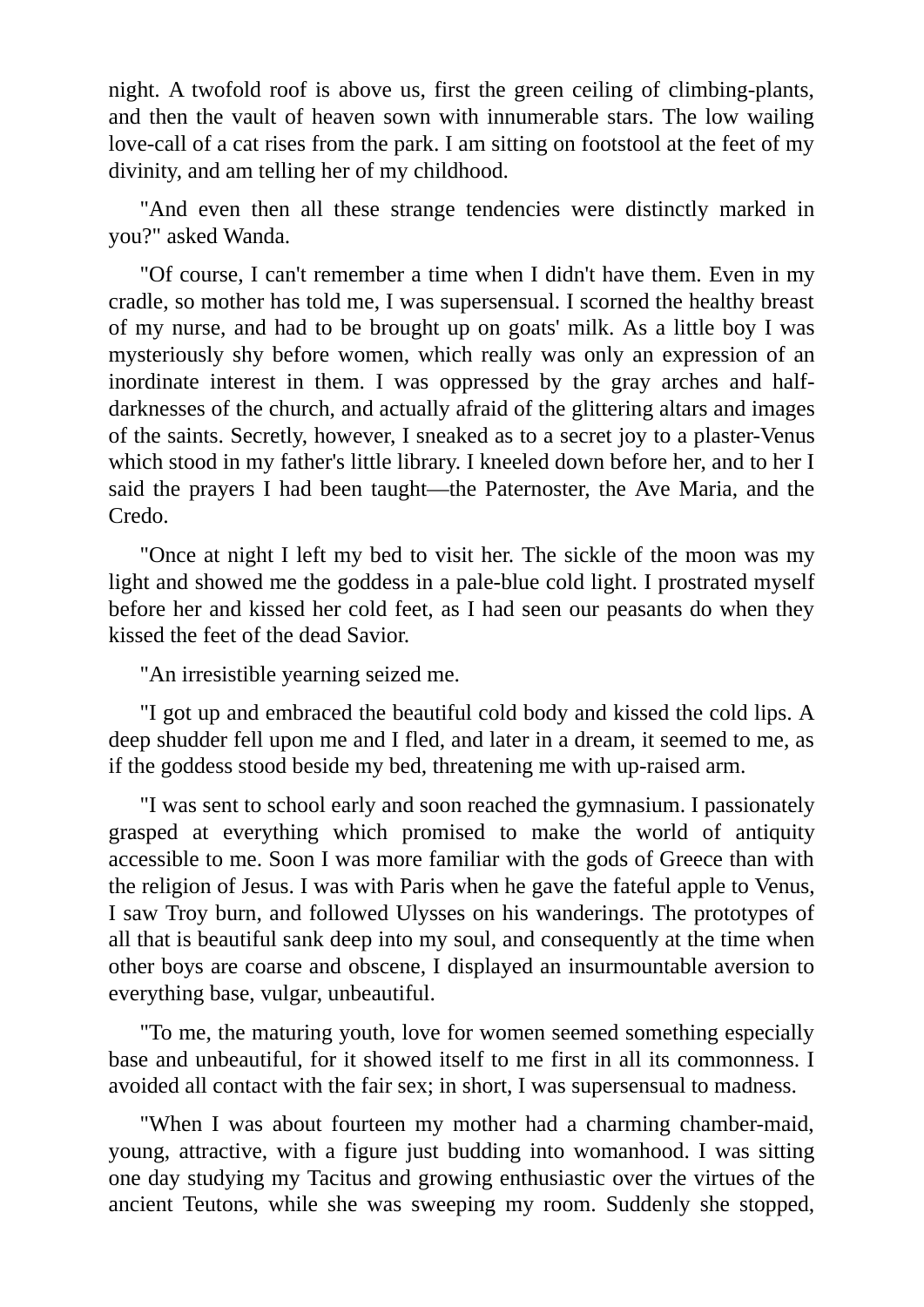bent down over me, in the meantime holding fast to the broom, and a pair of fresh, full, adorable lips touched mine. The kiss of the enamoured little cat ran through me like a shudder, but I raised up my Germania, like a shield against the temptress, and indignantly left the room."

Wanda broke out in loud laughter. "It would, indeed, be hard to find another man like you, but continue."

"There is another unforgetable incident belonging to that period," I continued my story. "Countess Sobol, a distant aunt of mine, was visiting my parents. She was a beautiful majestic woman with an attractive smile. I, however, hated her, for she was regarded by the family as a sort of Messalina. My behavior toward her was as rude, malicious, and awkward as possible.

"One day my parents drove to the capital of the district. My aunt determined to take advantage of their absence, and to exercise judgment over me. She entered unexpectedly in her fur-lined kazabaika, [Footnote: A woman's jacket.] followed by the cook, kitchen-maid, and the cat of a chamber-maid whom I had scorned. Without asking any questions, they seized me and bound me hand and foot, in spite of my violent resistance. Then my aunt, with an evil smile, rolled up her sleeve and began to whip me with a stout switch. She whipped so hard that the blood flowed, and that, at last, notwithstanding my heroic spirit, I cried and wept and begged for mercy. She then had me untied, but I had to get down on my knees and thank her for the punishment and kiss her hand.

"Now you understand the supersensual fool! Under the lash of a beautiful woman my senses first realized the meaning of woman. In her fur-jacket she seemed to me like a wrathful queen, and from then on my aunt became the most desirable woman on God's earth.

"My Cato-like austerity, my shyness before woman, was nothing but an excessive feeling for beauty. In my imagination sensuality became a sort of cult. I took an oath to myself that I would not squander its holy wealth upon any ordinary person, but I would reserve it for an ideal woman, if possible for the goddess of love herself.

"I went to the university at a very early age. It was in the capital where my aunt lived. My room looked at that time like Doctor Faustus's. Everything in it was in a wild confusion. There were huge closets stuffed full of books, which I bought for a song from a Jewish dealer on the Servanica; [Footnote: The street of the Jews in Lemberg.] there were globes, atlases, flasks, charts of the heavens, skeletons of animals, skulls, the busts of eminent men. It looked as though Mephistopheles might have stepped out from behind the huge green store as a wandering scholiast at any moment.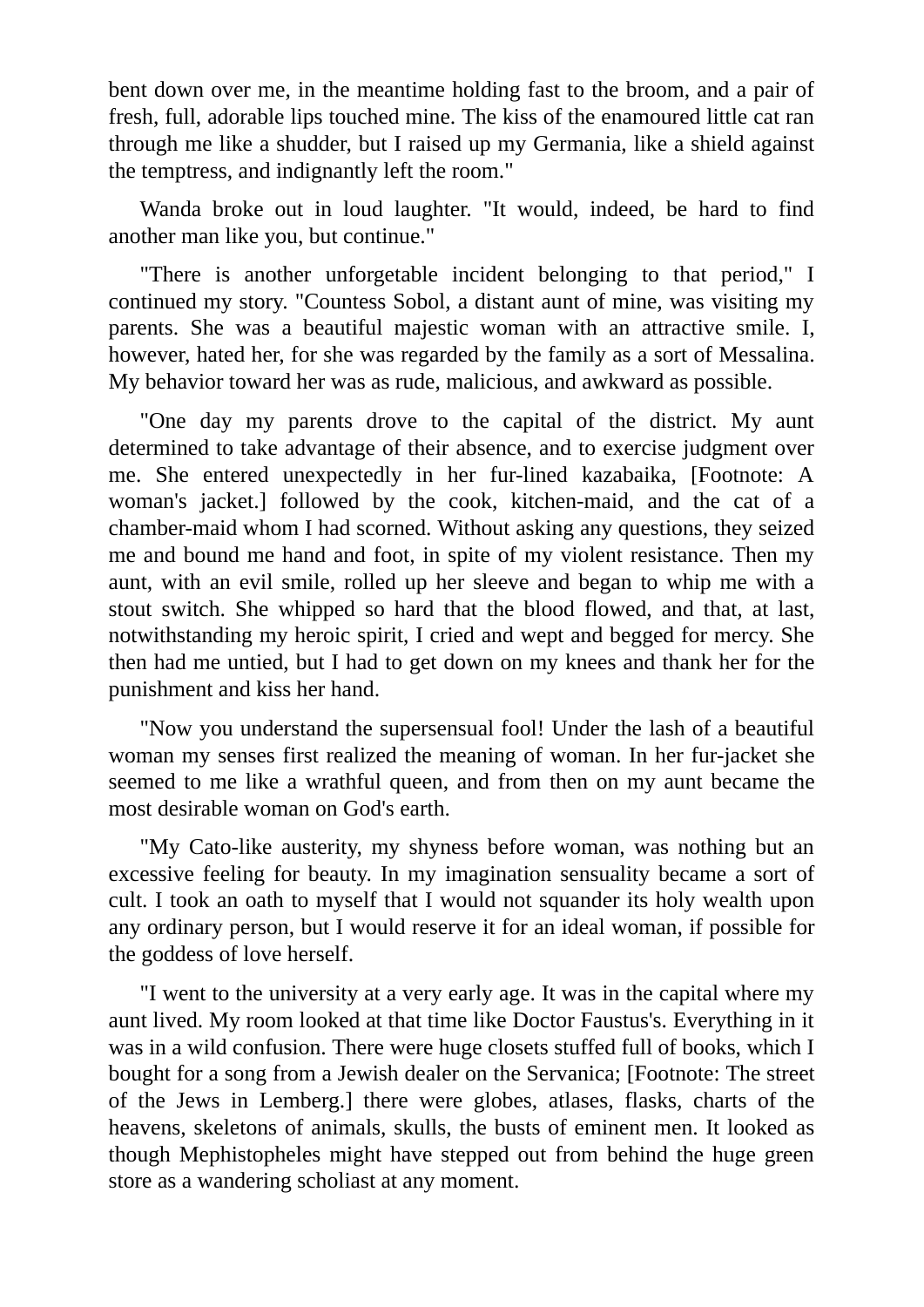"I studied everything in a jumble without system, without selection: chemistry, alchemy, history, astronomy, philosophy, law, anatomy, and literature; I read Homer, Virgil, Ossian, Schiller, Goethe, Shakespeare, Cervantes, Voltaire, Moliere, the Koran, the Kosmos, Casanova's Memoirs. I grew more confused each day, more fantastical, more supersensual. All the time a beautiful ideal woman hovered in my imagination. Every so and so often she appeared before me like a vision among my leather-bound books and dead bones, lying on a bed of roses, surrounded by cupids. Sometimes she appeared gowned like the Olympians with the stern white face of the plaster Venus; sometimes in braids of a rich brown, blue-eyes, in my aunt's red velvet kazabaika, trimmed with ermine.

"One morning when she had again risen out of the golden mist of my imagination in all her smiling beauty, I went to see Countess Sobol, who received me in a friendly, even cordial manner. She gave me a kiss of welcome, which put all my senses in a turmoil. She was probably about forty years old, but like most well-preserved women of the world, still very attractive. She wore as always her fur-edged jacket. This time it was one of green velvet with brown marten. But nothing of the sternness which had so delighted me the other time was now discernable.

"On the contrary, there was so little of cruelty in her that without any more ado she let me adore her.

"Only too soon did she discover my supersensual folly and innocence, and it pleased her to make me happy. As for myself—I was as happy as a young god. What rapture for me to be allowed to lie before her on my knees, and to kiss her hands, those with which she had scourged me! What marvellous hands they were, of beautiful form, delicate, rounded, and white, with adorable dimples! I really was in love with her hands only. I played with them, let them submerge and emerge in the dark fur, held them against the light, and was unable to satiate my eyes with them."

Wanda involuntarily looked at her hand; I noticed it, and had to smile.

"From the way in which the supersensual predominated in me in those days you can see that I was in love only with the cruel lashes I received from my aunt; and about two years later when I paid court to a young actress only in the roles she played. Still later I became the admirer of a respectable woman. She acted the part of irreproachable virtue, only in the end to betray me with a rich Jew. You see, it is because I was betrayed, sold, by a woman who feigned the strictest principles and the highest ideals, that I hate that sort of poetical, sentimental virtue so intensely. Give me rather a woman who is honest enough to say to me: I am a Pompadour, a Lucretia Borgia, and I am ready to adore her."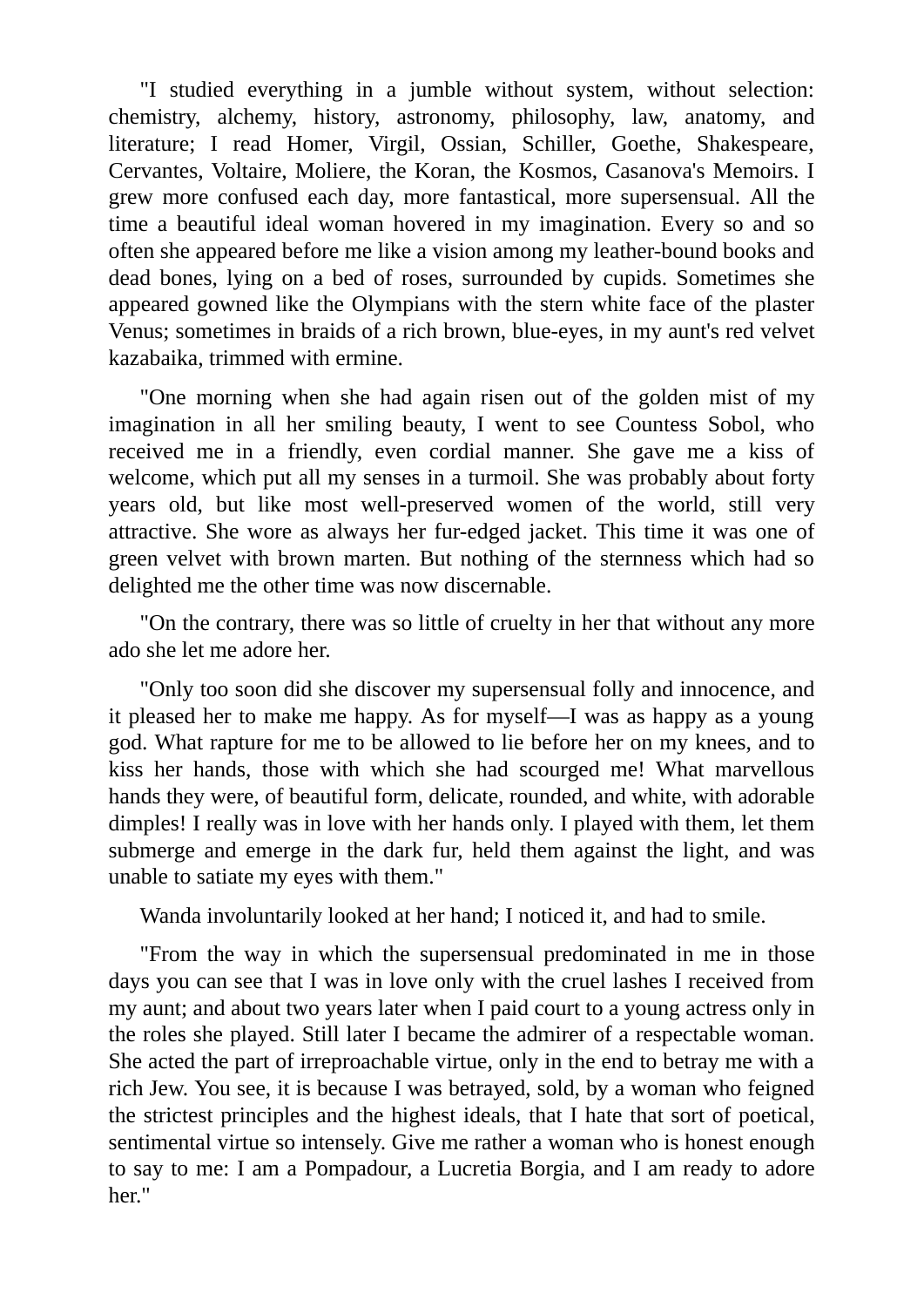Wanda rose and opened the window.

"You have a curious way of arousing one's imagination, stimulating all one's nerves, and making one's pulses beat faster. You put an aureole on vice, provided only if it is honest. Your ideal is a daring courtesan of genius. Oh, you are the kind of man who will corrupt a woman to her very last fiber."

\*\*\*\*

In the middle of the night there was a knock at my window; I got up, opened it, and was startled. Without stood "Venus in Furs," just as she had appeared to me the first time.

"You have disturbed me with your stories; I have been tossing about in bed, and can't go to sleep," she said. "Now come and stay with me."

"In a moment."

As I entered Wanda was crouching by the fireplace where she had kindled a small fire.

"Autumn is coming," she began, "the nights are really quite cold already. I am afraid you may not like it, but I can't put off my furs until the room is sufficiently warm."

"Not like it—you are joking—you know—" I threw my arm around her, and kissed her.

"Of course, I know, but why this great fondness for furs?"

"I was born with it," I replied. "I already had it as a child. Furthermore furs have a stimulating effect on all highly organized natures. This is due both to general and natural laws. It is a physical stimulus which sets you tingling, and no one can wholly escape it. Science has recently shown a certain relationship between electricity and warmth; at any rate, their effects upon the human organism are related. The torrid zone produces more passionate characters, a heated atmosphere stimulation. Likewise with electricity. This is the reason why the presence of cats exercises such a magic influence upon highlyorganized men of intellect. This is why these long-tailed Graces of the animal kingdom, these adorable, scintillating electric batteries have been the favorite animal of a Mahommed, Cardinal Richelieu, Crebillon, Rousseau, Wieland."

"A woman wearing furs, then," cried Wanda, "is nothing else than a large cat, an augmented electric battery?"

"Certainly," I replied. "That is my explanation of the symbolic meaning which fur has acquired as the attribute of power and beauty. Monarchs and the dominant higher nobility in former times used it in this sense for their costume, exclusively; great painters used it only for queenly beauty. The most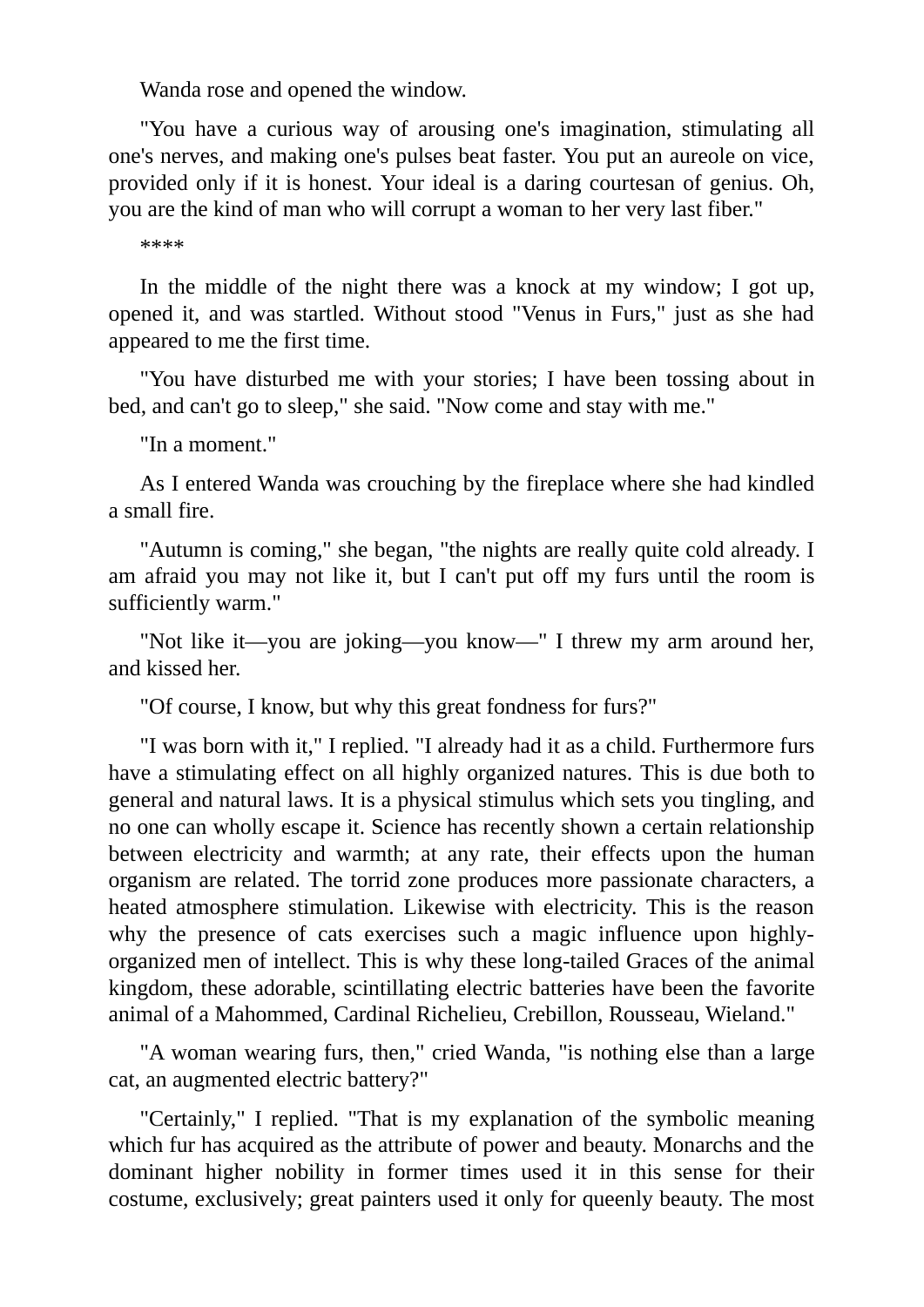beautiful frame, which Raphael could find for the divine forms of Fornarina and Titian for the roseate body of his beloved, was dark furs."

"Thanks for the learned discourse on love," said Wanda, "but you haven't told me everything. You associate something entirely individual with furs."

"Certainly," I cried. "I have repeatedly told you that suffering has a peculiar attraction for me. Nothing can intensify my passion more than tyranny, cruelty, and especially the faithlessness of a beautiful woman. And I cannot imagine this woman, this strange ideal derived from an aesthetics of ugliness, this soul of Nero in the body of a Phryne, except in furs."

"I understand," Wanda interrupted. "It gives a dominant and imposing quality to a woman."

"Not only that," I continued. "You know I am supersensual. With me everything has its roots in the imagination, and thence it receives its nourishment. I was already pre-maturely developed and highly sensitive, when at about the age of ten the legends of the martyrs fell into my hands. I remember reading with a kind of horror, which really was rapture, of how they pined in prisons, were laid on the gridiron, pierced with arrows, boiled in pitch, thrown to wild animals, nailed to the cross, and suffered the most horrible torment with a kind of joy. To suffer and endure cruel torture from then on seemed to me exquisite delight, especially when it was inflicted by a beautiful woman, for ever since I can remember all poetry and everything demonic was for me concentrated in woman. I literally carried the idea into a sort of cult.

"I felt there was something sacred in sex; in fact, it was the only sacred thing. In woman and her beauty I saw something divine, because the most important function of existence—the continuation of the species—is her vocation. To me woman represented a personification of nature, Isis, and man was her priest, her slave. In contrast to him she was cruel like nature herself who tosses aside whatever has served her purposes as soon as she no longer has need for it. To him her cruelties, even death itself, still were sensual raptures.

"I envied King Gunther whom the mighty Brunhilde fettered on the bridal night, and the poor troubadour whom his capricious mistress had sewed in the skins of wolves to have him hunted like game. I envied the Knight Ctirad whom the daring Amazon Scharka craftily ensnared in a forest near Prague, and carried to her castle Divin, where, after having amused herself a while with him, she had him broken on the wheel—"

"Disgusting," cried Wanda. "I almost wish you might fall into the hands of a woman of their savage race. In the wolf's skin, under the teeth of the dogs, or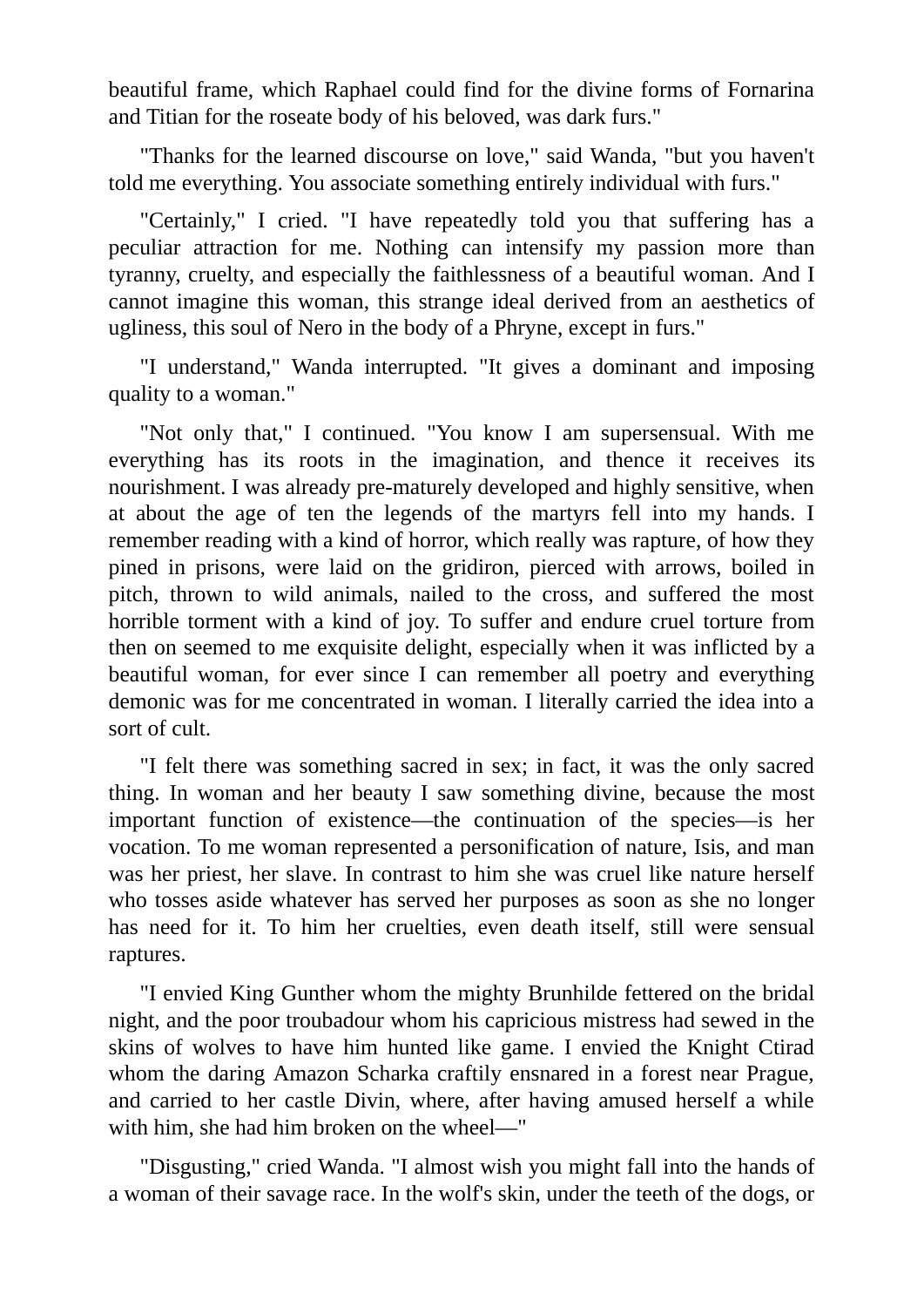upon the wheel, you would lose the taste for your kind of poetry."

"Do you think so? I hardly do."

"Have you actually lost your senses."

"Possibly. But let me go on. I developed a perfect passion for reading stories in which the extremest cruelties were described. I loved especially to look at pictures and prints which represented them. All the sanguinary tyrants that ever occupied a throne; the inquisitors who had the heretics tortured, roasted, and butchered; all the woman whom the pages of history have recorded as lustful, beautiful, and violent women like Libussa, Lucretia Borgia, Agnes of Hungary, Queen Margot, Isabeau, the Sultana Roxolane, the Russian Czarinas of last century—all these I saw in furs or in robes bordered with ermine."

"And so furs now rouse strange imaginings in you," said Wanda, and simultaneously she began to drape her magnificent fur-cloak coquettishly about her, so that the dark shining sable played beautifully around her bust and arms. "Well, how do you feel now, half broken on the wheel?"

Her piercing green eyes rested on me with a peculiar mocking satisfaction. Overcome by desire, I flung myself down before her, and threw my arms about her.

"Yes—you have awakened my dearest dream," I cried. "It has slept long enough."

"And this is?" She put her hand on my neck.

I was seized with a sweet intoxication under the influence of this warm little hand and of her regard, which, tenderly searching, fell upon me through her half-closed lids.

"To be the slave of a woman, a beautiful woman, whom I love, whom I worship."

"And who on that account maltreats you," interrupted Wanda, laughing.

"Yes, who fetters me and whips me, treads me underfoot, the while she gives herself to another."

"And who in her wantonness will go so far as to make a present of you to your successful rival when driven insane by jealousy you must meet him face to face, who will turn you over to his absolute mercy. Why not? This final tableau doesn't please you so well?"

I looked at Wanda frightened.

"You surpass my dreams."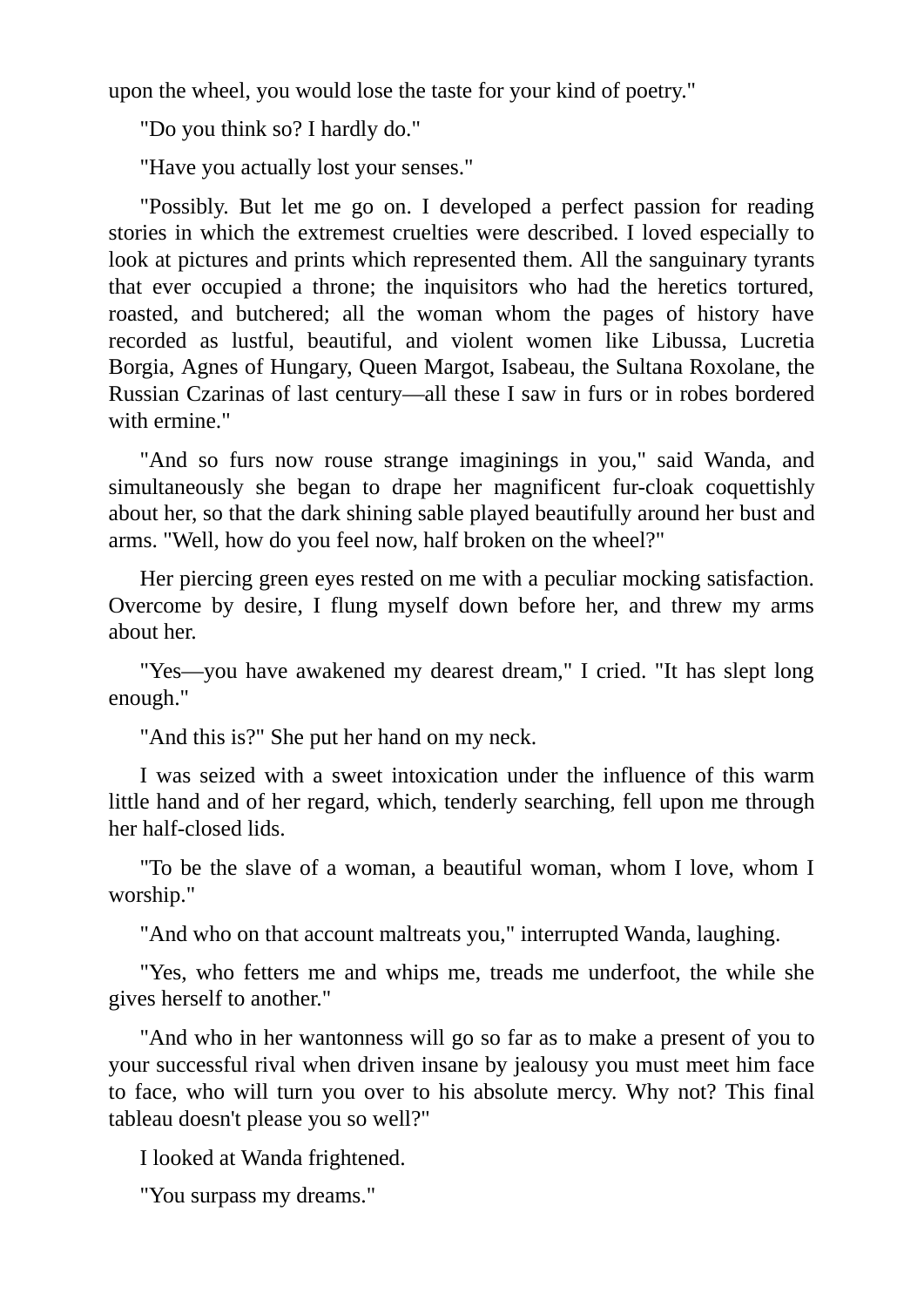"Yes, we women are inventive," she said, "take heed, when you find your ideal, it might easily happen, that she will treat you more cruelly than you anticipate."

"I am afraid that I have already found my ideal!" I exclaimed, burying my burning face in her lap.

"Not I?" exclaimed Wanda, throwing off her furs and moving about the room laughing. She was still laughing as I went downstairs, and when I stood musing in the yard, I still heard her peals of laughter above.

\*\*\*\*

"Do you really then expect me to embody your ideal?" Wanda asked archly, when we met in the park to-day.

At first I could find no answer. The most antagonistic emotions were battling within me. In the meantime she sat down on one of the stone-benches, and played with a flower.

"Well—am I?"

I kneeled down and seized her hands.

"Once more I beg you to become my wife, my true and loyal wife; if you can't do that then become the embodiment of my ideal, absolutely, without reservation, without softness."

"You know I am ready at the end of a year to give you my hand, if you prove to be the man I am seeking," Wanda replied very seriously, "but I think you would be more grateful to me if through me you realized your imaginings. Well, which do you prefer?"

"I believe that everything my imagination has dreamed lies latent in your personality."

"You are mistaken."

"I believe," I continued, "that you enjoy having a man wholly in your power, torturing him—"

"No, no," she exclaimed quickly, "or perhaps—." She pondered.

"I don't understand myself any longer," she continued, "but I have a confession to make to you. You have corrupted my imagination and inflamed my blood. I am beginning to like the things you speak of. The enthusiasm with which you speak of a Pompadour, a Catherine the Second, and all the other selfish, frivolous, cruel women, carries me away and takes hold of my soul. It urges me on to become like those women, who in spite of their vileness were slavishly adored during their lifetime and still exert a miraculous power from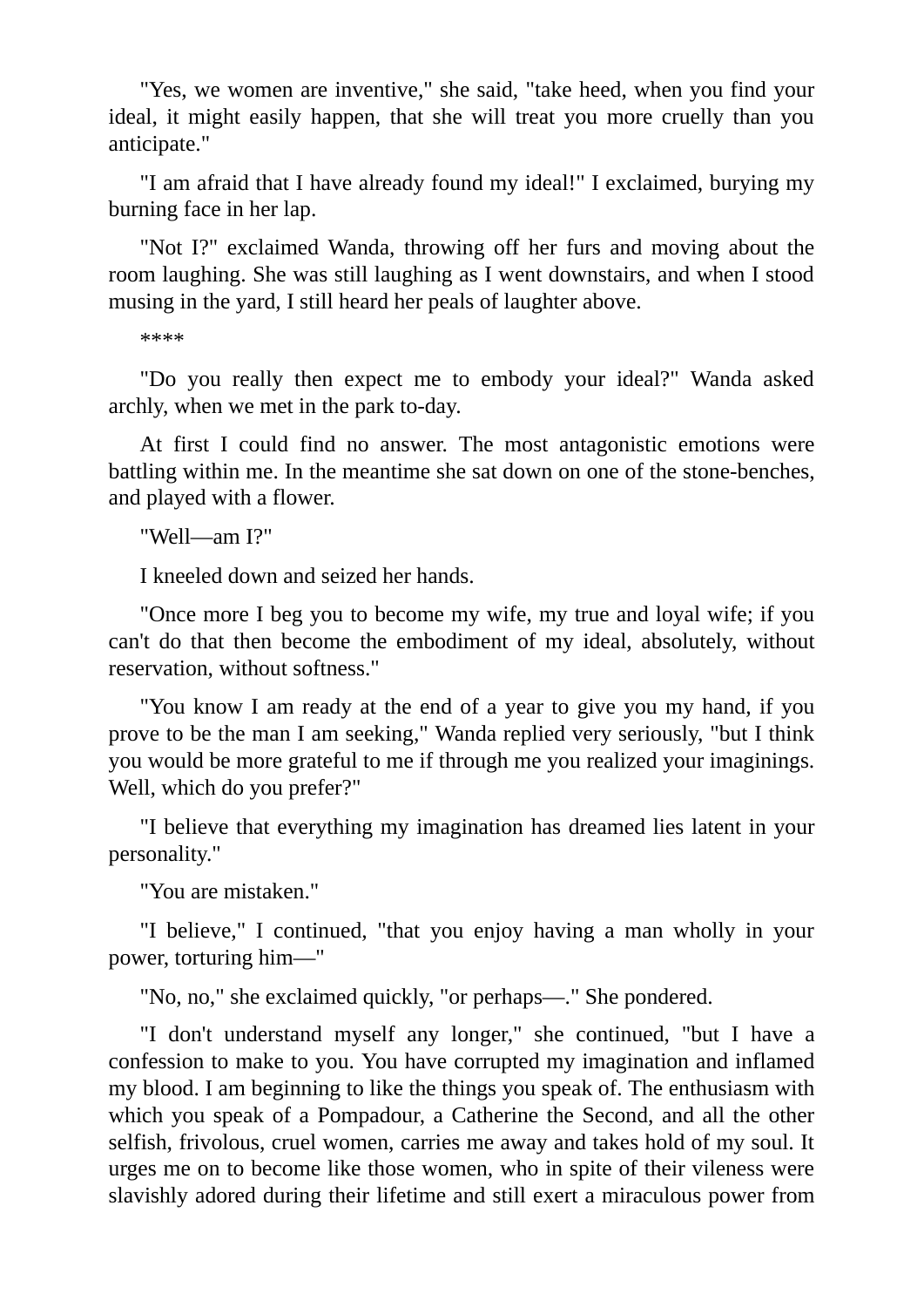their graves.

"You will end by making of me a despot in miniature, a domestic

Pompadour."

"Well then," I said in agitation, "if all this is inherent in you, give way to this trend of your nature. Nothing half-way. If you can't be a true and loyal wife to me, be a demon."

I was nervous from loss of sleep, and the proximity of the beautiful woman affected me like a fever. I no longer recall what I said, but I remember that I kissed her feet, and finally raised her foot and put my neck under it. She withdrew it quickly, and rose almost angrily.

"If you love me, Severin," she said quickly, and her voice sounded sharp and commanding, "never speak to me of those things again. Understand, never! Otherwise I might really—" She smiled and sat down again.

"I am entirely serious," I exclaimed, half-raving. "I adore you so infinitely that I am willing to suffer anything from you, for the sake of spending my whole life near you."

"Severin, once more I warn you."

"Your warning is vain. Do with me what you will, as long as you don't drive me away."

"Severin," replied Wanda, "I am a frivolous young woman; it is dangerous for you to put yourself so completely in my power. You will end by actually becoming a plaything to me. Who will give warrant that I shall not abuse your insane desire?"

"Your own nobility of character."

"Power makes people over-bearing."

"Be it," I cried, "tread me underfoot."

Wanda threw her arms around my neck, looked into my eyes, and shook her head.

"I am afraid I can't, but I will try, for your sake, for I love you

Severin, as I have loved no other man."

\*\*\*\*

To-day she suddenly took her hat and shawl, and I had to go shopping with her. She looked at whips, long whips with a short handle, the kind that are used on dogs.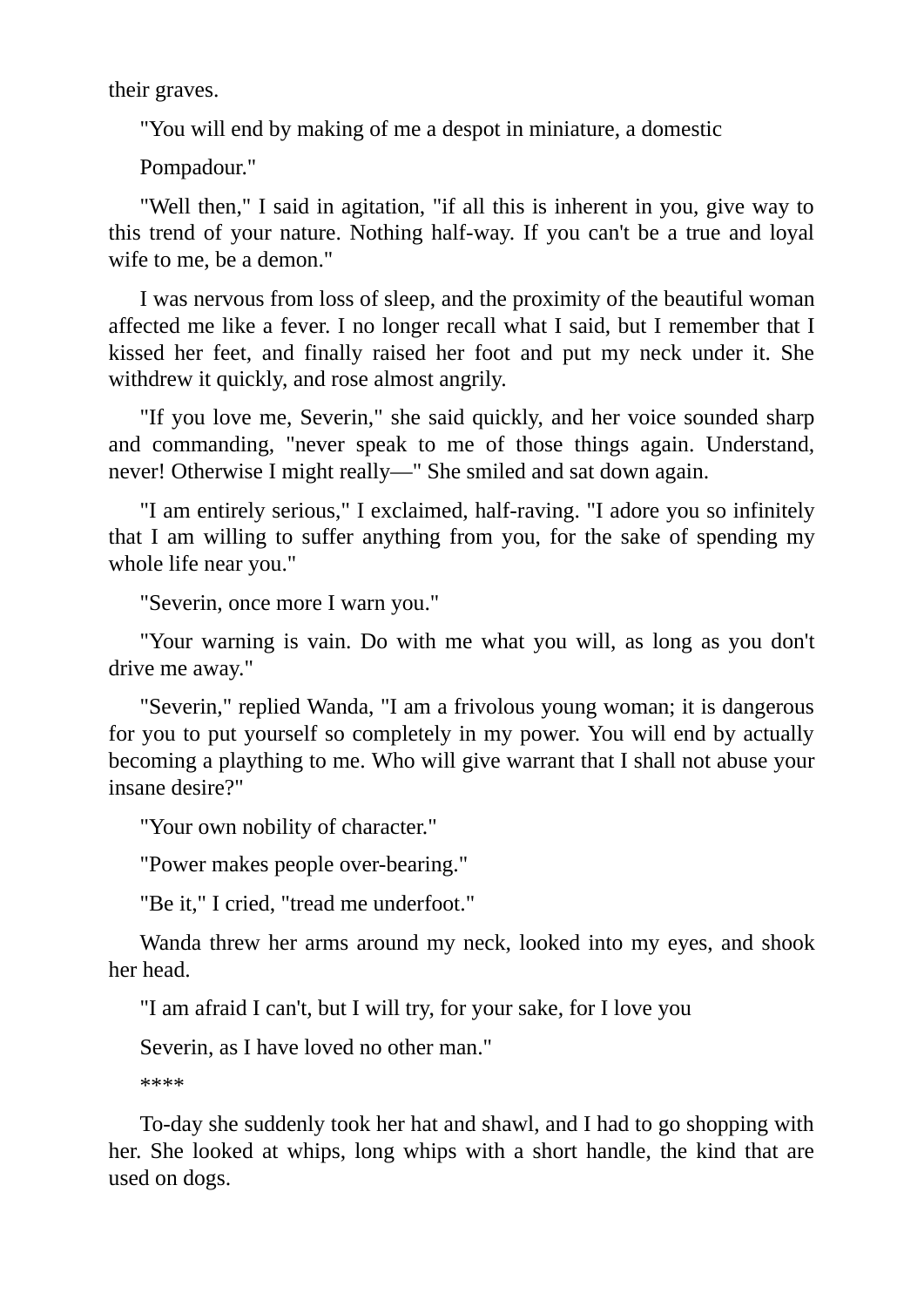"Are these satisfactory?" said the shopkeeper.

"No, they are much too small," replied Wanda, with a side-glance at me. "I need a large—"

"For a bull-dog, I suppose?" opined the merchant.

"Yes," she exclaimed, "of the kind that are used in Russia for intractable slaves."

She looked further and finally selected a whip, at whose sight I felt a strange creeping sensation.

"Now good-by, Severin," she said. "I have some other purchases to make, but you can't go along."

I left her and took a walk. On the way back I saw Wanda coming out at a furrier's. She beckoned me.

"Consider it well," she began in good spirits, "I have never made a secret of how deeply your serious, dreamy character has fascinated me. The idea of seeing this serious man wholly in my power, actually lying enraptured at my feet, of course, stimulates me—but will this attraction last? Woman loves a man; she maltreats a slave, and ends by kicking him aside."

"Very well then, kick me aside," I replied, "when you are tired of me. I want to be your slave."

"Dangerous forces lie within me," said Wanda, after we had gone a few steps further. "You awaken them, and not to your advantage. You know how to paint pleasure, cruelty, arrogance in glowing colors. What would you say should I try my hand at them, and make you the first object of my experiments. I would be like Dionysius who had the inventor of the iron ox roasted within it in order to see whether his wails and groans really resembled the bellowing of an ox.

"Perhaps I am a female Dionysius?"

"Be it," I exclaimed, "and my dreams will be fulfilled. I am yours for good or evil, choose. The destiny that lies concealed within my breast drives me on —demoniacally—relentlessly."

"My Beloved,

I do not care to see you to-day or to-morrow, and not until evening the day after tomorrow, and then as my slave.

Your mistress

Wanda."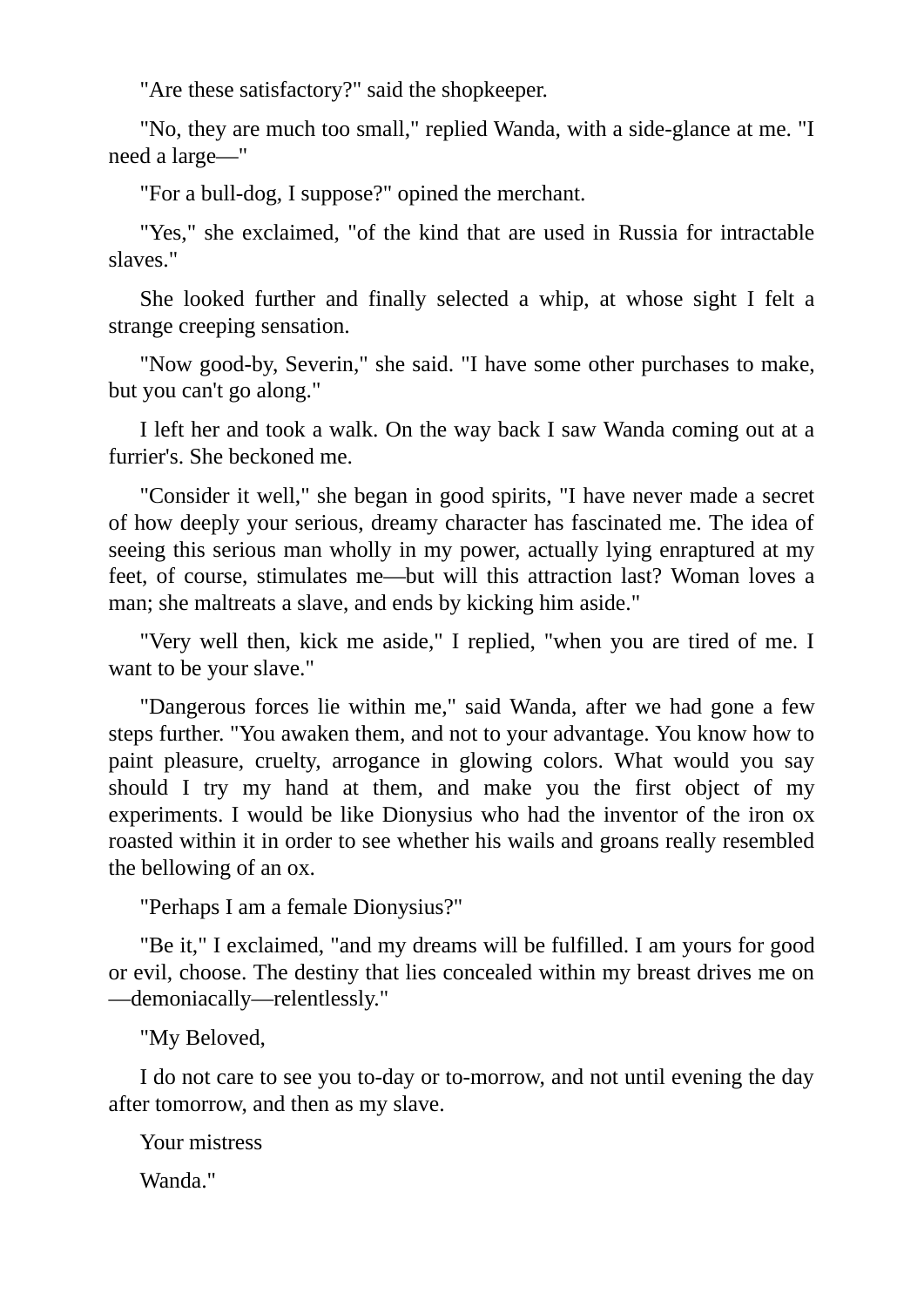"As my slave" was underlined. I read the note which I received early in the morning a second time. Then I had a donkey saddled, an animal symbolic of learned professors, and rode into the mountains. I wanted to numb my desire, my yearning, with the magnificent scenery of the Carpathians. I am back, tired, hungry, thirsty, and more in love than ever. I quickly change my clothes, and a few moments later knock at her door.

"Come in!"

I enter. She is standing in the center of the room, dressed in a gown of white satin which floods down her body like light. Over it she wears a scarlet kazabaika, richly edged with ermine. Upon her powdered, snowy hair is a little diadem of diamonds. She stands with her arms folded across her breast, and with her brows contracted.

"Wanda!" I run toward her, and am about to throw my arm about her to kiss her. She retreats a step, measuring me from top to bottom.

"Slave!"

"Mistress!" I kneel down, and kiss the hem of her garment.

"That is as it should be."

"Oh, how beautiful you are."

"Do I please you?" She stepped before the mirror, and looked at herself with proud satisfaction.

"I shall become mad!"

Her lower lip twitched derisively, and she looked at me mockingly from behind half-closed lids.

"Give me the whip."

I looked about the room.

"No," she exclaimed, "stay as you are, kneeling." She went over to the fireplace, took the whip from the mantle-piece, and, watching me with a smile, let it hiss through the air; then she slowly rolled up the sleeve of her fur-jacket.

"Marvellous woman!" I exclaimed.

"Silence, slave!" She suddenly scowled, looked savage, and struck me with the whip. A moment later she threw her arm tenderly about me, and pityingly bent down to me. "Did I hurt you?" she asked, half-shyly, half-timidly.

"No," I replied, "and even if you had, pains that come through you are a joy. Strike again, if it gives you pleasure."

"But it doesn't give me pleasure."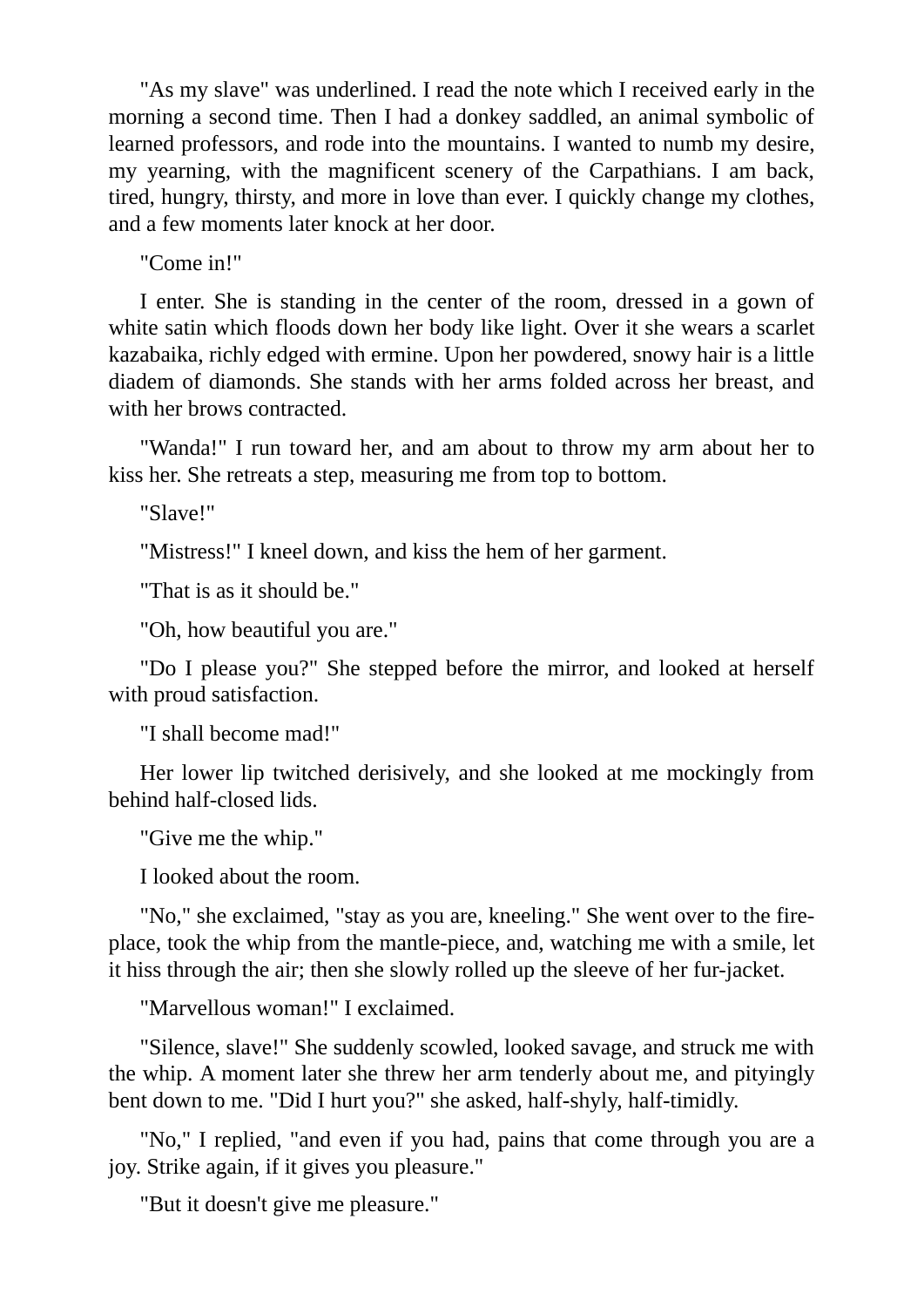Again I was seized with that strange intoxication.

"Whip me," I begged, "whip me without mercy."

Wanda swung the whip, and hit me twice. "Are you satisfied now?"

"No."

"Seriously, no?"

"Whip me, I beg you, it is a joy to me."

"Yes, because you know very well that it isn't serious," she replied, "because I haven't the heart to hurt you. This brutal game goes against my grain. Were I really the woman who beats her slaves you would be horrified."

"No, Wanda," I replied, "I love you more than myself; I am devoted to you for death and life. In all seriousness, you can do with me whatever you will, whatever your caprice suggests."

"Severin!"

"Tread me underfoot!" I exclaimed, and flung myself face to the floor before her.

"I hate all this play-acting," said Wanda impatiently.

"Well, then maltreat me seriously."

An uncanny pause.

"Severin, I warn you for the last time," began Wanda.

"If you love me, be cruel towards me," I pleaded with upraised eyes.

"If I love you," repeated Wanda. "Very well!" She stepped back and looked at me with a sombre smile. "Be then my slave, and know what it means to be delivered into the hands of a woman." And at the same moment she gave me a kick.

"How do you like that, slave?"

Then she flourished the whip.

"Get up!"

I was about to rise.

"Not that way," she commanded, "on your knees."

I obeyed, and she began to apply the lash.

The blows fell rapidly and powerfully on my back and arms. Each one cut into my flesh and burned there, but the pains enraptured me. They came from her whom I adored, and for whom I was ready at any hour to lay down my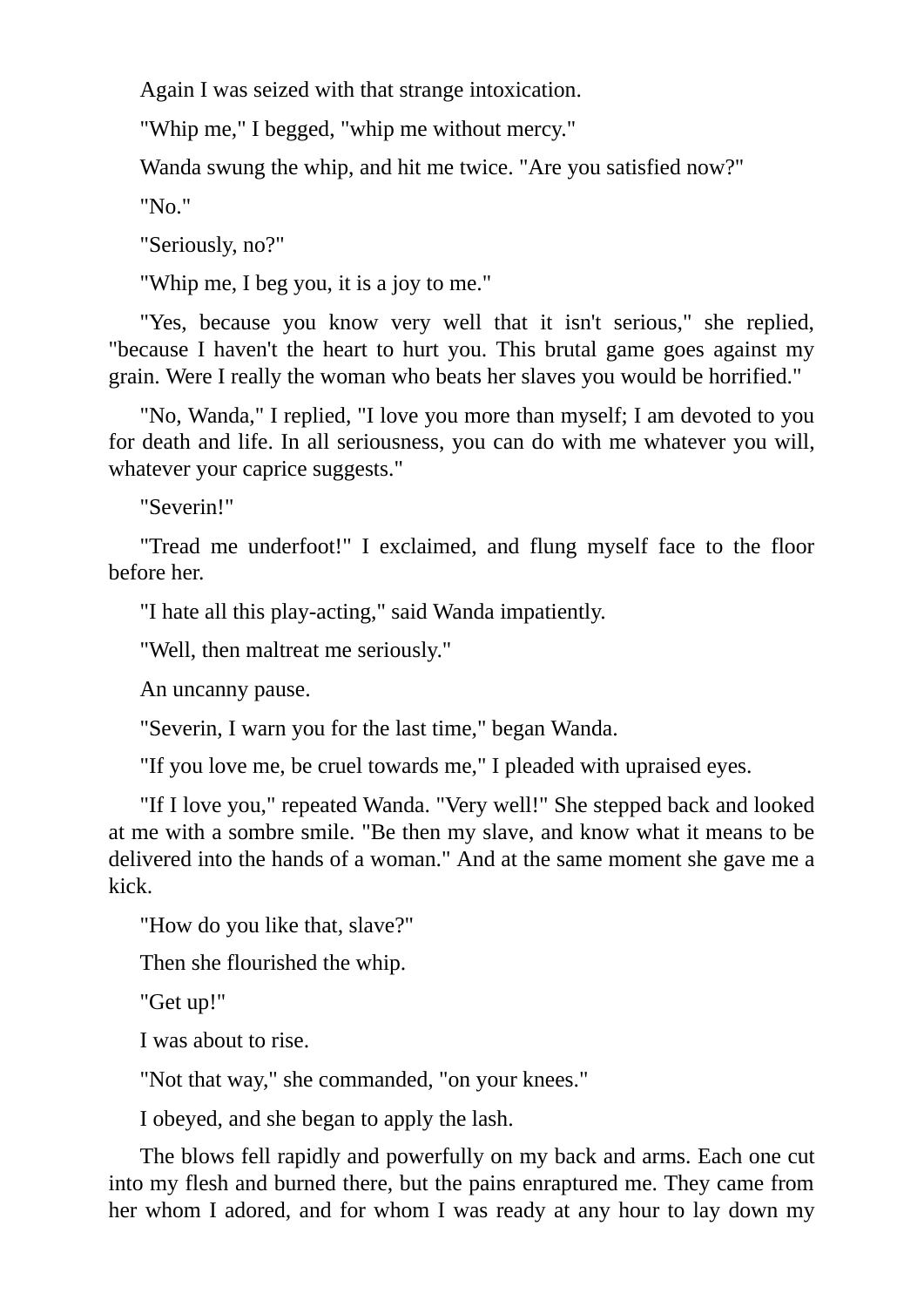life.

She stopped. "I am beginning to enjoy it," she said, "but enough for to-day. I am beginning to feel a demonic curiosity to see how far your strength goes. I take a cruel joy in seeing you tremble and writhe beneath my whip, and in hearing your groans and wails; I want to go on whipping without pity until you beg for mercy, until you lose your senses. You have awakened dangerous elements in my being. But now get up."

I seized her hand to press it to my lips.

"What impudence."

She shoved me away with her foot.

"Out of my sight, slave!"

\*\*\*\*

After having spent a feverish night filled with confused dreams, I awoke. Dawn was just beginning to break.

How much of what was hovering in my memory was true; what had I actually experienced and what had I dreamed? That I had been whipped was certain. I can still feel each blow, and count the burning red stripes on my body. And she whipped me. Now I know everything.

My dream has become truth. How does it make me feel? Am I disappointed in the realization of my dream?

No, I am merely somewhat tired, but her cruelty has enraptured me. Oh, how I love her, adore her! All this cannot express in the remotest way my feeling for her, my complete devotion to her. What happiness to be her slave!

\*\*\*\*

She calls to me from her balcony. I hurry upstairs. She is standing on the threshold, holding out her hand in friendly fashion. "I am ashamed of myself," she says, while I embrace her, and she hides her head against my breast.

"Why?"

"Please try to forget the ugly scene of yesterday," she said with quivering voice, "I have fulfilled your mad wish, now let us be reasonable and happy and love each other, and in a year I will be your wife."

"My mistress," I exclaimed, "and I your slave!"

"Not another word of slavery, cruelty, or the whip," interrupted Wanda. "I shall not grant you any of those favors, none except wearing my fur-jacket; come and help me into it."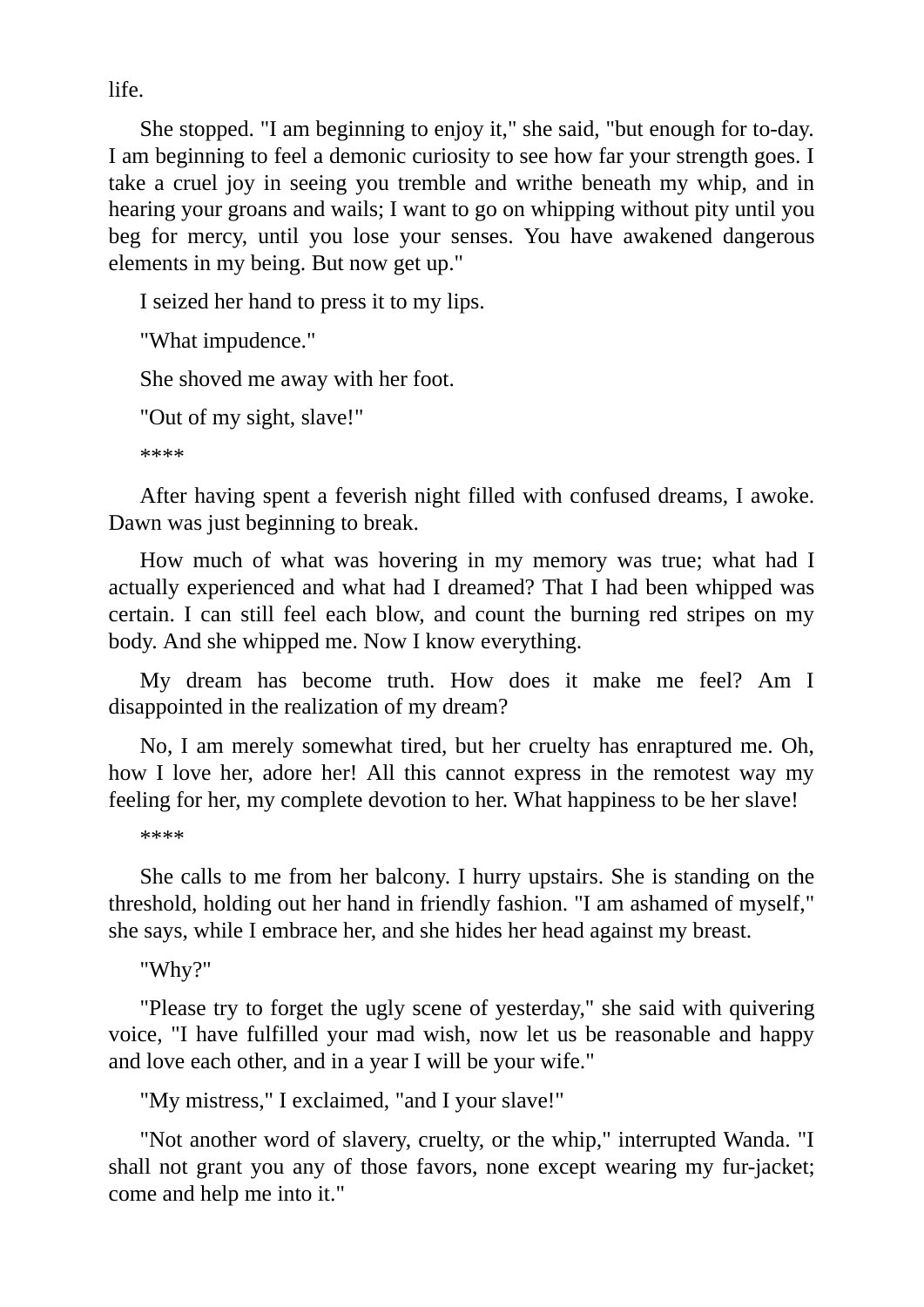\*\*\*\*

The little bronze clock on which stood a cupid who had just shot his bolt struck midnight.

I rose, and wanted to leave.

Wanda said nothing, but embraced me and drew me back on the ottoman. She began to kiss me anew, and this silent language was so comprehensible, so convincing—

And it told me more than I dared to understand.

A languid abandonment pervaded Wanda's entire being. What a voluptuous softness there was in the gloaming of her half-closed eyes, in the red flood of her hair which shimmered faintly under the white powder, in the red and white satin which crackled about her with every movement, in the swelling ermine of the kazabaika in which she carelessly nestled.

"Please," I stammered, "but you will be angry with me."

"Do with me what you will," she whispered.

"Well, then whip me, or I shall go mad."

"Haven't I forbidden you," said Wanda sternly, "but you are incorrigible."

"Oh, I am so terribly in love." I had sunken on my knees, and was burying my glowing face in her lap.

"I really believe," said Wanda thoughtfully, "that your madness is nothing but a demonic, unsatisfied sensuality. Our unnatural way of life must generate such illnesses. Were you less virtuous, you would be completely sane."

"Well then, make me sane," I murmured. My hands were running through her hair and playing tremblingly with the gleaming fur, which rose and fell like a moonlit wave upon her heaving bosom, and drove all my senses into confusion.

And I kissed her. No, she kissed me savagely, pitilessly, as if she wanted to slay me with her kisses. I was as in a delirium, and had long since lost my reason, but now I, too, was breathless. I sought to free myself.

"What is the matter?" asked Wanda.

"I am suffering agonies."

"You are suffering—" she broke out into a loud amused laughter.

"You laugh!" I moaned, "have you no idea—"

She was serious all of a sudden. She raised my head in her hands, and with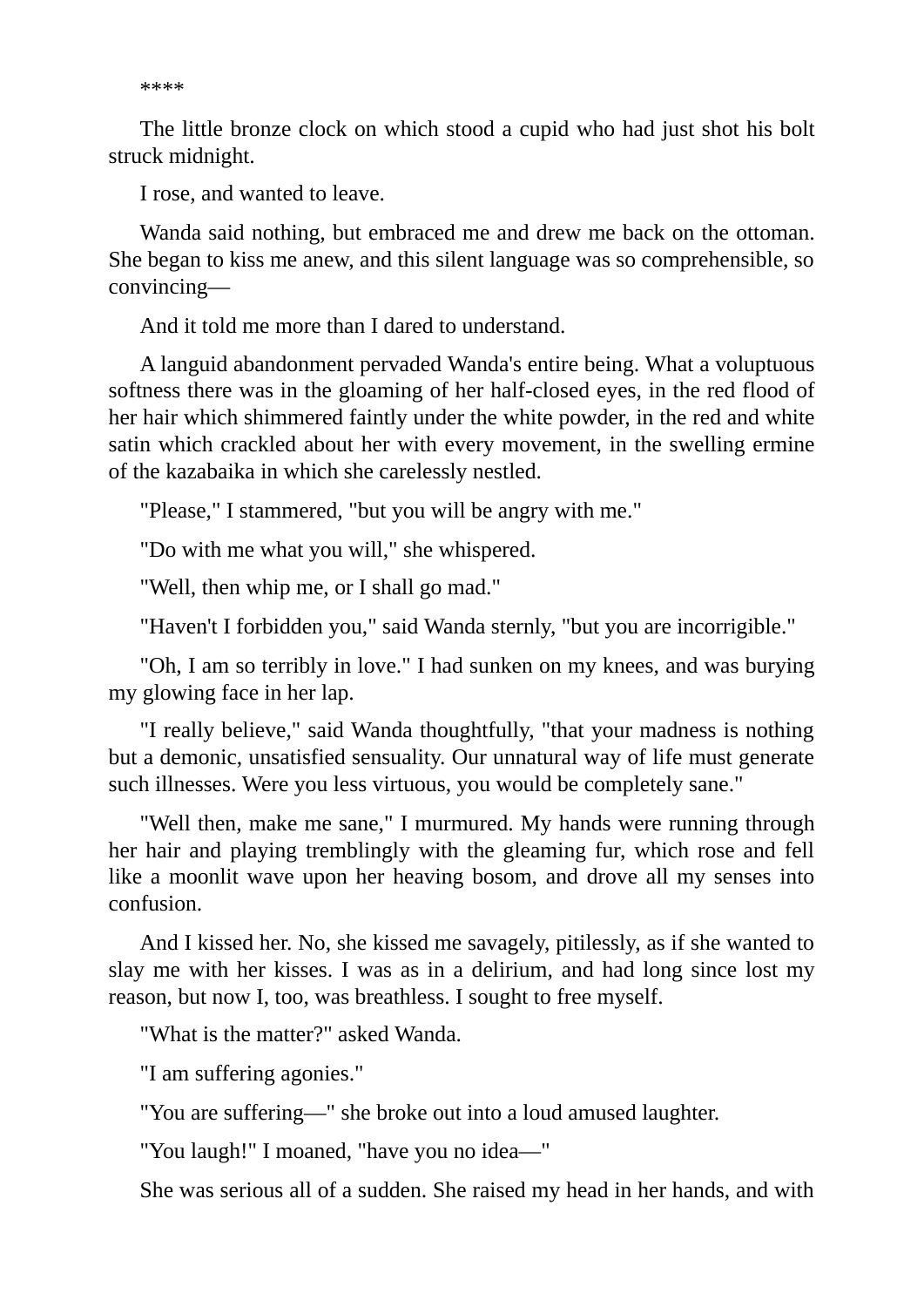a violent gesture drew me to her breast.

"Wanda," I stammered.

"Of course, you enjoy suffering," she said, and laughed again, "but wait, I'll bring you to your senses."

"No, I will no longer ask," I exclaimed, "whether you want to belong to me for always or for only a brief moment of intoxication. I want to drain my happiness to the full. You are mine now, and I would rather lose you than never to have had you."

"Now you are sensible," she said. She kissed me again with her murderous lips. I tore the ermine apart and the covering of lace and her naked breast surged against mine.

Then my senses left me—

The first thing I remember is the moment when I saw blood dripping from my hand, and she asked apathetically: "Did you scratch me?"

"No, I believe, I have bitten you."

\*\*\*\*

It is strange how every relation in life assumes a different face as soon as a new person enters.

We spent marvellous days together; we visited the mountains and lakes, we read together, and I completed Wanda's portrait. And how we loved one another, how beautiful her smiling face was!

Then a friend of hers arrived, a divorced woman somewhat older, more experienced, and less scrupulous than Wanda. Her influence is already making itself felt in every direction.

Wanda wrinkles her brows, and displays a certain impatience with me.

Has she ceased loving me?

\*\*\*\*

For almost a fortnight this unbearable restraint has lain upon us. Her friend lives with her, and we are never alone. A circle of men surrounds the young women. With my seriousness and melancholy I am playing an absurd role as lover. Wanda treats me like a stranger.

To-day, while out walking, she staid behind with me. I saw that this was done intentionally, and I rejoiced. But what did she tell me?

"My friend doesn't understand how I can love you. She doesn't think you either handsome or particularly attractive otherwise. She is telling me from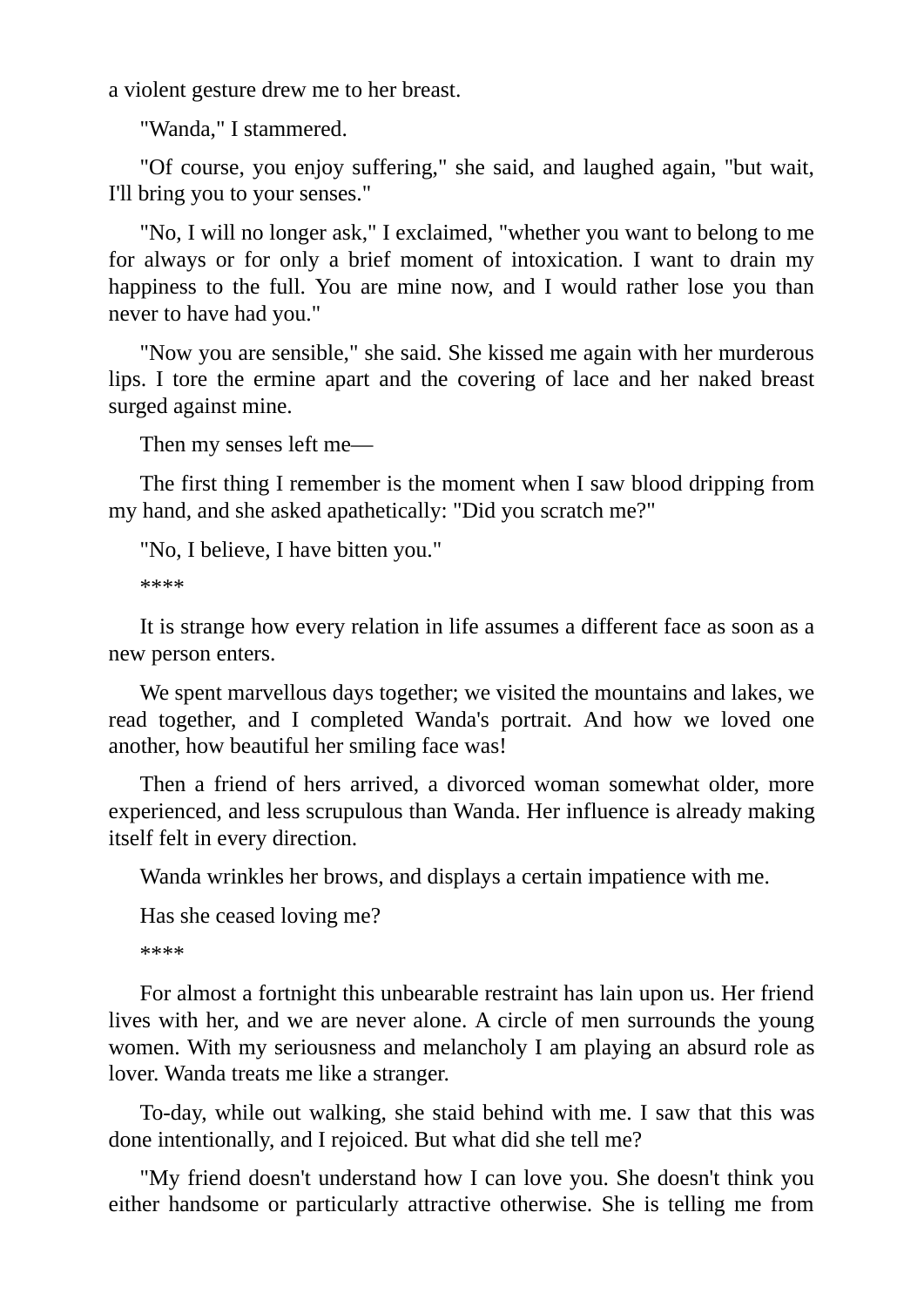morning till night about the glamour of the frivolous life in the capital, hinting at the advantages to which I could lay claim, the large parties which I would find there, and the distinguished and handsome admirers which I would attract. But of what use is all this, since it happens that I love you."

For a moment I lost my breath, then I said: "I have no wish to stand in the way of your happiness, Wanda. Do not consider me." Then I raised my hat, and let her go ahead. She looked at me surprised, but did not answer a syllable.

When by chance I happened to be close to her on the way back, she secretly pressed my hand. Her glance was so radiant, so full of promised happiness, that in a moment all the torments of these days were forgotten and all their wounds healed.

I now am aware again of how much I love her.

\*\*\*\*

"My friend has complained about you," said Wanda to-day.

"Perhaps she feels that I despise her."

"But why do you despise her, you foolish young man?" exclaimed

Wanda, pulling my ears with both hands.

"Because she is a hypocrite," I said. "I respect only a woman who is actually virtuous, or who openly lives for pleasure's sake."

"Like me, for instance," replied Wanda jestingly, "but you see, child, a woman can only do that in the rarest cases. She can neither be as gaily sensual, nor as spiritually free as man; her state is always a mixture of the sensual and spiritual. Her heart desires to enchain man permanently, while she herself is ever subject to the desire for change. The result is a conflict, and thus usually against her wishes lies and deception enter into her actions and personality and corrupt her character."

"Certainly that is true," I said. "The transcendental character with which woman wants to stamp love leads her to deception."

"But the world likewise demands it," Wanda interrupted. "Look at this woman. She has a husband and a lover in Lemberg and has found a new admirer here. She deceives all three and yet is honored by all and respected by the world."

"I don't care," I exclaimed, "but she is to leave you alone; she treats you like an article of commerce."

"Why not?" the beautiful woman interrupted vivaciously. "Every woman has the instinct or desire to draw advantage out of her attractions, and much is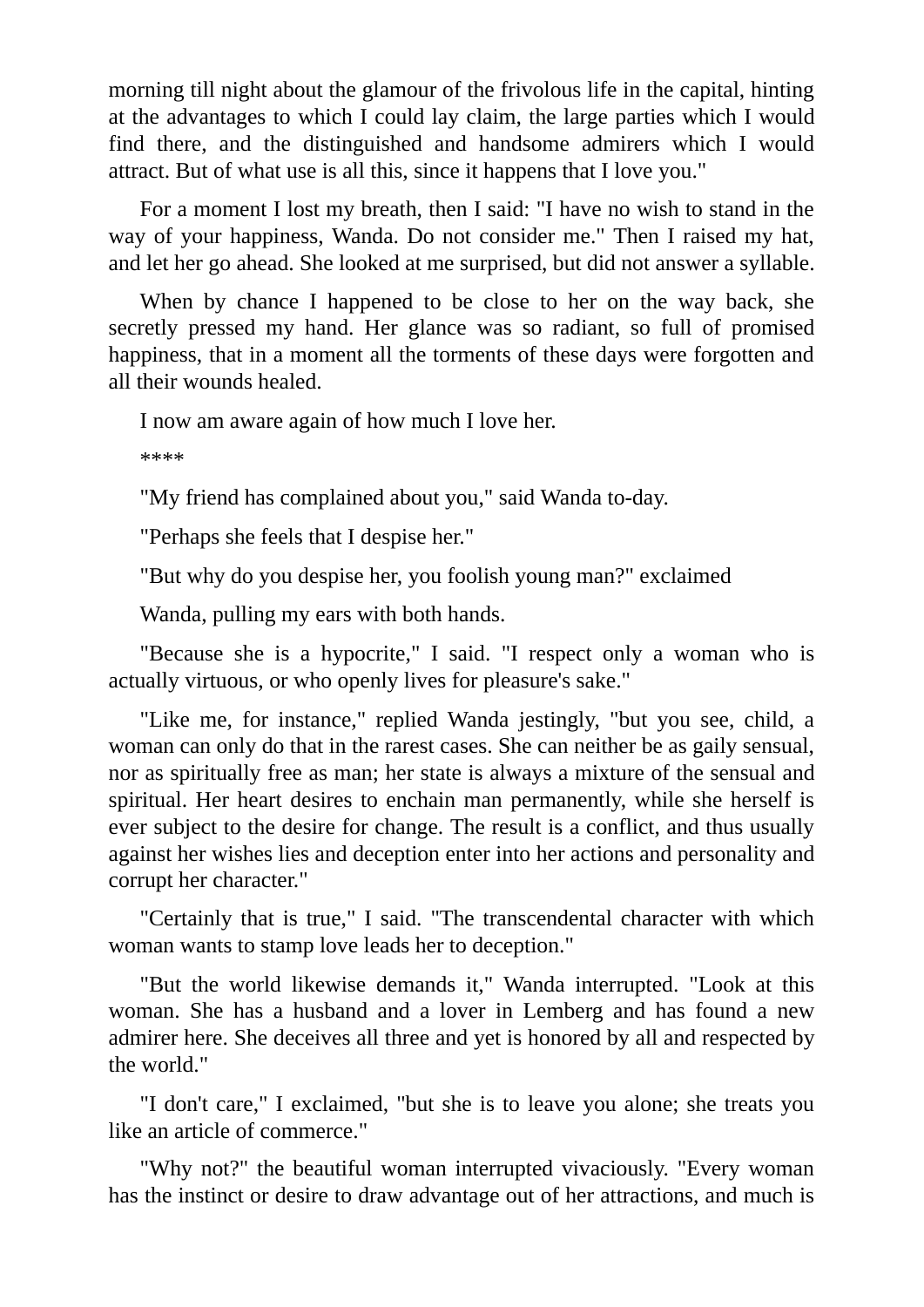to be said for giving one's self without love or pleasure because if you do it in cold blood, you can reap profit to best advantage."

"Wanda, what are you saying?"

"Why not?" she said, "and take note of what I am about to say to you. Never feel secure with the woman you love, for there are more dangers in woman's nature than you imagine. Women are neither as good as their admirers and defenders maintain, nor as bad as their enemies make them out to be. Woman's character is characterlessness. The best woman will momentarily go down into the mire, and the worst unexpectedly rises to deeds of greatness and goodness and puts to shame those that despise her. No woman is so good or so bad, but that at any moment she is capable of the most diabolical as well as of the most divine, of the filthiest as well as of the purest, thoughts, emotions, and actions. In spite of all the advances of civilization, woman has remained as she came out of the hand of nature. She has the nature of a savage, who is faithful or faithless, magnanimous or cruel, according to the impulse that dominates at the moment. Throughout history it has always been a serious deep culture which has produced moral character. Man even when he is selfish or evil always follows principles, woman never follows anything but impulses. Don't ever forget that, and never feel secure with the woman you love."

\*\*\*\*

Her friend has left. At last an evening alone with her again. It seems as if Wanda had saved up all the love, which had been kept from her, for this superlative evening; never had she been so kind, so near, so full of tenderness.

What happiness to cling to her lips, and to die away in her arms! In a state of relaxation and wholly mine, her head rests against my breast, and with drunken rapture our eyes seek each other.

I cannot yet believe, comprehend, that this woman is mine, wholly mine.

"She is right on one point," Wanda began, without moving, without opening her eyes, as if she were asleep.

"Who?"

She remained silent.

"Your friend?"

She nodded. "Yes, she is right, you are not a man, you are a dreamer, a charming cavalier, and you certainly would be a priceless slave, but I cannot imagine you as husband."

I was frightened.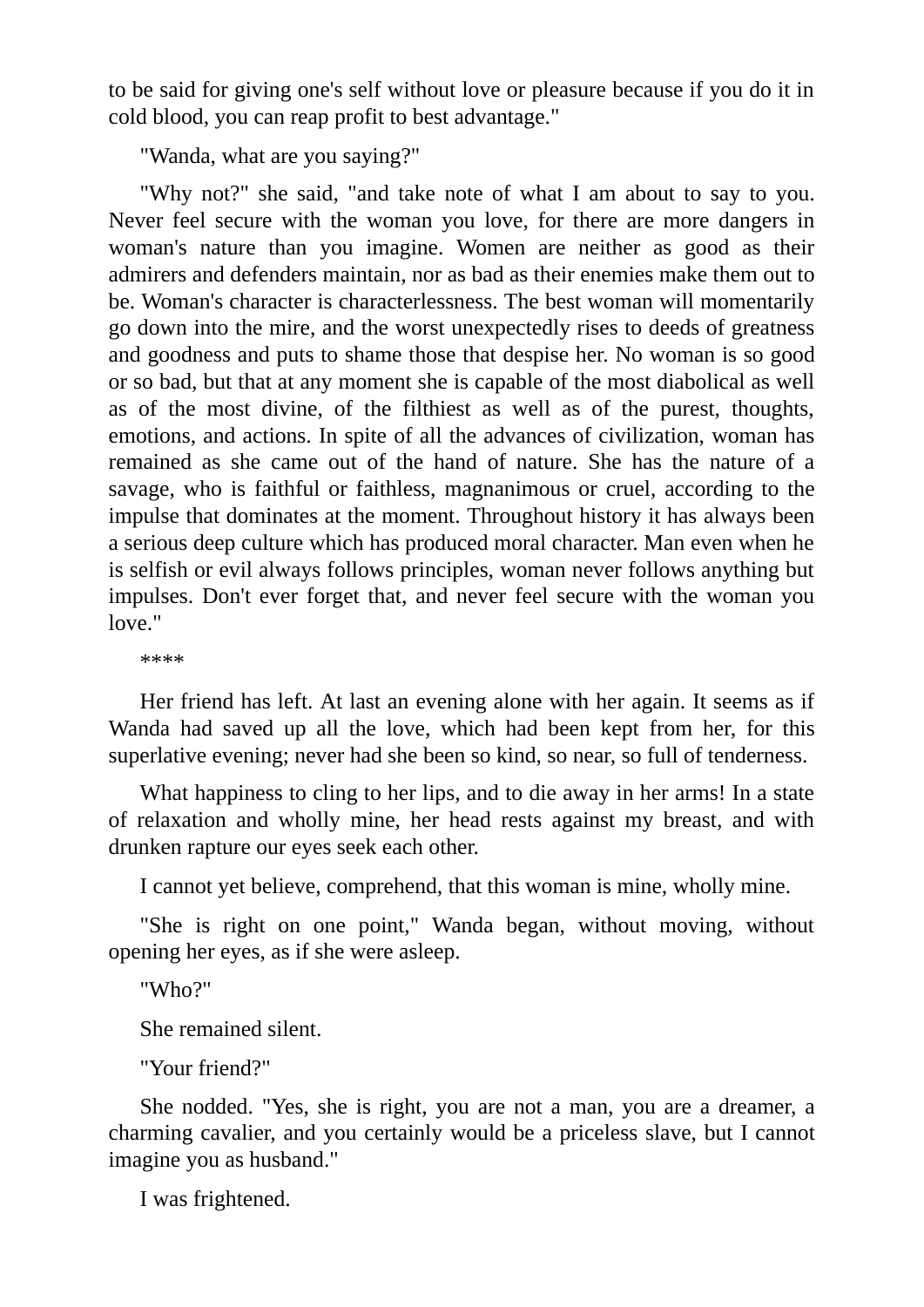"What is the matter? You are trembling?"

"I tremble at the thought of how easily I might lose you," I replied.

"Are you made less happy now, because of this?" she replied. "Does it rob you of any of your joys, that I have belonged to another before I did to you, that others after you will possess me, and would you enjoy less if another were made happy simultaneously with you?"

"Wanda!"

"You see," she continued, "that would be a way out. You won't ever lose me then. I care deeply for you and intellectually we are harmonious, and I should like to live with you always, if in addition to you I might have—"

"What an idea," I cried. "You fill me with a sort of horror."

"Do you love me any the less?"

"On the contrary."

Wanda had raised herself on her left arm. "I believe," she said, "that to hold a man permanently, it is vitally important not to be faithful to him. What honest woman has ever been as devotedly loved as a hetaira?"

"There is a painful stimulus in the unfaithfulness of a beloved woman. It is the highest kind of ecstacy."

"For you, too?" Wanda asked quickly.

"For me, too."

"And if I should give you that pleasure," Wanda exclaimed mockingly.

"I shall suffer terrible agonies, but I shall adore you the more," I replied. "But you would never deceive me, you would have the daemonic greatness of saying to me: I shall love no one but you, but I shall make happy whoever pleases me."

Wanda shook her head. "I don't like deception, I am honest, but what man exists who can support the burden of truth. Were I say to you: this serene, sensual life, this paganism is my ideal, would you be strong enough to bear it?"

"Certainly. I could endure anything so as not to lose you. I feel how little I really mean to you."

"But Severin—"

"But it is so," said I, "and just for that reason—"

"For that reason you would—" she smiled roguishly—"have I guessed it?"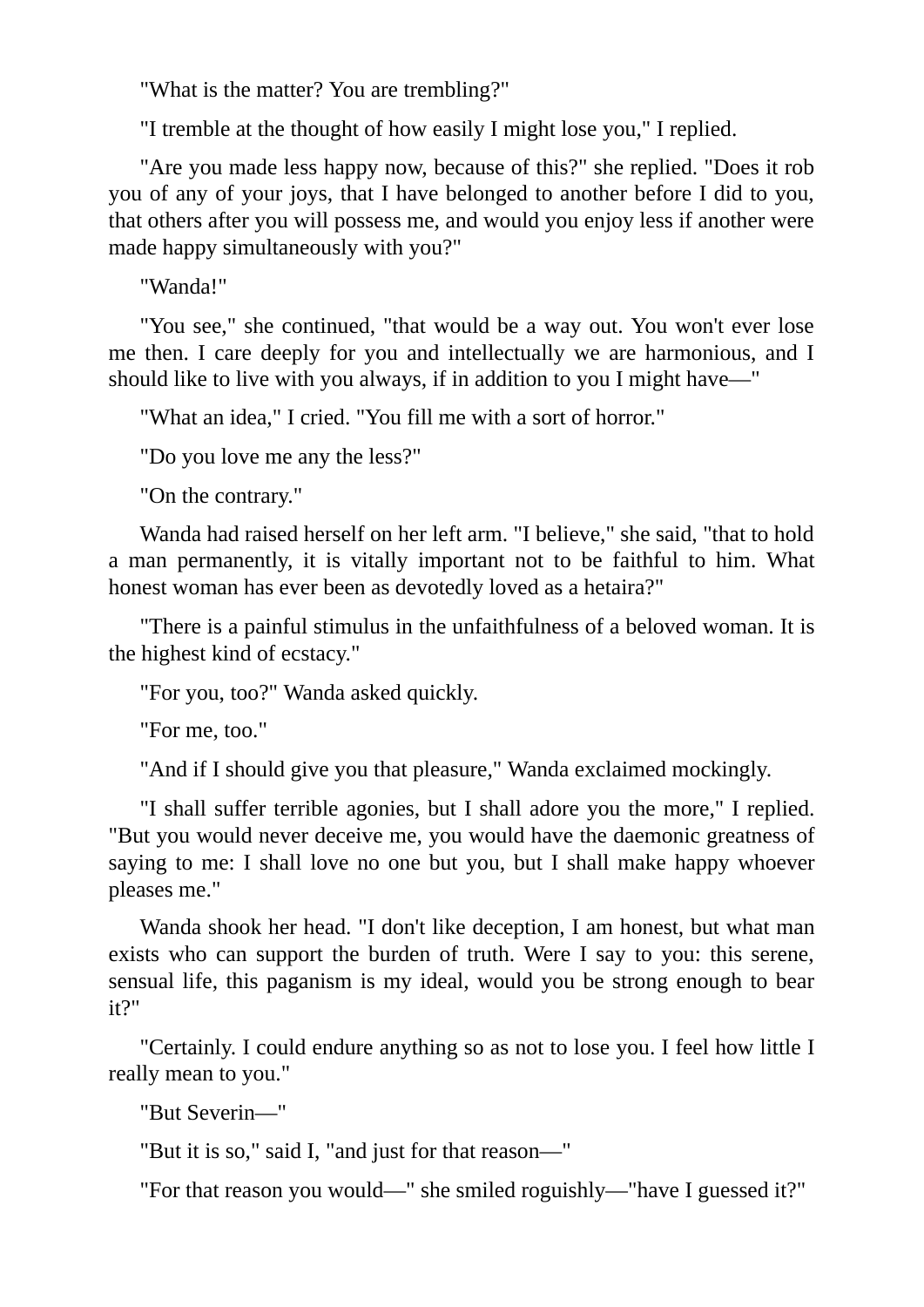"Be your slave!" I exclaimed. "Be your unrestricted property, without a will of my own, of which you could dispose as you wished, and which would therefore never be a burden to you. While you drink life at its fullness, while surrounded by luxury, you enjoy the serene happiness and Olympian love, I want to be your servant, put on and take off your shoes."

"You really aren't so far from wrong," replied Wanda, "for only as my slave could you endure my loving others. Furthermore the freedom of enjoyment of the ancient world is unthinkable without slavery. It must give one a feeling of like unto a god to see a man kneel before one and tremble. I want a slave, do you hear, Severin?"

"Am I not your slave?"

"Then listen to me," said Wanda excitedly, seizing my hand. "I want to be yours, as long as I love you."

"A month?"

"Perhaps, even two."

"And then?"

"Then you become my slave."

"And you?"

"I? Why do you ask? I am a goddess and sometimes I descend from my

Olympian heights to you, softly, very softly, and secretly.

"But what does all this mean," said Wanda, resting her head in both hands with her gaze lost in the distance, "a golden fancy which never can become true." An uncanny brooding melancholy seemed shed over her entire being; I have never seen her like that.

"Why unachievable?" I began.

"Because slavery doesn't exist any longer."

"Then we will go to a country where it still exists, to the Orient, to Turkey," I said eagerly.

"You would—Severin—in all seriousness," Wanda replied. Her eyes burned.

"Yes, in all seriousness, I want to be your slave," I continued. "I want your power over me to be sanctified by law; I want my life to be in your hands, I want nothing that could protect or save me from you. Oh, what a voluptuous joy when once I feel myself entirely dependent upon your absolute will, your whim, at your beck and call. And then what happiness, when at some time you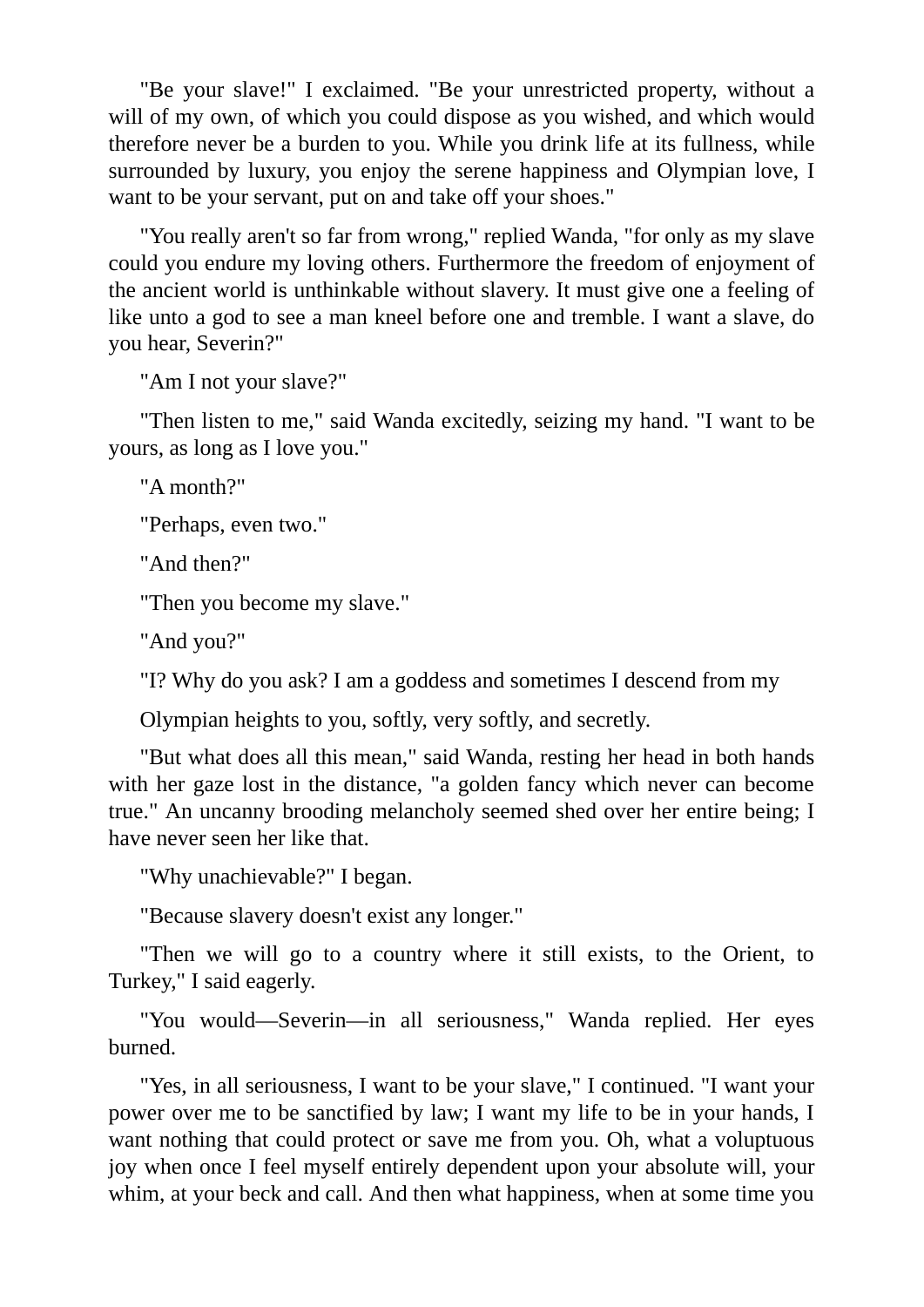deign to be gracious, and the slave may kiss the lips which mean life and death to him." I knelt down, and leaned my burning forehead against her knee.

"You are talking as in a fever," said Wanda agitatedly, "and you really love me so endlessly." She held me to her breast, and covered me with kisses.

"You really want it?"

"I swear to you now by God and my honor, that I shall be your slave, wherever and whenever you wish it, as soon as you command," I exclaimed, hardly master of myself.

"And if I take you at your word?" said Wanda.

"Please do!"

"All this appeals to me," she said then. "It is different from anything elseto know that a man who worships me, and whom I love with all my heart, is so wholly mine, dependent on my will and caprice, my possession and slave, while I—"

She looked strangely at me.

"If I should become frightfully frivolous you are to blame," she continued. "It almost seems as if you were afraid of me already, but you have sworn."

"And I shall keep my oath."

"I shall see to that," she replied. "I am beginning to enjoy it, and, heaven help me, we won't stick to fancies now. You shall become my slave, and I—I shall try to be Venus in Furs."

\*\*\*\*

I thought that at last I knew this woman, understood her, and now I see I have to begin at the very beginning again. Only a little while ago her reaction to my dreams was violently hostile, and now she tries to carry them into execution with the soberest seriousness.

She has drawn up a contract according to which I give my word of honor and agree under oath to be her slave, as long as she wishes.

With her arm around my neck she reads this, unprecedented, incredible document to me. The end of each sentence she punctuates with a kiss.

"But all the obligations in the contract are on my side," I said, teasing her.

"Of course," she replied with great seriousness, "you cease to be my lover, and consequently I am released from all duties and obligations towards you. You will have to look upon my favors as pure benevolence. You no longer have any rights, and no longer can lay claim to any. There can be no limit to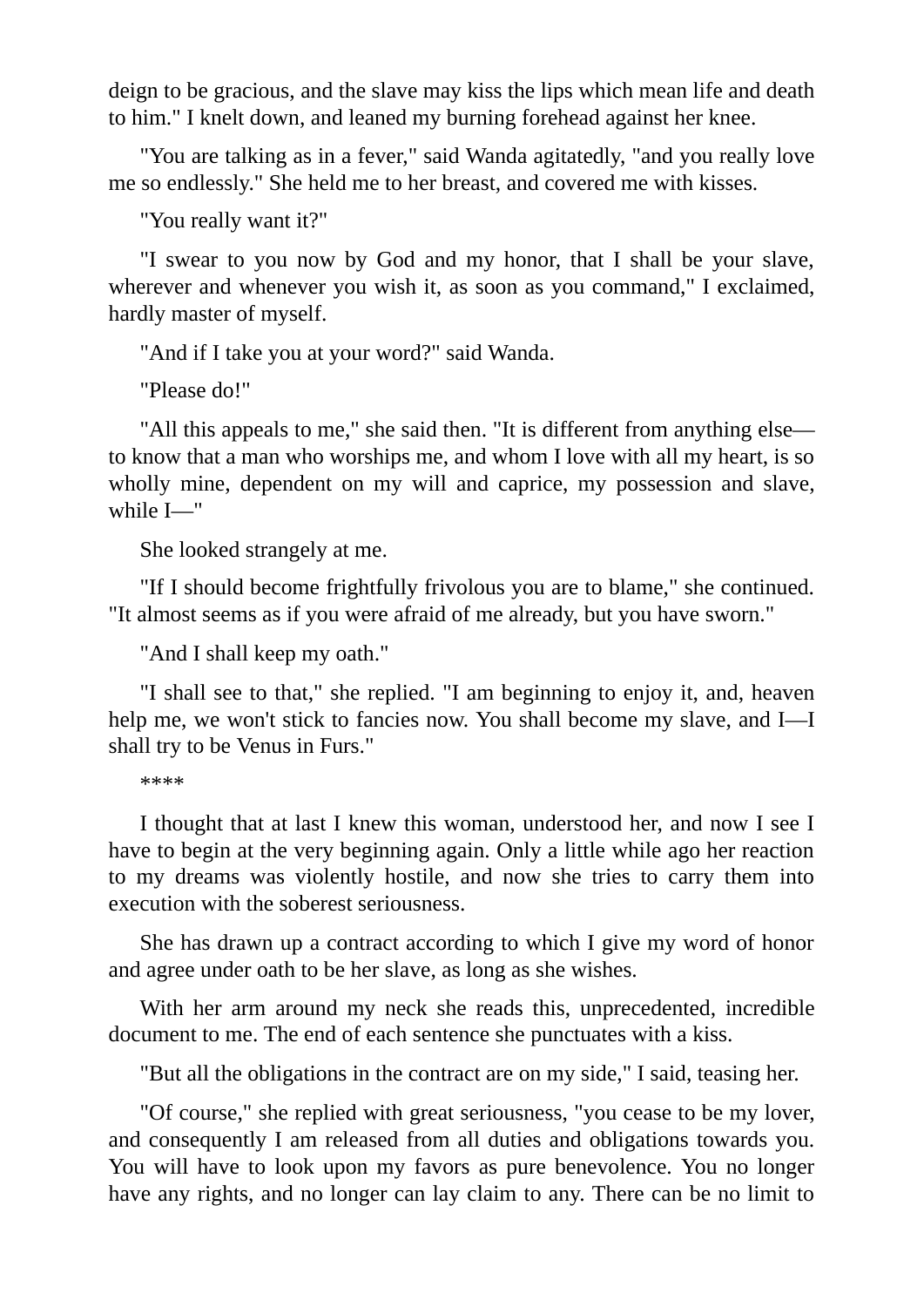my power over you. Remember, that you won't be much better than a dog, or some inanimate object. You will be mine, my plaything, which I can break to pieces, whenever I want an hour's amusement. You are nothing, I am everything. Do you understand?" She laughed and kissed me again, and yet a sort of cold shiver ran through me.

"Won't you allow me a few conditions—" I began.

"Conditions?" She contracted her forehead. "Ah! You are afraid already, or perhaps you regret, but it is too late now. You have sworn, I have your word of honor. But let me hear them."

"First of all I should like to have it included in our contract, that you will never completely leave me, and then that you will never give me over to the mercies of any of your admirers—"

"But Severin," exclaimed Wanda with her voice full of emotion and with tears in her eyes, "how can you imagine that I—and you, a man who loves me so absolutely, who puts himself so entirely in my power—" She halted.

"No, no!" I said, covering her hands with kisses. "I don't fear anything from you that might dishonor me. Forgive me the ugly thought."

Wanda smiled happily, leaned her cheek against mine, and seemed to reflect.

"You have forgotten something," she whispered coquettishly, "the most important thing!"

"A condition?"

"Yes, that I must always wear my furs," exclaimed Wanda. "But I promise you I'll do that anyhow because they give me a despotic feeling. And I shall be very cruel to you, do you understand?"

"Shall I sign the contract?" I asked.

"Not yet," said Wanda. "I shall first add your conditions, and the actual signing won't occur until the proper time and place."

"In Constantinople?"

"No. I have thought things over. What special value would there be in owning a slave where everyone owns slaves. What I want is to have a slave, I alone, here in our civilized sober, Philistine world, and a slave who submits helplessly to my power solely on account of my beauty and personality, not because of law, of property rights, or compulsions. This attracts me. But at any rate we will go to a country where we are not known and where you can appear before the world as my servant without embarrassment. Perhaps to Italy, to Rome or Naples."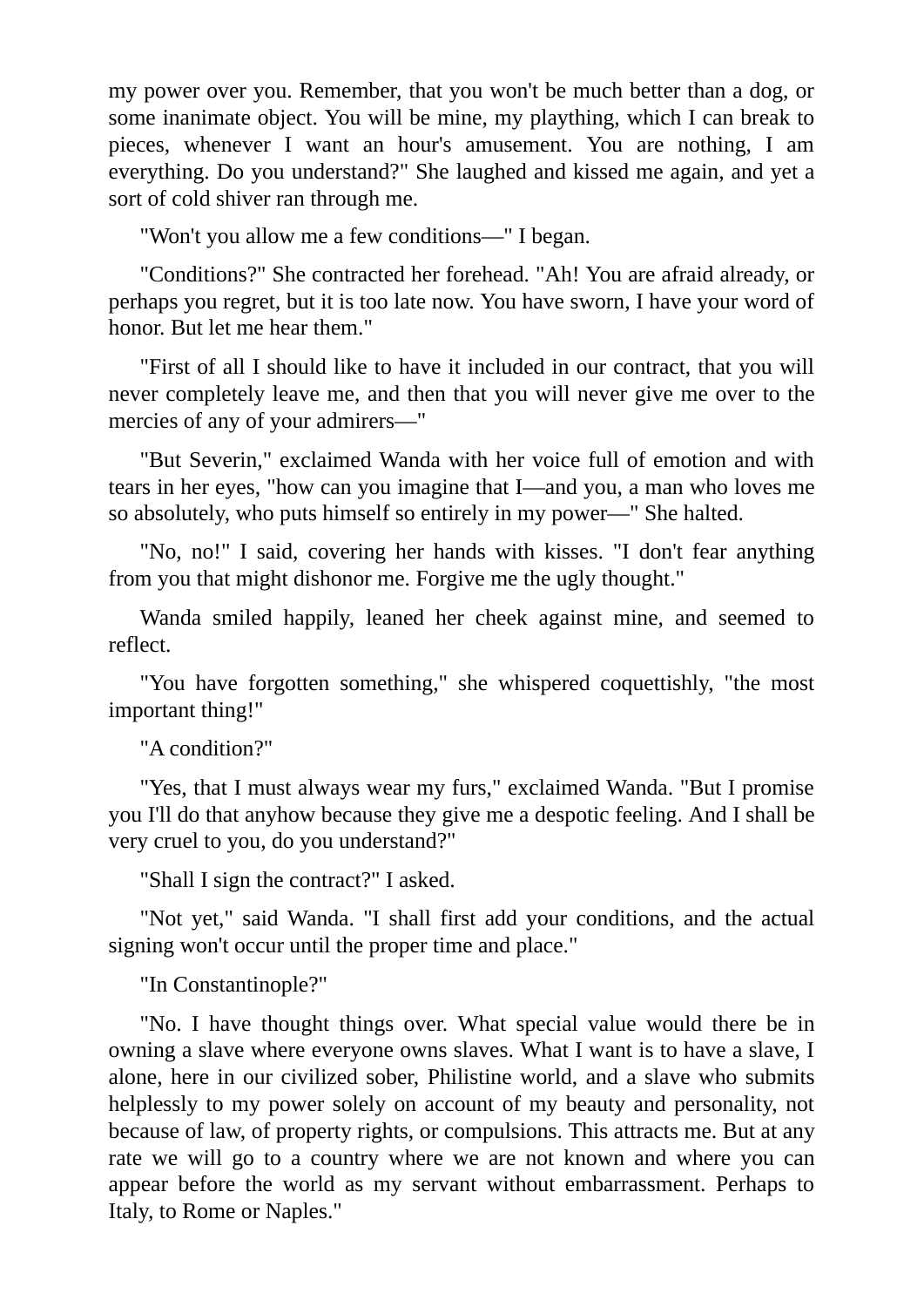\*\*\*\*

We were sitting on Wanda's ottoman. She wore her ermine jacket, her hair was loose and fell like a lion's mane down her back. She clung to my lips, drawing my soul from my body. My head whirled, my blood began to seethe, my heart beat violently against hers.

"I want to be absolutely in your power, Wanda," I exclaimed suddenly, seized by that frenzy of passion when I can scarcely think clearly or decide freely. "I want to put myself absolutely at your mercy for good or evil without any condition, without any limit to your power."

While saying this I had slipped from the ottoman, and lay at her feet looking up at her with drunken eyes.

"How beautiful you now are," she exclaimed, "your eyes half-broken in ecstacy fill me with joy, carry me away. How wonderful your look would be if you were being beaten to death, in the extreme agony. You have the eye of a martyr."

\*\*\*\*

Sometimes, nevertheless, I have an uneasy feeling about placing myself so absolutely, so unconditionally into a woman's hands. Suppose she did abuse my passion, her power?

Well, then I would experience what has occupied my imagination since my childhood, what has always given me the feeling of seductive terror. A foolish apprehension! It will be a wanton game she will play with me, nothing more. She loves me, and she is good, a noble personality, incapable of a breach of faith. But it lies in her hands —if she wants to she can. What a temptation in this doubt, this fear!

Now I understand Manon l'Escault and the poor chevalier, who, even in the pillory, while she was another man's mistress, still adored her.

Love knows no virtue, no profit; it loves and forgives and suffers everything, because it must. It is not our judgment that leads us; it is neither the advantages nor the faults which we discover, that make us abandon ourselves, or that repel us.

It is a sweet, soft, enigmatic power that drives us on. We cease to think, to feel, to will; we let ourselves be carried away by it, and ask not whither?

\*\*\*\*

A Russian prince made his first appearance today on the promenade. He aroused general interest on account of his athletic figure, magnificent face, and splendid bearing. The women particularly gaped at him as though he were a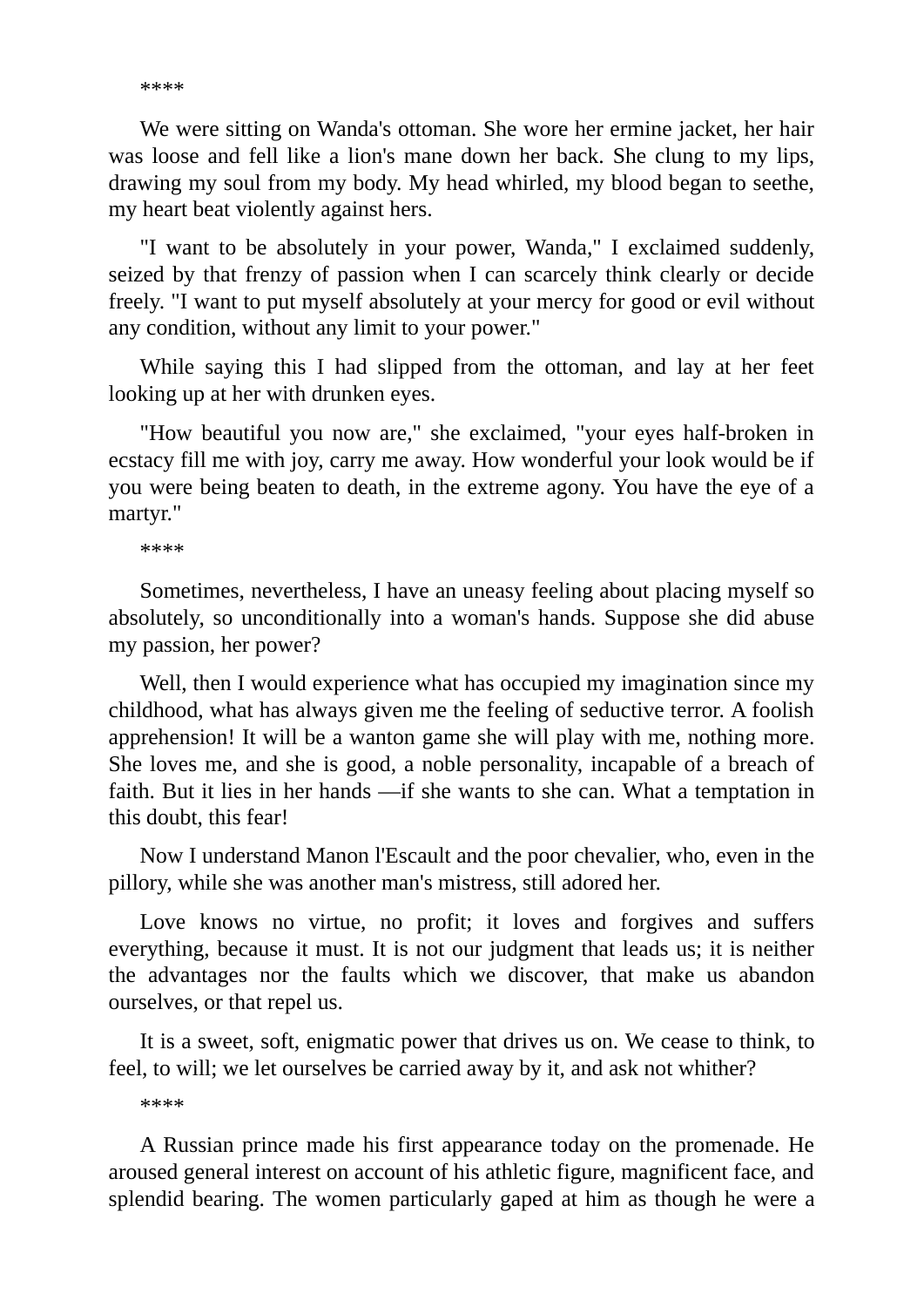wild animal, but he went his way gloomily without paying attention to any one. He was accompanied by two servants, one a negro, completely dressed in red satin, and the other a Circassian in his full gleaming uniform. Suddenly he saw Wanda, and fixed his cold piercing look upon her; he even turned his head after her, and when she had passed, he stood still and followed her with his eyes.

And she—she veritably devoured him with her radiant green eyes—and did everything possible to meet him again.

The cunning coquetry with which she walked, moved, and looked at him, almost stifled me. On the way home I remarked about it. She knit her brows.

"What do you want," she said, "the prince is a man whom I might like, who even dazzles me, and I am free. I can do what I please—"

"Don't you love me any longer—" I stammered, frightened.

"I love only you," she replied, "but I shall have the prince pay court to me."

"Wanda!"

"Aren't you my slave?" she said calmly. "Am I not Venus, the cruel northern Venus in Furs?"

I was silent. I felt literally crushed by her words; her cold look entered my heart like a dagger.

"You will find out immediately the prince's name, residence, and circumstances," she continued. "Do you understand?"

"But—"

"No argument, obey!" exclaimed Wanda, more sternly than I would have thought possible for her, "and don't dare to enter my sight until you can answer my questions."

It was not till afternoon that I could obtain the desired information for Wanda. She let me stand before her like a servant, while she leaned back in her arm-chair and listened to me, smiling. Then she nodded; she seemed to be satisfied.

"Bring me my footstool," she commanded shortly.

I obeyed, and after having put it before her and having put her feet on it, I remained kneeling.

"How will this end?" I asked sadly after a short pause.

She broke into playful laughter. "Why things haven't even begun yet."

"You are more heartless than I imagined," I replied, hurt.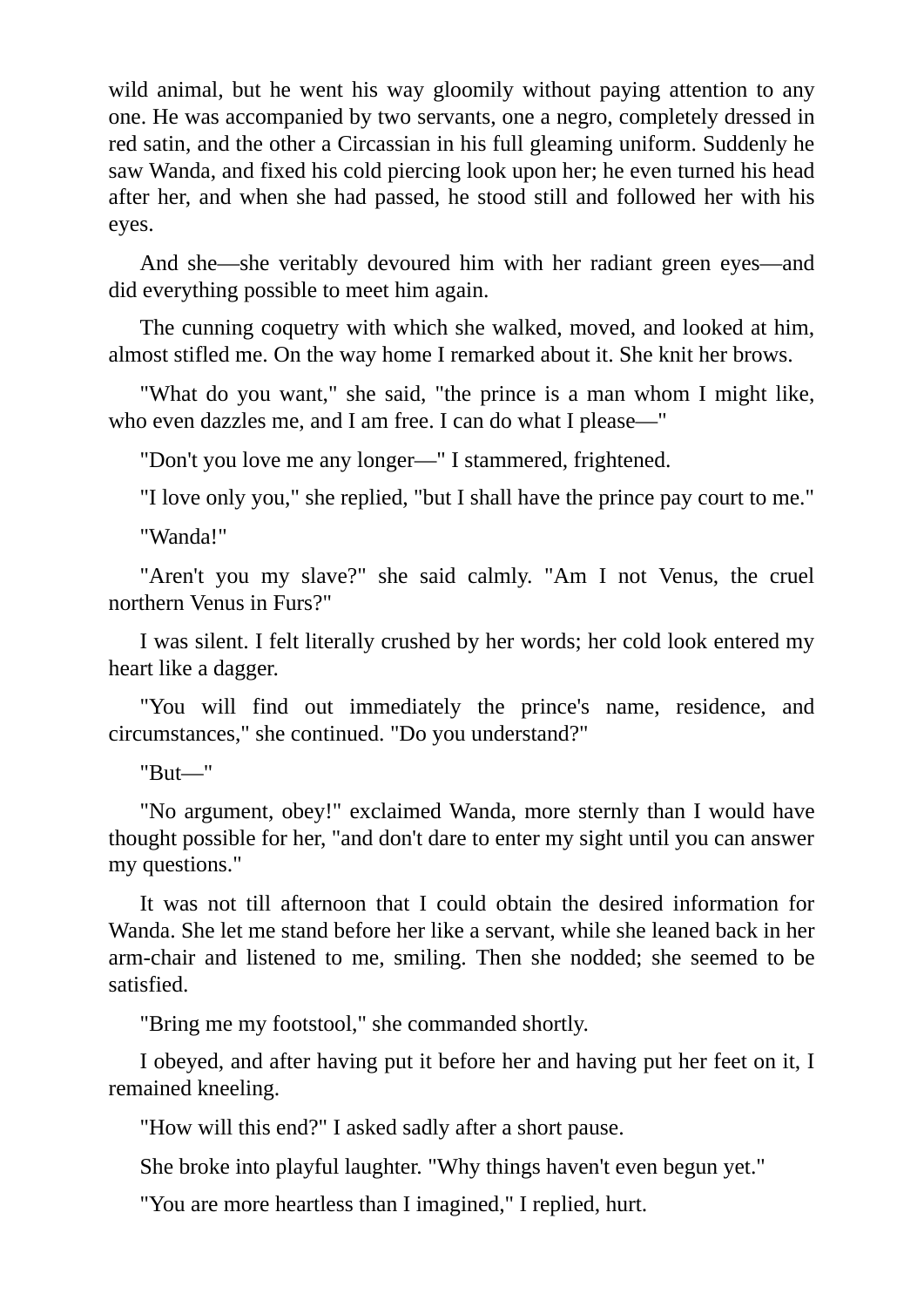"Severin," Wanda began earnestly. "I haven't done anything yet, not the slightest thing, and you are already calling me heartless. What will happen when I begin to carry your dreams to their realization, when I shall lead a gay, free life and have a circle of admirers about me, when I shall actually fulfil your ideal, tread you underfoot and apply the lash?"

"You take my dreams too seriously."

"Too seriously? I can't stop at make-believe, when once I begin," she replied. "You know I hate all play-acting and comedy. You have wished it. Was it my idea or yours? Did I persuade you or did you inflame my imagination? I am taking things seriously now."

"Wanda," I replied, caressingly, "listen quietly to me. We love each other infinitely, we are very happy, will you sacrifice our entire future to a whim?"

"It is no longer a whim," she exclaimed.

"What is it?" I asked frightened.

"Something that was probably latent in me," she said quietly and thoughtfully. "Perhaps it would never have come to light, if you had not called it to life, and made it grow. Now that it has become a powerful impulse, fills my whole being, now that I enjoy it, now that I cannot and do not want to do otherwise, now you want to back out— you—are you a man?"

"Dear, sweet Wanda!" I began to caress her, kiss her.

"Don't—you are not a man—"

"And you," I flared up.

"I am stubborn," she said, "you know that. I haven't a strong imagination, and like you I am weak in execution. But when I make up my mind to do something, I carry it through, and the more certainly, the more opposition I meet. Leave me alone!"

She pushed me away, and got up.

"Wanda!" I likewise rose, and stood facing her.

"Now you know what I am," she continued. "Once more I warn you. You still have the choice. I am not compelling you to be my slave."

"Wanda," I replied with emotion and tears filling my eyes, "don't you know how I love you?"

Her lips quivered contemptuously.

"You are mistaken, you make yourself out worse than you are; you are good and noble by nature—"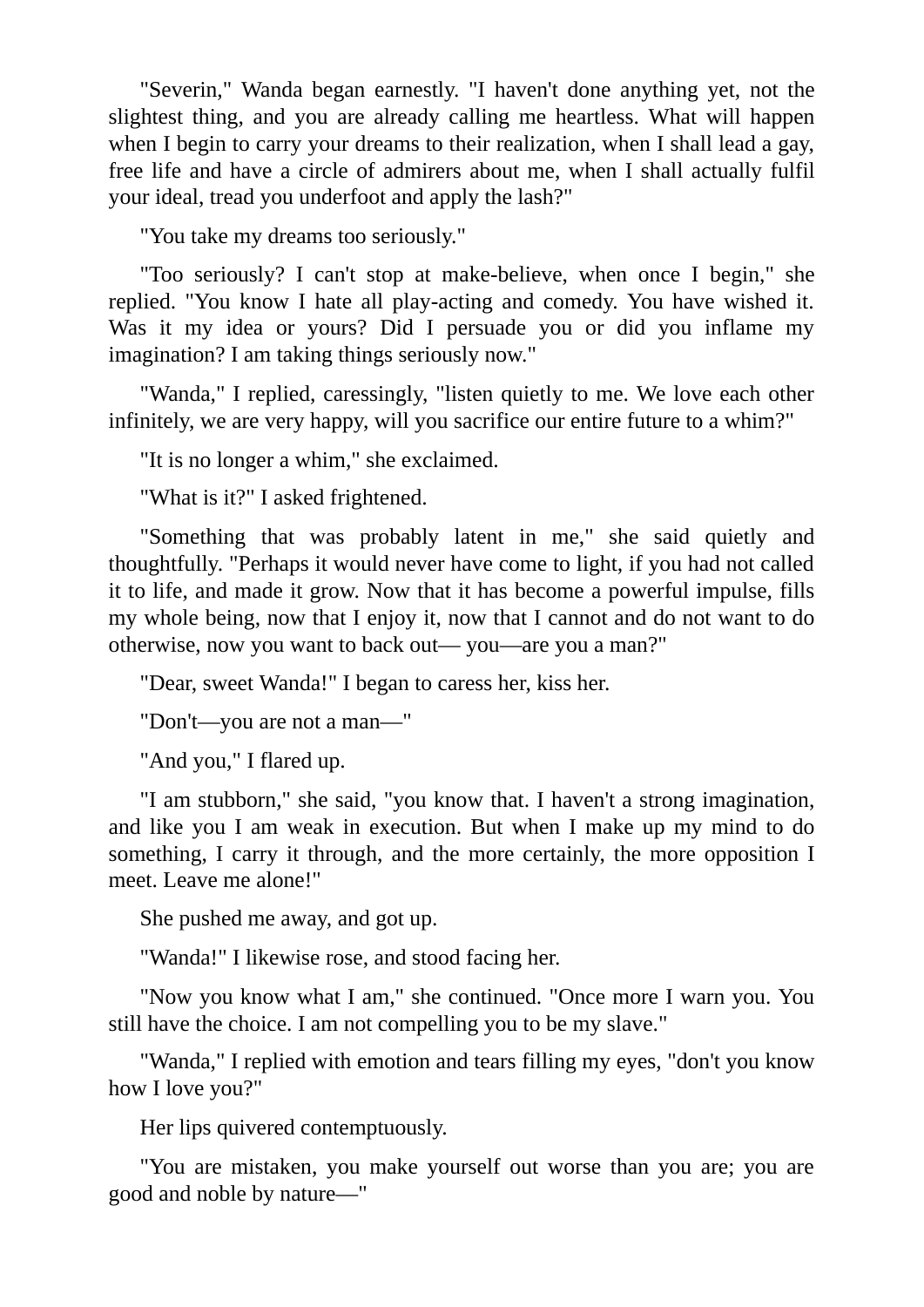"What do you know about my nature," she interrupted vehemently, "you will get to know me as I am."

"Wanda!"

"Decide, will you submit, unconditionally?"

"And if I say no."

"Then—"

She stepped close up to me, cold and contemptuous. As she stood before me now, the arms folded across her breast, with an evil smile about her lips, she was in fact the despotic woman of my dreams. Her expression seemed hard, and nothing lay in her eyes that promised kindness or mercy.

"Well—" she said at last.

"You are angry," I cried, "you will punish me."

"Oh no!" she replied, "I shall let you go. You are free. I am not holding you."

"Wanda—I, who love you so—"

"Yes, you, my dear sir, you who adore me," she exclaimed contemptuously, "but who are a coward, a liar, and a breaker of promises. Leave me instantly —"

"Wanda I—"

"Wretch!"

My blood rose in my heart. I threw myself down at her feet and began to cry.

"Tears, too!" She began to laugh. Oh, this laughter was frightful.

"Leave me—I don't want to see you again."

"Oh my God!" I cried, beside myself. "I will do whatever you command, be your slave, a mere object with which you can do what you will—only don't send me away—I can't bear it—I cannot live without you." I embraced her knees, and covered her hand with kisses.

"Yes, you must be a slave, and feel the lash, for you are not a man," she said calmly. She said this to me with perfect composure, not angrily, not even excitedly, and it was what hurt most. "Now I know you, your dog-like nature, that adores where it is kicked, and the more, the more it is maltreated. Now I know you, and now you shall come to know me."

She walked up and down with long strides, while I remained crushed on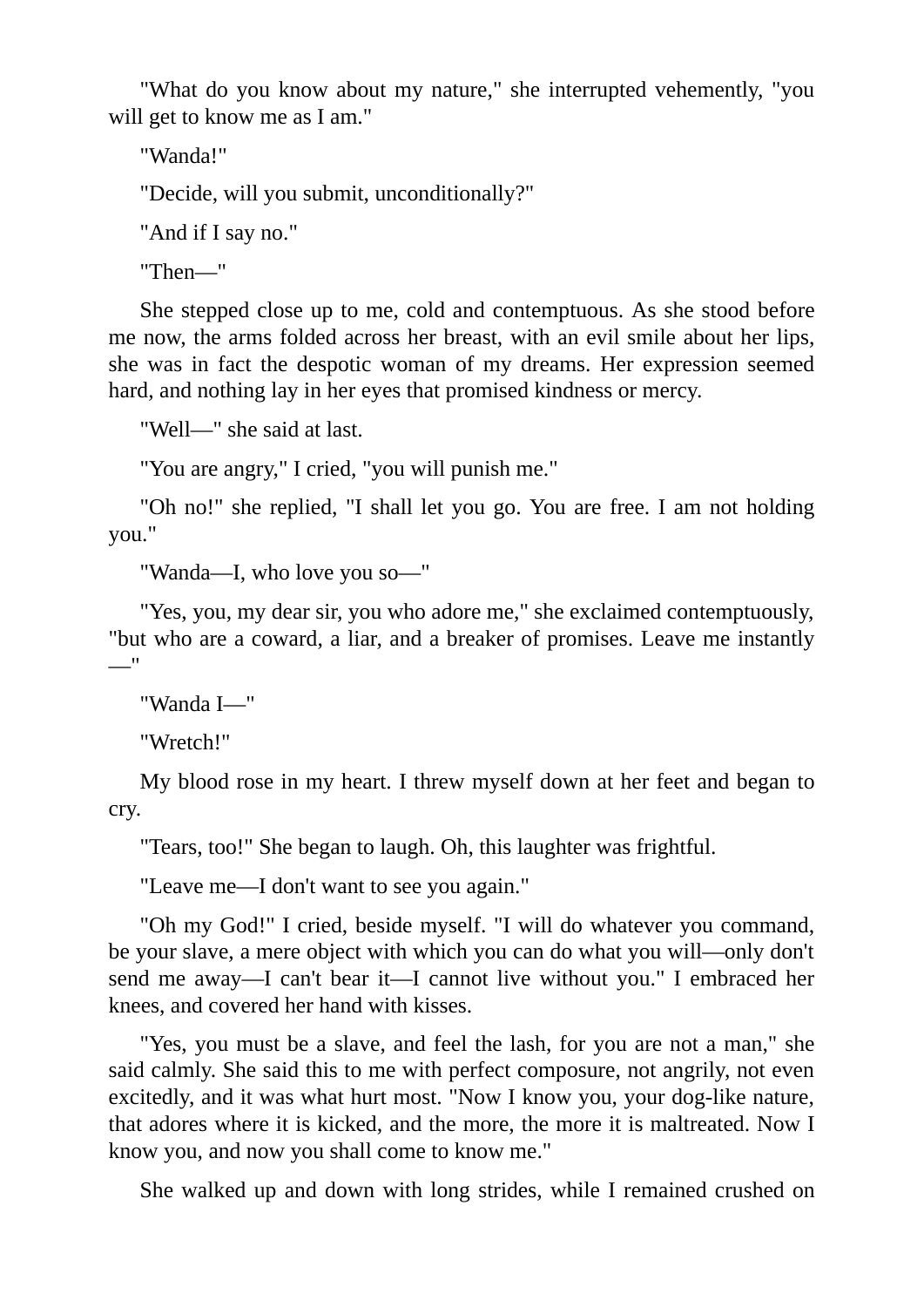my knees; my head was hanging supine, tears flowed from my eyes.

"Come here," Wanda commanded harshly, sitting down on the ottoman. I obeyed her command, and sat down beside her. She looked at me sombrely, and then a light suddenly seemed to illuminate the interior of her eye. Smiling, she drew me toward her breast, and began to kiss the tears out of my eyes.

\*\*\*\*

The odd part of my situation is that I am like the bear in Lily's park. I can escape and don't want to; I am ready to endure everything as soon as she threatens to set me free.

\*\*\*\*

If only she would use the whip again. There is something uncanny in the kindness with which she treats me. I seem like a little captive mouse with which a beautiful cat prettily plays. She is ready at any moment to tear it to pieces, and my heart of a mouse threatens to burst.

What are her intentions? What does she purpose to do with me?

\*\*\*\*

It seems she has completely forgotten the contract, my slavehood. Or was it actually only stubbornness? And she gave up her whole plan as soon as I no longer opposed her and submitted to her imperial whim?

How kind she is to me, how tender, how loving! We are spending marvellously happy days.

To-day she had me read to her the scene between Faust and

Mephistopheles, in which the latter appears as a wandering scholar.

Her glance hung on me with strange pleasure.

"I don't understand," she said when I had finished, "how a man who can read such great and beautiful thoughts with such expression, and interpret them so clearly, concisely, and intelligently, can at the same time be such a visionary and supersensual ninny as you are."

"Were you pleased," said I, and kissed her forehead.

She gently stroked my brow. "I love you, Severin," she whispered. "I don't believe I could ever love any one more than you. Let us be sensible, what do you say?"

Instead of replying I folded her in my arms; a deep inward, yet vaguely sad happiness filled my breast, my eyes grew moist, and a tear fell upon her hand.

"How can you cry!" she exclaimed, "you are a child!"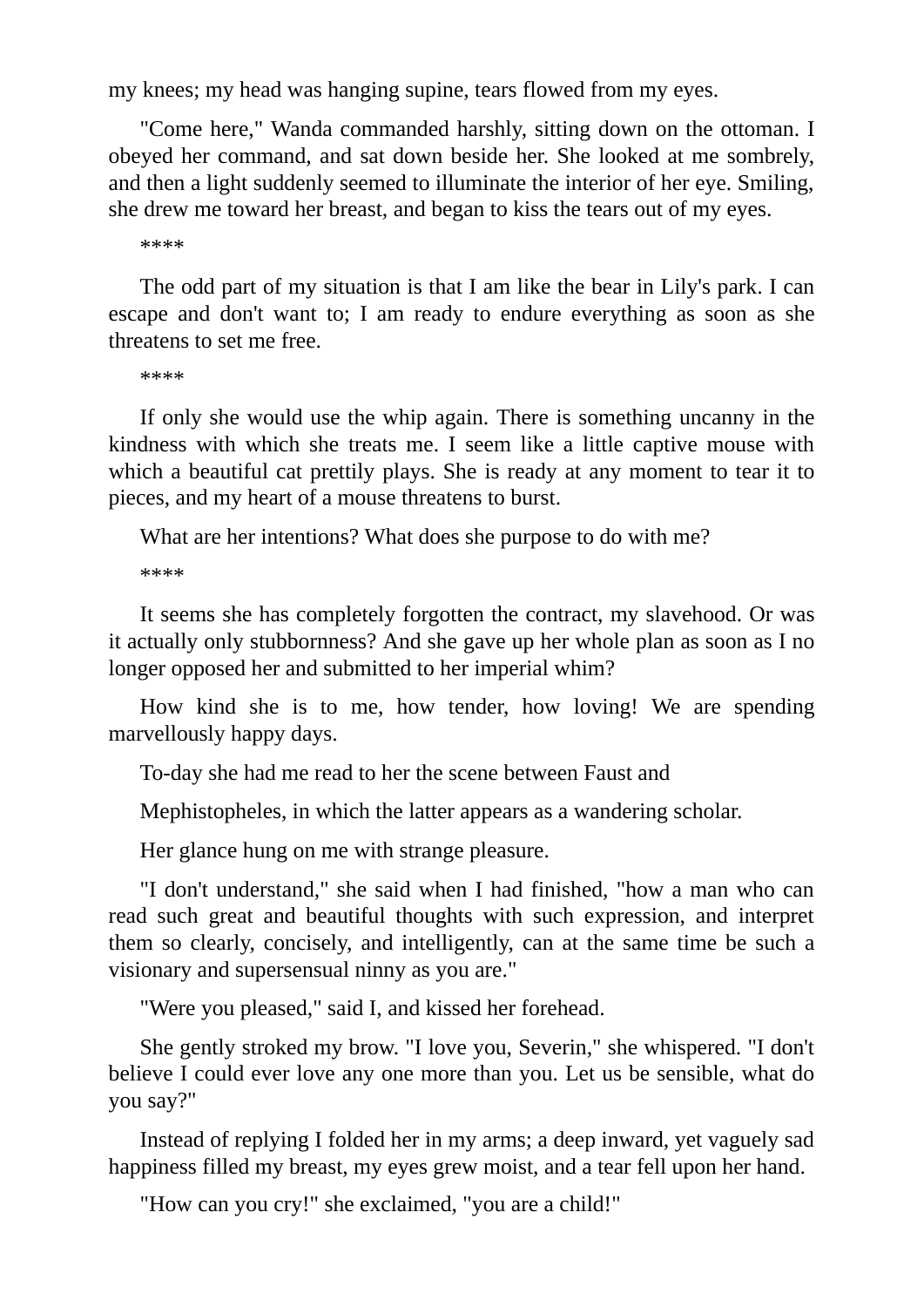\*\*\*\*

On a pleasure drive we met the Russian prince in his carriage. He seemed to be unpleasantly surprised to see me by Wanda's side, and looked as if he wanted to pierce her through and through with his electric gray eyes. She, however, did not seem to notice him. I felt at that moment like kneeling down before her and kissing her feet. She let her glance glide over him indifferently as though he were an inanimate object, a tree, for instance, and turned to me with her gracious smile.

\*\*\*\*

When I said good-night to her to-day she seemed suddenly unaccountably distracted and moody. What was occupying her?

"I am sorry you are going," she said when I was already standing on the threshold.

"It is entirely in your hands to shorten the hard period of my trial, to cease tormenting me—" I pleaded.

"Do you imagine that this compulsion isn't a torment for me, too,"

Wanda interjected.

"Then end it," I exclaimed, embracing her, "be my wife."

"Never, Severin," she said gently, but with great firmness.

"What do you mean?"

I was frightened in my innermost soul.

"You are not the man for me."

I looked at her, and slowly withdrew my arm which was still about her waist; then I left the room, and she—she did not call me back.

\*\*\*\*

A sleepless night; I made countless decisions, only to toss them aside again. In the morning I wrote her a letter in which I declared our relationship dissolved. My hand trembled when I put on the seal, and I burned my fingers.

As I went upstairs to hand it to the maid, my knees threatened to give way.

The door opened, and Wanda thrust forth her head full of curling-papers.

"I haven't had my hair dressed yet," she said, smiling. "What have you there?"

"A letter—"

"For me?"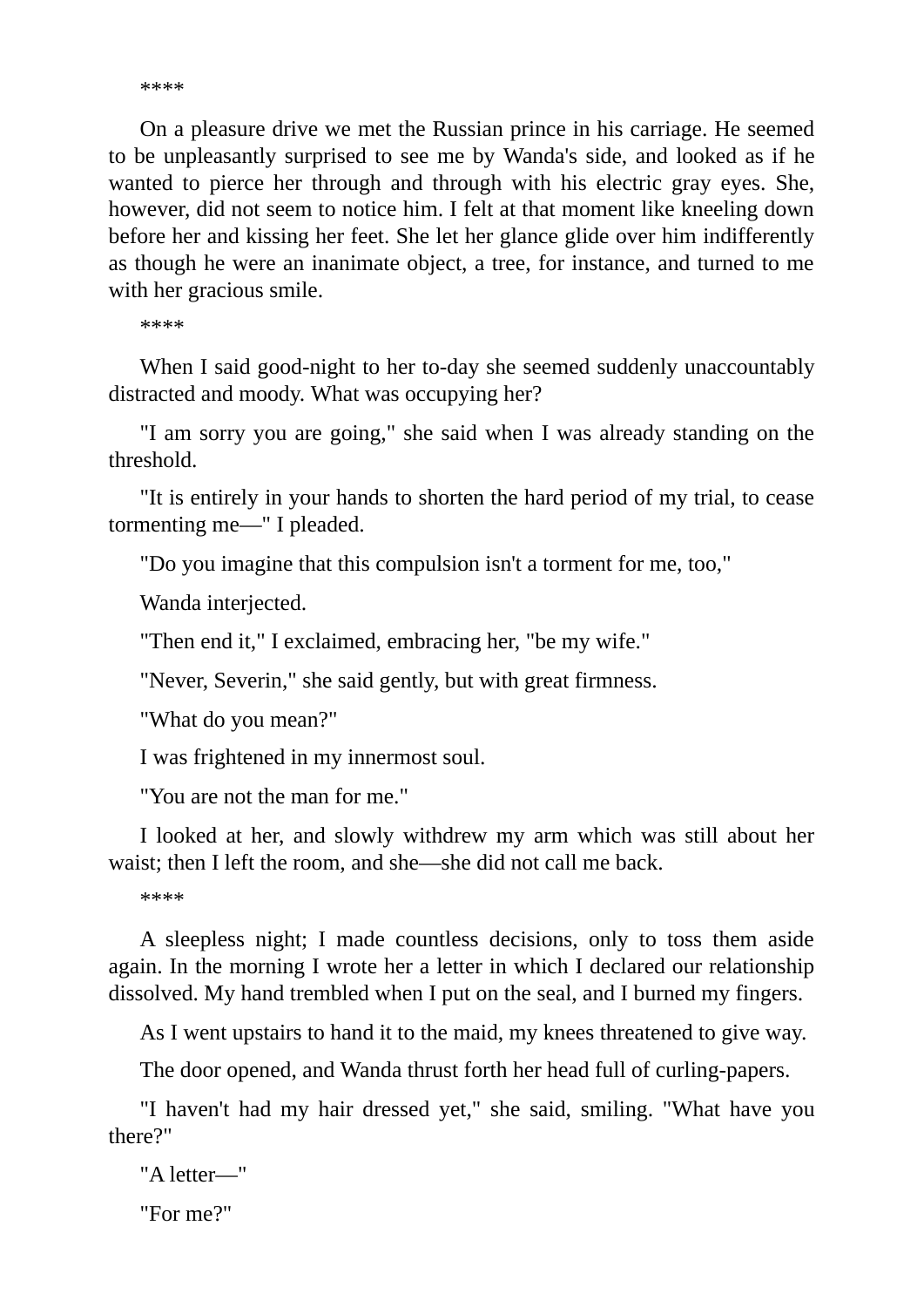I nodded.

"Ah, you want to break with me," she exclaimed, mockingly.

"Didn't you tell me yesterday that I wasn't the man for you?"

"I repeat it now!"

"Very well, then." My whole body was trembling, my voice failed me, and I handed her the letter.

"Keep it," she said, measuring me coldly. "You forget that is no longer a question as to whether you satisfy me as a man; as a slave you will doubtless do well enough."

"Madame!" I exclaimed, aghast.

"That is what you will call me in the future," replied Wanda, throwing back her head with a movement of unutterable contempt. "Put your affairs in order within the next twenty-four hours. The day after to-morrow I shall start for Italy, and you will accompany me as my servant."

"Wanda—"

"I forbid any sort of familiarity," she said, cutting my words short, "likewise you are not to come in unless I call or ring for you, and you are not to speak to me until you are spoken to. From now on your name is no longer Severin, but Gregor."

I trembled with rage, and yet, unfortunately, I cannot deny it, I also felt a strange pleasure and stimulation.

"But, madame, you know my circumstances," I began in my confusion. "I am dependent on my father, and I doubt whether he will give me the large sum of money needed for this journey—"

"That means you have no money, Gregor," said Wanda, delightedly, "so much the better, you are then entirely dependent on me, and in fact my slave."

"You don't consider," I tried to object, "that as man of honor it is impossible for me—"

"I have indeed considered it," she replied almost with a tone of command. "As a man of honor you must keep your oath and redeem your promise to follow me as slave whithersoever I demand and to obey whatever I command. Now leave me, Gregor!"

I turned toward the door.

"Not yet—you may first kiss my hand." She held it out to me with a certain proud indifference, and I the dilettante, the donkey, the miserable slave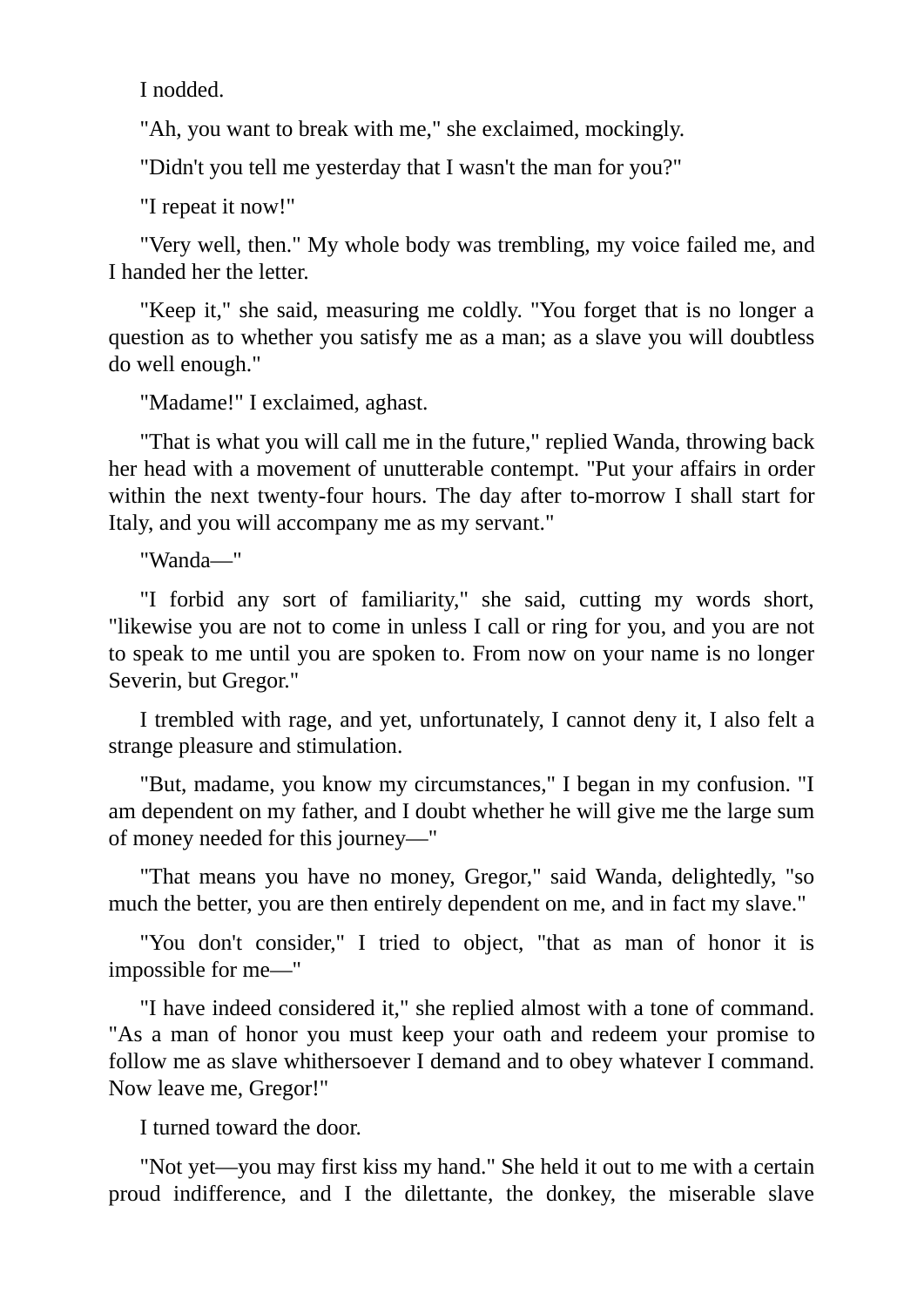pressed it with intense tenderness against my lips which were dry and hot with excitement.

There was another gracious nod of the head.

Then I was dismissed.

\*\*\*\*

Though it was late in the evening my light was still lit, and a fire was burning in the large green stove. There were still many things among my letters and documents to be put in order. Autumn, as is usually the case with us, had fallen with all its power.

Suddenly she knocked at my window with the handle of her whip.

I opened and saw her standing outside in her ermine-lined jacket and in a high round Cossack cap of ermine of the kind which the great Catherine favored.

"Are you ready, Gregor?" she asked darkly.

"Not yet, mistress," I replied.

"I like that word," she said then, "you are always to call me mistress, do you understand? We leave here to-morrow morning at nine o'clock. As far as the district capital you will be my companion and friend, but from the moment that we enter the railway-coach you are my slave, my servant. Now close the window, and open the door."

After I had done as she had demanded, and after she had entered, she asked, contracting her brows ironically, "well, how do you like me."

"Wanda, you—"

"Who gave you permission?" She gave me a blow with the whip.

"You are very beautiful, mistress."

Wanda smiled and sat down in the arm-chair. "Kneel down—here beside my chair."

I obeyed.

"Kiss my hand."

I seized her small cold hand and kissed it.

"And the mouth—"

In a surge of passion I threw my arms around the beautiful cruel woman, and covered her face, arms, and breast with glowing kisses. She returned them with equal fervor—the eyelids closed as in a dream. It was after midnight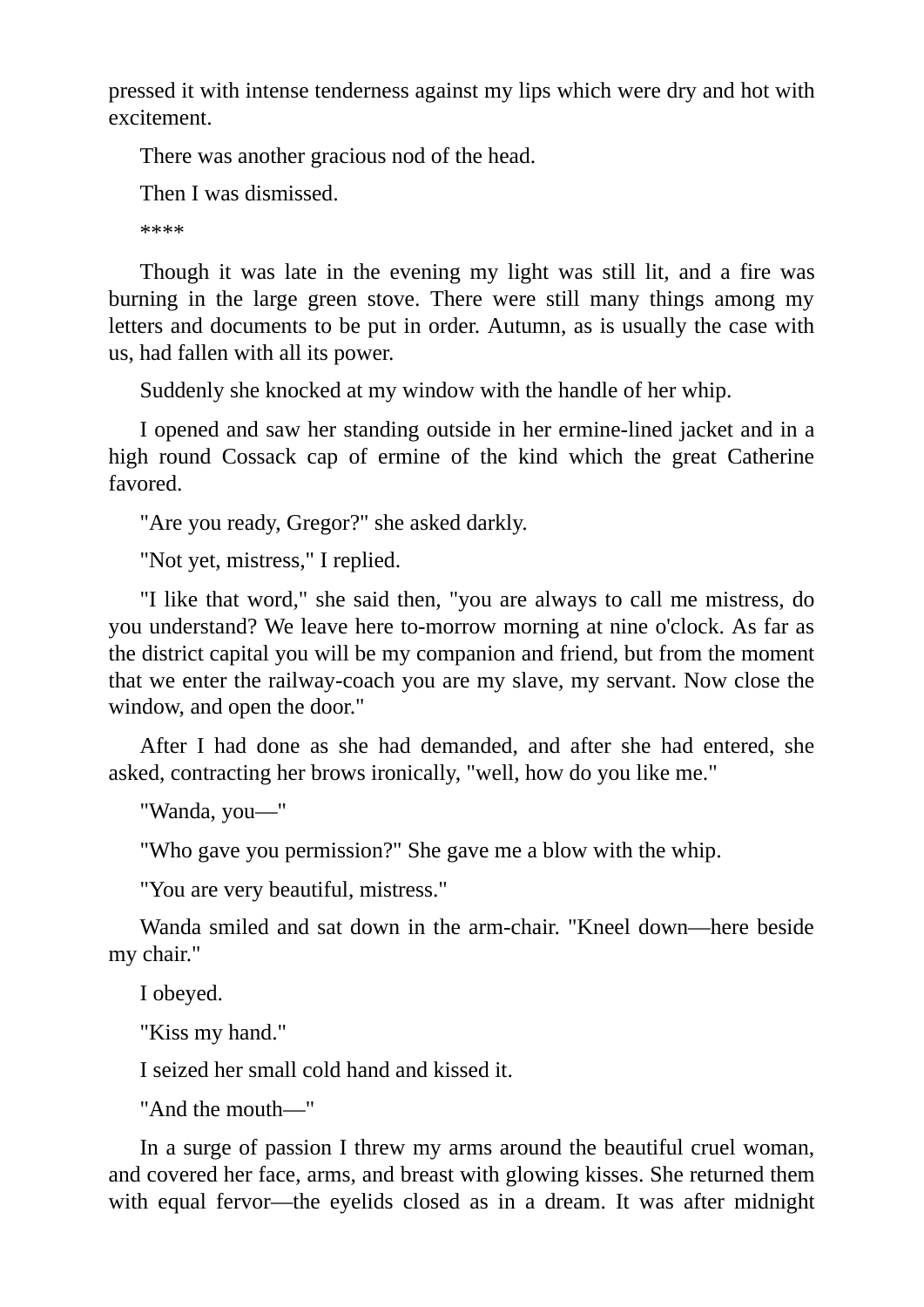when she left.

\*\*\*\*

At nine o'clock sharp in the morning everything was ready for departure, as she had ordered. We left the little Carpathian health-resort in a comfortable light carriage. The most interesting drama of my life had reached a point of development whose denouement it was then impossible to foretell.

So far everything went well. I sat beside Wanda, and she chatted very graciously and intelligently with me, as with a good friend, concerning Italy, Pisemski's new novel, and Wagner's music. She wore a sort of Amazonesque travelling-dress of black cloth with a short jacket of the same material, set with dark fur. It fitted closely and showed her figure to best advantage. Over it she wore dark furs. Her hair wound into an antique knot, lay beneath a small dark fur-hat from which a black veil hung. Wanda was in very good humor; she fed me candies, played with my hair, loosened my neck cloth and made a pretty cockade of it; she covered my knees with her furs and stealthily pressed the fingers of my hand. When our Jewish driver persistently went on nodding to himself, she even gave me a kiss, and her cold lips had the fresh frosty fragrance of a young autumnal rose, which blossoms alone amid bare stalks and yellow leaves and upon whose calyx the first frost has hung tiny diamonds of ice.

\*\*\*\*

We are at the district capital. We get out at the railway station. Wanda throws off her furs and places them over my arm, and goes to secure the tickets.

When she returns she has completely changed.

"Here is your ticket, Gregor," she says in a tone which supercilious ladies use to their servants.

"A third-class ticket," I reply with comic horror.

"Of course," she continues, "but now be careful. You won't get on until I am settled in my compartment and don't need you any longer. At each station you will hurry to my car and ask for my orders. Don't forget. And now give me my furs."

After I had helped her into them, humbly like a slave, she went to find an empty first-class coupe. I followed. Supporting herself on my shoulder, she got on and I wrapped her feet in bear-skins and placed them on the warming bottle.

Then she nodded to me, and dismissed me. I slowly ascended a third-class carriage, which was filled with abominable tobacco-smoke that seemed like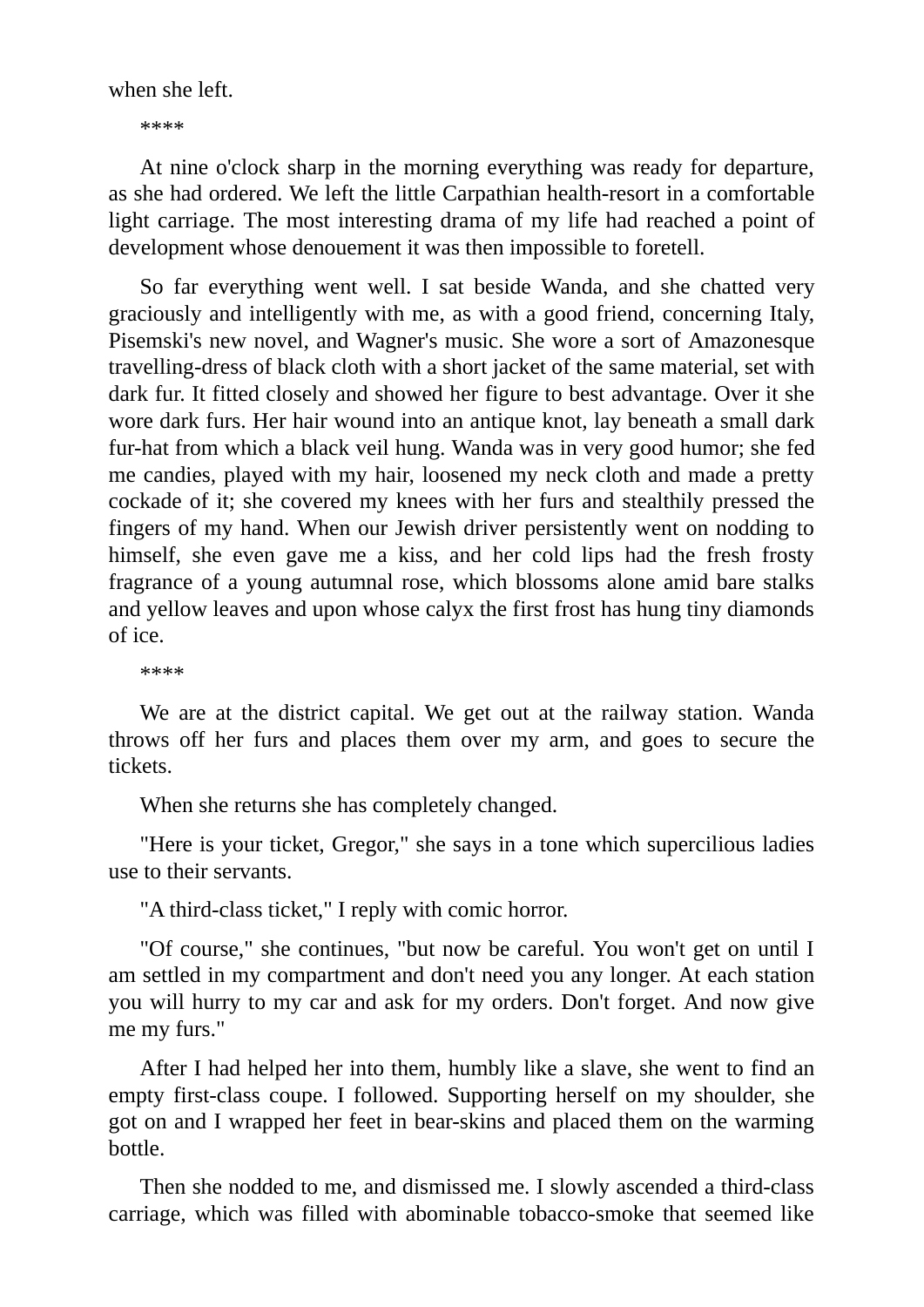the fogs of Acheron at the entrance to Hades. I now had the leisure to muse about the riddle of human existence, and about its greatest riddle of all woman.

\*\*\*\*

Whenever the train stops, I jump off, run to her carriage, and with drawn cap await her orders. She wants coffee and then a glass of water, at another time a bowl of warm water to wash her hands, and thus it goes on. She lets several men who have entered her compartment pay court to her. I am dying of jealousy and have to leap about like an antelope so as to secure what she wants quickly and not miss the train.

In this way the night passes. I haven't had time to eat a mouthful and I can't sleep, I have to breathe the same oniony air with Polish peasants, Jewish peddlers, and common soldiers.

When I mount the steps of her coupe, she is lying stretched out on cushions in her comfortable furs, covered up with the skins of animals. She is like an oriental despot, and the men sit like Indian deities, straight upright against the walls and scarcely dare to breathe.

\*\*\*\*

She stops over in Vienna for a day to go shopping, and particularly to buy series of luxurious gowns. She continues to treat me as her servant. I follow her at the respectful distance of ten paces. She hands me her packages without so much as even deigning a kind look, and laden down like a donkey I pant along behind.

Before leaving she takes all my clothes and gives them to the hotel waiters. I am ordered to put on her livery. It is a Cracovian costume in her colors, lightblue with red facings, and red quadrangular cap, ornamented with peacockfeathers. The costume is rather becoming to me.

The silver buttons bear her coat of arms. I have the feeling of having been sold or of having bonded myself to the devil. My fair demon leads me from Vienna to Florence. Instead of linen-garbed Mazovians and greasy-haired Jews, my companions now are curly-haired Contadini, a magnificent sergeant of the first Italian Grenadiers, and a poor German painter. The tobacco smoke no longer smells of onions, but of salami and cheese.

Night has fallen again. I lie on my wooden bed as on a rack; my arms and legs seem broken. But there nevertheless is an element of poetry in the affair. The stars sparkle round about, the Italian sergeant has a face like Apollo Belvedere, and the German painter sings a lovely German song.

"Now that all the shadows gather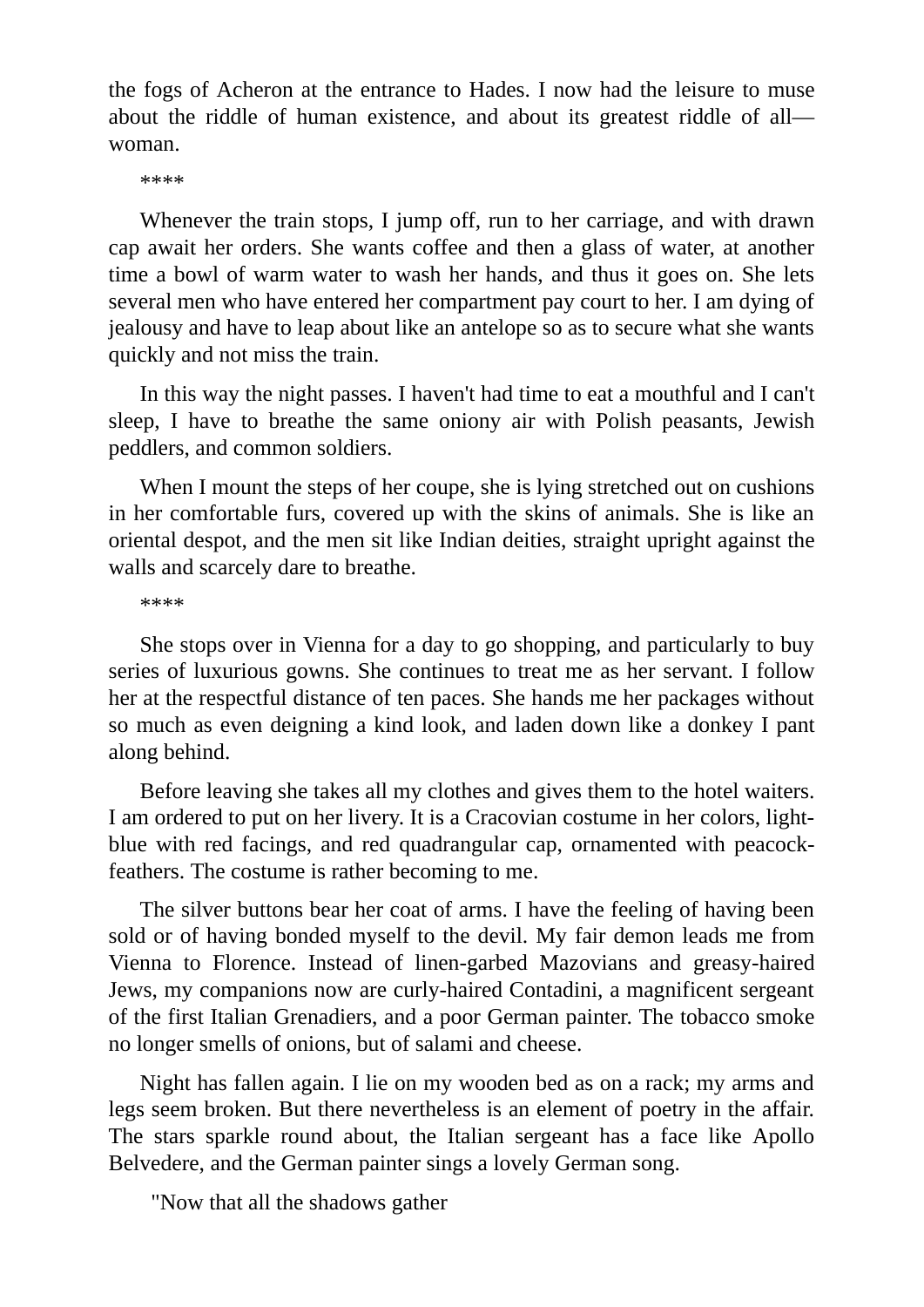And endless stars grow light, Deep yearning on me falls And softly fills the night." "Through the sea of dreams Sailing without cease, Sailing goes my soul In thine to find release."

And I am thinking of the beautiful woman who is sleeping in regal comfort among her soft furs.

\*\*\*\*

Florence! Crowds, cries, importunate porters and cab-drivers. Wanda chooses a carriage, and dismisses the porters.

"What have I a servant for," she says, "Gregor—here is the ticket— get the luggage."

She wraps herself in her furs and sits quietly in the carriage while I drag the heavy trunks hither, one after another. I break down for a moment under the last one; a good-natured carabiniere with an intelligent face comes to my assistance. She laughs.

"It must be heavy," said she, "all my furs are in it."

I get up on the driver's seat, wiping drops of perspiration from my brow. She gives the name of the hotel, and the driver urges on his horse. In a few minutes we halt at the brilliantly illuminated entrance.

"Have you any rooms?" she asks the portier.

"Yes, madame."

"Two for me, one for my servant, all with stoves."

"Two first-class rooms for you, madame, both with stoves," replied the waiter who had hastily come up, "and one without heat for your servant."

She looked at them, and then abruptly said: "they are satisfactory, have fires built at once; my servant can sleep in the unheated room."

I merely looked at her.

"Bring up the trunks, Gregor," she commands, paying no attention to my looks. "In the meantime I'll be dressing, and then will go down to the diningroom, and you can eat something for supper."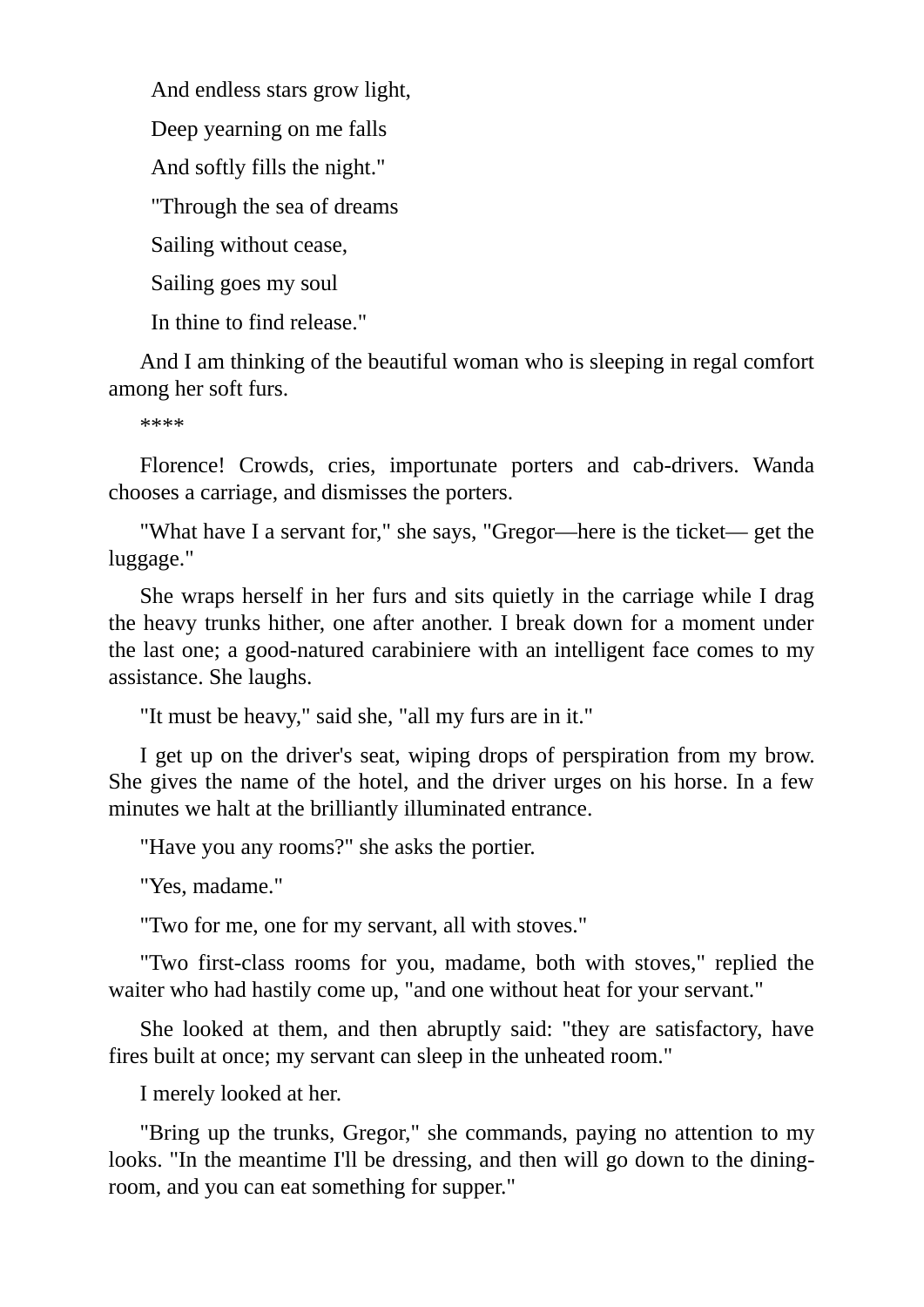As she goes into the adjoining room, I drag the trunks upstairs and help the waiter build a fire in her bed-room. He tries to question me in bad French about my employer. With a brief glance I see the blazing fire, the fragrant white poster-bed, and the rugs which cover the floor. Tired and hungry I then descend the stairs, and ask for something to eat. A good-natured waiter, who used to be in the Austrian army and takes all sorts of pains to entertain me in German, shows me the dining-room and waits on me. I have just had the first fresh drink in thirty-six hours and the first bite of warm food on my fork, when she enters.

I rise.

"What do you mean by taking me into a dining-room in which my servant is eating," she snaps at the waiter, flaring with anger. She turns around and leaves.

Meanwhile I thank heaven that I am permitted to go on eating. Later I climb the four flights upstairs to my room. My small trunk is already there, and a miserable little oil-lamp is burning. It is a narrow room without fireplace, without a window, but with a small air-hole. If it weren't so beastly cold, it would remind me of one of the Venetian piombi. [Footnote: These were notorious prisons under the leaden roof of the Palace of the Doges.] Involuntarily I have to laugh out aloud, so that it re-echoes, and I am startled by my own laughter.

Suddenly the door is pulled open and the waiter with a theatrical Italian gesture calls "You are to come down to madame, at once." I pick up my cap, stumble down the first few steps, but finally arrive in front of her door on the first floor and knock.

"Come in!"

I enter, shut the door, and stand attention.

Wanda has made herself comfortable. She is sitting in a neglige of white muslin and laces on a small red divan with her feet on a footstool that matches. She has thrown her fur-cloak about her. It is the identical cloak in which she appeared to me for the first time, as goddess of love.

The yellow lights of the candelabra which stand on projections, their reflections in the large mirrors, and the red flames from the open fireplace play beautifully on the green velvet, the dark-brown sable of the cloak, the smooth white skin, and the red, flaming hair of the beautiful woman. Her clear, but cold face is turned toward me, and her cold green eyes rest upon me.

"I am satisfied with you, Gregor," she began.

I bowed.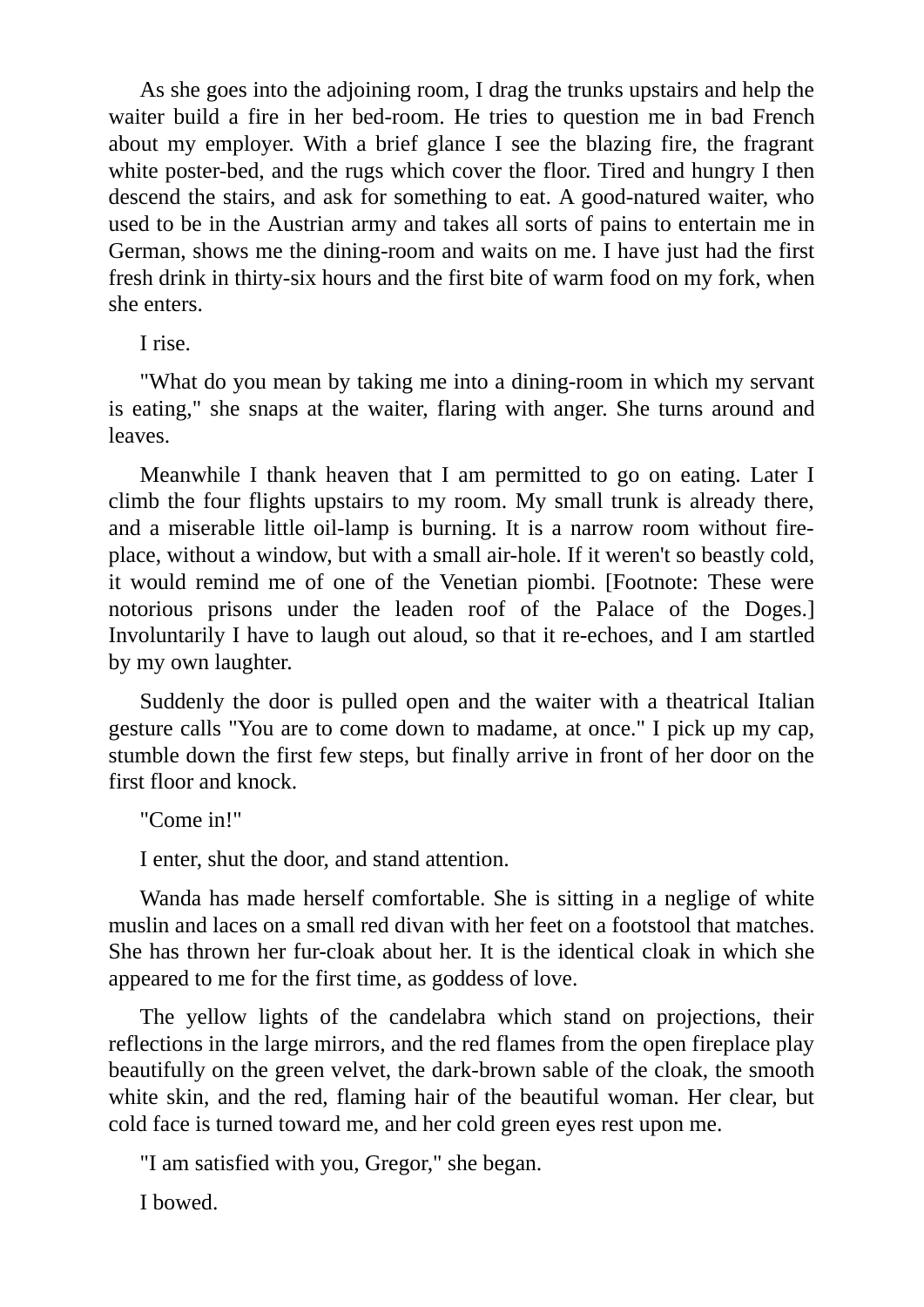"Come closer."

I obeyed.

"Still closer," she looked down, and stroked the sable with her hand. "Venus in Furs receives her slave. I can see that you are more than an ordinary dreamer, you don't remain far in arrears of your dreams; you are the sort of man who is ready to carry his dreams into effect, no matter how mad they are. I confess, I like this; it impresses me. There is strength in this, and strength is the only thing one respects. I actually believe that under unusual circumstances, in a period of great deeds, what seems to be your weakness would reveal itself as extraordinary power. Under the early emperors you would have been a martyr, at the time of the Reformation an anabaptist, during the French Revolution one of those inspired Girondists who mounted the guillotine with the marseillaise on their lips. But you are my slave, my—"

She suddenly leaped up; the furs slipped down, and she threw her arms with soft pressure about my neck.

"My beloved slave, Severin, oh, how I love you, how I adore you, how handsome you are in your Cracovian costume! You will be cold to-night up in your wretched room without a fire. Shall I give you one of my furs, dear heart, the large one there—"

She quickly picked it up, throwing it over my shoulders, and before

I knew what had happened I was completely wrapped up in it.

"How wonderfully becoming furs are to your face, they bring out your noble lines. As soon as you cease being my slave, you must wear a velvet coat with sable, do you understand? Otherwise I shall never put on my fur-jacket again."

And again she began to caress me and kiss me; finally she drew me down on the little divan.

"You seem to be pleased with yourself in furs," she said. "Quick, quick, give them to me, or I will lose all sense of dignity."

I placed the furs about her, and Wanda slipped her right arm into the sleeve.

"This is the pose in Titian's picture. But now enough of joking. Don't always look so solemn, it makes me feel sad. As far as the world is concerned you are still merely my servant; you are not yet my slave, for you have not yet signed the contract. You are still free, and can leave me any moment. You have played your part magnificently. I have been delighted, but aren't you tired of it already, and don't you think I am abominable? Well, say something—I command it."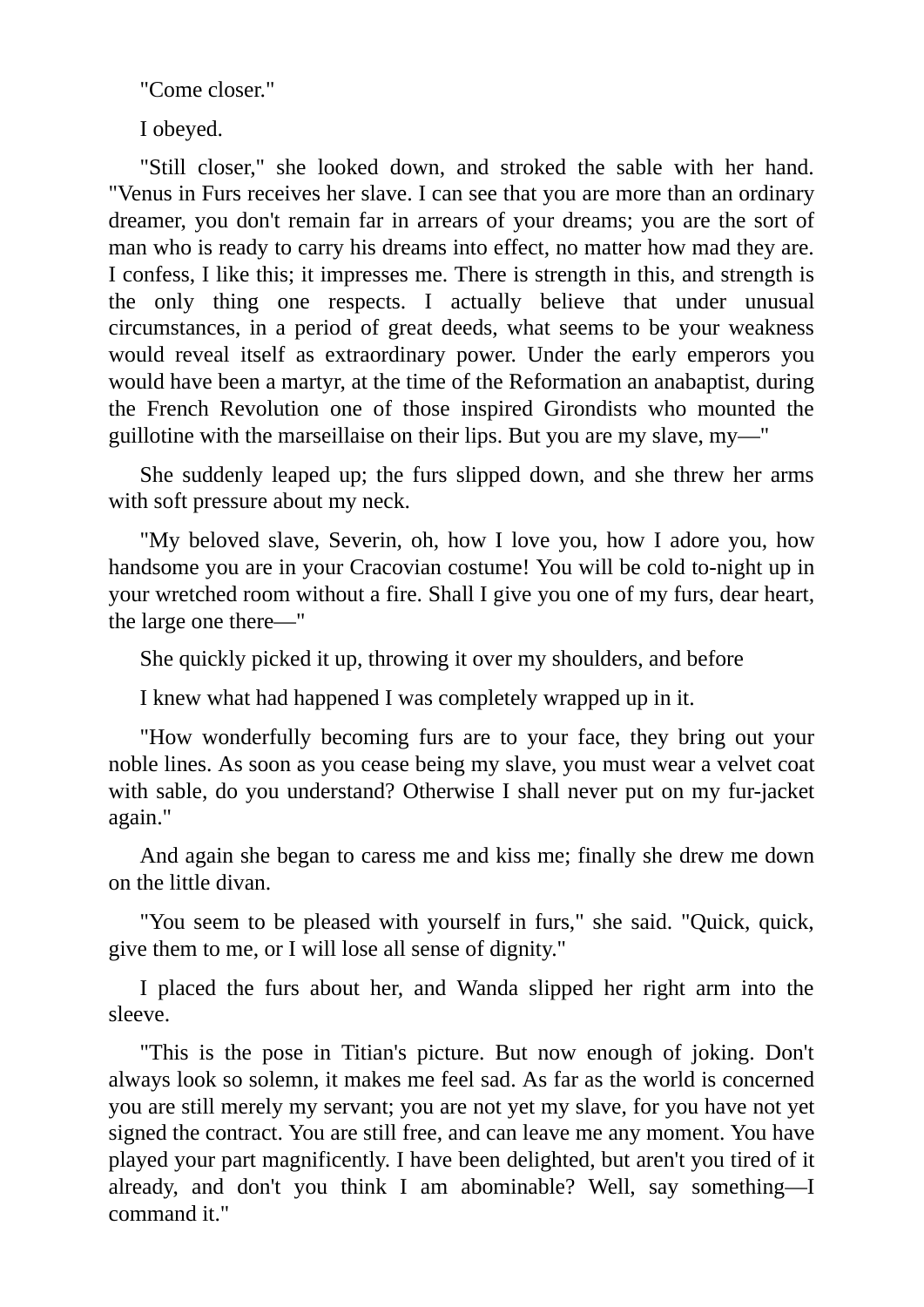"Must I confess to you, Wanda?" I began.

"Yes, you must."

"Even if you take advantage of it," I continued, "I shall love you the more deeply, adore you the more fanatically, the worse you treat me. What you have just done inflames my blood and intoxicates all my senses." I held her close to me and clung for several moments to her moist lips.

"Oh, you beautiful woman," I then exclaimed, looking at her. In my enthusiasm I tore the sable from her shoulders and pressed my mouth against her neck.

"You love me even when I am cruel," said Wanda, "now go!—you bore me —don't you hear?"

She boxed my ears so that I saw stars and bells rang in my ears.

"Help me into my furs, slave."

I helped her, as well as I could.

"How awkward," she exclaimed, and was scarcely in it before she struck me in the face again. I felt myself growing pale.

"Did I hurt you?" she asked, softly touching me with her hand.

"No, no," I exclaimed.

"At any rate you have no reason to complain, you want it thus; now kiss me again."

I threw my arms about her, and her lips clung closely to mine. As she lay against my breast in her large heavy furs, I had a curiously oppressive sensation. It was as if a wild beast, a she-bear, were embracing me. It seemed as if I were about to feel her claws in my flesh. But this time the she-bear let me off easily.

With my heart filled with smiling hopes, I went up to my miserable servant's room, and threw myself down on my hard couch.

"Life is really amazingly droll," I thought. "A short time ago the most beautiful woman, Venus herself, rested against your breast, and now you have an opportunity for studying the Chinese hell. Unlike us, they don't hurl the damned into flames, but they have devils chasing them out into fields of ice.

"Very likely the founders of their religion also slept in unheated rooms."

\*\*\*\*

During the night I startled out of my sleep with a scream. I had been dreaming of an icefield in which I had lost my way; I had been looking in vain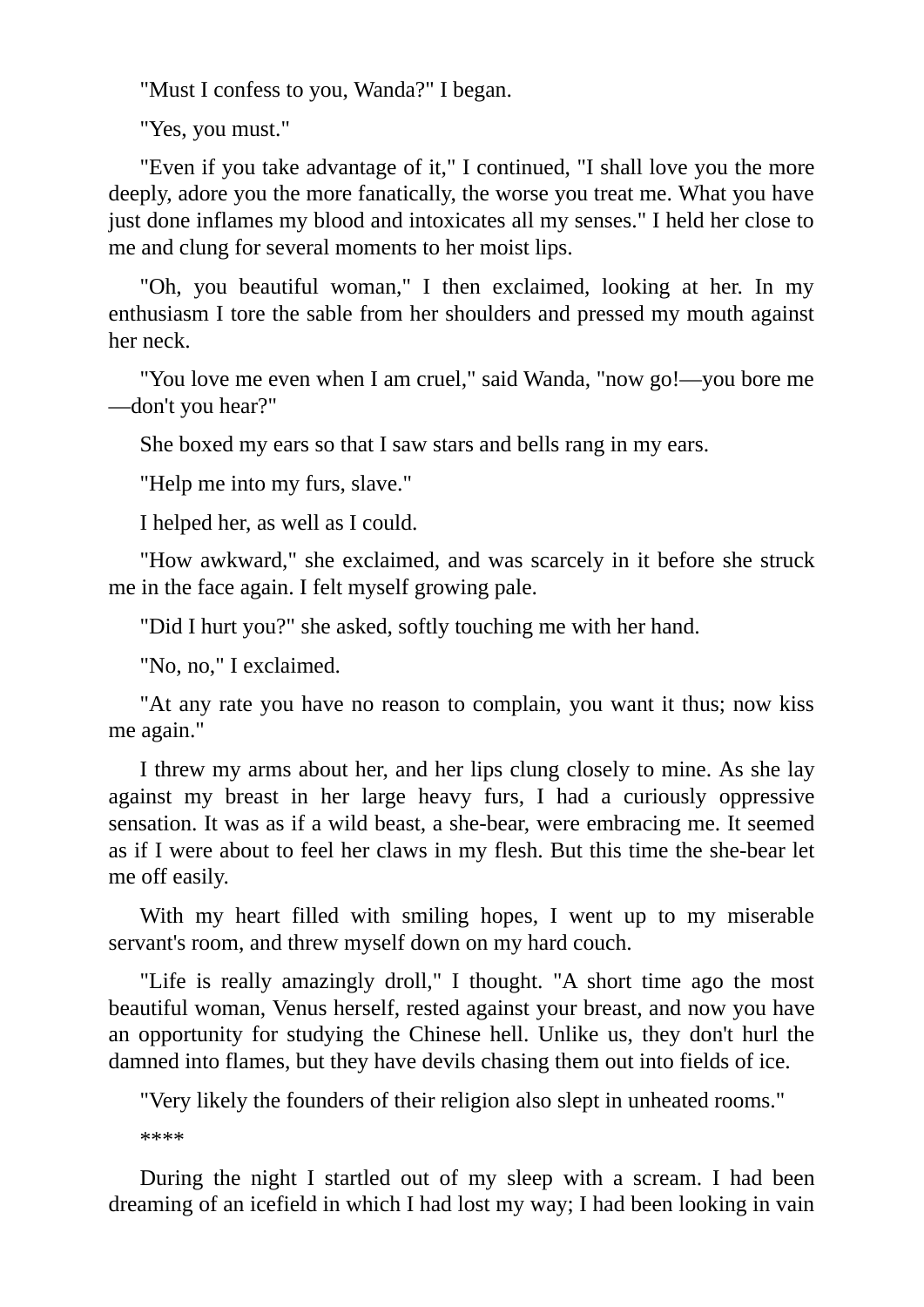for a way out. Suddenly an eskimo drove up in a sleigh harnessed with reindeer; he had the face of the waiter who had shown me to the unheated room.

"What are you looking for here, my dear sir?" he exclaimed. "This is the North Pole."

A moment later he had disappeared, and Wanda flew over the smooth ice on tiny skates. Her white satin skirt fluttered and crackled; the ermine of her jacket and cap, but especially her face, gleamed whiter than the snow. She shot toward me, inclosed me in her arms, and began to kiss me. Suddenly I felt my blood running warm down my side.

"What are you doing?" I asked horror-stricken.

She laughed, and as I looked at her now, it was no longer Wanda, but a huge, white she-bear, who was digging her paws into my body.

I cried out in despair, and still heard her diabolical laughter when

I awoke, and looked about the room in surprise.

Early in the morning I stood at Wanda's door, and the waiter brought the coffee. I took it from him, and served it to my beautiful mistress. She had already dressed, and looked magnificent, all fresh and roseate. She smiled graciously at me and called me back, when I was about to withdraw respectfully.

"Come, Gregor, have your breakfast quickly too," she said, "then we will go house-hunting. I don't want to stay in the hotel any longer than I have to. It is very embarassing here. If I chat with you for more than a minute, people will immediately say: 'The fair Russian is having an affair with her servant, you see, the race of Catherines isn't extinct yet.'"

Half an hour later we went out; Wanda was in her cloth-gown with the Russian cap, and I in my Cracovian costume. We created quite a stir. I walked about ten paces behind, looking very solemn, but expected momentarily to have to break out into loud laughter. There was scarcely a street in which one or the other of the attractive houses did not bear the sign camere ammobiliate. Wanda always sent me upstairs, and only when the apartment seemed to answer her requirements did she herself ascend. By noon I was as tired as a stag-hound after the hunt.

We entered a new house and left it again without having found a suitable habitation. Wanda was already somewhat out of humor. Suddenly she said to me: "Severin, the seriousness with which you play your part is charming, and the restrictions, which we have placed upon each other are really annoying me. I can't stand it any longer, I do love you, I must kiss you. Let's go into one of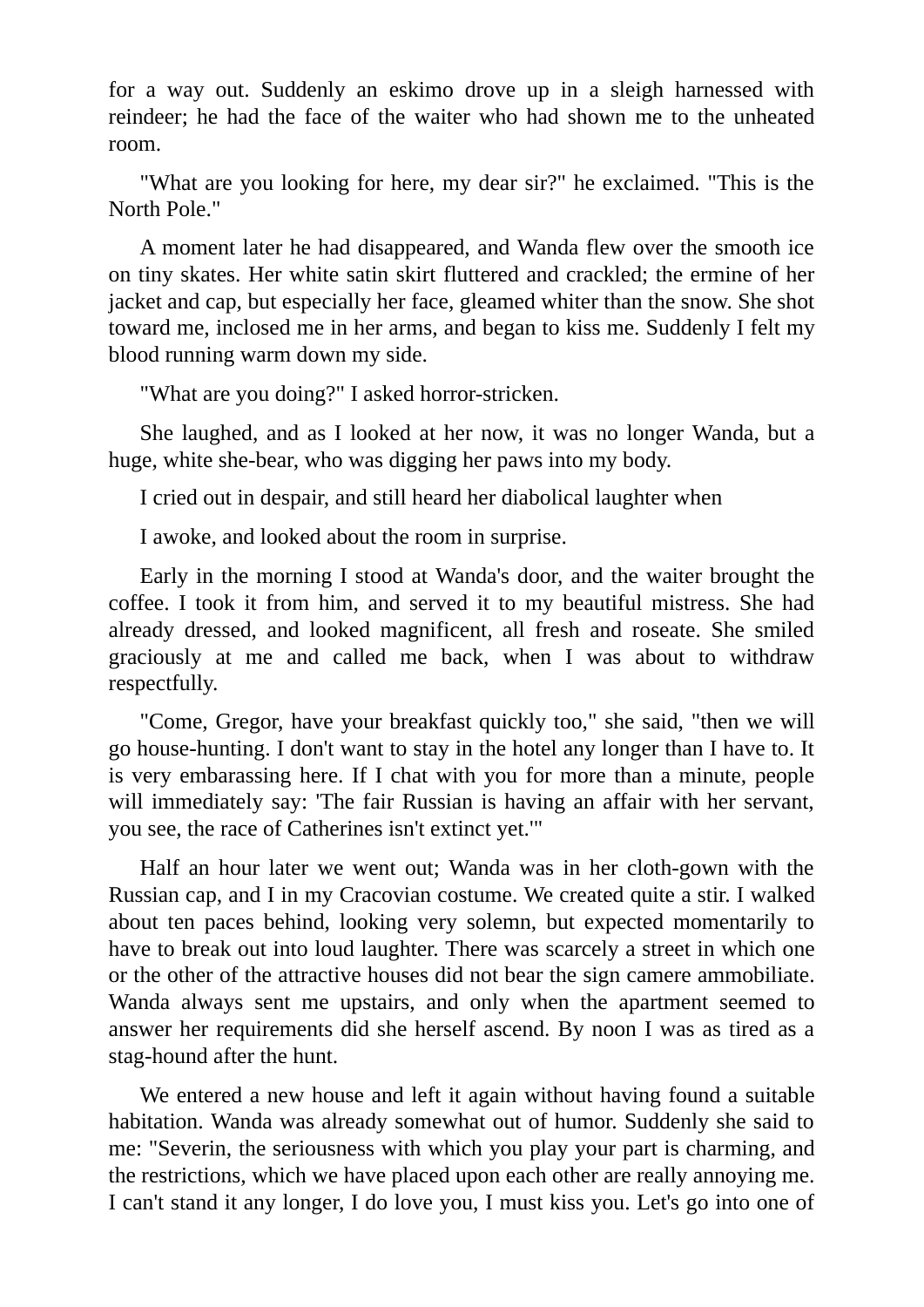the houses."

"But, my lady—" I interposed.

"Gregor?" She entered the next open corridor and ascended a few steps of the dark stair-way; then she threw her arms about me with passionate tenderness and kissed me.

"Oh, Severin, you were very wise. You are much more dangerous as slave than I would have imagined; you are positively irrestible, and I am afraid I shall have to fall in love with you again."

"Don't you love me any longer then," I asked seized by a sudden fright.

She solemnly shook her head, but kissed me again with her swelling, adorable lips.

We returned to the hotel. Wanda had luncheon, and ordered me also quickly to get something to eat.

Of course, I wasn't served as quickly as she, and so it happened that just as I was carrying the second bite of my steak to my mouth, the waiter entered and called out with his theatrical gesture: "Madame wants you, at once."

I took a rapid and painful leave of my food, and, tired and hungry, hurried toward Wanda, who was already on the street.

"I wouldn't have imagined you could be so cruel," I said reproachfully. "With all these, fatiguing duties you don't even leave me time to eat in peace."

Wanda laughed gaily. "I thought you had finished," she said, "but never mind. Man was born to suffer, and you in particular. The martyrs didn't have any beefsteaks either."

I followed her resentfully, gnawing at my hunger.

"I have given up the idea of finding a place in the city," Wanda continued. "It will be difficult to find an entire floor which is shut off and where you can do as you please. In such a strange, mad relationship as ours there must be no jarring note. I shall rent an entire villa—and you will be surprised. You have my permission now to satisfy your hunger, and look about a bit in Florence. I won't be home till evening. If I need you then, I will have you called."

I looked at the Duomo, the Palazzo Vecchio, the Logia di Lanzi, and then I stood for a long time on the banks of the Arno. Again and again I let my eyes rest on the magnificent ancient Florence, whose round cupolas and towers were drawn in soft lines against the blue, cloudless sky. I watched its splendid bridges beneath whose wide arches the lively waves of the beautiful, yellow river ran, and the green hills which surrounded the city, bearing slender cypresses and extensive buildings, palaces and monasteries.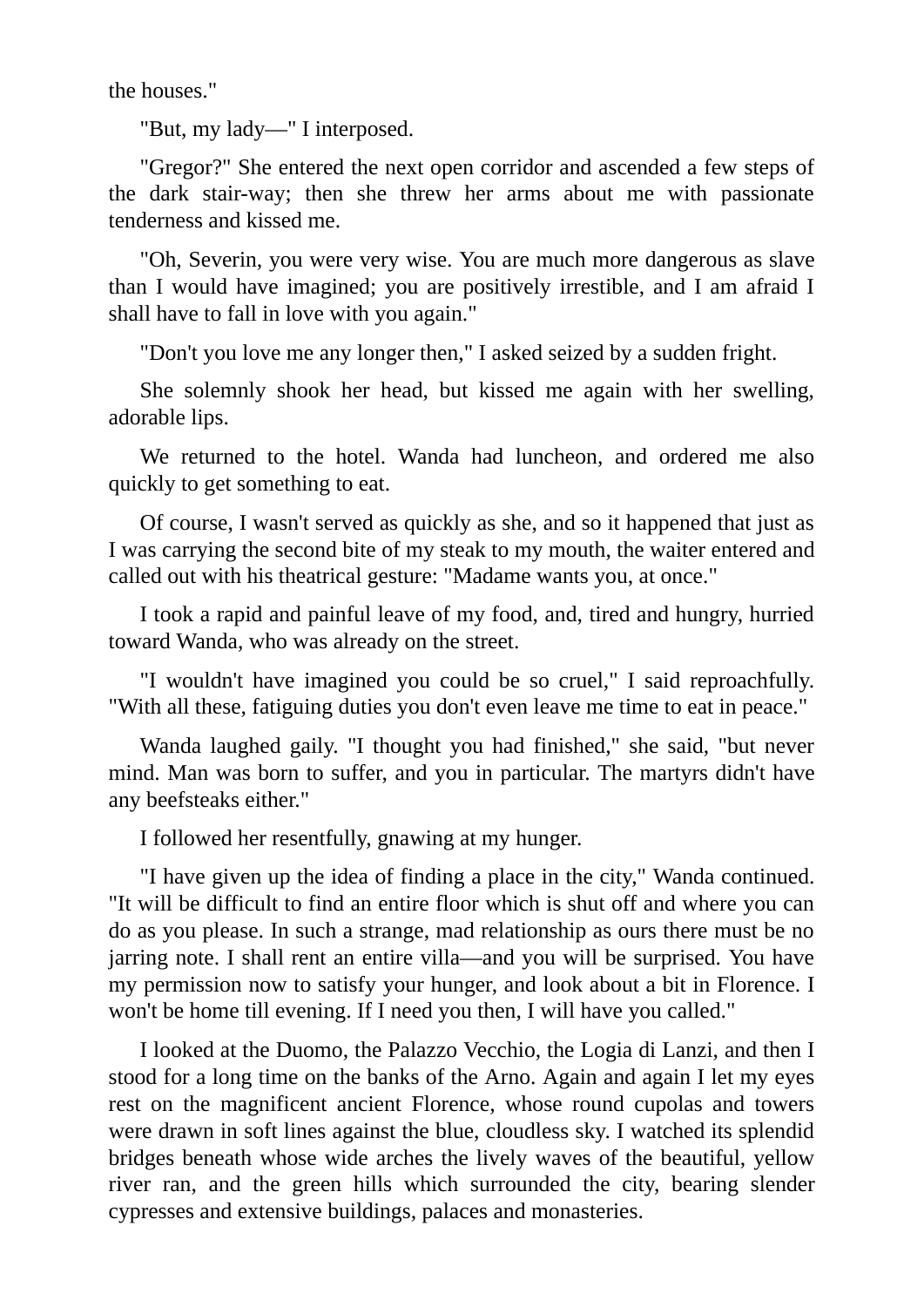It is a different world, this one in which we are—a gay, sensuous, smiling world. The landscape too has nothing of the seriousness and somberness of ours. It is a long ways off to the last white villas scattered among the pale green of the mountains, and yet there isn't a spot that isn't bright with sunlight. The people are less serious than we; perhaps, they think less, but they all look as though they were happy.

It is also maintained that death is easier in the South.

I have a vague feeling now that such a thing as beauty without thorn and love of the senses without torment does exist.

Wanda has discovered a delightful little villa and rented it for the winter. It is situated on a charming hill on the left bank of the Arno, opposite the Cascine. It is surrounded by an attractive garden with lovely paths, grass plots, and magnificent meadow of camelias. It is only two stories high, quadrangular in the Italian fashion. An open gallery runs along one side, a sort of loggia with plaster-casts of antique statues; stone steps lead from it down into the garden. From the gallery you enter a bath with a magnificent marble basin, from which winding stairs lead to my mistress' bed-chamber.

Wanda occupies the second story by herself.

A room on the ground floor has been assigned to me; it is very attractive, and even has a fireplace.

I have roamed through the garden. On a round hillock I discovered a little temple, but I found its door locked. However, there is a chink in the door and when I glue my eye to it, I see the goddess of love on a white pedestal.

A slight shudder passes over me. It seems to me as if she were smiling at me saying: "Are you there? I have been expecting you."

\*\*\*\*

It is evening. An attractive maid brings me orders to appear before my mistress. I ascend the wide marble stairs, pass through the anteroom, a large salon furnished with extravagant magnificence, and knock at the door of the bedroom. I knock very softly for the luxury displayed everywhere intimidates me. Consequently no one hears me, and I stand for some time in front of the door. I have a feeling as if I were standing before the bed-room of the great Catherine, and it seems as if at any moment she might come out in her green sleeping furs, with the red ribbon and decoration on her bare breast, and with her little white powdered curls.

I knocked again. Wanda impatiently pulls the door open.

"Why so late?" she asks.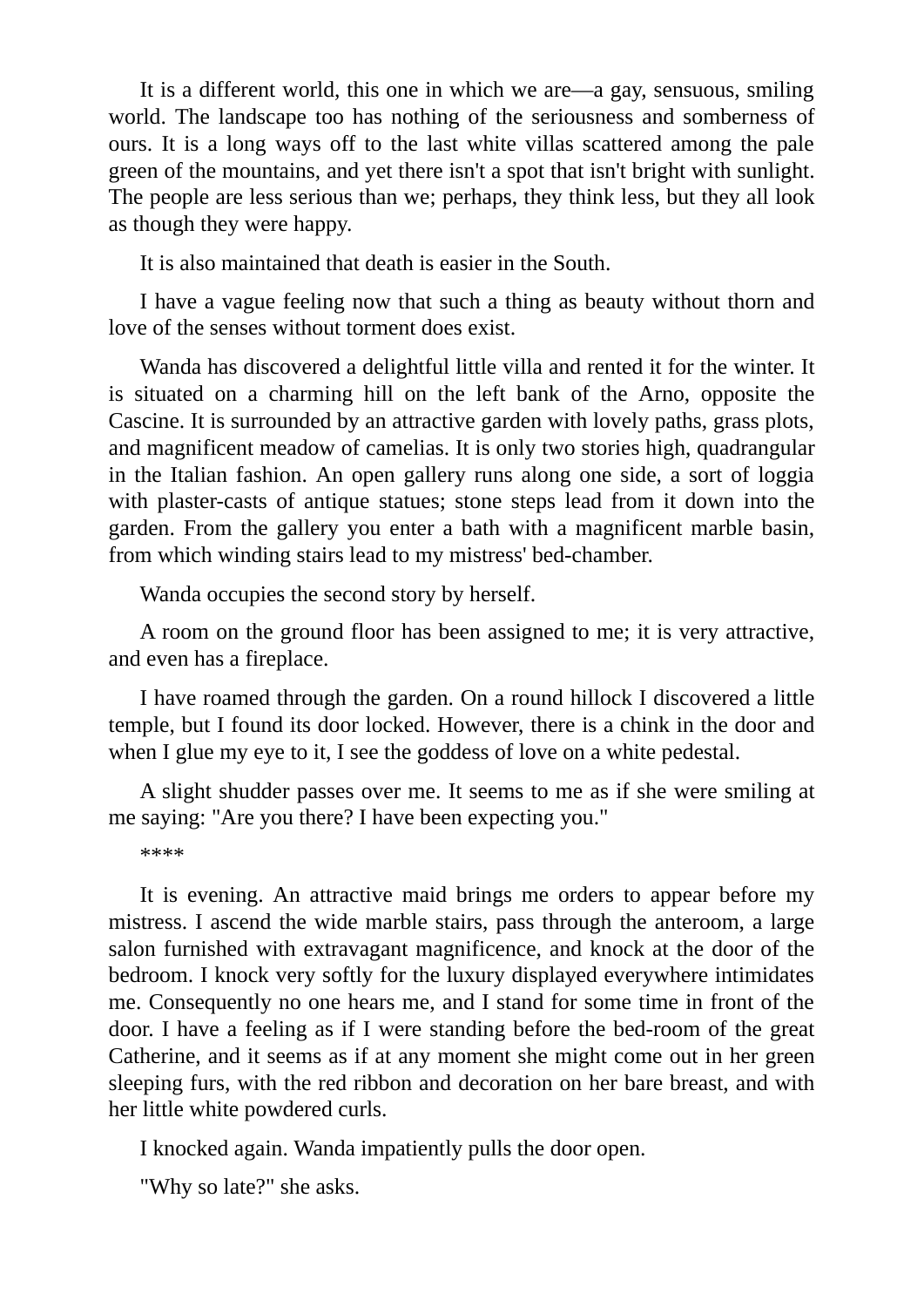"I was standing in front of the door, but you didn't hear me knock," I reply timidly. She closes the door, and clinging to me, she leads me to the red damask ottoman on which she had been resting. The entire arrangement of the room is in red damask—wall-paper, curtains, portieres, hangings of the bed. A magnificent painting of Samson and Delilah forms the ceiling.

Wanda receives me in an intoxicating dishabille. Her white satin dress flows gracefully and picturesquely down her slender body, leaving her arms and breast bare, and carelessly they nestle amid the dark hair of the great fur of sable, lined with green velvet. Her red hair falls down her back as far as the hips, only half held by strings of black pearls.

"Venus in Furs," I whisper, while she draws me to her breast and threatens to stifle me with her kisses. Then I no longer speak and neither do I think; everything is drowned out in an ocean of unimagined bliss.

"Do you still love me?" she asks, her eye softening in passionate tenderness.

"You ask!" I exclaimed.

"You still remember your oath," she continued with an alluring smile, "now that everything is prepared, everything in readiness, I ask you once more, is it still your serious wish to become my slave?"

"Am I not ready?" I asked in surprise.

"You have not yet signed the papers."

"Papers—what papers?"

"Oh, I see, you want to give it up," she said, "well then, we will let it go."

"But Wanda," I said, "you know that nothing gives me greater happiness than to serve you, to be your slave. I would give everything for the sake of feeling myself wholly in your power, even unto death—"

"How beautiful you are," she whispered, "when you speak so enthusiastically, so passionately. I am more in love with you than ever and you want me to be dominant, stern, and cruel. I am afraid, it will be impossible for me to be so."

"I am not afraid," I replied smiling, "where are the papers?'"

"So that you may know what it means to be absolutely in my power, I have drafted a second agreement in which you declare that you have decided to kill yourself. In that way I can even kill you, if I so desire."

"Give them to me."

While I was unfolding the documents and reading them, Wanda got pen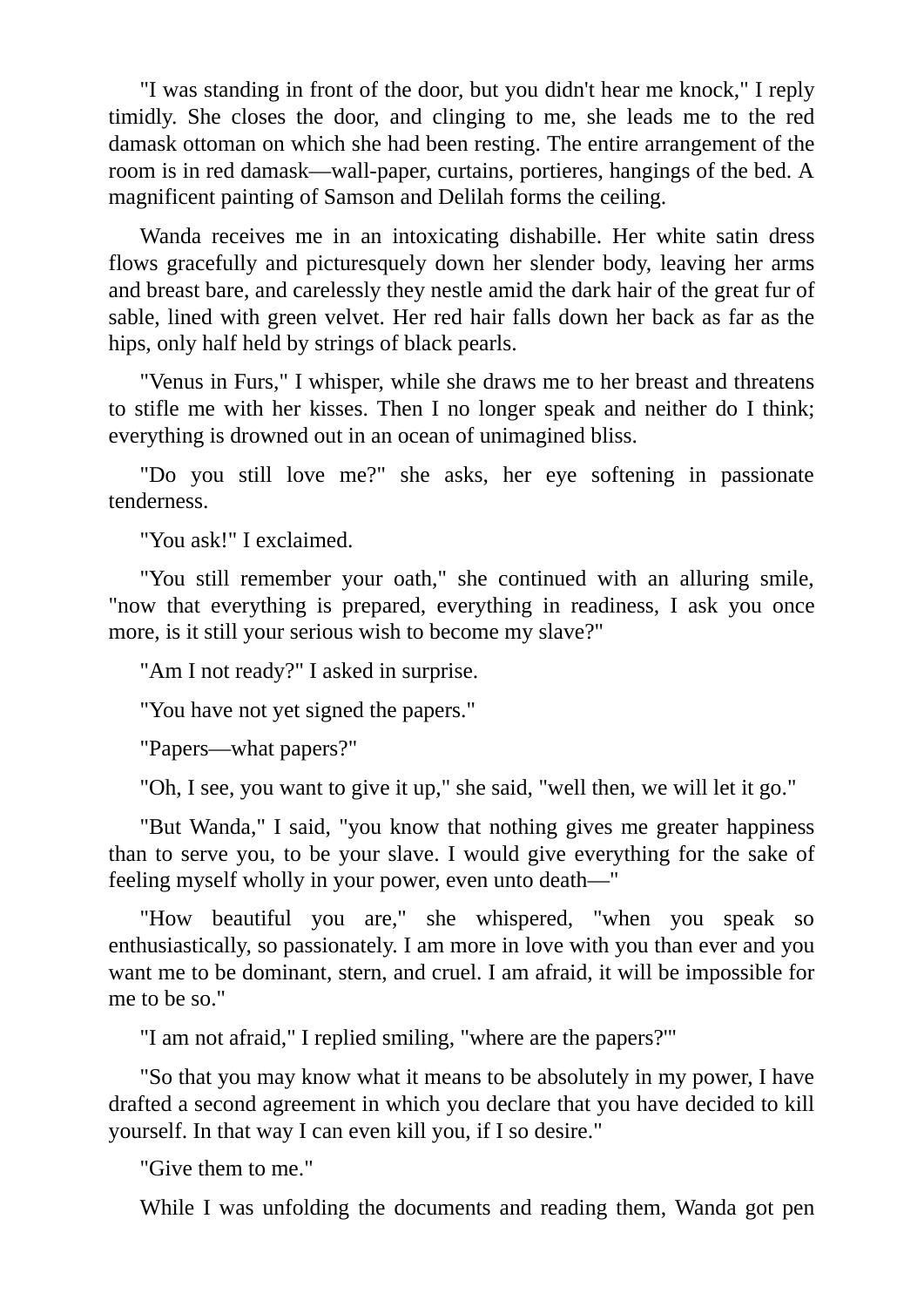and ink. She then sat down beside me with her arm about my neck, and looked over my shoulder at the paper.

The first one read:

## AGREEMENT BETWEEN MME. VON DUNAJEW AND SEVERIN VON KUSIEMSKI

"Severin von Kusiemski ceases with the present day being the affianced of Mme. Wanda von Dunajew, and renounces all the rights appertaining thereunto; he on the contrary binds himself on his word of honor as a man and nobleman, that hereafter he will be her slave until such time that she herself sets him at liberty again.

"As the slave of Mme. von Dunajew he is to bear the name Gregor, and he is unconditionally to comply with every one of her wishes, and to obey every one of her commands; he is always to be submissive to his mistress, and is to consider her every sign of favor as an extraordinary mercy.

"Mme. von Dunajew is entitled not only to punish her slave as she deems best, even for the slightest inadvertence or fault, but also is herewith given the right to torture him as the mood may seize her or merely for the sake of whiling away the time. Should she so desire, she may kill him whenever she wishes; in short, he is her unrestricted property.

"Should Mme. von Dunajew ever set her slave at liberty, Severin von Kusiemski agrees to forget everything that he has experienced or suffered as her slave, and promises never under any circumstances and in no wise to think of vengeance or retaliation.

"Mme. von Dunajew on her behalf agrees as his mistress to appear as often as possible in her furs, especially when she purposes some cruelty toward her slave."

Appended at the bottom of the agreement was the date of the present day.

The second document contained only a few words.

"Having since many years become weary of existence and its illusions, I have of my own free will put an end to my worthless life."

I was seized with a deep horror when I had finished. There was still time, I could still withdraw, but the madness of passion and the sight of the beautiful woman that lay all relaxed against my shoulder carried me away.

"This one you will have to copy, Severin," said Wanda, indicating the second document. "It has to be entirely in your own handwriting; this, of course, isn't necessary in the case of the agreement."

I quickly copied the few lines in which I designated myself a suicide, and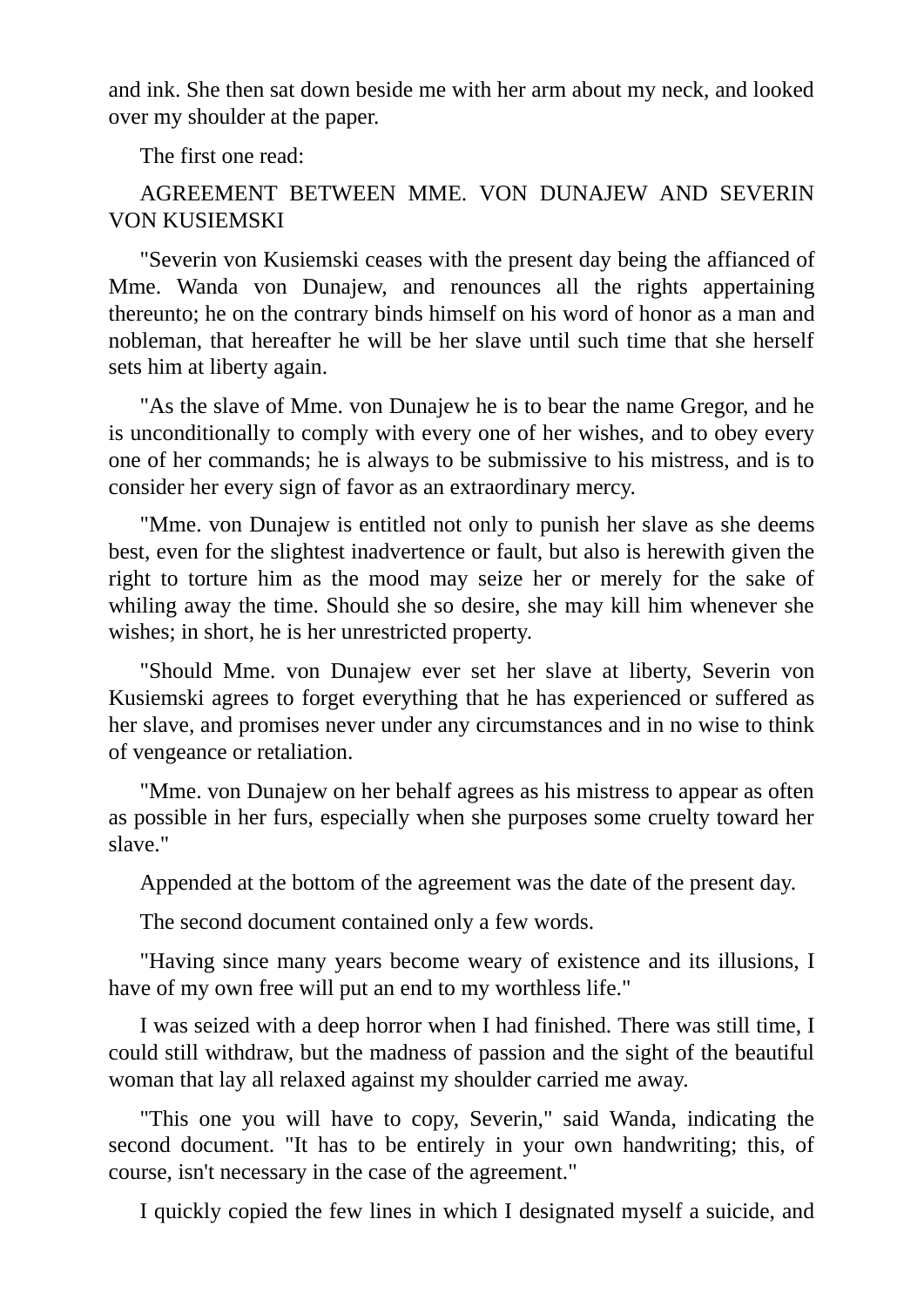handed them to Wanda. She read them, and put them on the table with a smile.

"Now have you the courage to sign it?" she asked with a crafty smile, inclining her head.

I took the pen.

"Let me sign first," said Wanda, "your hand is trembling, are you afraid of the happiness that is to be yours?"

She took the agreement and pen. While engaging in my internal struggle, I looked upward for a moment. It occurred to me that the painting on the ceiling, like many of those of the Italian and Dutch schools, was utterly unhistorical, but this very fact gave it a strange mood which had an almost uncanny effect on me. Delilah, an opulent woman with flaming red hair, lay extended, half-disrobed, in a dark fur-cloak, upon a red ottoman, and bent smiling over Samson who had been overthrown and bound by the Philistines. Her smile in its mocking coquetry was full of a diabolical cruelty; her eyes, half-closed, met Samson's, and his with a last look of insane passion cling to hers, for already one of his enemies is kneeling on his breast with the red-hot iron to blind him.

"Now—" said Wanda. "Why you are all lost in thought. What is the matter with you, everything will remain just as it was, even after you have signed, don't you know me yet, dear heart?"

I looked at the agreement. Her name was written there in bold letters. I peered once more into her eyes with their potent magic, then I took the pen and quickly signed the agreement.

"You are trembling," said Wanda calmly, "shall I help you?"

She gently took hold of my hand, and my name appeared at the bottom of the second paper. Wanda looked once more at the two documents, and then locked them in the desk which stood at the head of the ottoman.

"Now then, give me your passport and money."

I took out my wallet and handed it to her. She inspected it, nodded, and put it with other things while in a sweet drunkenness I kneeled before her leaning my head against her breast.

Suddenly she thrusts me away with her foot, leaps up, and pulls the bellrope. In answer to its sound three young, slender negresses enter; they are as if carved of ebony, and are dressed from head to foot in red satin; each one has a rope in her hand.

Suddenly I realize my position, and am about to rise. Wanda stands proudly erect, her cold beautiful face with its sombre brows and contemptous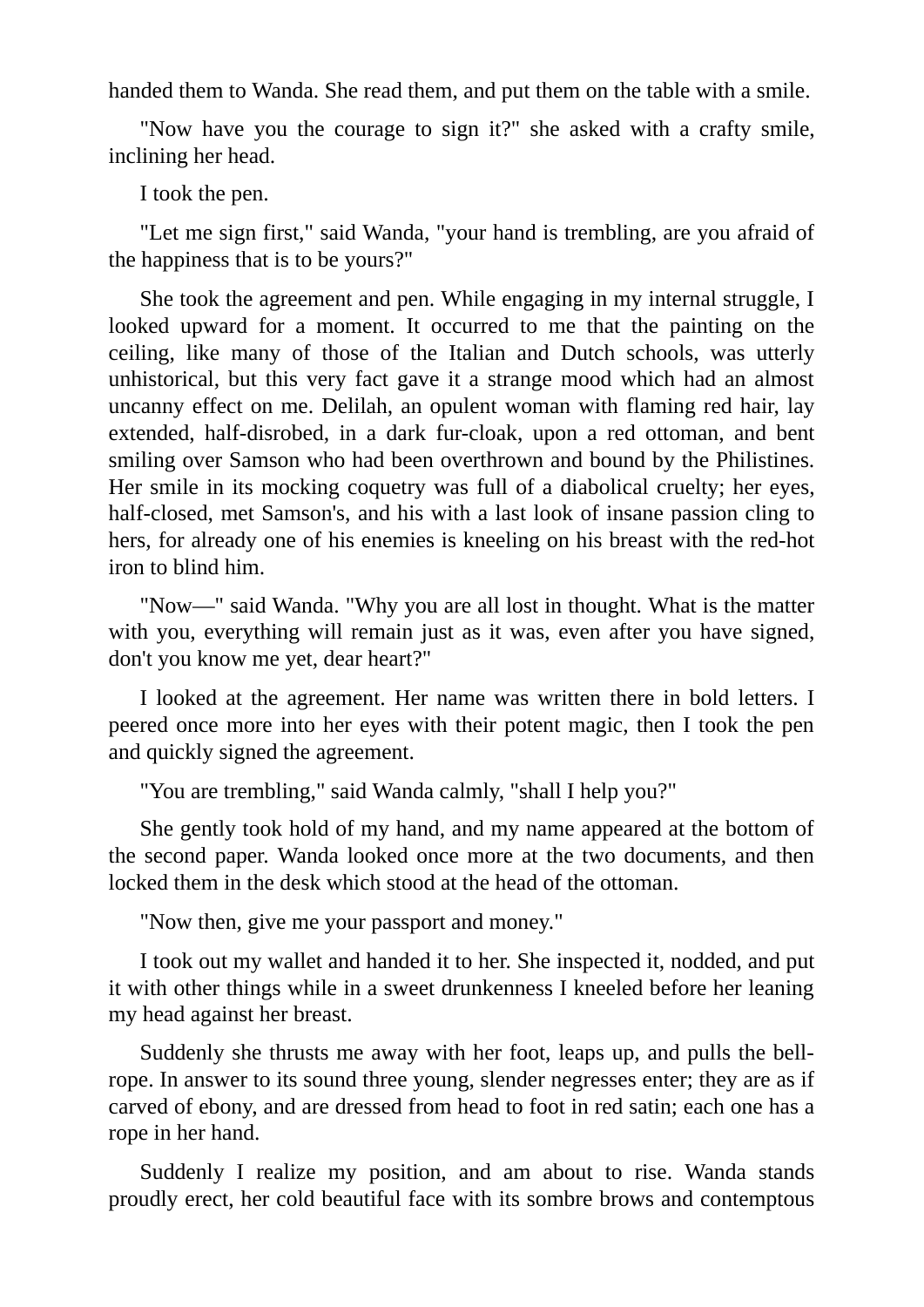eyes is turned toward me. She stands before me as mistress, commanding, gives a sign with her hand, and before I really know what has happened to me the negresses have dragged me to the ground, and have tied me hand and foot. As in the case of one about to be executed my arms are bound behind my back, so that I can scarcely move.

"Give me the whip, Haydee," commands Wanda, with unearthly calm.

The negress hands it to her mistress, kneeling.

"And now take off my heavy furs," she continues, "they impede me."

The negress obeyed.

"The jacket there!" Wanda commanded.

Haydee quickly brought her the kazabaika, set with ermine, which lay on the bed, and Wanda slipped into it with two inimitably graceful movements.

"Now tie him to the pillar here!"

The negresses lifted me up, and twisting a heavy rope around my body, tied me standing against one of the massive pillars which supported the top of the wide Italian bed.

Then they suddenly disappeared, as if the earth had swallowed them.

Wanda swiftly approached me. Her white satin dress flowed behind her in a long train, like silver, like moonlight; her hair flared like flames against the white fur of her jacket. Now she stood in front of me with her left hand firmly planted on her hips, in her right hand she held the whip. She uttered an abrupt laugh.

"Now play has come to an end between us," she said with heartless coldness. "Now we will begin in dead earnest. You fool, I laugh at you and despise you; you who in your insane infatuation have given yourself as a plaything to me, the frivolous and capricious woman. You are no longer the man I love, but my slave, at my mercy even unto life and death.

"You shall know me!

"First of all you shall have a taste of the whip in all seriousness, without having done anything to deserve it, so that you may understand what to expect, if you are awkward, disobedient, or refractory."

With a wild grace she rolled back her fur-lined sleeve, and struck me across the back.

I winced, for the whip cut like a knife into my flesh.

"Well, how do you like that?" she exclaimed.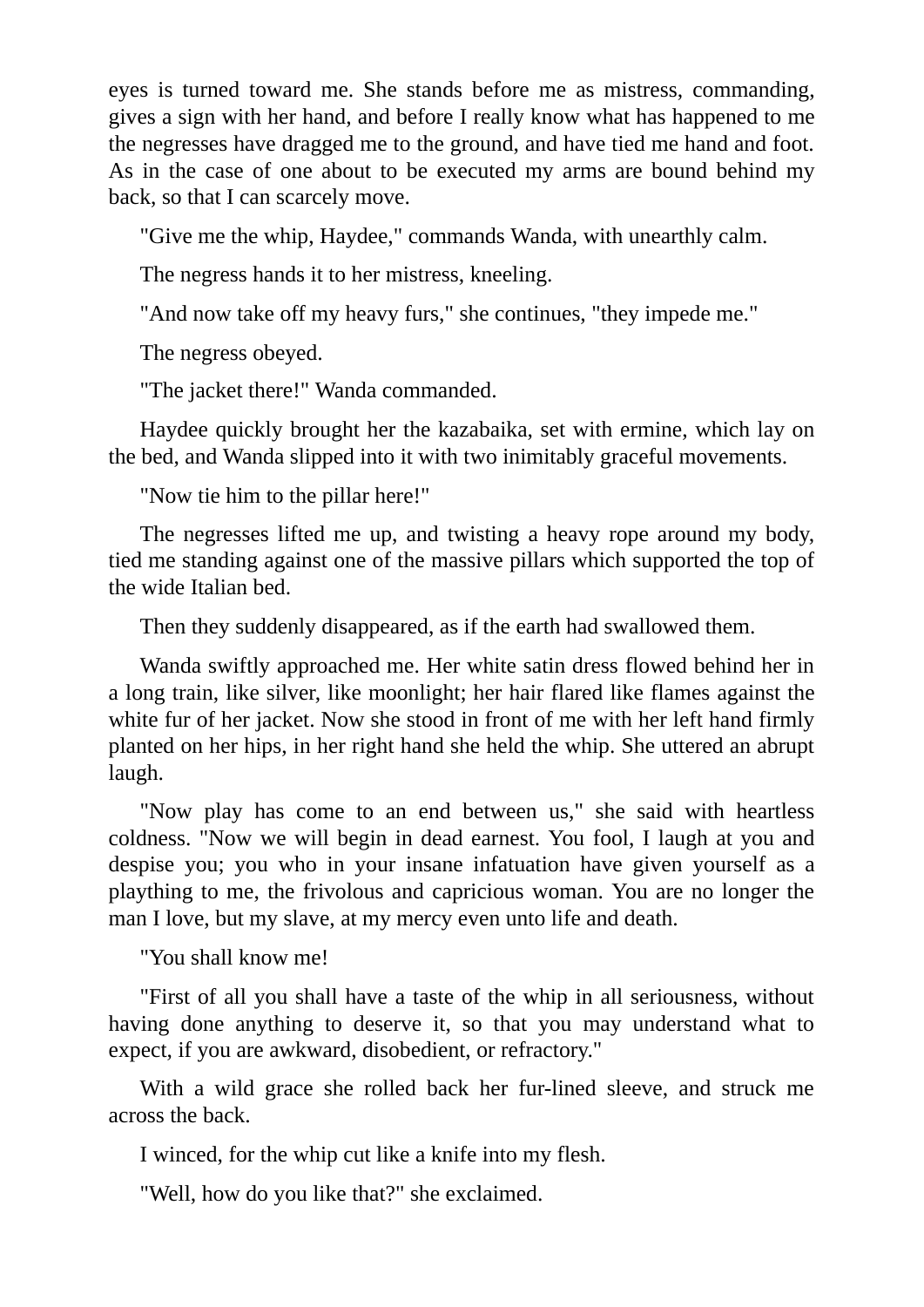I was silent.

"Just wait, you will yet whine like a dog beneath my whip," she threatened, and simultaneously began to strike me again.

The blows fell quickly, in rapid succession, with terrific force upon my back, arms, and neck; I had to grit my teeth not to scream aloud. Now she struck me in the face, warm blood ran down, but she laughed, and continued her blows.

"It is only now I understand you," she exclaimed. "It really is a joy to have some one so completely in one's power, and a man at that, who loves you you do love me?—No—Oh! I'll tear you to shreds yet, and with each blow my pleasure will grow. Now, twist like a worm, scream, whine! You will find no mercy in me!"

Finally she seemed tired.

She tossed the whip aside, stretched out on the ottoman, and rang.

The negresses entered.

"Untie him!"

As they loosened the rope, I fell to the floor like a lump of wood.

The black women grinned, showing their white teeth.

"Untie the rope around his feet."

They did it, but I was unable to rise.

"Come over here, Gregor."

I approached the beautiful woman. Never did she seem more seductive to me than to-day in spite of all her cruelty and contempt.

"One step further," Wanda commanded. "Now kneel down, and kiss my foot."

She extended her foot beyond the hem of white satin, and I, the supersensual fool, pressed my lips upon it.

"Now, you won't lay eyes on me for an entire month, Gregor," she said seriously. "I want to become a stranger to you, so you will more easily adjust yourself to our new relationship. In the meantime you will work in the garden, and await my orders. Now, off with you, slave!"

\*\*\*\*

A month has passed with monotonous regularity, heavy work, and a melancholy hunger, hunger for her, who is inflicting all these torments on me.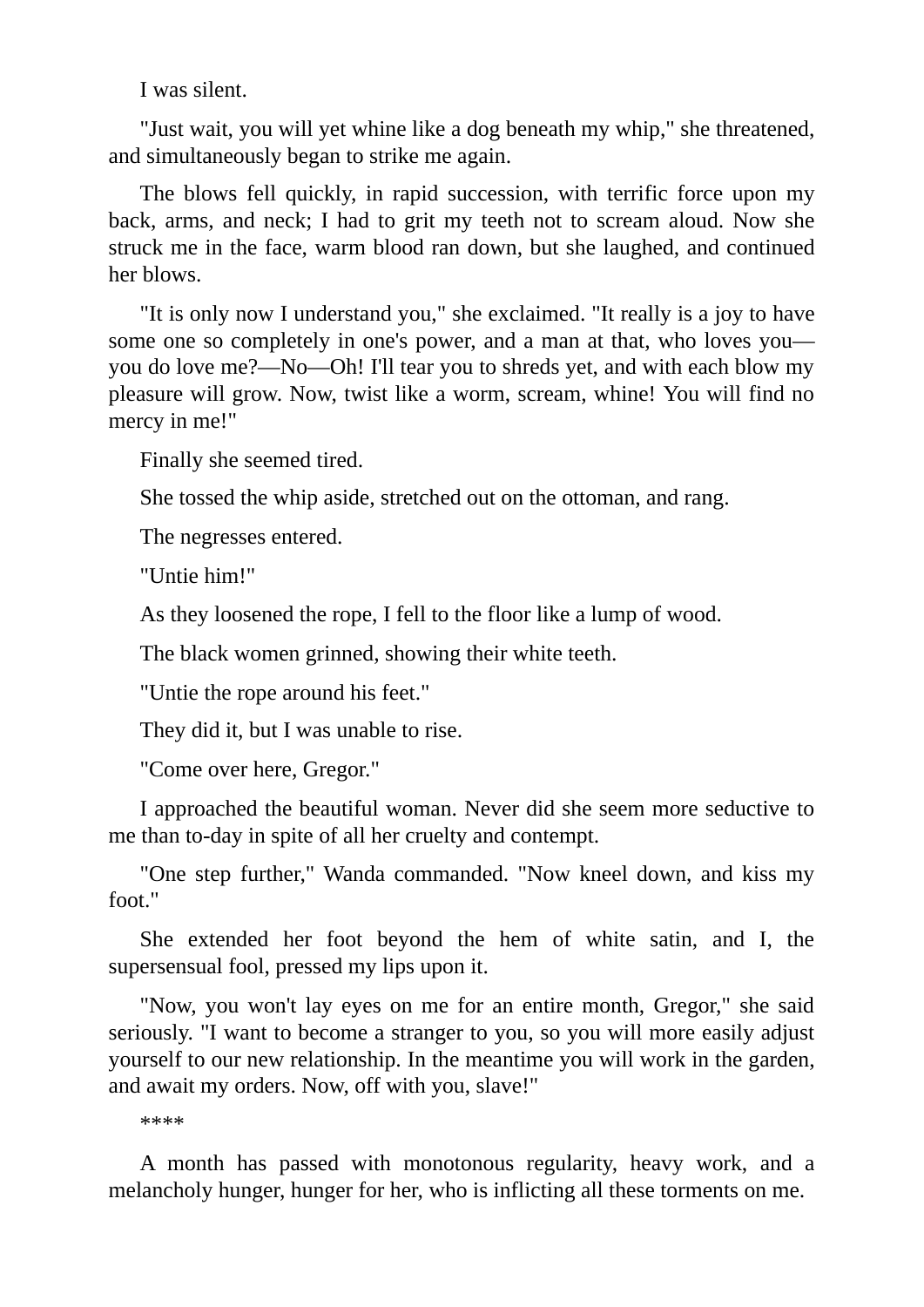I am under the gardener's orders; I help him lop the trees and prune the hedges, transplant flowers, turn over the flower beds, sweep the gravel paths; I share his coarse food and his hard cot; I rise and go to bed with the chickens. Now and then I hear that our mistress is amusing herself, surrounded by admirers. Once I heard her gay laughter even down here in the garden.

I seem awfully stupid to myself. Was it the result of my present life, or was I so before? The month is drawing to a close—the day after to-morrow. What will she do with me now, or has she forgotten me, and left me to trim hedges and bind bouquets till my dying day?

A written order.

"The slave Gregor is herewith ordered to my personal service.

Wanda Dunajew."

With a beating heart I draw aside the damask curtain on the following morning, and enter the bed-room of my divinity. It is still filled with a pleasant half darkness.

"Is it you, Gregor?" she asks, while I kneel before the fire-place, building a fire. I tremble at the sound of the beloved voice. I cannot see her herself; she is invisible behind the curtains of the four-poster bed.

"Yes, my mistress," I reply.

"How late is it?"

"Past nine o'clock."

"Breakfast."

I hasten to get it, and then kneel down with the tray beside her bed.

"Here is breakfast, my mistress."

Wanda draws back the curtains, and curiously enough at the first glance when I see her among the pillows with loosened flowing hair, she seems an absolute stranger, a beautiful woman, but the beloved soft lines are gone. This face is hard and has an expression of weariness and satiety.

Or is it simply that formerly my eye did not see this?

She fixes her green eyes upon me, more with curiosity than with menace, perhaps even somewhat pityingly, and lazily pulls the dark sleeping fur on which she lies over the bared shoulder.

At this moment she is very charming, very maddening, and I feel my blood rising to my head and heart. The tray in my hands begins to sway. She notices it and reached out for the whip which is lying on the toilet-table.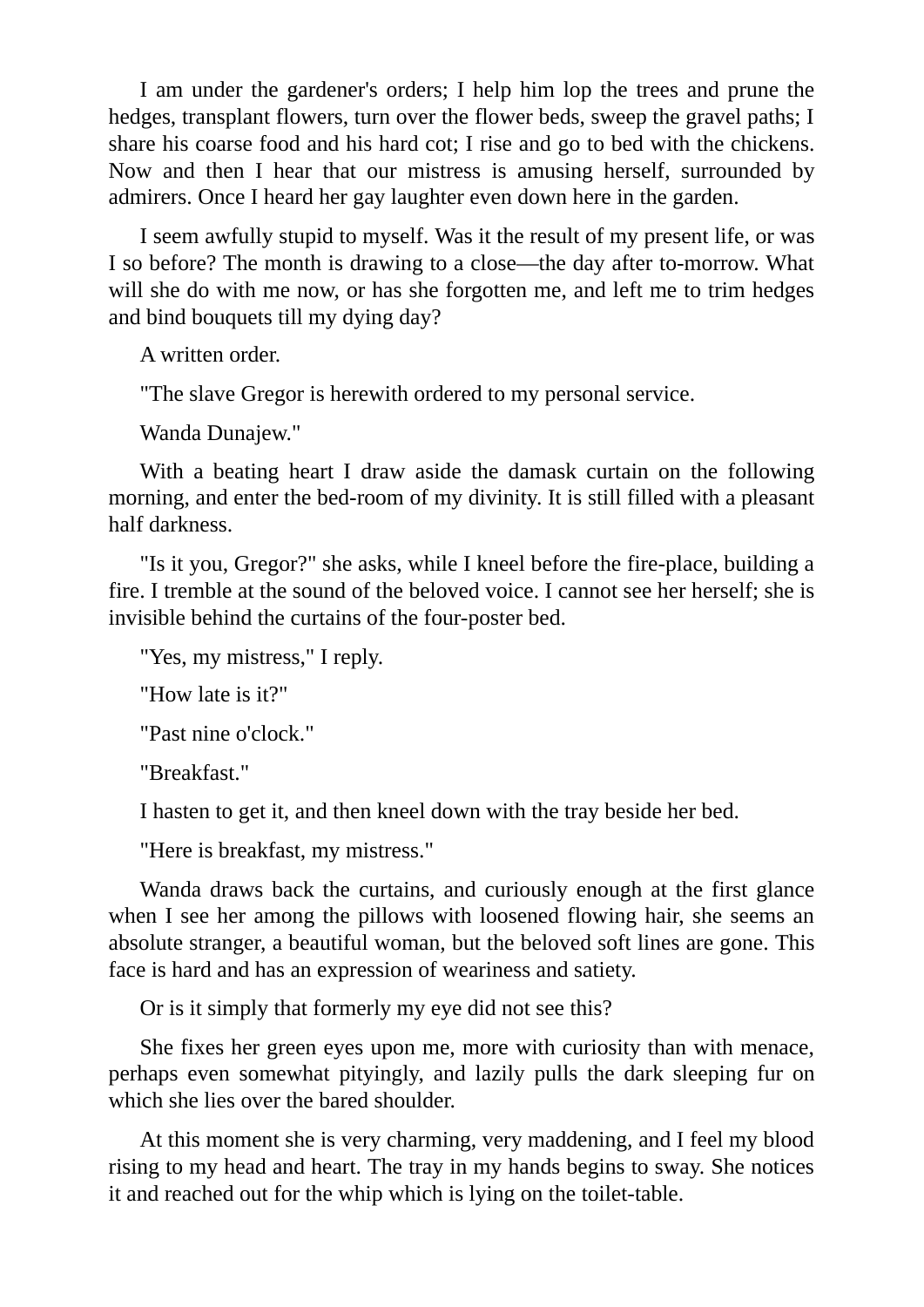"You are awkward, slave," she says furrowing her brow.

I lower my looks to the ground, and hold the tray as steadily as possible. She eats her breakfast, yawns, and stretches her opulent limbs in the magnificent furs.

She has rung. I enter.

"Take this letter to Prince Corsini."

I hurry into the city, and hand the letter to the Prince. He is a handsome young man with glowing black eyes. Consumed with jealousy, I take his answer to her.

"What is the matter with you?" she asks with lurking spitefulness.

"You are very pale."

"Nothing, mistress, I merely walked rather fast."

At luncheon the prince is at her side, and I am condemned to serve both her and him. They joke, and I am, as if non-existent, for both. For a brief moment I see black; I was just pouring some Bordeaux into his glass, and spilled it over the table-cloth and her gown.

"How awkward," Wanda exclaimed and slapped my face. The prince laughed, and she also, but I felt the blood rising to my face.

After luncheon she drove in the Cascine. She has a little carriage with a handsome, brown English horse, and holds the reins herself. I sit behind and notice how coquettishly she acts, and nods with a smile when one of the distinguished gentlemen bows to her.

As I help her out of the carriage, she leans lightly on my arm; the contact runs through me like an electric shock. She is a wonderful woman, and I love her more than ever.

\*\*\*\*

For dinner at six she has invited a small group of men and women. I serve, but this time I do not spill any wine over the table-cloth.

A slap in the face is more effective than ten lectures. It makes you understand very quickly, especially when the instruction is by the way of a small woman's hand.

\*\*\*\*

After dinner she drives to the Pergola Theater. As she descends the stairs in her black velvet dress with its large collar of ermine and with a diadem of white roses on her hair, she is literally stunning. I open the carriage-door, and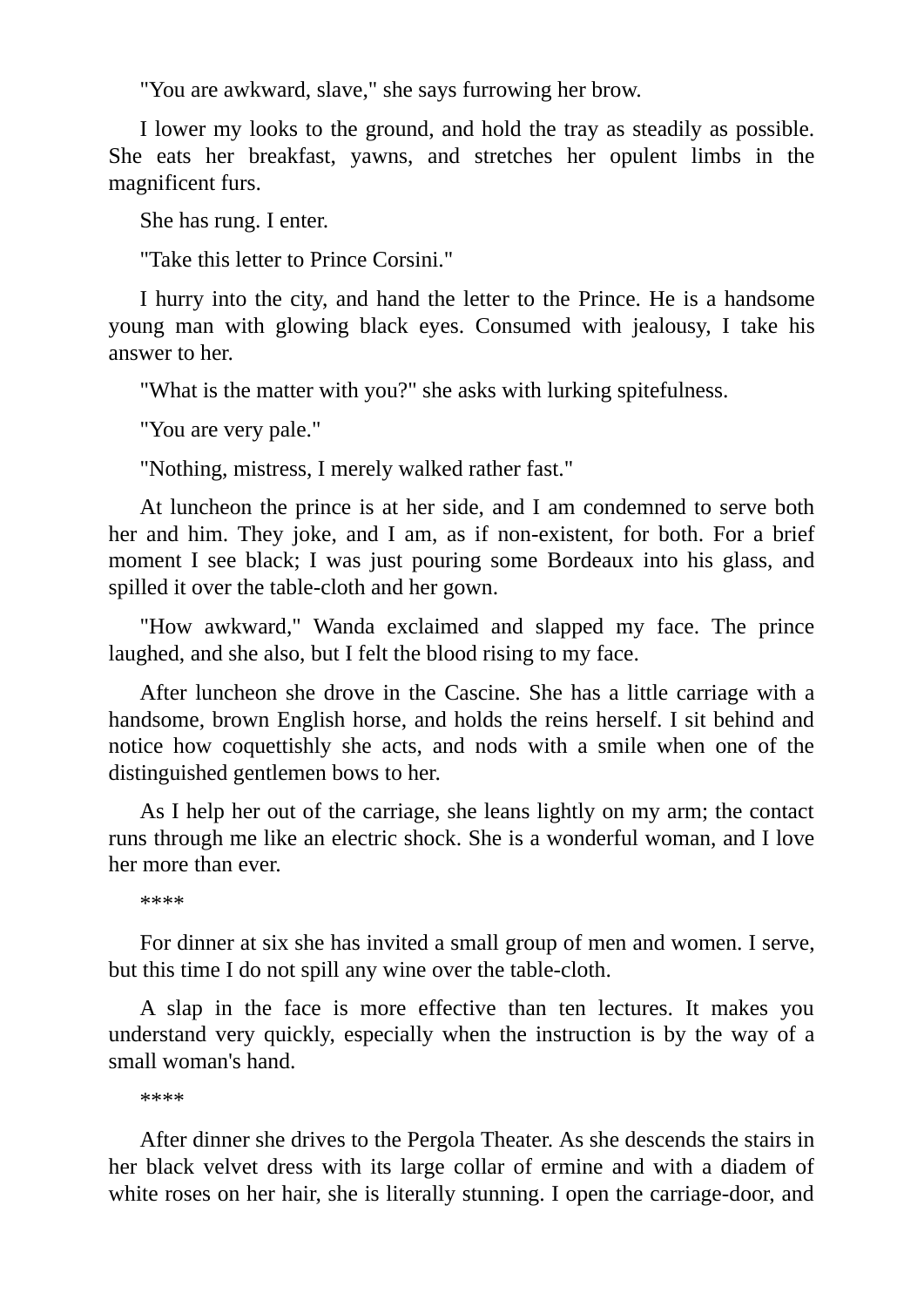help her in. In front of the theater I leap from the driver's seat, and in alighting she leaned on my arm, which trembled under the sweet burden. I open the door of her box, and then wait in the vestibule. The performance lasts four hours; she receives visits from her cavaliers, the while I grit my teeth with rage.

It is way beyond midnight when my mistress's bell sounds for the last time.

"Fire!" she orders abruptly, and when the fire-place crackles, "Tea!"

When I return with the samovar, she has already undressed, and with the aid of the negress slipped into a white negligee.

Haydee thereupon leaves.

"Hand me the sleeping-furs," says Wanda, sleepily stretching her lovely limbs. I take them from the arm-chair, and hold them while she slowly and lazily slides into the sleeves. She then throws herself down on the cushions of the ottoman.

"Take off my shoes, and put on my velvet slippers."

I kneel down and tug at the little shoe which resists my efforts. "Hurry, hurry!" Wanda exclaims, "you are hurting me! just you wait—I will teach you." She strikes me with the whip, but now the shoe is off.

"Now get out!" Still a kick—and then I can go to bed.

\*\*\*\*

To-night I accompanied her to a soiree. In the entrance-hall she ordered me to help her out of her furs; then with a proud smile, confident of victory, she entered the brilliantly illuminated room. I again waited with gloomy and monotonous thoughts, watching hour after hour run by. From time to time the sounds of music reached me, when the door remained open for a moment. Several servants tried to start a conversation with me, but soon desisted, since I knew only a few words of Italian.

Finally I fell asleep, and dreamed that I murdered Wanda in a violent attack of jealousy. I was condemned to death, and saw myself strapped on the board; the knife fell, I felt it on my neck, but I was still alive—

Then the executioner slapped my face.

No, it wasn't the executioner; it was Wanda who stood wrathfully before me demanding her furs. I am at her side in a moment, and help her on with it.

There is a deep joy in wrapping a beautiful woman into her furs, and in seeing and feeling how her neck and magnificent limbs nestle in the precious soft furs, and to lift the flowing hair over the collar. When she throws it off a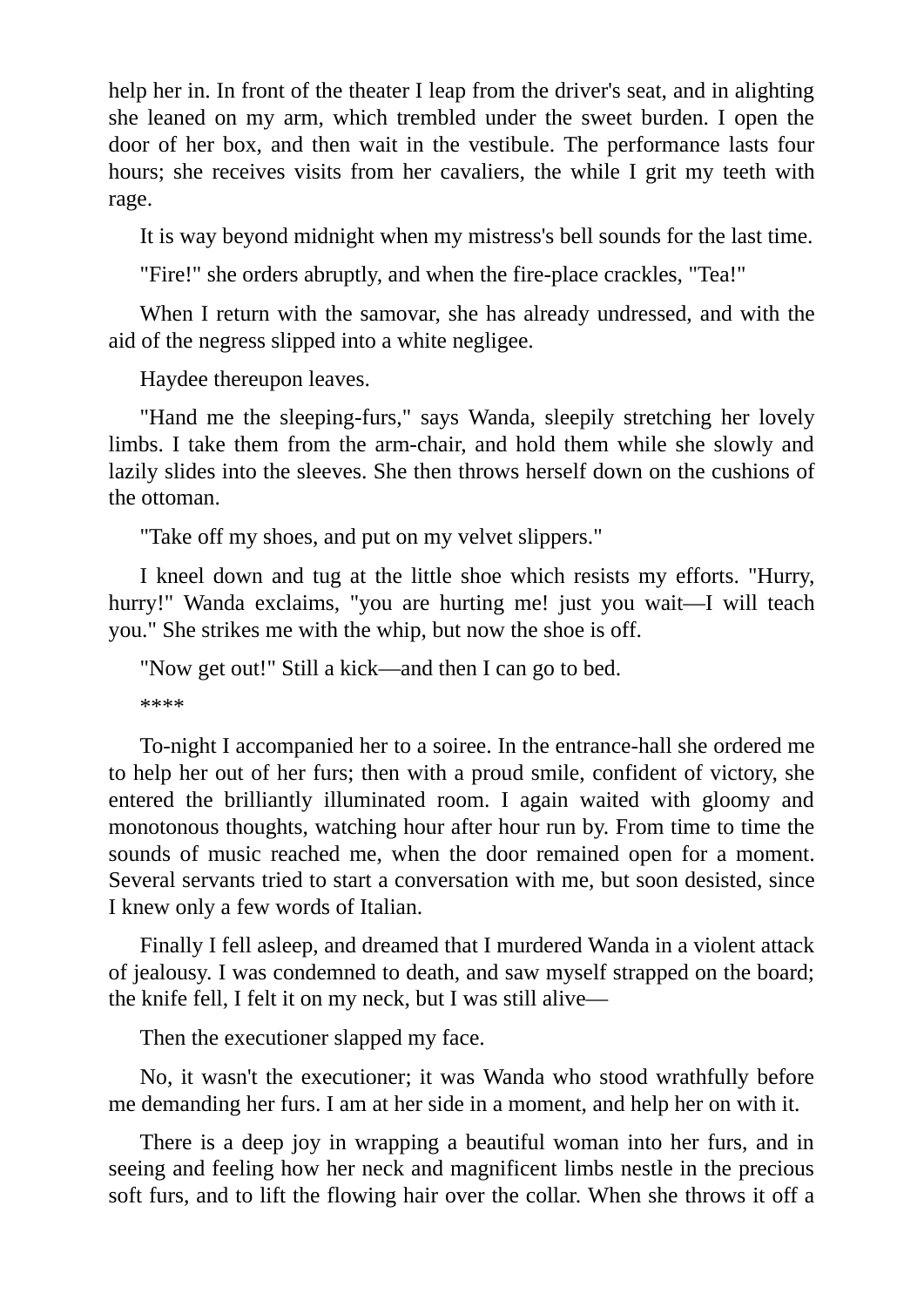soft warmth and a faint fragrance of her body still clings to the ends of the hairs of sable. It is enough to drive one mad.

\*\*\*\*

Finally a day came when there were neither guests, nor theater, nor other company. I breathed a sigh of relief. Wanda sat in the gallery, reading, and apparently had no orders for me. At dusk when the silvery evening mists fell she withdrew. I served her at dinner, she ate by herself, but had not a look, not a syllable for me, not even a slap in the face.

I actually desire a slap from her hand. Tears fill my eyes, and I feel that she has humiliated me so deeply, that she doesn't even find it worth while to torture or maltreat me any further.

Before she goes to bed, her bell calls me.

"You will sleep here to-night, I had horrible dreams last night, and am afraid of being alone. Take one of the cushions from the ottoman, and lie down on the bearskin at my feet."

Then Wanda put out the lights. The only illumination in the room was from a small lamp suspended from the ceiling. She herself got into bed. "Don't stir, so as not to wake me."

I did as she had commanded, but could not fall asleep for a long time. I saw the beautiful woman, beautiful as a goddess, lying on her back on the dark sleeping-furs; her arms beneath her neck, with a flood of red hair over them. I heard her magnificent breast rise in deep regular breathing, and whenever she moved ever so slightly. I woke up and listened to see whether she needed me.

But she did not require me.

No task was required of me; I meant no more to her than a night-lamp, or a revolver which one places under one's pillow.

\*\*\*\*

Am I mad or is she? Does all this arise out of an inventive, wanton woman's brain with the intention of surpassing my supersensual fantasies, or is this woman really one of those Neronian characters who take a diabolical pleasure in treading underfoot, like a worm, human beings, who have thoughts and feelings and a will like theirs?

What have I experienced?

When I knelt with the coffee-tray beside her bed, Wanda suddenly placed her hand on my shoulder and her eyes plunged deep into mine.

"What beautiful eyes you have," she said softly, "and especially now since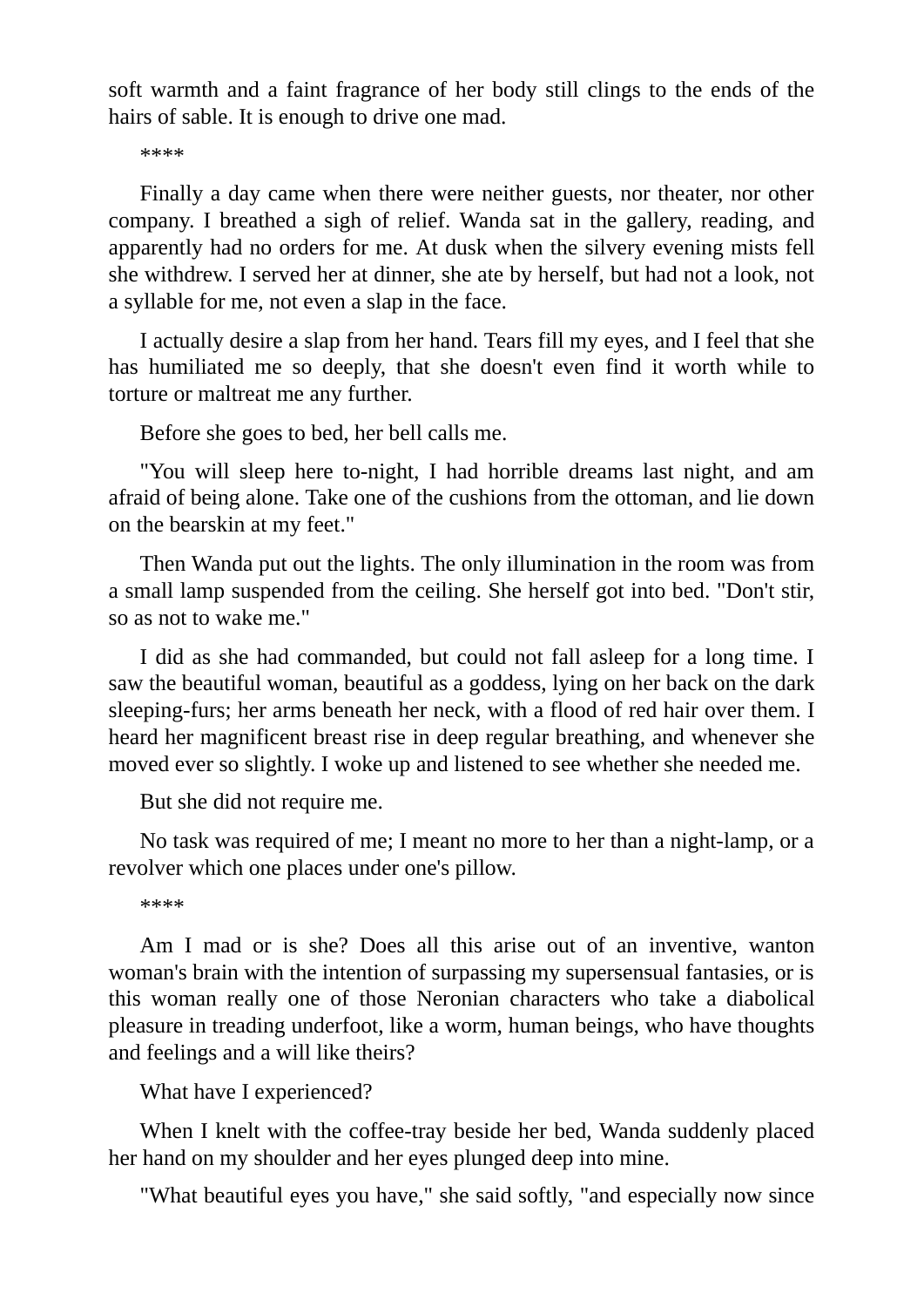you suffer. Are you very unhappy?"

I bowed my head, and kept silent.

"Severin, do you still love me," she suddenly exclaimed passionately, "can you still love me?"

She drew me close with such vehemence that the coffee-tray upset, the can and cups fell to the floor, and the coffee ran over the carpet.

"Wanda—my Wanda," I cried out and held her passionately against me;

I covered her mouth, face, and breast with kisses.

"It is my unhappiness that I love you more and more madly the worse you treat me, the more frequently you betray me. Oh, I shall die of pain and love and jealousy."

"But I haven't betrayed you, as yet, Severin," replied Wanda smiling.

"Not? Wanda! Don't jest so mercilessly with me," I cried. "Haven't

I myself taken the letter to the Prince—"

"Of course, it was an invitation for luncheon."

"You have, since we have been in Florence—"

"I have been absolutely faithful to you," replied Wanda, "I swear it by all that is holy to me. All that I have done was merely to fulfill your dream and it was done for your sake.

"However, I shall take a lover, otherwise things will be only half accomplished, and in the end you will yet reproach me with not having treated you cruelly enough, my dear beautiful slave! But to-day you shall be Severin again, the only one I love. I haven't given away your clothes. They are here in the chest. Go and dress as you used to in the little Carpathian health-resort when our love was so intimate. Forget everything that has happened since; oh, you will forget it easily in my arms; I shall kiss away all your sorrows."

She began to treat me tenderly like a child, to kiss me and caress me. Finally she said with a gracious smile, "Go now and dress, I too will dress. Shall I put on my fur-jacket? Oh yes, I know, now run along!"

When I returned she was standing in the center of the room in her white satin dress, and the red kazabaika edged with ermine; her hair was white with powder and over her forehead she wore a small diamond diadem. For a moment she reminded me in an uncanny way of Catherine the Second, but she did not give me much time for reminiscences. She drew me down on the ottoman beside her and we enjoyed two blissful hours. She was no longer the stern capricious mistress, she was entirely a fine lady, a tender sweetheart. She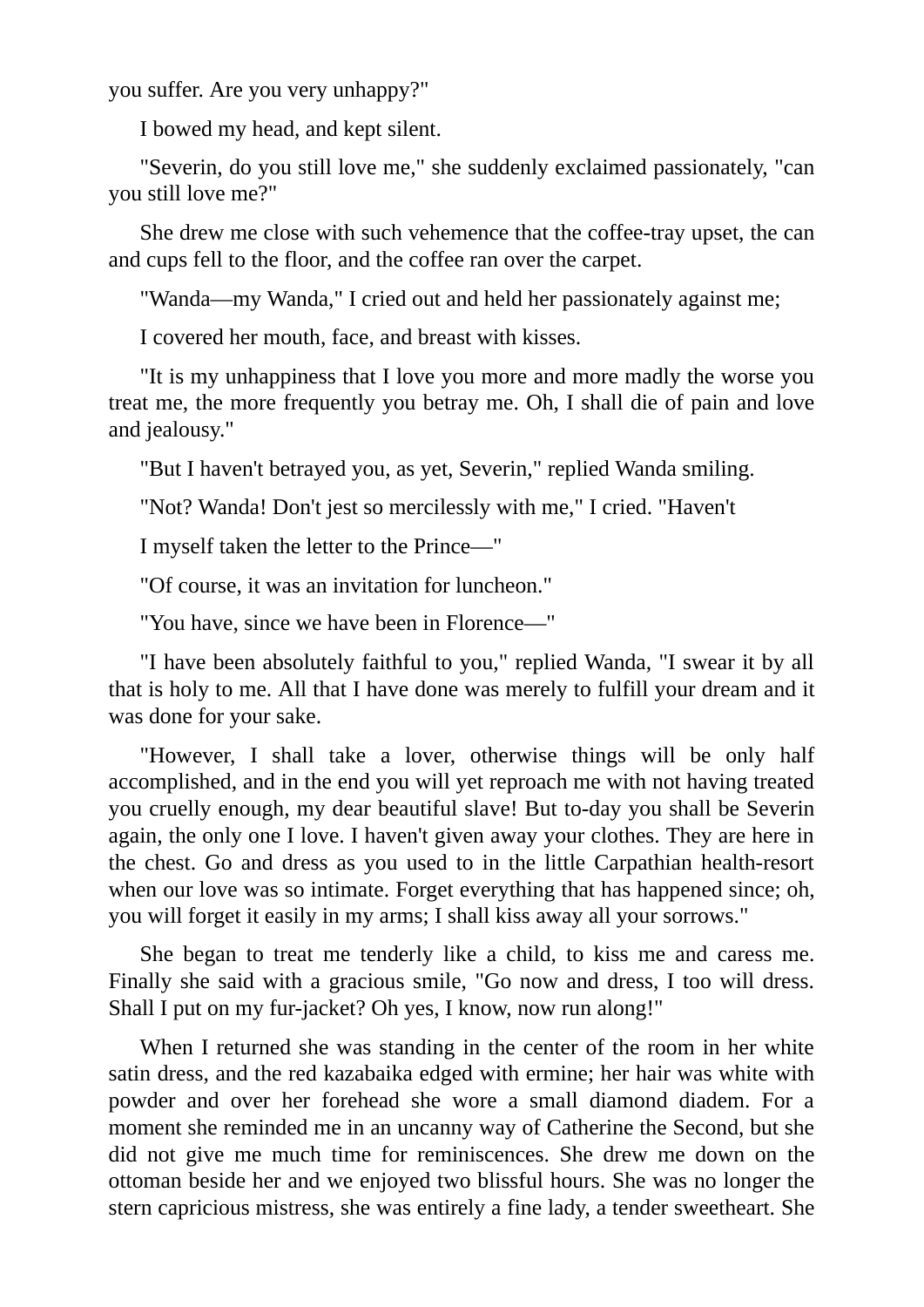showed me photographs and books which had just appeared, and talked about them with so much intelligence, clarity, and good taste, that I more than once carried her hand to my lips, enraptured. She then had me recite several of Lermontov's poems, and when I was all afire with enthusiasm, she placed her small hand gently on mine. Her expression was soft, and her eyes were filled with tender pleasure.

"Are you happy?"

"Not yet."

She then leaned back on the cushions, and slowly opened her kazabaika.

But I quickly covered the half-bared breast again with the ermine.

"You are driving me mad." I stammered.

"Come!"

I was already lying in her arms, and like a serpent she was kissing me with her tongue, when again she whispered, "Are you happy?"

"Infinitely!" I exclaimed.

She laughed aloud. It was an evil, shrill laugh which made cold shivers run down by back.

"You used to dream of being the slave, the plaything of a beautiful woman, and now you imagine you are a free human being, a man, my lover-you fool! A sign from me, and you are a slave again. Down on your knees!"

I sank down from the ottoman to her feet, but my eye still clung doubtingly on hers.

"You can't believe it," she said, looking at me with her arms folded across her breast. "I am bored, and you will just do to while away a couple of hours of time. Don't look at me that way—"

She kicked me with her foot.

"You are just what I want, a human being, a thing, an animal—"

She rang. The three negresses entered.

"Tie his hands behind his back."

I remained kneeling and unresistingly let them do this. They led me into the garden, down to the little vineyard, which forms the southern boundary. Corn had been planted between the espaliers, and here and there a few dead stalks still stood. To one side was a plough.

The negresses tied me to a post, and amused themselves sticking me with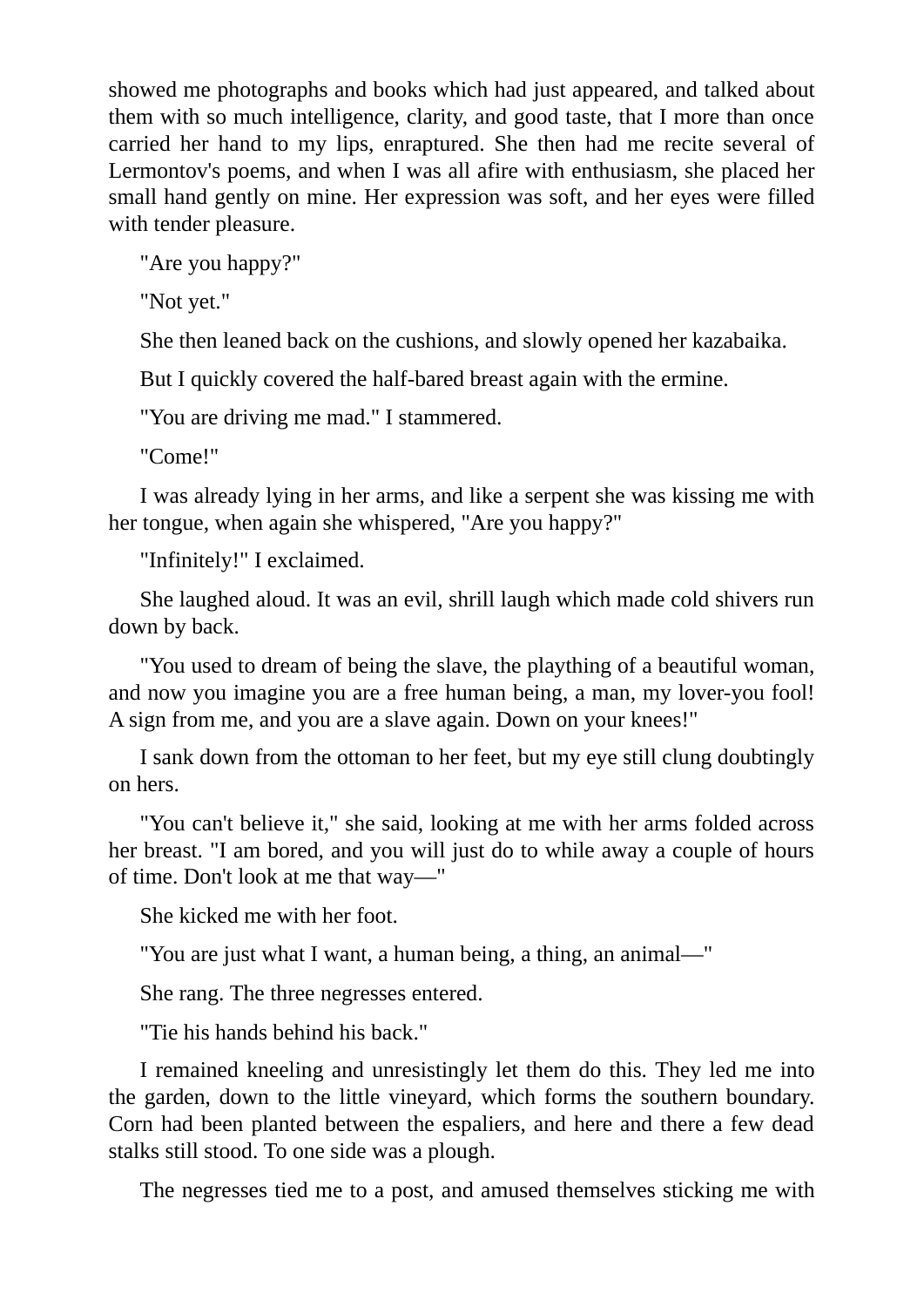their golden hair-needles. But this did not last long, before Wanda appeared with her ermine cap on her head, and with her hands in the pockets of her jacket. She had me untied, and then my hands were fastened together on my back. She finally had a yoke put around my neck, and harnessed me to the plough.

Then her black demons drove me out into the field. One of them held the plough, the other one led me by a line, the third applied the whip, and Venus in Furs stood to one side and looked on.

\*\*\*\*

When I was serving dinner on the following day Wanda said: "Bring another cover, I want you to dine with me to-day," and when I was about to sit down opposite her, she added, "No, over here, close by my side."

She is in the best of humors, gives me soup with her spoon, feeds me with her fork, and places her head on the table like a playful kitten and flirts with me. I have the misfortune of looking at Haydee, who serves in my place, perhaps a little longer than is necessary. It is only now that I noticed her noble, almost European cast of countenance and her magnificent statuesque bust, which is as if hewn out of black marble. The black devil observes that she pleases me, and, grinning, shows her teeth. She has hardly left the room, before Wanda leaps up in a rage.

"What, you dare to look at another woman besides me! Perhaps you like her even better than you do me, she is even more demonic!"

I am frightened; I have never seen her like this before; she is suddenly pale even to the lips and her whole body trembles. Venus in Furs is jealous of her slave. She snatches the whip from its hook and strikes me in the face; then she calls her black servants, who bind me, and carry me down into the cellar, where they throw me into a dark, dank, subterranean compartment, a veritable prison-cell.

Then the lock of the door clicks, the bolts are drawn, a key sings in the lock. I am a prisoner, buried.

I have been lying here for I don't know how long, bound like a calf about to be hauled to the slaughter, on a bundle of damp straw, without any light, without food, without drink, without sleep. It would be like her to let me starve to death, if I don't freeze to death before then. I am shaking with cold. Or is it fever? I believe I am beginning to hate this woman.

\*\*\*\*

A red streak, like blood, floods across the floor; it is a light falling through the door which is now thrust open.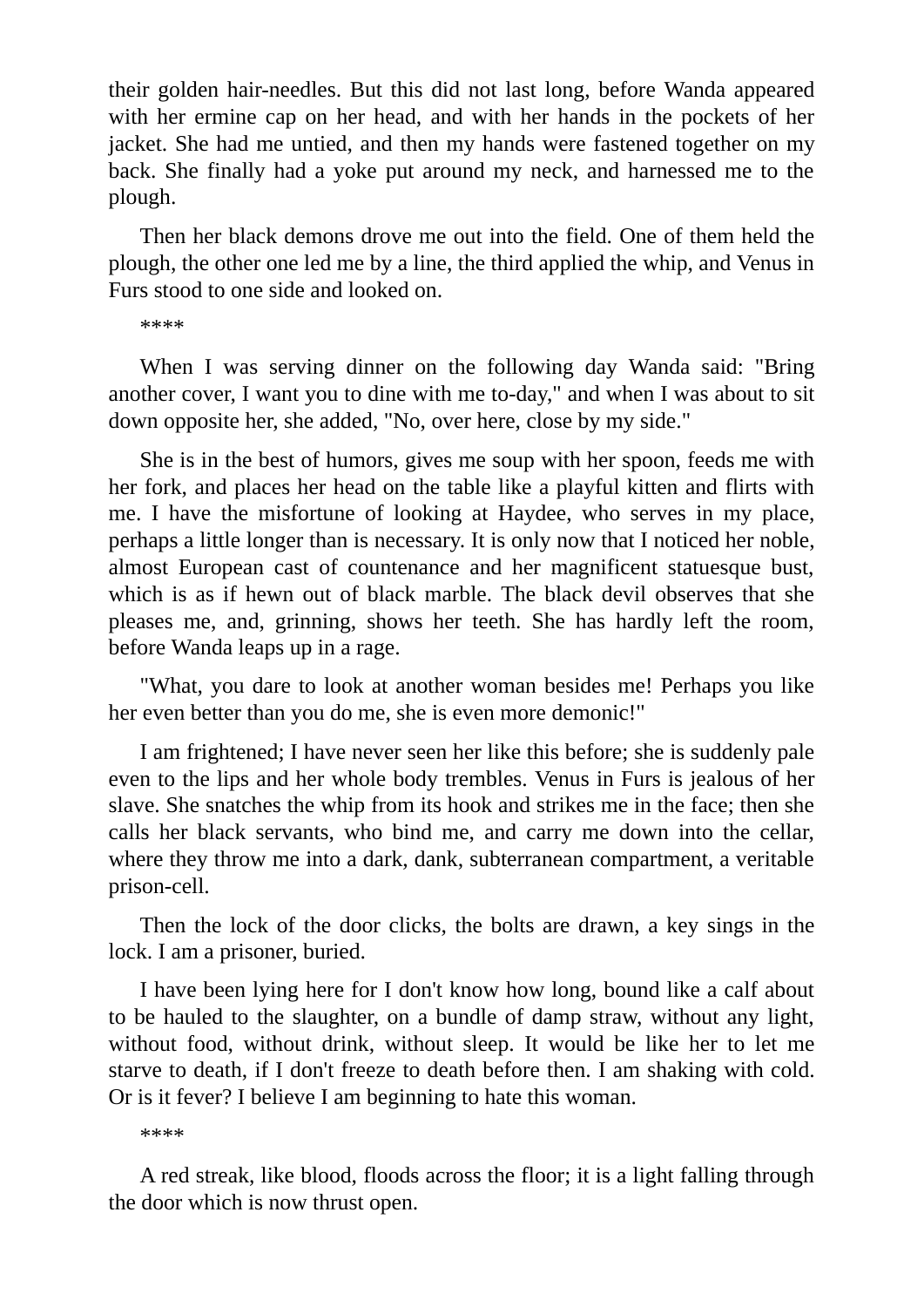Wanda appears on the threshold, wrapped in her sables, holding a lighted torch.

"Are you still alive?" she asks.

"Are you coming to kill me?" I reply with a low, hoarse voice.

With two rapid strides Wanda reaches my side, she kneels down beside me, and places my head in her lap. "Are you ill? Your eyes glow so, do you love me? I want you to love me."

She draws forth a short dagger. I start with fright when its blade gleams in front of my eyes. I actually believe that she is about to kill me. She laughs, and cuts the ropes that bind me.

\*\*\*\*

Every evening after dinner she now has me called. I have to read to her, and she discusses with me all sorts of interesting problems and subjects. She seems entirely transformed; it is as if she were ashamed of the savagery which she betrayed to me and of the cruelty with which she treated me. A touching gentleness transfigures her entire being, and when at the good-night she gives me her hand, a superhuman power of goodness and love lies in her eyes, of the kind which calls forth tears in us and causes us to forget all the miseries of existence and all the terrors of death.

\*\*\*\*

I am reading Manon l'Escault to her. She feels the association, she doesn't say a word, but she smiles from time to time, and finally she shuts up the little book.

"Don't you want to go on reading?"

"Not to-day. We will ourselves act Manon l'Escault to-day. I have a rendezvous in the Cascine, and you, my dear Chevalier, will accompany me; I know, you will do it, won't you?"

"You command it."

"I do not command it, I beg it of you," she says with irresistible charm. She then rises, puts her hands on my shoulders, and looks at me.

"Your eyes!" she exclaims. "I love you, Severin, you have no idea how I love you!"

"Yes, I have!" I replied bitterly, "so much so that you have arranged for a rendezvous with some one else."

"I do this only to allure you the more," she replied vivaciously. "I must have admirers, so as not to lose you. I don't ever want to lose you, never, do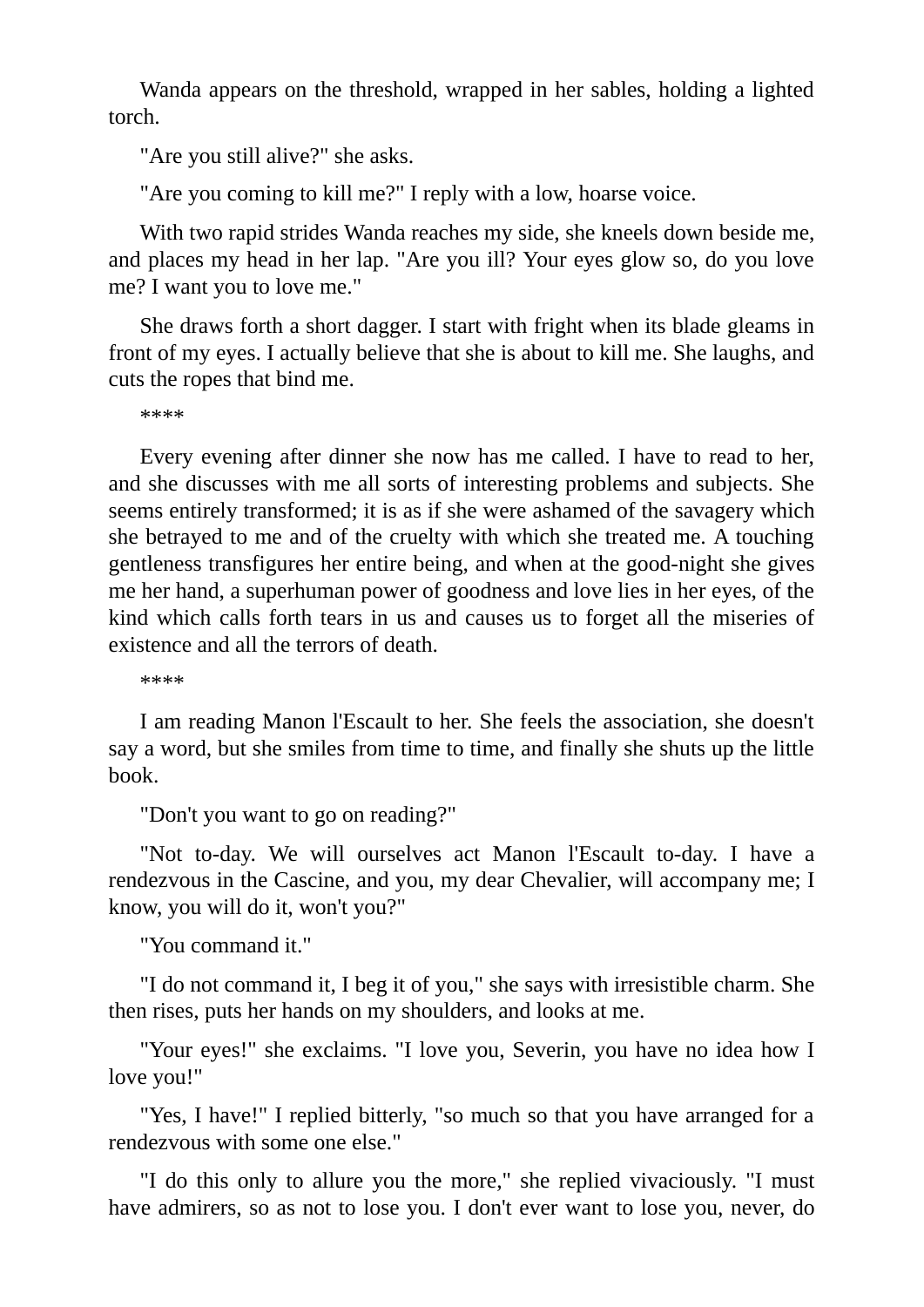you hear, for I love only you, you alone."

She clung passionately to my lips.

"Oh, if I only could, as I would, give you all of my soul in a kiss— thus but now come."

She slipped into a simple black velvet coat, and put a dark bashlyk [Footnote: A kind of Russian cap.] on her head. Then she rapidly went through the gallery, and entered the carriage.

"Gregor will drive," she called out to the coachman who withdrew in surprise.

I ascended the driver's seat, and angrily whipped up the horses.

In the Cascine where the main roadway turns into a leafy path, Wanda got out. It was night, only occasional stars shone through the gray clouds that fled across the sky. By the bank of the Arno stood a man in a dark cloak, with a brigand's hat, and looked at the yellow waves. Wanda rapidly walked through the shrubbery, and tapped him on the shoulder. I saw him turn and seize her hand, and then they disappeared behind the green wall.

An hour full of torments. Finally there was a rustling in the bushes to one side, and they returned.

The man accompanied her to the carriage. The light of the lamp fell full and glaringly upon an infinitely young, soft and dreamy face which I had never before seen, and played in his long, blond curls.

She held out her hand which he kissed with deep respect, then she signaled to me, and immediately the carriage flew along the leafy wall which follows the river like a long green screen.

\*\*\*\*

The bell at the garden-gate rings. It is a familiar face. The man from the Cascine.

"Whom shall I announce?" I ask him in French. He timidly shakes his head.

"Do you, perhaps, understand some German?" he asks shyly.

"Yes. Your name, please."

"Oh! I haven't any yet," he replies, embarrassed—"Tell your mistress the German painter from the Cascine is here and would like— but there she is herself."

Wanda had stepped out on the balcony, and nodded toward the stranger.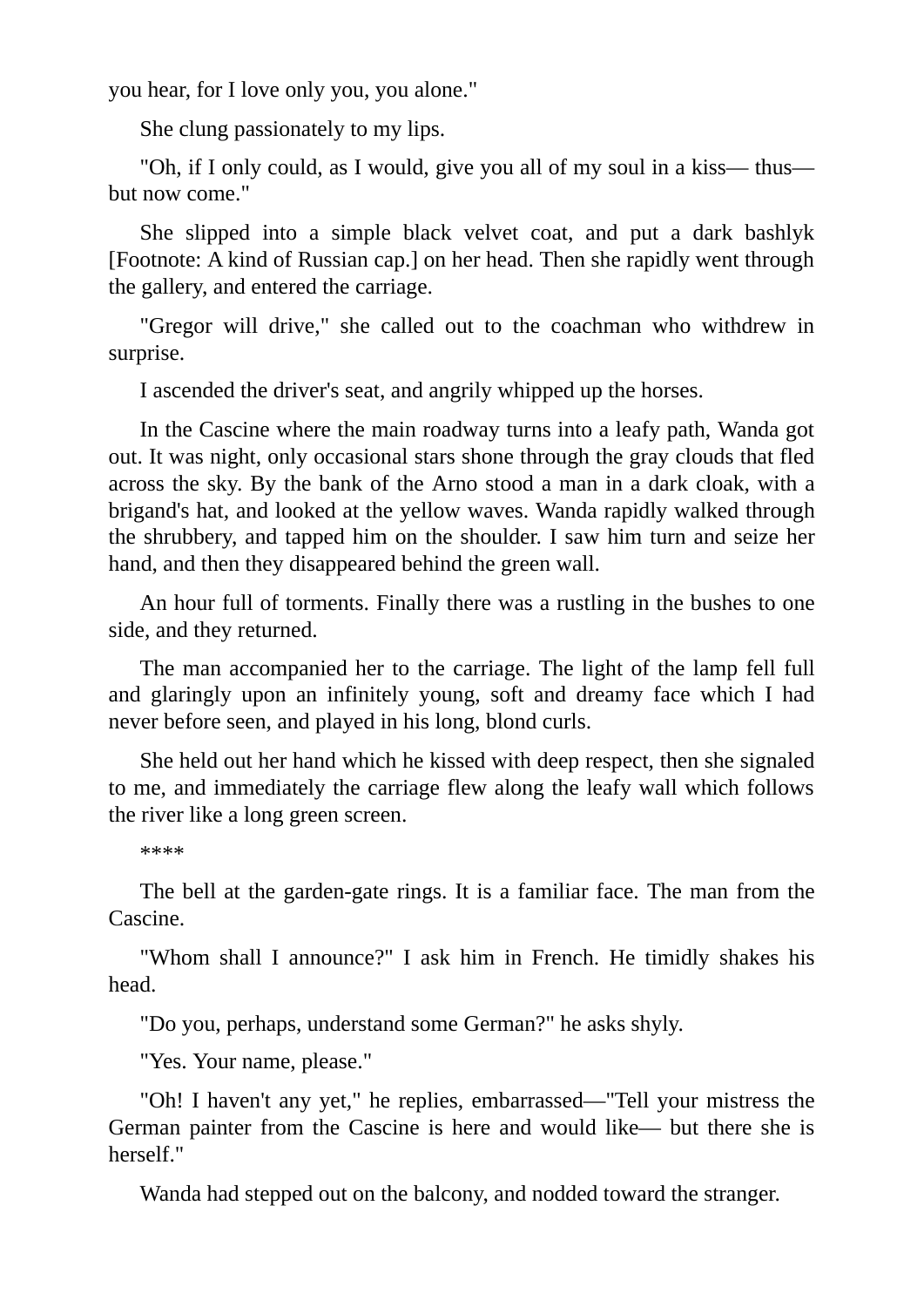"Gregor, show the gentleman in!" she called to me.

I showed the painter the stairs.

"Thanks, I'll find her now, thanks, thanks very much." He ran up the steps. I remained standing below, and looked with deep pity on the poor German.

Venus in Furs has caught his soul in the red snares of hair. He will paint her, and go mad.

\*\*\*\*

It is a sunny winter's day. Something that looks like gold trembles on the leaves of the clusters of trees down below in the green level of the meadow. The camelias at the foot of the gallery are glorious in their abundant buds. Wanda is sitting in the loggia; she is drawing. The German painter stands opposite her with his hands folded as in adoration, and looks at her. No, he rather looks at her face, and is entirely absorbed in it, enraptured.

But she does not see him, neither does she see me, who with the spade in my hand am turning over the flower-bed, solely that I may see her and feel her nearness, which produces an effect on me like poetry, like music.

\*\*\*\*

The painter has gone. It is a hazardous thing to do, but I risk it. I go up to the gallery, quite close, and ask Wanda "Do you love the painter, mistress?"

She looks at me without getting angry, shakes her head, and finally even smiles.

"I feel sorry for him," she replies, "but I do not love him. I love no one. I used to love you, as ardently, as passionately, as deeply as it was possible for me to love, but now I don't love even you any more; my heart is a void, dead, and this makes me sad."

"Wanda!" I exclaimed, deeply moved.

"Soon, you too will no longer love me," she continued, "tell me when you have reached that point, and I will give back to you your freedom."

"Then I shall remain your slave, all my life long, for I adore you and shall always adore you," I cried, seized by that fanaticism of love which has repeatedly been so fatal to me.

Wanda looked at me with a curious pleasure. "Consider well what you do," she said. "I have loved you infinitely and have been despotic towards you so that I might fulfil your dream. Something of my old feeling, a sort of real sympathy for you, still trembles in my breast. When that too has gone who knows whether then I shall give you your liberty; whether I shall not then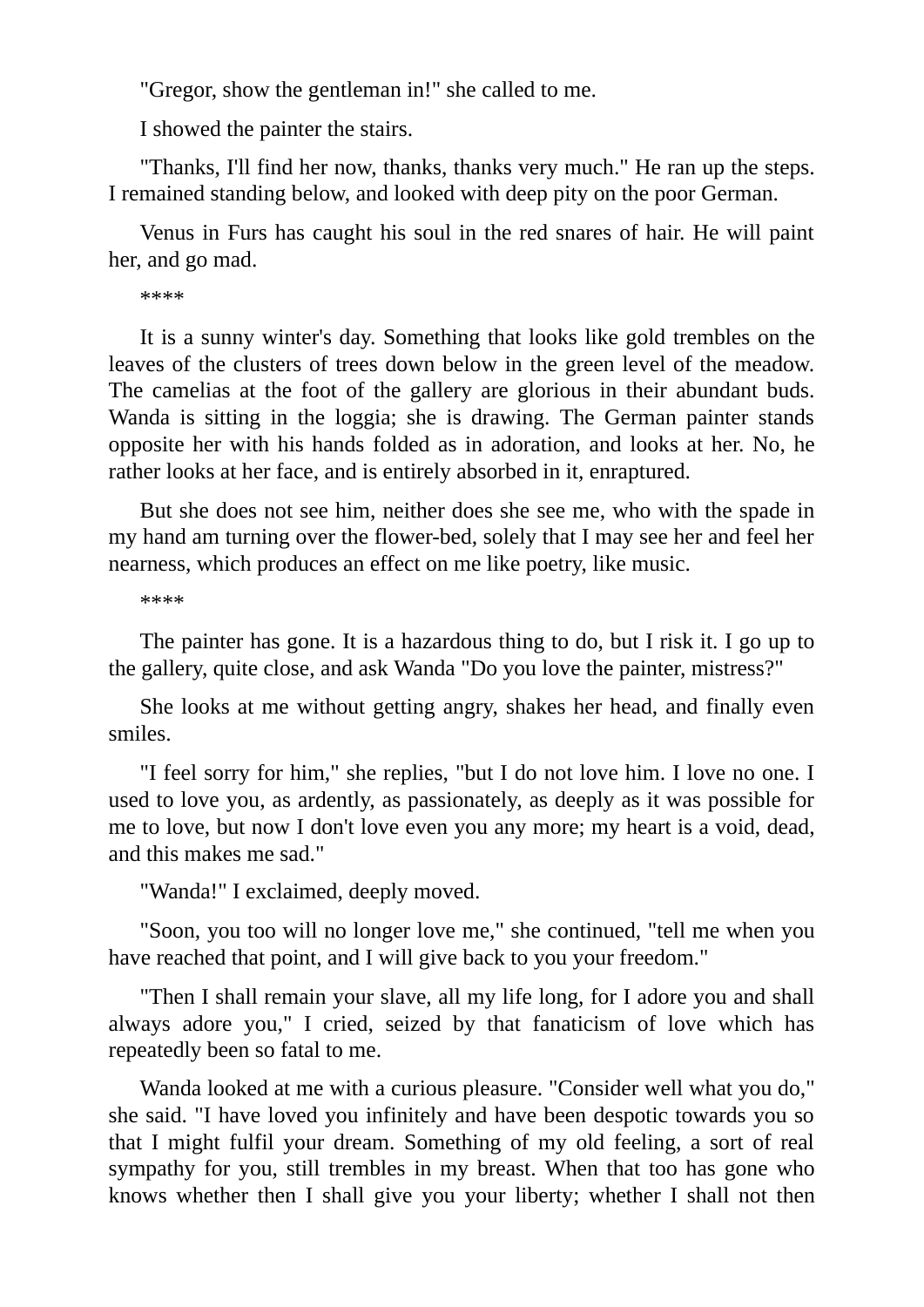become really cruel, merciless, even brutal toward; whether I shall not take a diabolical pleasure in tormenting and putting on the rack the man who worships me idolatrously, the while I remain indifferent or love someone else; perhaps, I shall enjoy seeing him die of his love for me. Consider this well."

"I have long since considered all that," I replied as in a glow of fever. "I cannot exist, cannot live without you; I shall die if you set me at liberty; let me remain your slave, kill me, but do not drive me away."

"Very well then, be my slave," she replied, "but don't forget that I no longer love you, and your love doesn't mean any more to me than a dog's, and dogs are kicked."

\*\*\*\*

To-day I visited the Venus of Medici.

It was still early, and the little octagonal room in the Tribuna was filled with half-lights like a sanctuary; I stood with folded hands in deep adoration before the silent image of the divinity.

But I did not stand for long.

Not a human soul was in the gallery, not even an Englishman, and I fell down on my knees. I looked up at the lovely slender body, the budding breasts, the virginal and yet voluptuous face, the fragrant curls which seemed to conceal tiny horns on each side of the forehead.

\*\*\*\*

My mistress's bell.

It is noonday. She, however, is still abed with her arms intertwined behind her neck.

"I want to bathe," she says, "and you will attend me. Lock the door!"

I obey.

"Now go downstairs and make sure the door below is also locked."

I descended the winding stairs that lead from her bedroom to the bath; my feet gave way beneath me, and I had to support myself against the iron banister. After having ascertained that the door leading to the Loggia and the garden was locked, I returned. Wanda was now sitting on the bed with loosened hair, wrapped in her green velvet furs. When she made a rapid movement, I noticed that the furs were her only covering. It made me start terribly, I don't know why? I was like one condemned to death, who knows he is on the way to the scaffold, and yet begins to tremble when he sees it.

"Come, Gregor, take me on your arms."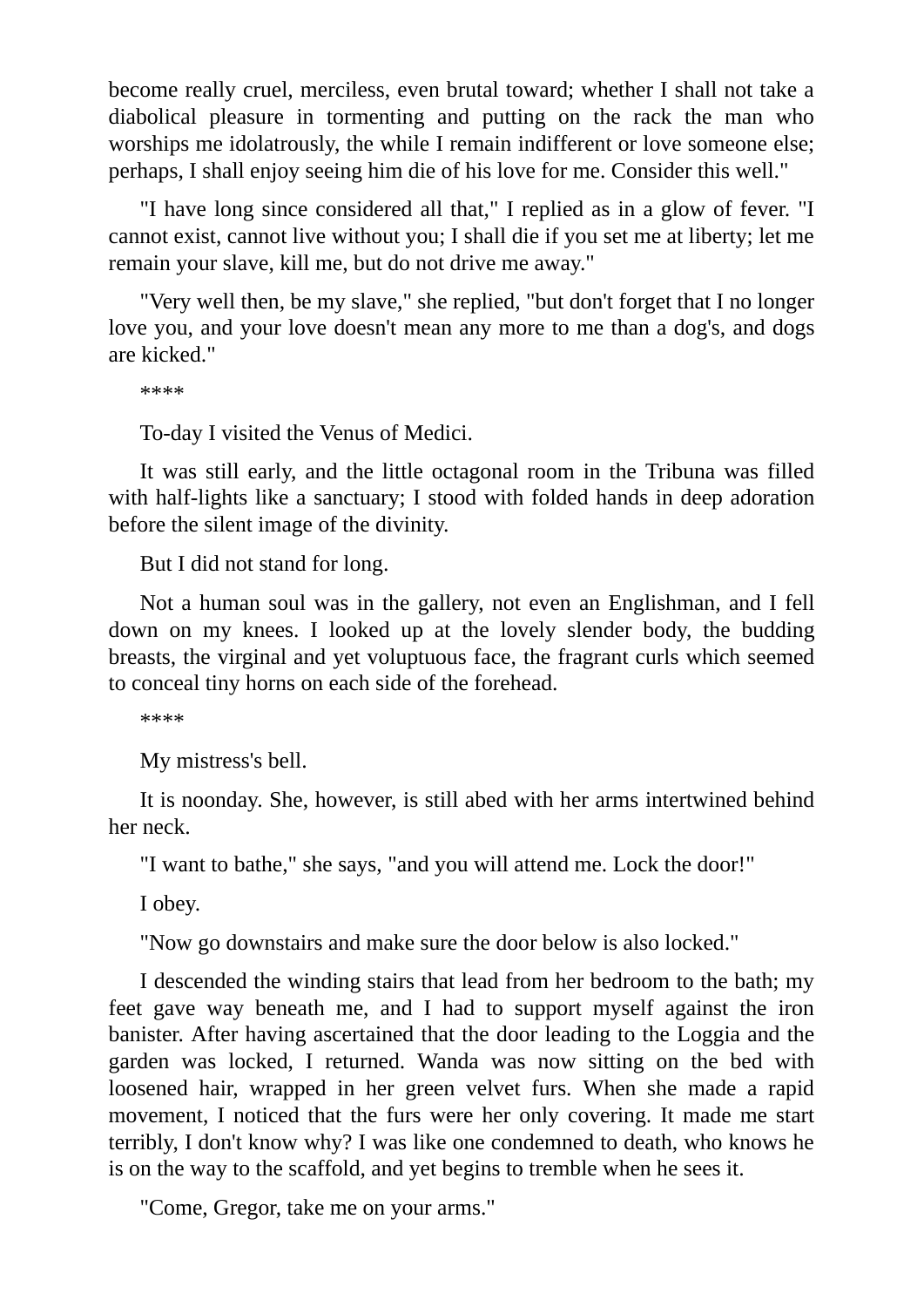"You mean, mistress?"

"You are to carry me, don't you understand?"

I lifted her up, so that she rested in my arms, while she twined hers around my neck. Slowly, step by step, I went down the stairs with her and her hair beat from time to time against my cheek and her foot sought support against my knee. I trembled under the beautiful burden I was carrying, and every moment it seemed as if I had to break down beneath it.

The bath consisted of a wide, high rotunda, which received a soft quiet light from a red glass cupola above. Two palms extended their broad leaves like a roof over a couch of velvet cushions. From here steps covered with Turkish rugs led to the white marble basin which occupied the center.

"There is a green ribbon on my toilet-table upstairs," said Wanda, as I let her down on the couch, "go get it, and also bring the whip."

I flew upstairs and back again, and kneeling put both in my mistress's hands. She then had me twist her heavy electric hair into a large knot which I fastened with the green ribbon. Then I prepared the bath. I did this very awkwardly because my hands and feet refused to obey me. Again and again I had to look at the beautiful woman lying on the red velvet cushions, and from time to time her wonderful body gleamed here and there beneath the furs. Some magnetic power stronger than my will compelled me to look. I felt that all sensuality and lustfulness lies in that which is half-concealed or intentionally disclosed; and the truth of this I recognized even more acutely, when the basin at last was full, and Wanda threw off the fur-cloak with a single gesture, and stood before me like the goddess in the Tribuna.

At that moment she seemed as sacred and chaste to me in her unveiled beauty, as did the divinity of long ago. I sank down on my knees before her, and devoutly pressed my lips on her foot.

My soul which had been storm-tossed only a little while earlier, suddenly was perfectly calm, and I now felt no element of cruelty in Wanda.

She slowly descended the stairs, and I could watch her with a calmness in which not a single atom of torment or desire was intermingled. I could see her plunge into and rise out of the crystalline water, and the wavelets which she herself raised played about her like tender lovers.

Our nihilistic aesthetician is right when he says: a real apple is more beautiful than a painted one, and a living woman is more beautiful than a Venus of stone.

And when she left the bath, and the silvery drops and the roseate light rippled down her body, I was seized with silent rapture. I wrapped the linen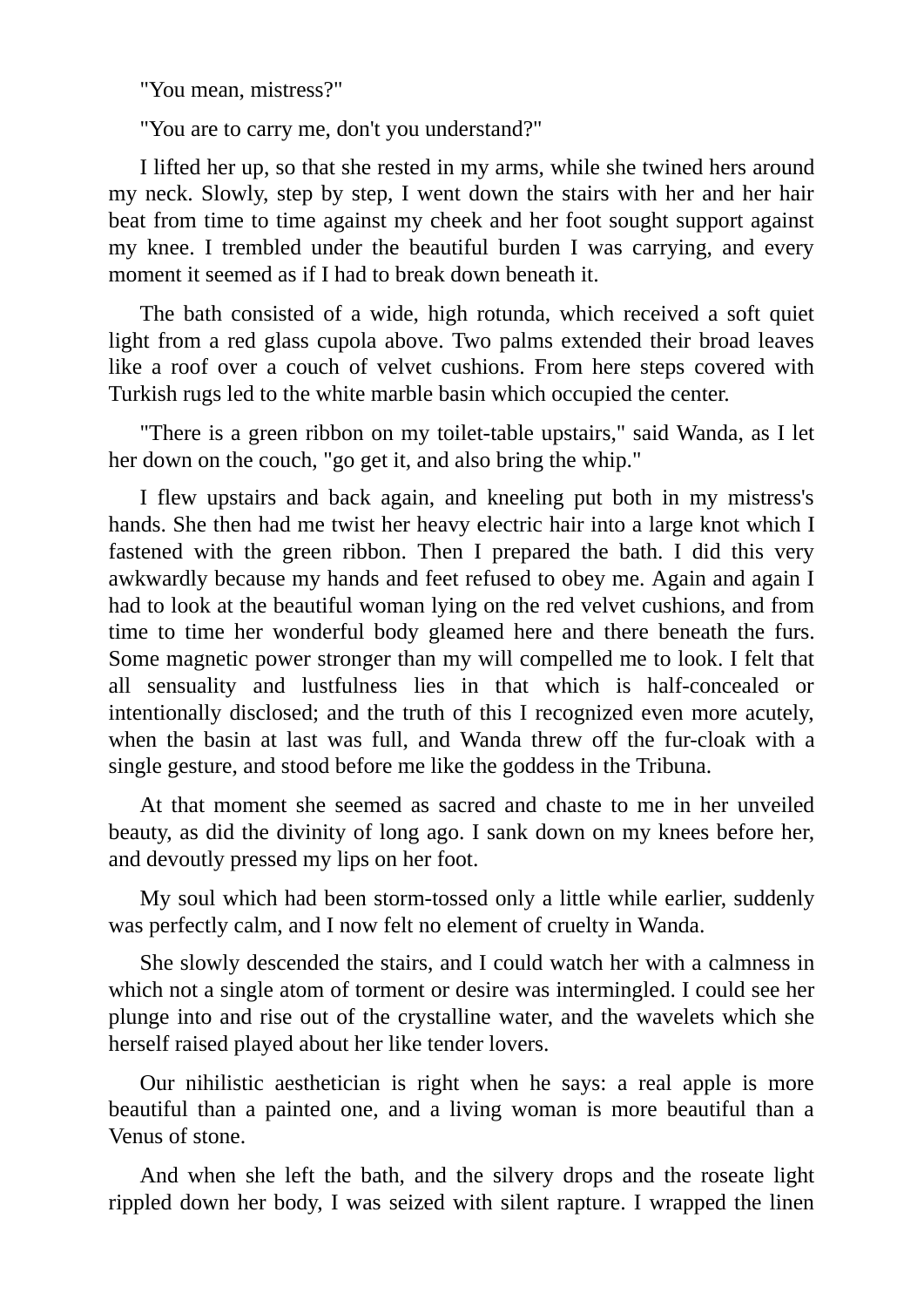sheets about her, drying her glorious body. The calm bliss remained with me, even now when one foot upon me as upon a footstool, she rested on the cushions in her large velvet cloak. The lithe sables nestled desirously against her cold marble-like body. Her left arm on which she supported herself lay like a sleeping swan in the dark fur of the sleeve, while her left hand played carelessly with the whip.

By chance my look fell on the massive mirror on the wall opposite, and I cried out, for I saw the two of us in its golden frame as in a picture. The picture was so marvellously beautiful, so strange, so imaginative, that I was filled with deep sorrow at the thought that its lines and colors would have to dissolve like mist.

"What is the matter?" asked Wanda.

I pointed to the mirror.

"Ah, that is really beautiful," she exclaimed, "too bad one can't capture the moment and make it permanent."

"And why not?" I asked. "Would not any artist, even the most famous, be proud if you gave him leave to paint you and make you immortal by means of his brush.

"The very thought that this extra-ordinary beauty is to be lost to the world," I continued still watching her enthusiastically, "is horrible—all this glorious facial expression, this mysterious eye with its green fires, this demonic hair, this magnificence of body. The idea fills me with a horror of death, of annihilation. But the hand of an artist shall snatch you from this. You shall not like the rest of us disappear absolutely and forever, without leaving a trace of your having been. Your picture must live, even when you yourself have long fallen to dust; your beauty must triumph beyond death!"

Wanda smiled.

"Too bad, that present-day Italy hasn't a Titian or Raphael," she said, "but, perhaps, love will make amends for genius, who knows; our little German might do?" She pondered.

"Yes, he shall paint you, and I will see to it that the god of love mixes his colors."

\*\*\*\*

The young painter has established his studio in her villa; he is completely in her net. He has just begun a Madonna, a Madonna with red hair and green eyes! Only the idealism of a German would attempt to use this thorough-bred woman as a model for a picture of virginity. The poor fellow really is an almost bigger donkey than I am. Our misfortune is that our Titania has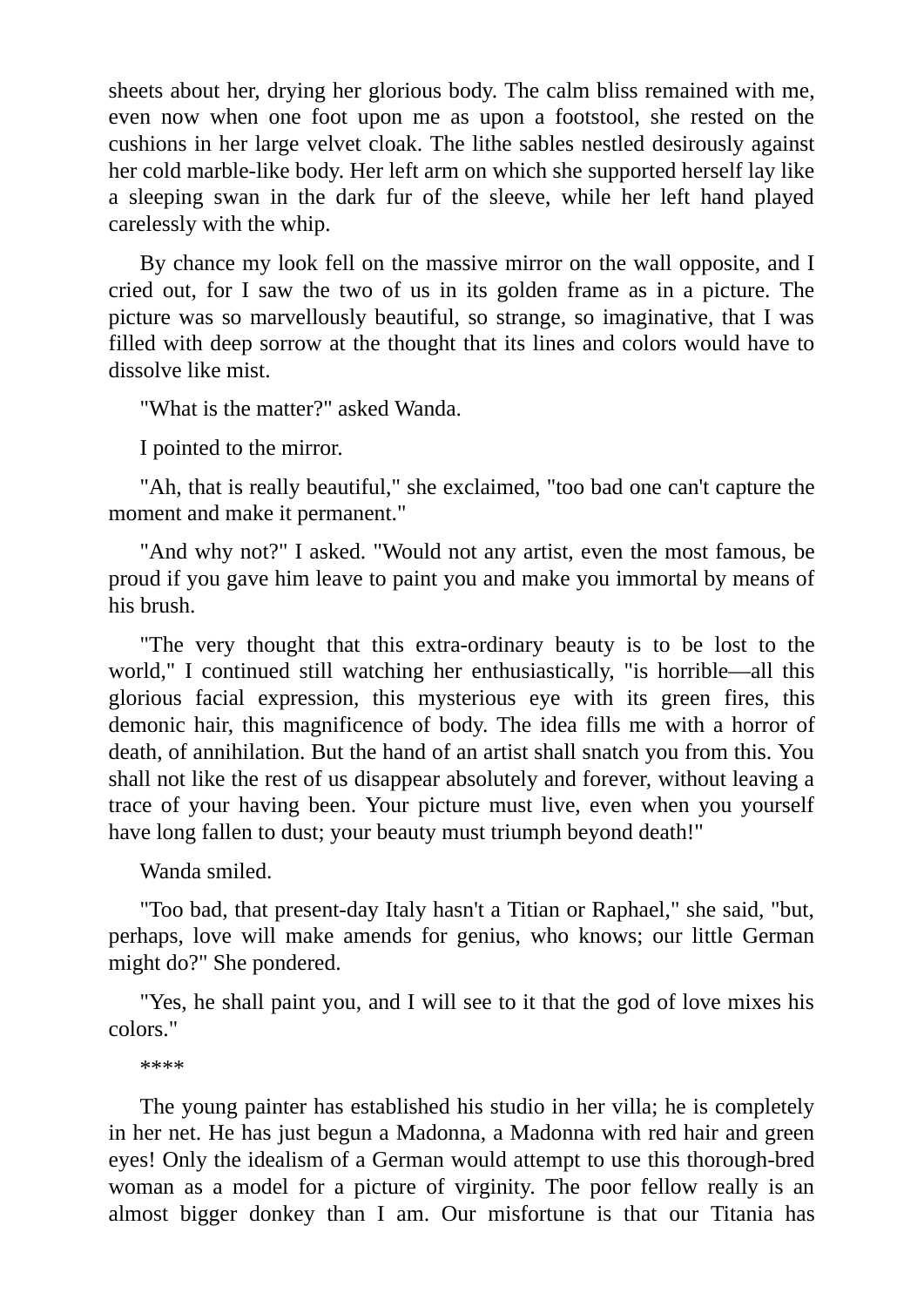discovered our ass's ears too soon.

\*\*\*\*

Now she laughs derisively at us, and how she laughs! I hear her insolent melodious laughter in his studio, under the open window of which I stand, jealously listening.

\*\*\*\*

"Are you mad, me—ah, it is unbelievable, me as the Mother of God!" she exclaimed and laughed again. "Wait a moment, I will show you another picture of myself, one that I myself have painted, and you shall copy it."

Her head appeared in the window, luminous like a flame under the sunlight.

"Gregor!"

I hurried up the stairs, through the gallery, into the studio.

"Lead him to the bath," Wanda commanded, while she herself hurried away.

A few moments passed and Wanda arrived; dressed in nothing but the sable fur, with the whip in her hand; she descended the stairs and stretched out on the velvet cushions as on the former occasion. I lay at her feet and she placed one of her feet upon me; her right hand played with the whip. "Look at me," she said, "with your deep, fanatical look, that's it."

The painter had turned terribly pale. He devoured the scene with his beautiful dreamy blue eyes; his lips opened, but he remained dumb.

"Well, how do you like the picture?"

"Yes, that is how I want to paint you," said the German, but it was really not a spoken language; it was the eloquent moaning, the weeping of a sick soul, a soul sick unto death.

\*\*\*\*

The charcoal outline of the painting is done; the heads and flesh parts are painted in. Her diabolical face is already becoming visible under a few bold strokes, life flashes in her green eyes.

Wanda stands in front of the canvas with her arms crossed over her breast.

"This picture, like many of those of the Venetian school, is simultaneously to represent a portrait and to tell a story," explained the painter, who again had become pale as death.

"And what will you call it?" she asked, "but what is the matter with you,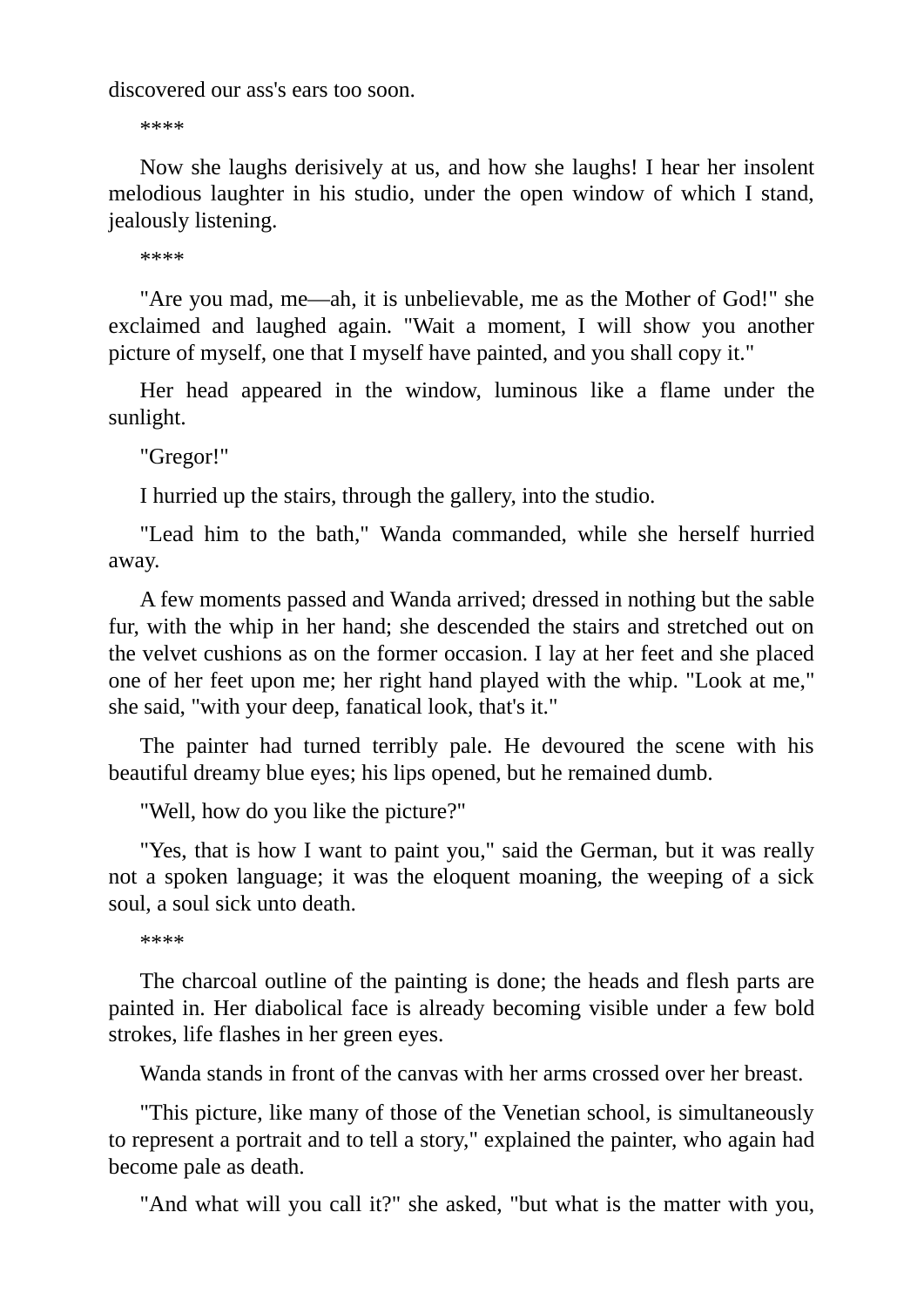are you ill?"

"I am afraid—" he answered with a consuming look fixed on the beautiful woman in furs, "but let us talk of the picture."

"Yes, let us talk about the picture."

"I imagine the goddess of love as having descended from Mount Olympus for the sake of some mortal man. And always cold in this modern world of ours, she seeks to keep her sublime body warm in a large heavy fur and her feet in the lap of her lover. I imagine the favorite of a beautiful despot, who whips her slave, when she is tired of kissing him, and the more she treads him underfoot, the more insanely he loves her. And so I shall call the picture: Venus in Furs."

\*\*\*\*

The painter paints slowly, but his passion grows more and more rapidly. I am afraid he will end up by committing suicide. She plays with him and propounds riddles to him which he cannot solve, and he feels his blood congealing in the process, but it amuses her.

During the sitting she nibbles at candies, and rolls the paper-wrappers into little pellets with which she bombards him.

"I am glad you are in such good humor," said the painter, "but your face has lost the expression which I need for my picture."

"The expression which you need for your picture," she replied, smiling. "Wait a moment."

She rose, and dealt me a blow with the whip. The painter looked at her with stupefaction, and a child-like surprise showed on his face, mingled with disgust and admiration.

While whipping me, Wanda's face acquired more and more of the cruel, contemptuous character, which so haunts and intoxicates me.

"Is this the expression you need for your picture?" she exclaimed. The painter lowered his look in confusion before the cold ray of her eye.

"It is the expression—" he stammered, "but I can't paint now—"

"What?" said Wanda, scornfully, "perhaps I can help you?"

"Yes—" cried the German, as if taken with madness, "whip me too."

"Oh! With pleasure," she replied, shrugging her shoulders, "but if

I am to whip you I want to do it in sober earnest."

"Whip me to death," cried the painter.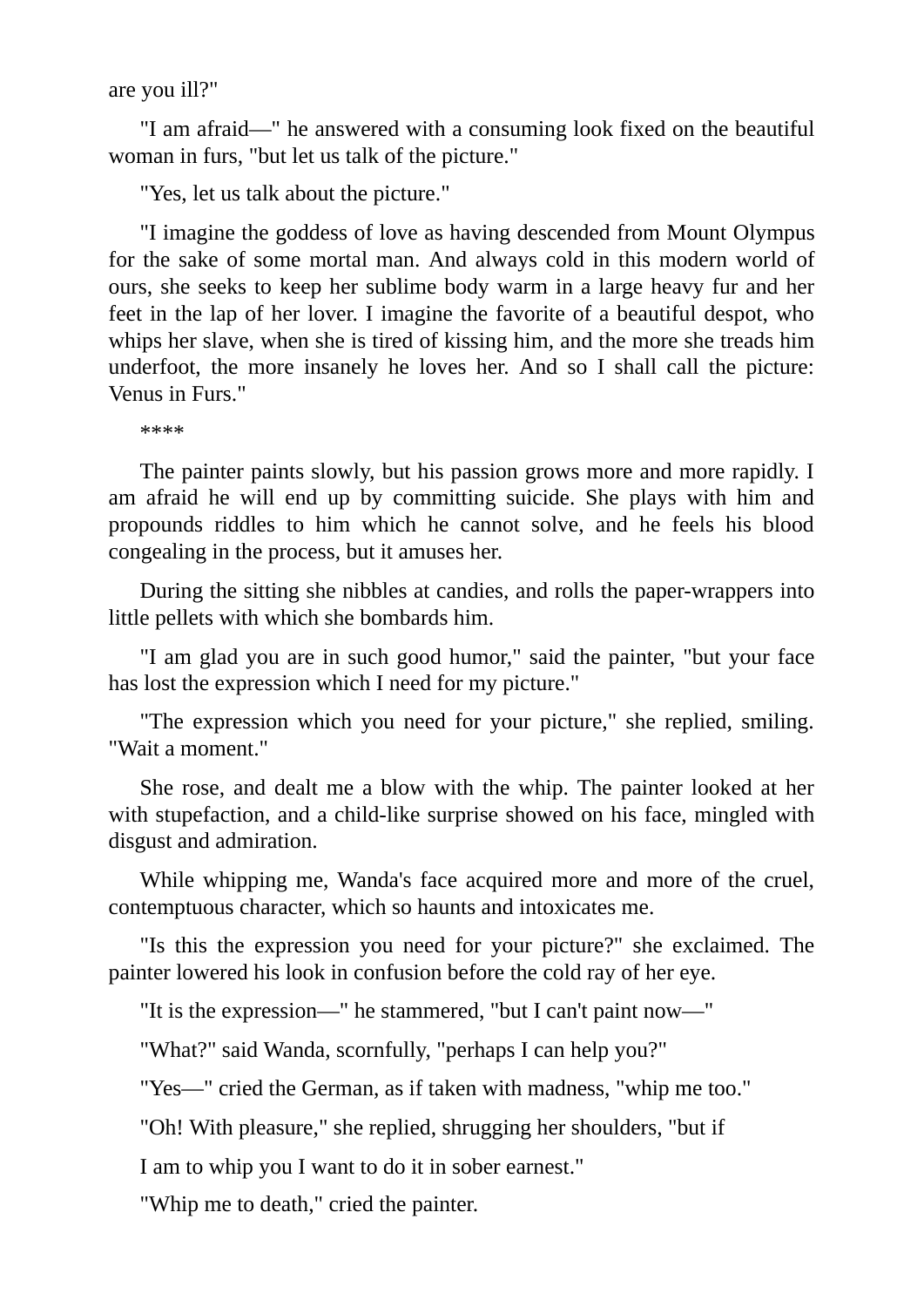"Will you let me tie you?" she asked, smiling.

"Yes—" he moaned—

Wanda left the room for a moment, and returned with ropes.

"Well—are you still brave enough to put yourself into the power of Venus in Furs, the beautiful despot, for better or worse?" she began ironically.

"Yes, tie me," the painter replied dully. Wanda tied his hands on his back and drew a rope through his arms and a second one around his body, and fettered him to the cross-bars of the window. Then she rolled back the fur, seized the whip, and stepped in front of him.

The scene had a grim attraction for me, which I cannot describe. I felt my heart beat, when, with a smile, she drew back her arm for the first blow, and the whip hissed through the air. He winced slightly under the blow. Then she let blow after blow rain upon him, with her mouth half-opened and her teeth flashing between her red lips, until he finally seemed to ask for mercy with his piteous, blue eyes. It was indescribable.

\*\*\*\*

She is sitting for him now, alone. He is working on her head.

She has posted me in the adjoining room behind a heavy curtain, where I can't be seen, but can see everything.

What does she intend now?

Is she afraid of him? She has driven him insane enough to be sure, or is she hatching a new torment for me? My knees tremble.

They are talking. He has lowered his voice so that I cannot understand a word, and she replies in the same way. What is the meaning of this? Is there an understanding between them?

I suffer frightful torments; my heart seems about to burst.

He kneels down before her, embraces her, and presses his head against her breast, and she—in her heartlessness—laughs—and now I hear her saying aloud:

"Ah! You need another application of the whip."

"Woman! Goddess! Are you without a heart—can't you love," exclaimed the German, "don't you even know, what it means to love, to be consumed with desire and passion, can't you even imagine what I suffer? Have you no pity for me?"

"No!" she replied proudly and mockingly, "but I have the whip."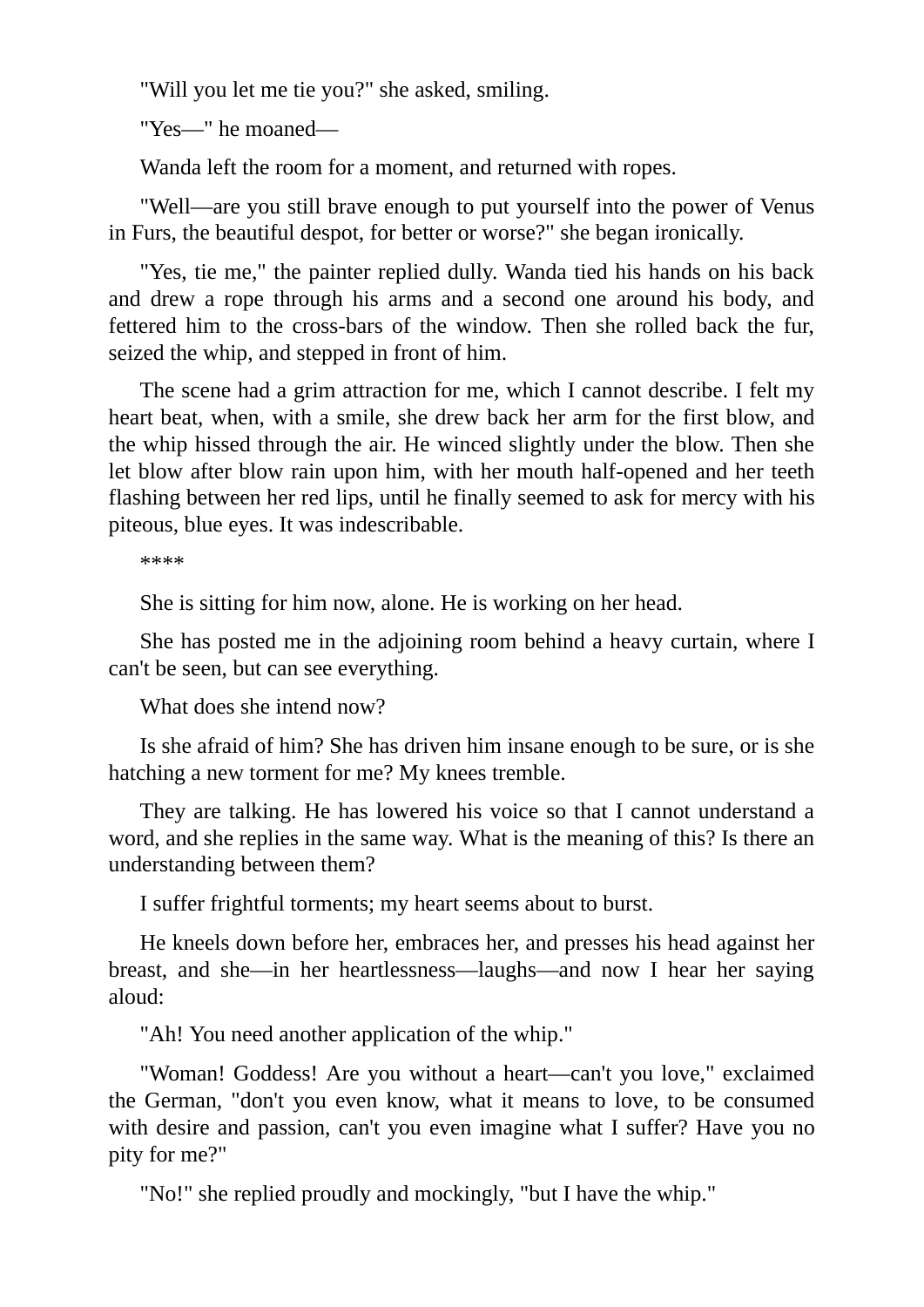She drew it quickly from the pocket of her fur-coat, and struck him in the face with the handle. He rose, and drew back a couple of paces.

"Now, are you ready to paint again?" she asked indifferently. He did not reply, but again went to the easel and took up his brush and palette.

The painting is marvellously successful. It is a portrait which as far as the likeness goes couldn't be better, and at the same time it seems to have an ideal quality. The colors glow, are supernatural; almost diabolical, I would call them.

The painter has put all his sufferings, his adoration, and all his execration into the picture.

\*\*\*\*

Now he is painting me; we are alone together for several hours every day. To-day he suddenly turned to me with his vibrant voice and said:

"You love this woman?"

"Yes."

"I also love her." His eyes were bathed in tears. He remained silent for a while, and continued painting.

"We have a mountain at home in Germany within which she dwells," he murmured to himself. "She is a demon."

\*\*\*\*

The picture is finished. She insisted on paying him for it, munificently, in the manner of queens.

"Oh, you have already paid me," he said, with a tormented smile, refusing her offer.

Before he left, he secretly opened his portfolio, and let me look inside. I was startled. Her head looked at me as if out of a mirror and seemed actually to be alive.

"I shall take it along," he said, "it is mine; she can't take it away from me. I have earned it with my heart's blood."

\*\*\*\*

"I am really rather sorry for the poor painter," she said to me to-day, "it is absurd to be as virtuous as I am. Don't you think so too?"

I did not dare to reply to her.

"Oh, I forgot that I am talking with a slave; I need some fresh air,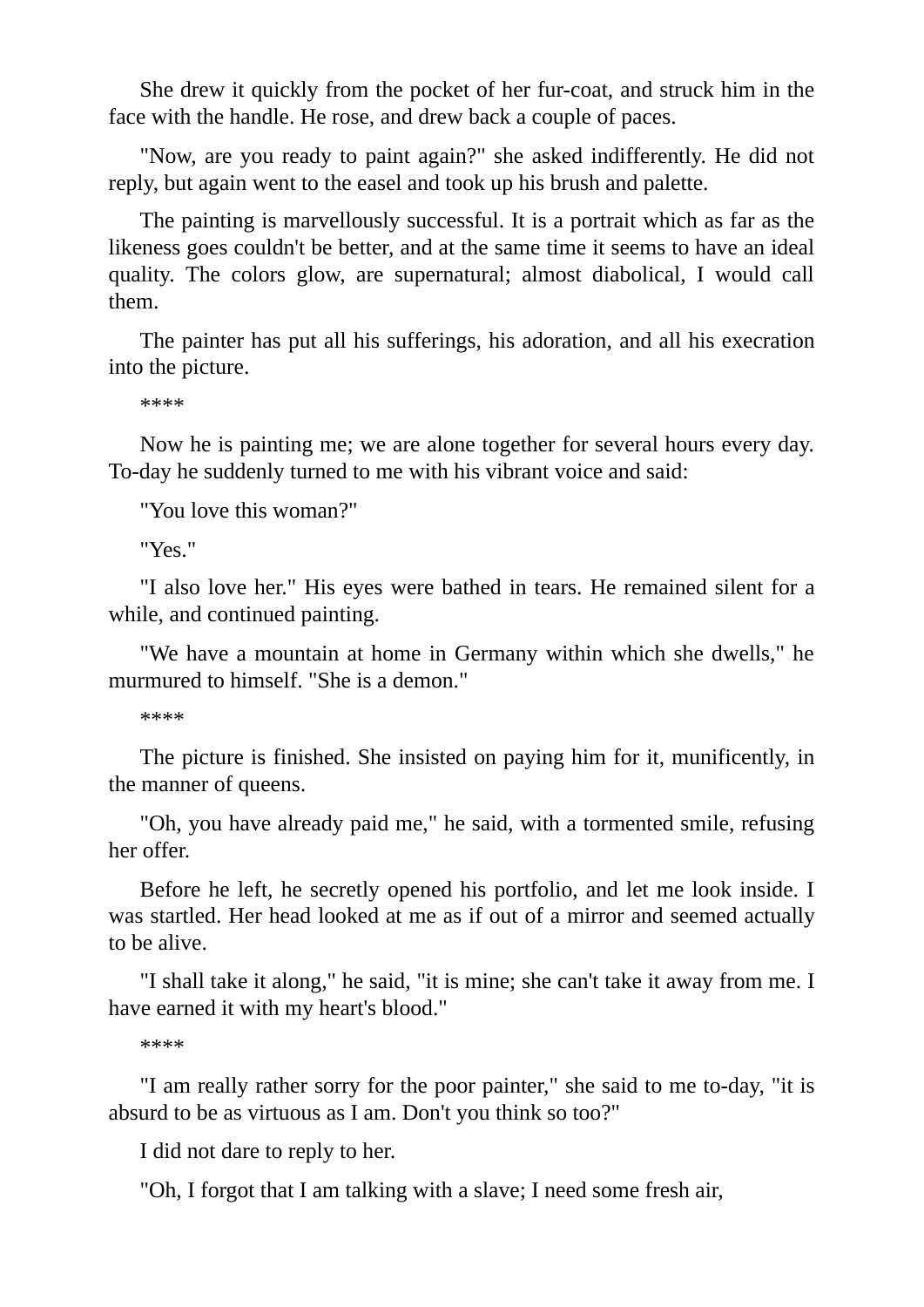I want to be diverted, I want to forget.

"The carriage, quick!"

Her new dress is extravagant: Russian half-boots of violet-blue velvet trimmed with ermine, and a skirt of the same material, decorated with narrow stripes and rosettes of furs. Above it is an appropriate, close-fitting jacket, also richly trimmed and lined with ermine. The headdress is a tall cap of ermine of the style of Catherine the Second, with a small aigrette, held in place by a diamond-agraffe; her red hair falls loose down her back. She ascends on the driver's seat, and holds the reins herself; I take my seat behind. How she lashes on the horses! The carriage flies along like mad.

Apparently it is her intention to attract attention to-day, to make conquests, and she succeeds completely. She is the lioness of the Cascine. People nod to her from carriages; on the footpath people gather in groups to discuss her. She pays no attention to anyone, except now and then acknowledging the greetings of elderly gentlemen with a slight nod.

Suddenly a young man on a lithe black horse dashes up at full speed. As soon as he sees Wanda, he stops his horse and makes it walk. When he is quite close, he stops entirely and lets her pass. And she too sees him—the lioness, the lion. Their eyes meet. She madly drives past him, but she cannot tear herself free from the magic power of his look, and she turns her head after him.

My heart stops when I see the half-surprised, half-enraptured look with which she devours him, but he is worthy of it.

For he is, indeed, a magnificent specimen of man, No, rather, he is a man whose like I have never yet seen among the living. He is in the Belvedere, graven in marble, with the same slender, yet steely musculature, with the same face and the same waving curls. What makes him particularly beautiful is that he is beardless. If his hips were less narrow, one might take him for a woman in disguise. The curious expression about the mouth, the lion's lip which slightly discloses the teeth beneath, lends a flashing tinge of cruelty to the beautiful face—

Apollo flaying Marsyas.

He wears high black boots, closely fitting breeches of white leather, short fur coat of black cloth, of the kind worn by Italian cavalry officers, trimmed with astrakhan and many rich loops; on his black locks is a red fez.

I now understand the masculine Eros, and I marvel at Socrates for having remained virtuous in view of an Alcibiades like this.

\*\*\*\*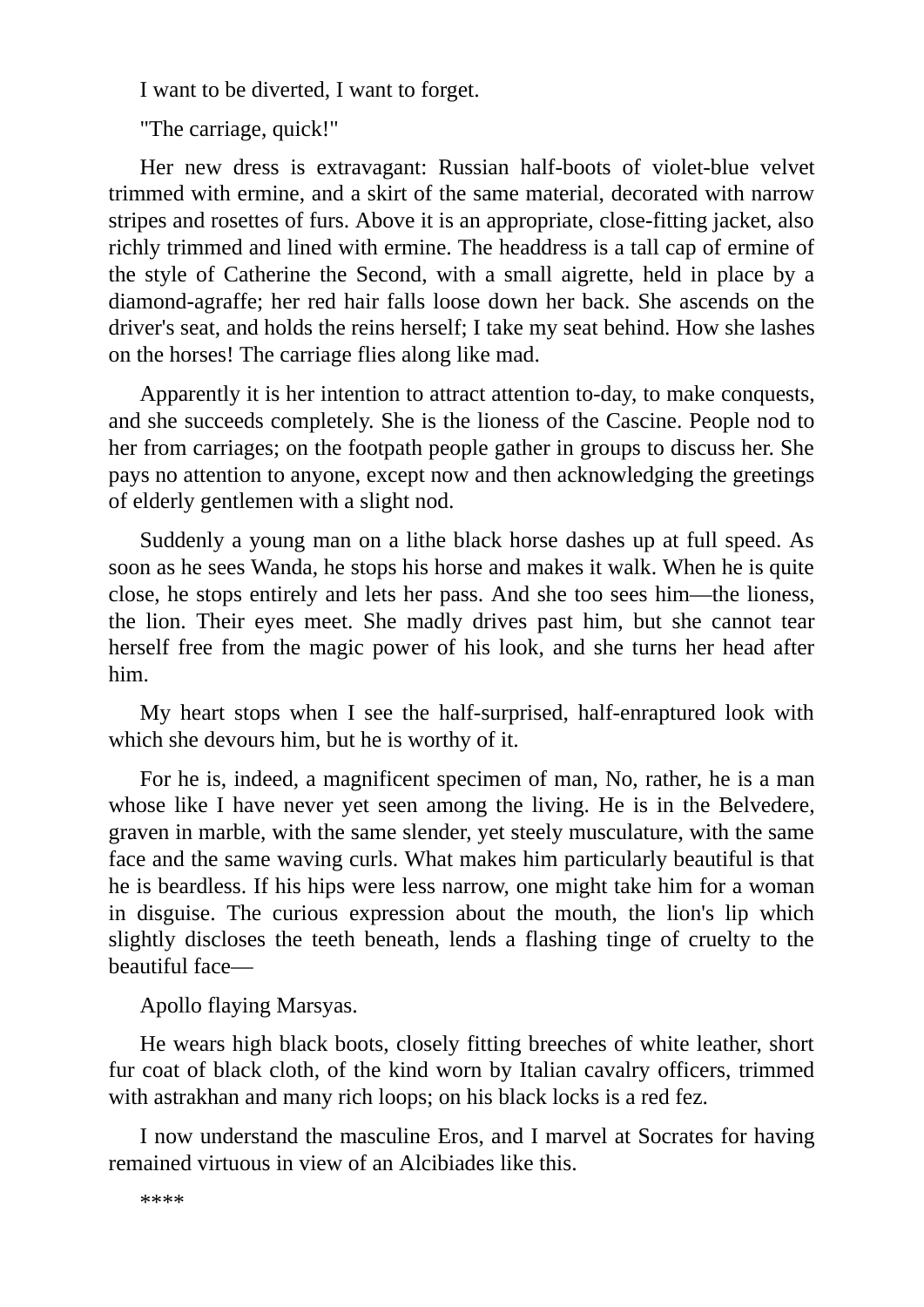I have never seen my lioness so excited. Her cheeks flamed when she left from the carriage at her villa. She hurried upstairs, and with an imperious gesture ordered me to follow.

Walking up and down her room with long strides, she began to talk so rapidly, that I was frightened.

"You are to find out who the man in the Cascine was, immediately—

"Oh, what a man! Did you see him? What do you think of him? Tell me."

"The man is beautiful," I replied dully.

"He is so beautiful," she paused, supporting herself on the arm of a chair, "that he has taken my breath away."

"I can understand the impression he has made on you," I replied, my imagination carrying me away in a mad whirl. "I am quite lost in admiration myself, and I can imagine—"

"You may imagine," she laughed aloud, "that this man is my lover, and that he will apply the lash to you, and that you will enjoy being punished by him.

"But now go, go."

\*\*\*\*

Before evening fell, I had the desired information.

Wanda was still fully dressed when I returned. She reclined on the ottoman, her face buried in her hands, her hair in a wild tangle, like the red mane of a lioness.

"What is his name?" she asked, uncanny calm.

"Alexis Papadopolis."

"A Greek, then,"

I nodded.

"He is very young?"

"Scarcely older than you. They say he was educated in Paris, and that he is an atheist. He fought against the Turks in Candia, and is said to have distinguished himself there no less by his race-hatred and cruelty, than by his bravery."

"All in all, then, a man," she cried with sparkling eyes.

"At present he is living in Florence," I continued, "he is said to be tremendously rich—"

"I didn't ask you about that," she interrupted quickly and sharply.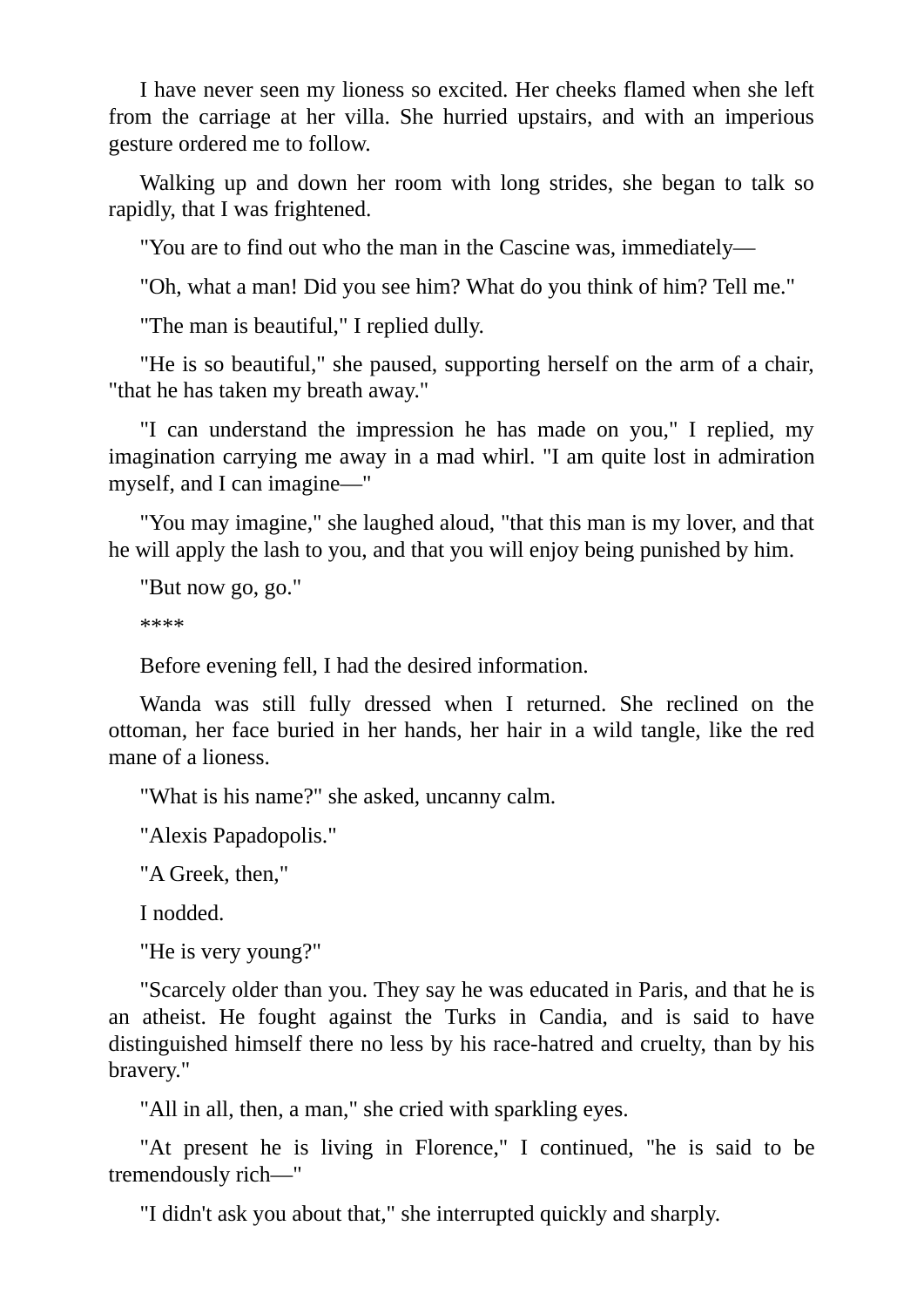"The man is dangerous. Aren't you afraid of him? I am afraid of him.

Has he a wife?"

"No."

"A mistress?"

"No."

"What theaters does he attend?"

"To-night he will be at the Nicolini Theater, where Virginia Marini and Salvini are acting; they are the greatest living artists in Italy, perhaps in Europe.

"See that you get a box—and be quick about it!" she commanded.

"But, mistress—"

"Do you want a taste of the whip?"

\*\*\*\*

"You can wait down in the lobby," she said when I had placed the operaglasses and the programme on the edge of her box and adjusted the footstool.

I am standing there and had to lean against the wall for support so as not to fall down with envy and rage—no, rage isn't the right word; it was a mortal fear.

I saw her in her box dressed in blue moire, with a huge ermine cloak about her bare shoulders; he sat opposite. I saw them devour each other with their eyes. For both of them the stage, Goldoni's Pamela, Salvini, Marini, the public, even the entire world, were non-existant to-night. And I—what was I at that moment?—

\*\*\*\*

To-day she is attending the ball at the Greek ambassador's. Does she know, that she will meet him there?

At any rate she dressed, as if she did. A heavy sea-green silk dress plastically encloses her divine form, leaving the bust and arms bare. In her hair, which is done into a single flaming knot, a white water-lily blossoms; from it the leaves of reeds interwoven with a few loose strands fall down toward her neck. There no longer is any trace of agitation or trembling feverishness in her being. She is calm, so calm, that I feel my blood congealing and my heart growing cold under her glance. Slowly, with a weary, indolent majesty, she ascends the marble staircase, lets her precious wrap slide off, and listlessly enters the hall, where the smoke of a hundred candles has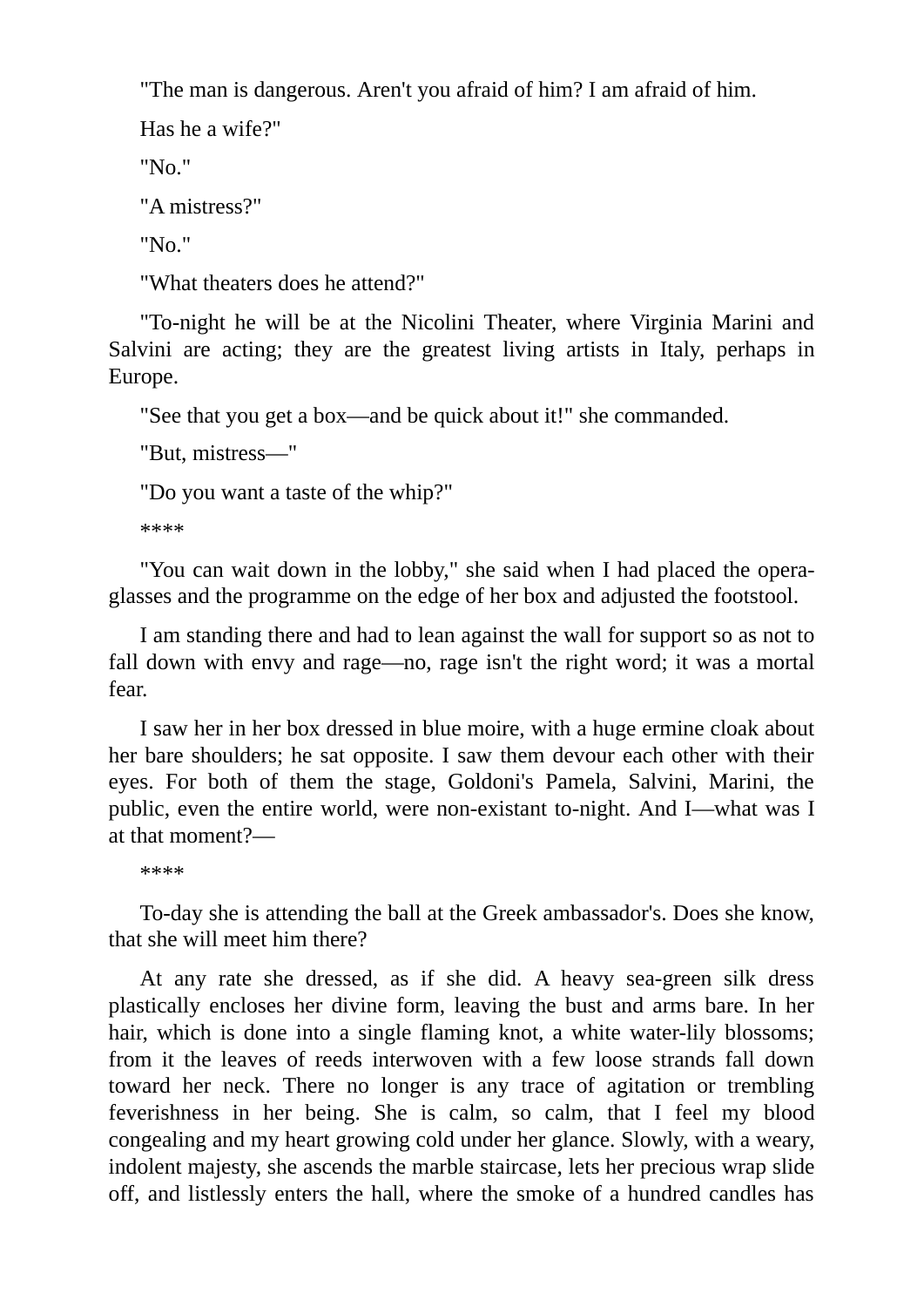formed a silvery mist.

For a few moments my eyes follow her in a daze, then I pick up her furs, which without my being aware, had slipped from my hands. They are still warm from her shoulders.

I kiss the spot, and my eyes fill with tears.

\*\*\*\*

He has arrived.

In his black velvet coat extravagantly trimmed with sable, he is a beautiful, haughty despot who plays with the lives and souls of men. He stands in the ante-room, looking around proudly, and his eyes rest on me for an uncomfortably long time.

Under his icy glance I am again seized by a mortal fear. I have a presentiment that this man can enchain her, captivate her, subjugate her, and I feel inferior in contrast with his savage masculinity; I am filled with envy, with jealousy.

I feel that I am a queer weakly creature of brains, merely! And what is most humiliating, I want to hate him, but I can't. Why is that among all the host of servants he has chosen me.

With an inimitably aristocratic nod of the head he calls me over to him, and I—I obey his call—against my own will.

"Take my furs," he quickly commands.

My entire body trembles with resentment, but I obey, abjectly like a slave. \*\*\*\*

All night long I waited in the ante-room, raving as in a fever. Strange images hovered past my inner eye. I saw their meeting—their long exchange of looks. I saw her float through the hall in his arms, drunken, lying with halfclosed lids against his breast. I saw him in the holy of holies of love, lying on the ottoman, not as slave, but as master, and she at his feet. On my knees I served them, the tea-tray faltering in my hands, and I saw him reach for the whip. But now the servants are talking about him.

He is a man who is like a woman; he knows that he is beautiful, and he acts accordingly. He changes his clothes four or five times a day, like a vain courtesan.

In Paris he appeared first in woman's dress, and the men assailed him with love-letters. An Italian singer, famous equally for his art and his passionate intensity, even invaded his home, and lying on his knees before him threatened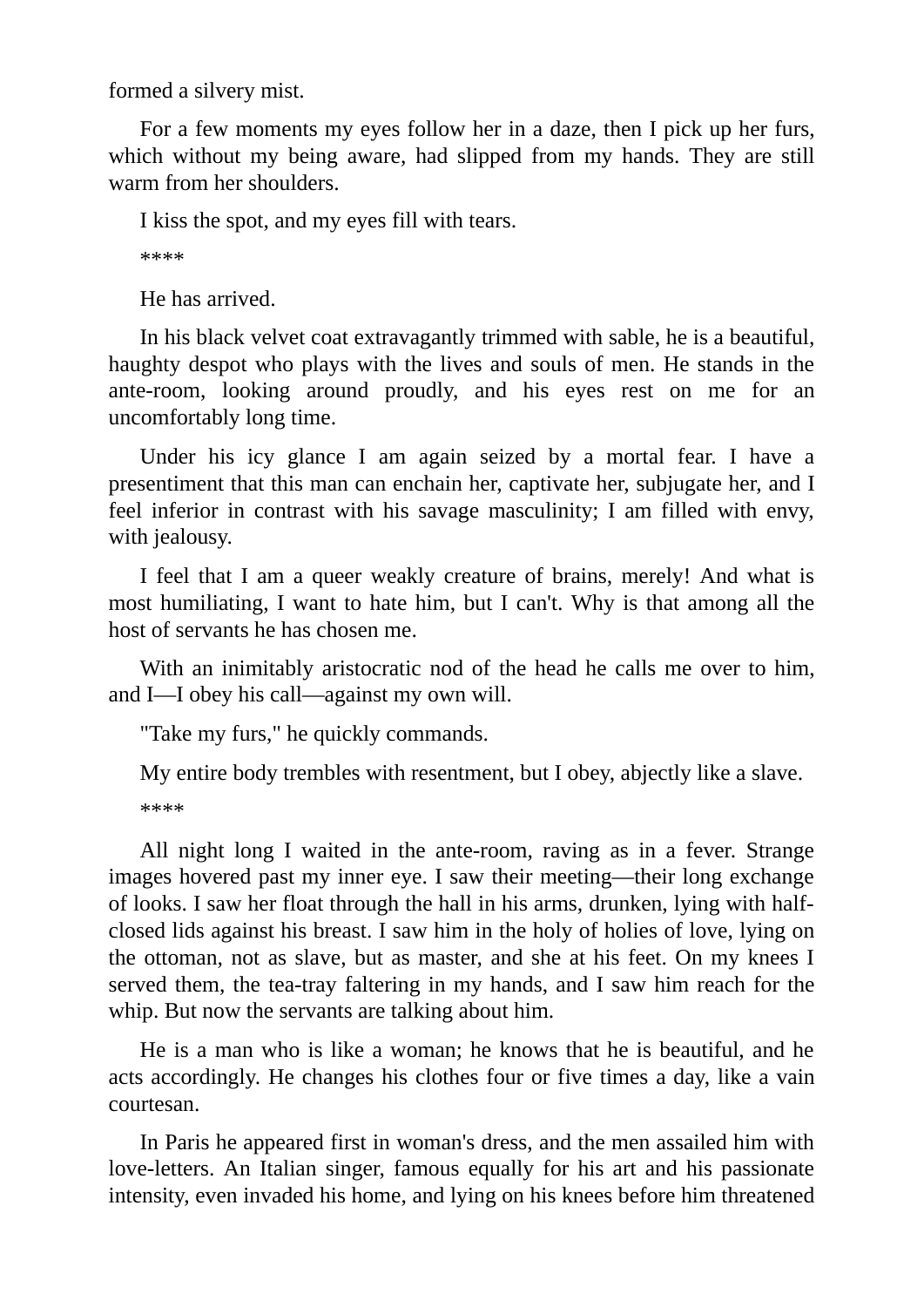to commit suicide if he wouldn't be his.

"I am sorry," he replied, smiling, "I should like to do you the favor, but you will have to carry out your threat, for I am a man."

\*\*\*\*

The drawing-room has already thinned out to a marked degree, but she apparently has no thought of leaving.

Morning is already peering through the blinds.

At last I hear the rustling of her heavy gown which flows along behind her like green waves. She advances step by step, engaged in conversation with him.

I hardly exist for her any longer; she doesn't even trouble to give me an order.

"The cloak for madame," he commands. He, of course, doesn't think of looking after her himself.

While I put her furs about her, he stands to one side with his arms crossed. While I am on my knees putting on her fur over-shoes, she lightly supports herself with her hand on his shoulder. She asks:

"And what about the lioness?"

"When the lion whom she has chosen and with whom she lives is attacked by another," the Greek went on with his narrative, "the lioness quietly lies down and watches the battle. Even if her mate is worsted she does not go to his aid. She looks on indifferently as he bleeds to death under his opponent's claws, and follows the victor, the stronger—that is the female's nature."

At this moment my lioness looked quickly and curiously at me.

It made me shudder, though I didn't know why—and the red dawn immerses me and her and him in blood.

\*\*\*\*

She did not go to bed, but merely threw off her ball-dress and undid her hair; then she ordered me to build a fire, and she sat by the fire-place, and stared into the flames.

"Do you need me any longer, mistress?" I asked, my voice failed me at the last word.

Wanda shook her head.

I left the room, passed through the gallery, and sat down on one of the steps, leading from there down into the garden. A gentle north wind brought a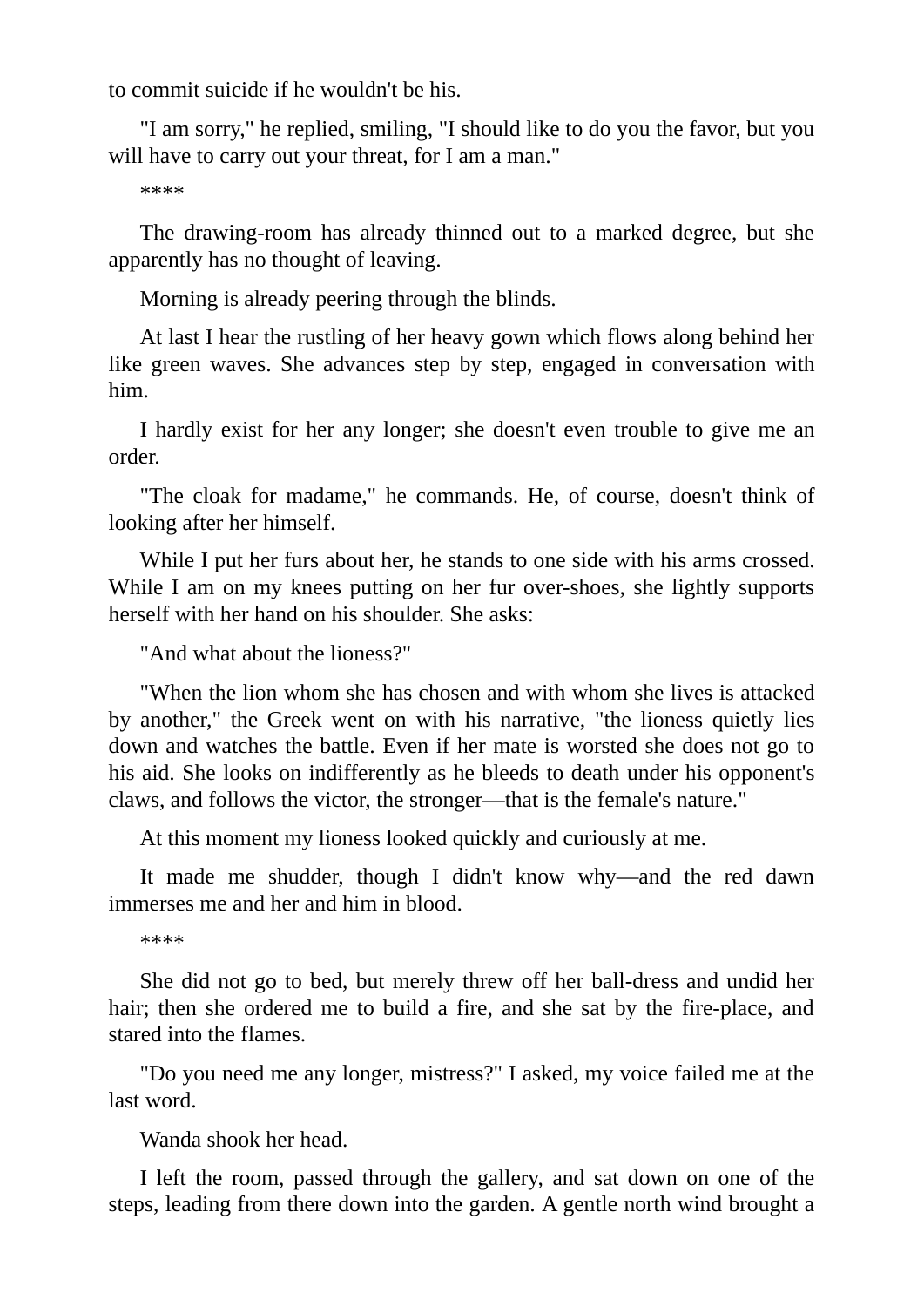fresh, damp coolness from the Arno, the green hills extended into the distance in a rosy mist, a golden haze hovered over the city, over the round cupola of the Duomo.

A few stars still tremble in the pale-blue sky.

I tore open my coat, and pressed my burning forehead against the marble. Everything that had happened so far seemed to me a mere child's play; but now things were beginning to be serious, terribly serious.

I anticipated a catastrophe, I visualized it, I could lay hold of it with my hands, but I lacked the courage to meet it. My strength was broken. And if I am honest with myself, neither the pains and sufferings that threatened me, not the humiliations that impended, were the thing that frightened me.

I merely felt a fear, the fear of losing her whom I loved with a sort of fanatical devotion; but it was so overwhelming, so crushing that I suddenly began to sob like a child.

\*\*\*\*

During the day she remained locked in her room, and had the negress attend her. When the evening star rose glowing in the blue sky, I saw her pass through the garden, and, carefully following her at a distance, watched her enter the shrine of Venus. I stealthily followed and peered through the chink in the door.

She stood before the divine image of the goddess, her hands folded as in prayer, and the sacred light of the star of love casts its blue rays over her.

\*\*\*\*

On my couch at night the fear of losing her and despair took such powerful hold of me that they made a hero and a libertine of me. I lighted the little red oil-lamp which hung in the corridor beneath a saint's image, and entered her bedroom, covering the light with one hand.

The lioness had been hunted and driven until she was exhausted. She had fallen asleep among her pillows, lying on her back, her hands clenched, breathing heavily. A dream seemed to oppress her. I slowly withdrew my hand, and let the red light fall full on her wonderful face.

But she did not awaken.

I gently set the lamp on the floor, sank down beside Wanda's bed, and rested my head on her soft, glowing arm.

She moved slightly, but even now did not awaken. I do not know how long I lay thus in the middle of the night, turned as into a stone by horrible torments.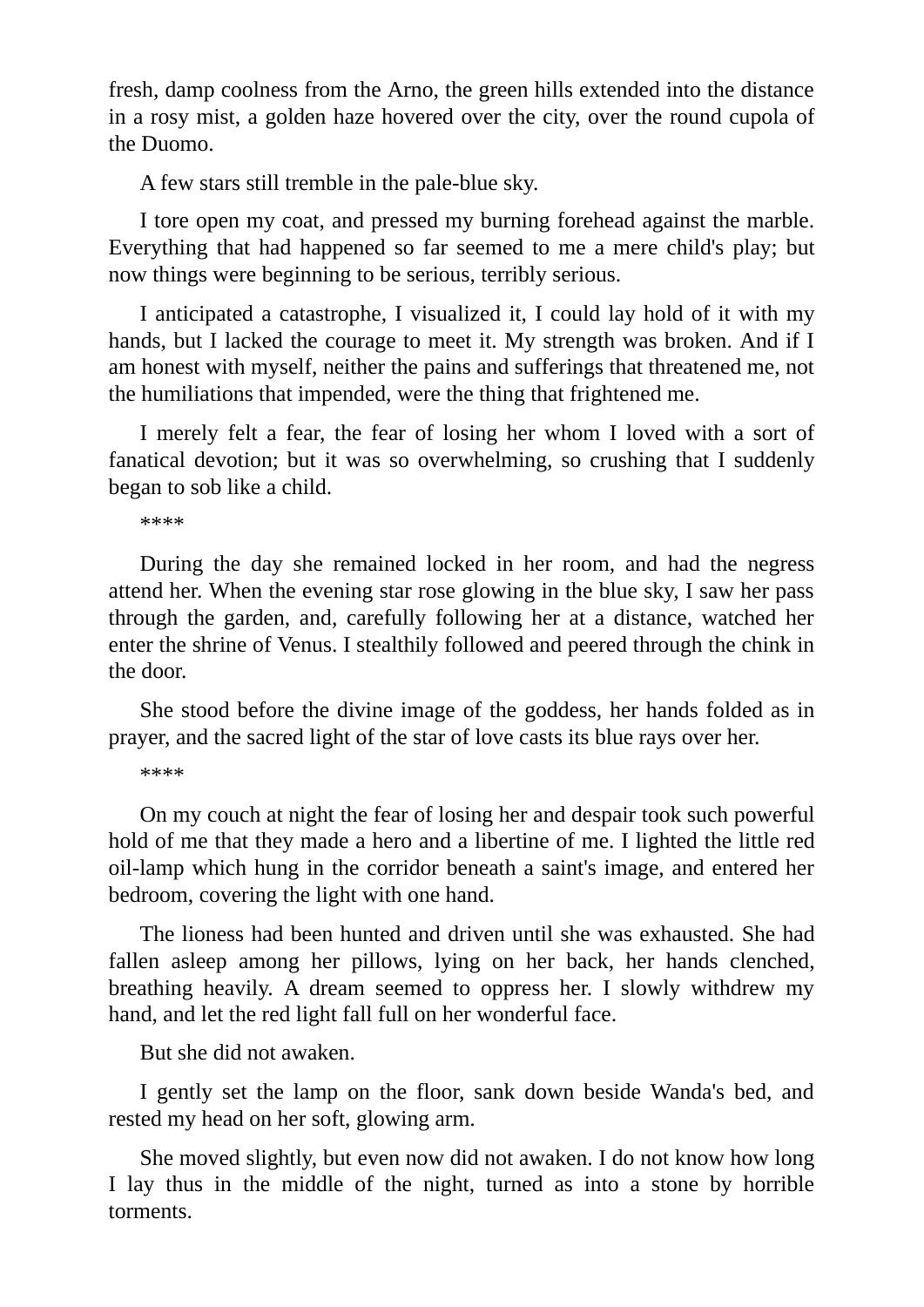Finally a severe trembling seized me, and I was able to cry. My tears flowed over her arm. She quivered several times and finally sat up; she brushed her hand across her eyes, and looked at me.

"Severin," she exclaimed, more frightened than angry.

I was unable to reply.

"Severin," she continued softly, "what is the matter? Are you ill?"

Her voice sounded so sympathetic, so kind, so full of love, that it clutched my breast like red-hot tongs and I began to sob aloud.

"Severin," she began anew. "My poor unhappy friend." Her hand gently stroked my hair. "I am sorry, very sorry for you; but I can't help you; with the best intention in the world I know of nothing that would cure you."

"Oh, Wanda, must it be?" I moaned in my agony.

"What, Severin? What are you talking about?"

"Don't you love me any more?" I continued. "Haven't you even a little bit of pity for me? Has the beautiful stranger taken complete possession of you?"

"I cannot lie," she replied softly after a short pause. "He has made an impression on me which I haven't yet been able to analyse, further than that I suffer and tremble beneath it. It is an impression of the sort I have met with in the works of poets or on the stage, but I always thought it was a figment of the imagination. Oh, he is a man like a lion, strong and beautiful and yet gentle, not brutal like the men of our northern world. I am sorry for you, Severin, I am; but I must possess him. What am I saying? I must give myself to him, if he will have me."

"Consider your reputation, Wanda, which so far has remained spotless," I exclaimed, "even if I no longer mean anything to you."

"I am considering it," she replied, "I intend to be strong, as long as it is possible, I want—" she buried her head shyly in the pillows —"I want to become his wife—if he will have me."

"Wanda," I cried, seized again by that mortal fear, which always robs me of my breath, makes me lose possession of myself, "you want to be his wife, belong to him for always. Oh! Do not drive me away! He does not love you  $\overline{\phantom{0}}$ 

"Who says that?" she exclaimed, flaring up.

"He does not love you," I went on passionately, "but I love you, I adore you, I am your slave, I let you tread me underfoot, I want to carry you on my arms through life."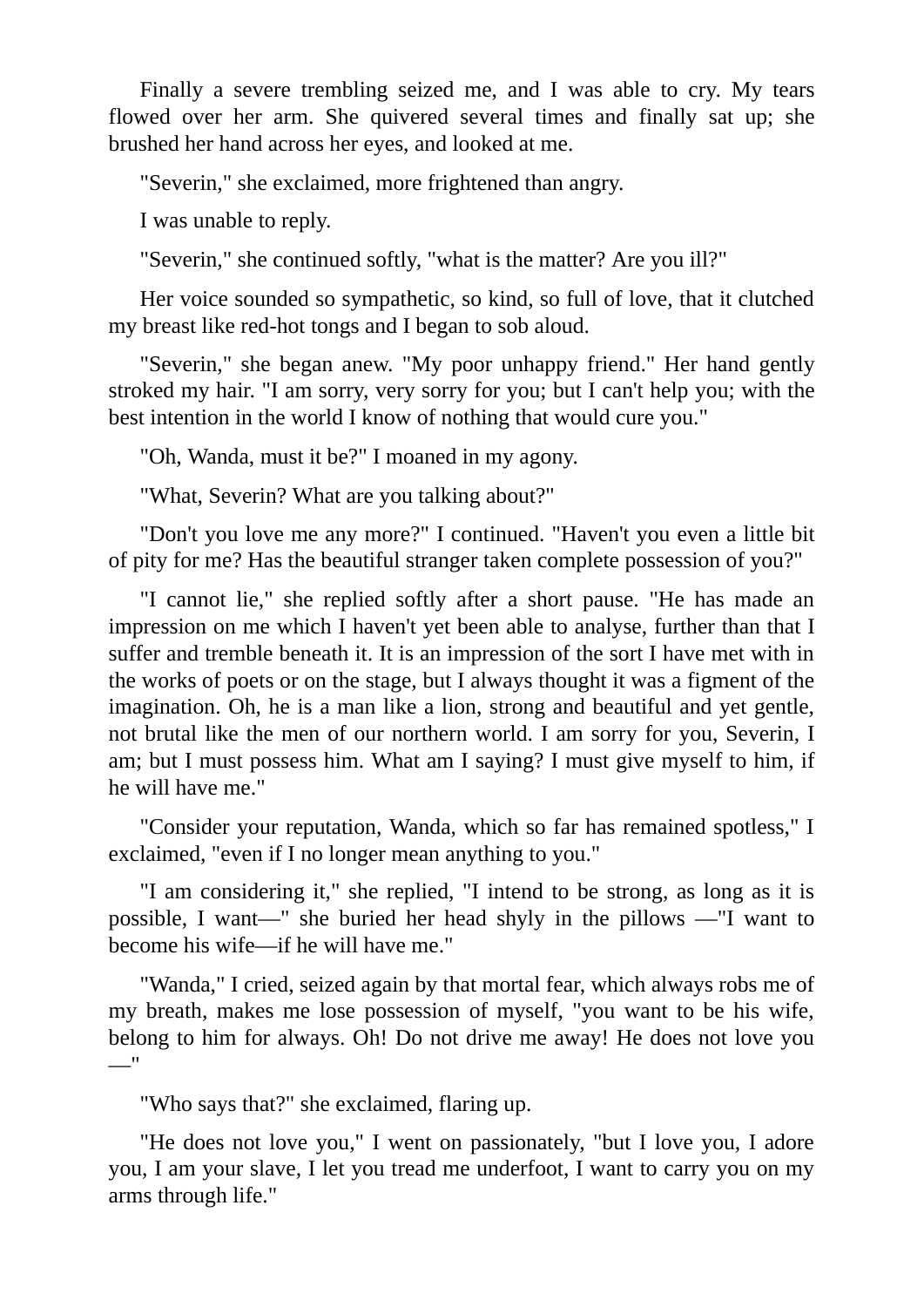"Who says that he doesn't love me?" she interrupted vehemently.

"Oh! be mine," I replied, "be mine! I cannot exist, cannot live without you. Have mercy on me, Wanda, have mercy!"

She looked at me again, and her face had her cold heartless expression, her evil smile.

"You say he doesn't love me," she said, scornfully. "Very well then, get what consolation you can out of it."

With this she turned over on the other side, and contemptuously showed me her back.

"Good God, are you a woman without flesh or blood, haven't you a heart as well as I!" I cried, while my breast heaved convulsively.

"You know what I am," she replied, coldly. "I am a woman of stone, Venus in Furs, your ideal, kneel down, and pray to me."

"Wanda!" I implored, "mercy!"

She began to laugh. I buried my face in her pillows. Pain had loosened the floodgates of my tears and I let them flow.

For a long time silence reigned, then Wanda slowly raised herself.

"You bore me," she began.

"Wanda!"

"I am tired, let me go to sleep."

"Mercy," I implored. "Do not drive me away. No man, no one, will love you as I do."

"Let me go to sleep,"—she turned her back to me again.

I leaped up, and snatched the poinard, which hung beside her bed, from its sheath, and placed its point against my breast.

"I shall kill myself here before your eyes," I murmured dully.

"Do what you please," Wanda replied with complete indifference. "But let me go to sleep." She yawned aloud. "I am very sleepy."

For a moment I stood as if petrified. Then I began to laugh and cry at the same time. Finally I placed the poinard in my belt, and again fell on my knees before her.

"Wanda, listen to me, only for a few moments," I begged.

"I want to go to sleep! Don't you hear!" she cried, leaping angrily out of bed and pushing me away with her foot. "You forget that I am your mistress?"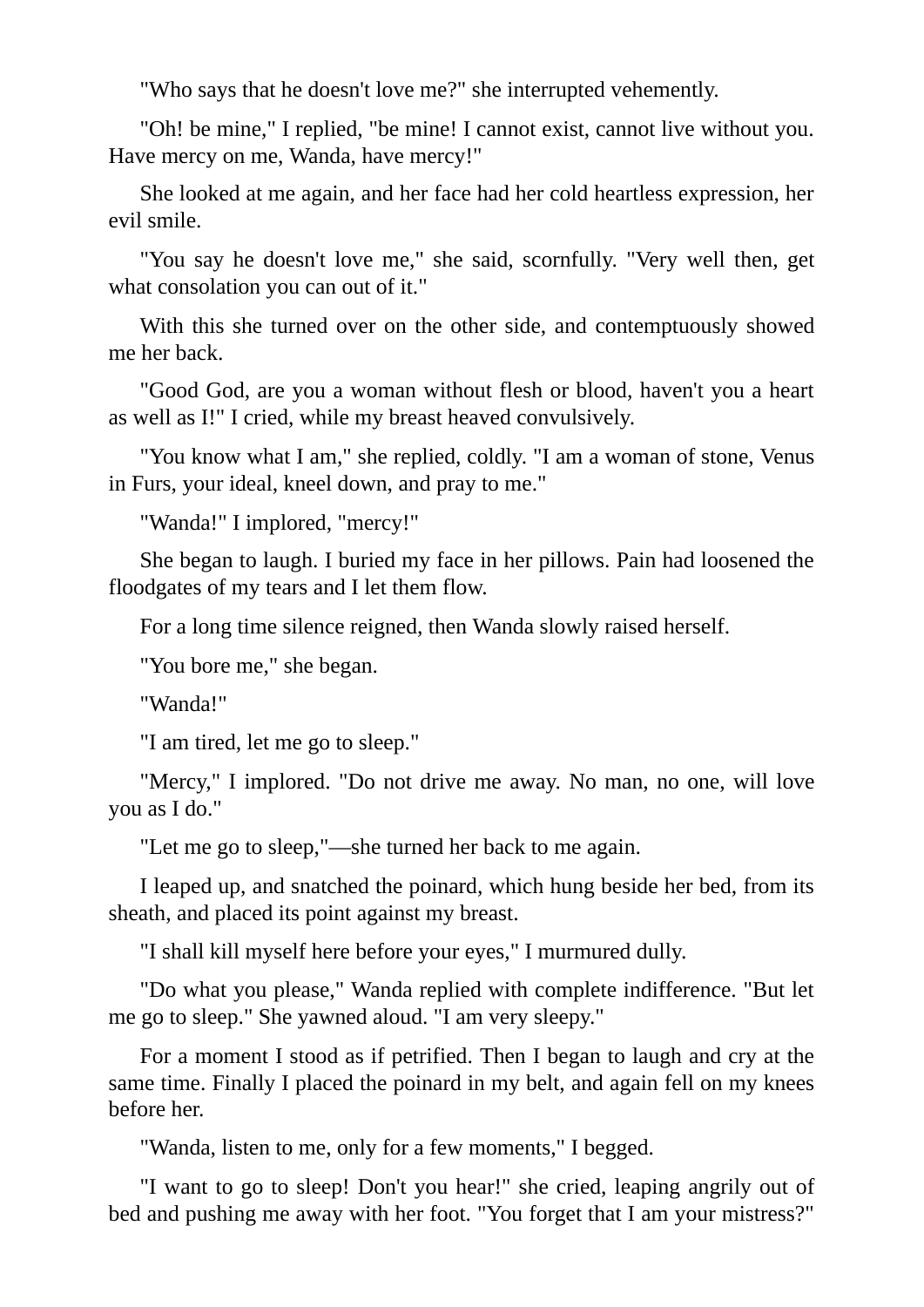When I didn't budge, she seized the whip and struck me. I rose; she struck me again—this time right in the face.

"Wretch, slave!"

With clenched fist held heavenward, I left her bedroom with a sudden resolve. She tossed the whip aside, and broke out into clear laughter. I can imagine that my theatrical attitude must have been very droll.

\*\*\*\*

I have determined to set myself free from this heartless woman, who has treated me so cruelly, and is now about to break faith and betray me, as a reward for all my slavish devotion, for everything I have suffered from her. I packed my few belongings into a bundle, and then wrote her as follows:

"Dear Madam,—

I have loved you even to madness, I have given myself to you as no man ever has given himself to a woman. You have abused my most sacred emotions, and played an impudent, frivolous game with me. However, as long as you were merely cruel and merciless, it was still possible for me to love you. Now you are about to become cheap. I am no longer the slave whom you can kick about and whip. You yourself have set me free, and I am leaving a woman I can only hate and despise.

Severin Kusiemski."

I handed these lines to the negress, and hastened away as fast as I could go. I arrived at the railway-station all out of breath. Suddenly I felt a sharp pain in my heart and stopped. I began to weep. It is humiliating that I want to flee and I can't. I turn back— whither?—to her, whom I abhor, and yet, at the same time, adore.

Again I pause. I cannot go back. I dare not.

But how am I to leave Florence. I remember that I haven't any money, not a penny. Very well then, on foot; it is better to be an honest beggar than to eat the bread of a courtesan.

But still I can't leave.

She has my pledge, my word of honor. I have to return. Perhaps she will release me.

After a few rapid strides, I stop again.

She has my word of honor and my bond, that I shall remain her slave as long as she desires, until she herself gives me my freedom. But I might kill myself.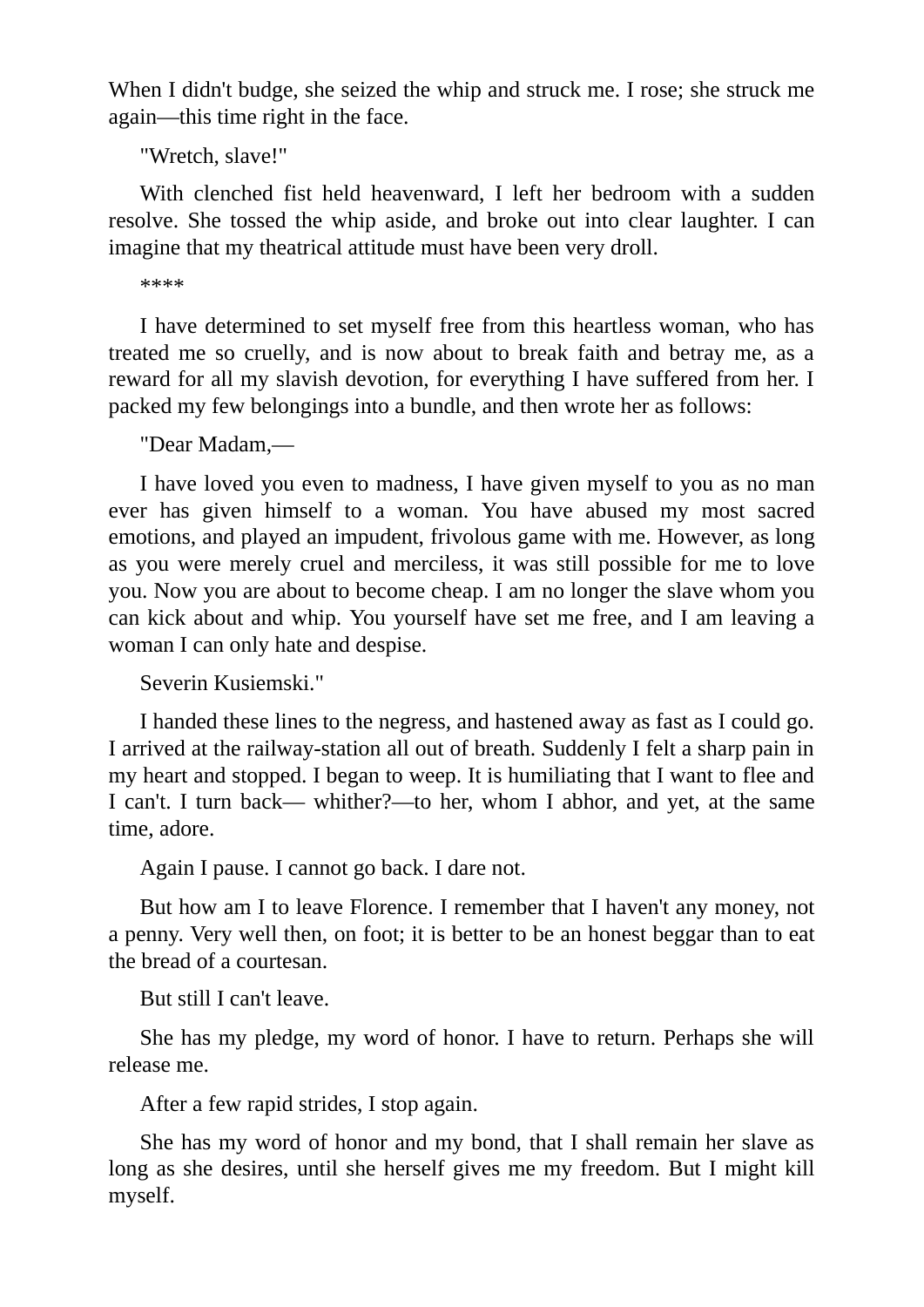I go through the Cascine down to the Arno, where its yellow waters plash monotonously about a couple of stray willows. There I sit, and cast up my final accounts with existence. I let my entire life pass before me in review. On the whole, it is rather a wretched affair—a few joys, an endless number of indifferent and worthless things, and between these an abundant harvest of pains, miseries, fears, disappointments, shipwrecked hopes, afflictions, sorrow and grief.

I thought of my mother, whom I loved so deeply and whom I had to watch waste away beneath a horrible disease; of my brother, who full of the promise of joy and happiness died in the flower of youth, without even having put his lips to the cup of life. I thought of my dead nurse, my childhood playmates, the friends that had striven and studied with me; of all those, covered by the cold, dead, indifferent earth. I thought of my turtle-dove, who not infrequently made his cooing bows to me, instead of to his mate.—All have returned, dust unto dust.

I laughed aloud, and slid down into the water, but at the same moment I caught hold of one of the willow-branches, hanging above the yellow waves. As in a vision, I see the woman who has caused all my misery. She hovers above the level of the water, luminous in the sunlight as though she were transparent, with red flames about her head and neck. She turns her face toward me and smiles.

\*\*\*\*

I am back again, dripping, wet through, glowing with shame and fever. The negress has delivered my letter; I am judged, lost, in the power of a heartless, affronted woman.

Well, let her kill me. I am unable to do it myself, and yet I have no wish to go on living.

As I walk around the house, she is standing in the gallery, leaning over the railing. Her face is full in the light of the sun, and her green eyes sparkle.

"Still alive?" she asked, without moving. I stood silent, with bowed head.

"Give me back my poinard," she continued. "It is of no use to you.

You haven't even the courage to take your own life."

"I have lost it," I replied, trembling, shaken by chills.

She looked me over with a proud, scornful glance.

"I suppose you lost it in the Arno?" She shrugged her shoulders. "No matter. Well, and why didn't you leave?"

I mumbled something which neither she nor I myself could understand.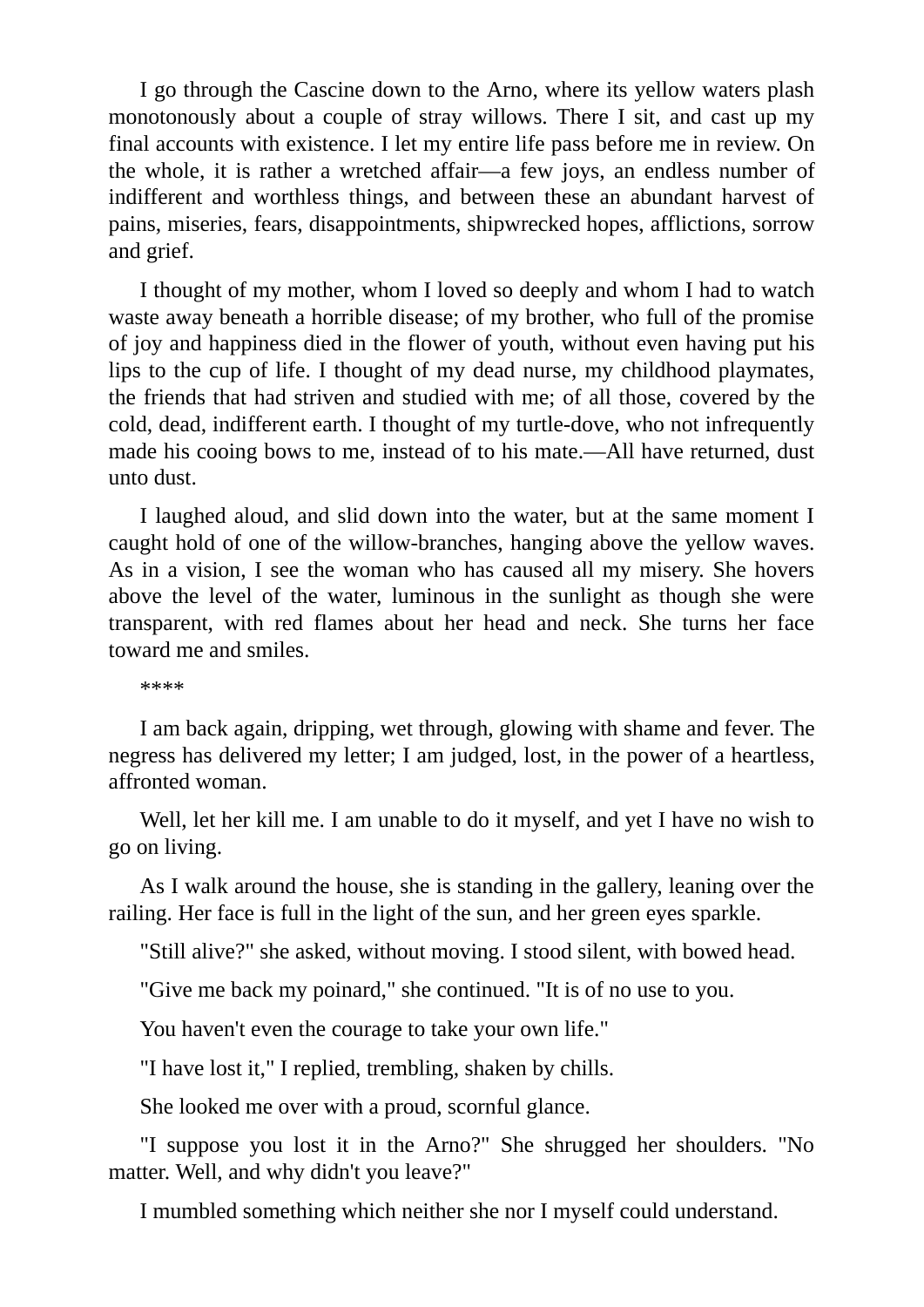"Oh! you haven't any money," she cried. "Here!" With an indescribably disdainful gesture she tossed me her purse.

I did not pick it up.

Both of us were silent for some time.

"You don't want to leave then?"

"I can't."

\*\*\*\*

Wanda drives in the Cascine without me, and goes to the theater without me; she receives company, and the negress serves her. No one asks after me. I stray about the garden, irresolutely, like an animal that has lost its master.

Lying among the bushes, I watch a couple of sparrows, fighting over a seed.

Suddenly I hear the swish of a woman's dress.

Wanda approaches in a gown of dark silk, modestly closed up to the neck; the Greek is with her. They are in an eager discussion, but I cannot as yet understand a word of what they are saying. He stamps his foot so that the gravel scatters about in all directions, and he lashes the air with his riding whip. Wanda startles.

Is she afraid that he will strike her?

Have they gone that far?

He has left her, she calls him; he does not hear her, does not want to hear her.

Wanda sadly lowers her head, and then sits down on the nearest stonebench. She sits for a long time, lost in thought. I watch her with a sort of malevolent pleasure, finally I pull myself together by sheer force of will, and ironically step before her. She startles, and trembles all over.

"I come to wish you happiness," I said, bowing, "I see, my dear lady, too, has found a master."

"Yes, thank God!" she exclaimed, "not a new slave, I have had enough of them. A master! Woman needs a master, and she adores him."

"You adore him, Wanda?" I cried, "this brutal person—"

"Yes, I love him, as I have never loved any one else."

"Wanda!" I clenched my fists, but tears already filled my eyes, and I was seized by the delirium of passion, as by a sweet madness. "Very well, take him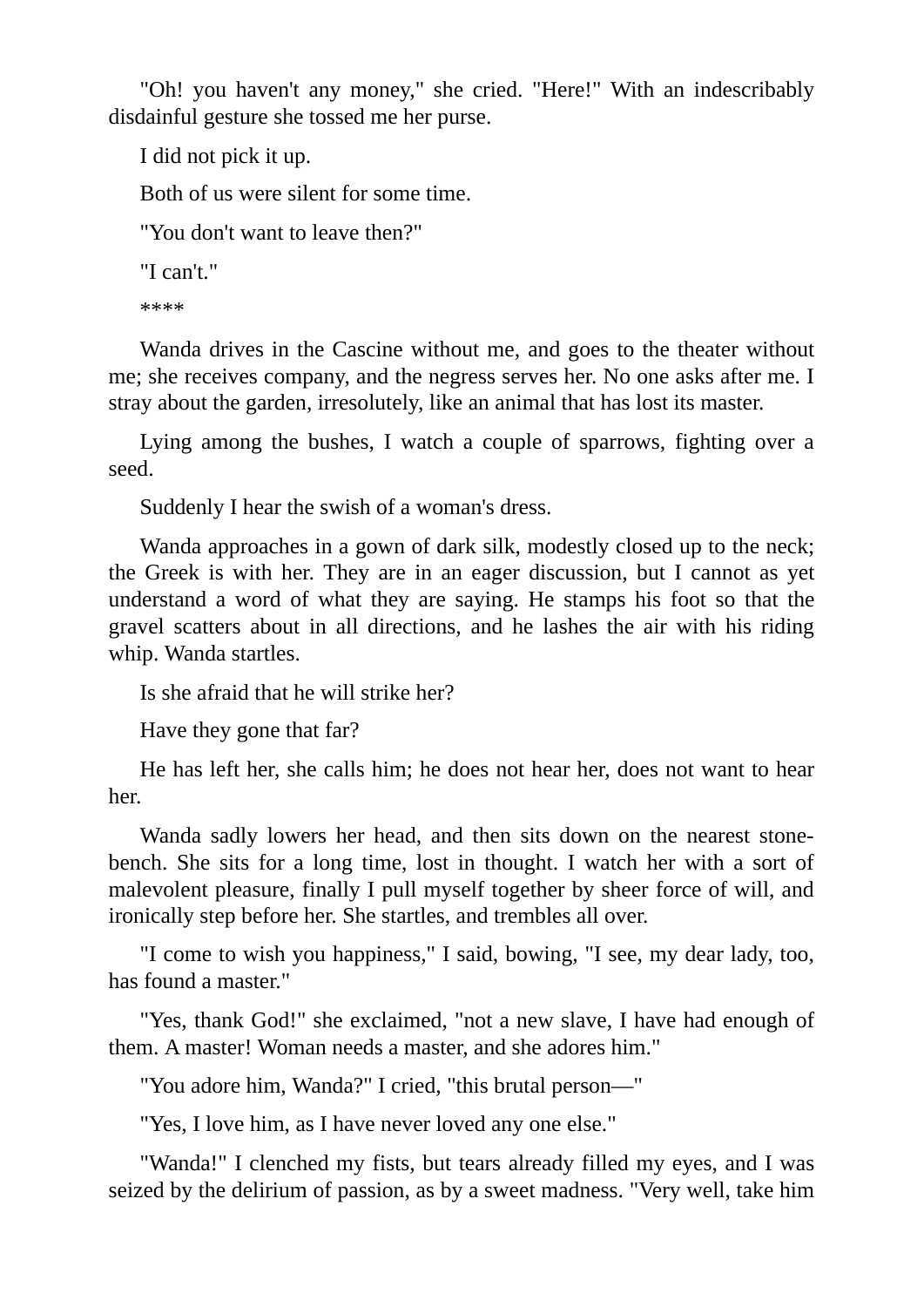as your husband, let him be your master, but I want to remain your slave, as long as I live."

"You want to remain my slave, even then?" she said, "that would be interesting, but I am afraid he wouldn't permit it."

"He?"

"Yes, he is already jealous of you," she exclaimed, "he, of you! He demanded that I dismiss you immediately, and when I told him who you were —"

"You told him—" I repeated, thunderstruck.

"I told him everything," she replied, "our whole story, all your queerness, everything—and he, instead of being amused, grew angry, and stamped his foot."

"And threatened to strike you?"

Wanda looked to the ground, and remained silent.

"Yes, indeed," I said with mocking bitterness, "you are afraid of him, Wanda!" I threw myself down at her feet, and in my agitation embraced her knees. "I don't want anything of you, except to be your slave, to be always near you! I will be your dog-"

"Do you know, you bore me?" said Wanda, indifferently.

I leaped up. Everything within me was seething.

"You are now no longer cruel, but cheap," I said, clearly and distinctly, accentuating every word.

"You have already written that in your letter," Wanda replied, with a proud shrug of the shoulders. "A man of brains should never repeat himself."

"The way you are treating me," I broke out, "what would you call it?"

"I might punish you," she replied ironically, "but I prefer this time to reply with reasons instead of lashes. You have no right to accuse me. Haven't I always been honest with you? Haven't I warned you more than once? Didn't I love you with all my heart, even passionately, and did I conceal the fact from you, that it was dangerous to give yourself into my power, to abase yourself before me, and that I want to be dominated? But you wished to be my plaything, my slave! You found the highest pleasure in feeling the foot, the whip of an arrogant, cruel woman. What do you want now?

"Dangerous potentialities were slumbering in me, but you were the first to awaken them. If I now take pleasure in torturing you, abusing you, it is your fault; you have made of me what I now am, and now you are even unmanly,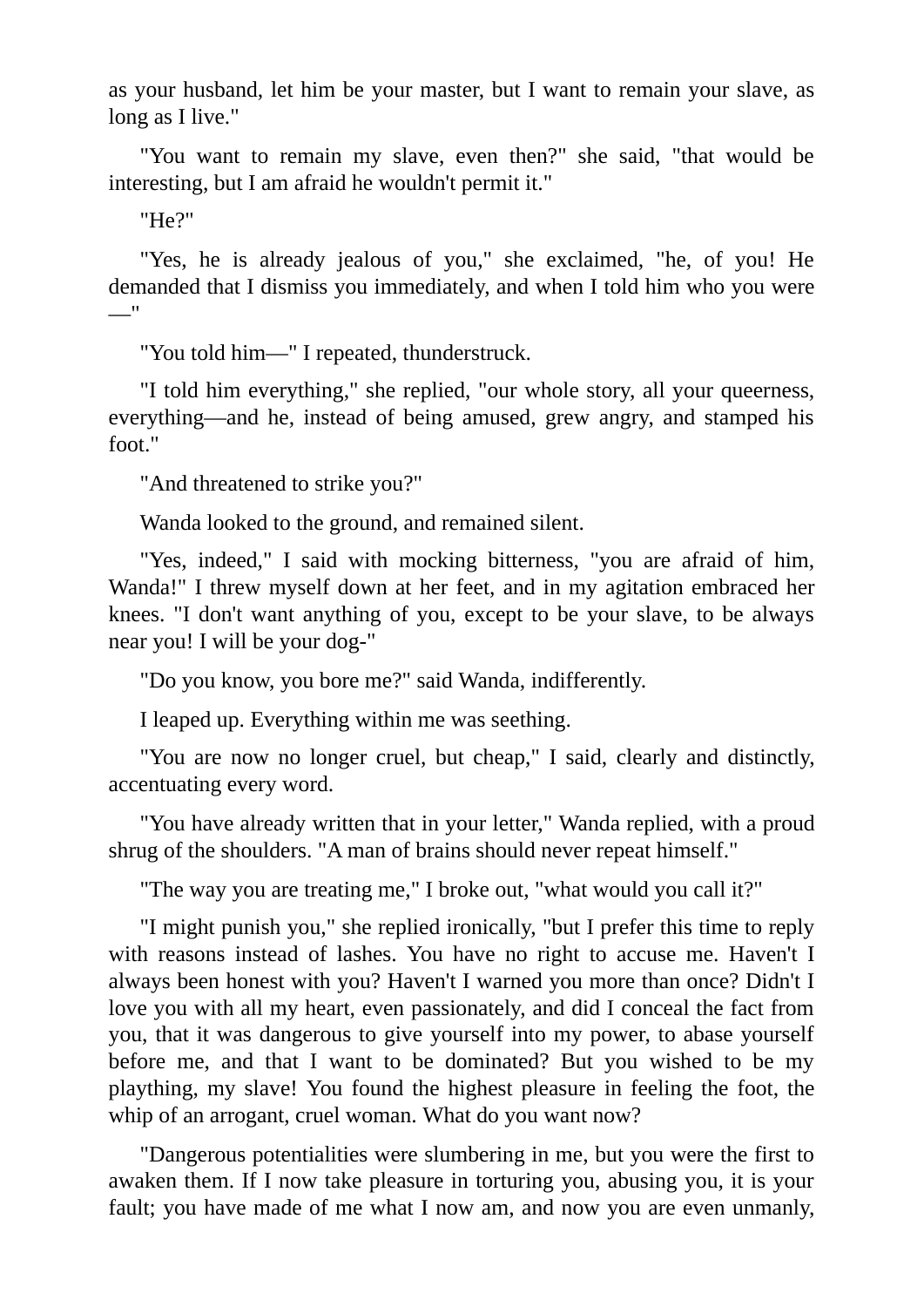weak, and miserable enough to accuse me."

"Yes, I am guilty," I said, "but haven't I suffered because of it?

Let us put an end now to the cruel game."

"That is my wish, too," she replied with a curious deceitful look.

"Wanda!" I exclaimed violently, "don't drive me to extremes; you see that I am a man again."

"A fire of straw," she replied, "which makes a lot of stir for a moment, and goes out as quickly as it flared up. You imagine you can intimidate me, and you only make yourself ridiculous. Had you been the man I first thought you were, serious, reserved, stern, I would have loved you faithfully, and become your wife. Woman demands that she can look up to a man, but one like you who voluntarily places his neck under her foot, she uses as a welcome plaything, only to toss it aside when she is tired of it."

"Try to toss me aside," I said, jeeringly. "Some toys are dangerous."

"Don't challenge me," exclaimed Wanda. Her eyes began to flash, and a flush entered her cheeks.

"If you won't be mine now," I continued, with a voice stifled with rage, "no one else shall possess you either."

"What play is this from?" she mocked, seizing me by the breast. She was pale with anger at this moment. "Don't challenge me," she continued, "I am not cruel, but I don't know whether I may not become so and whether then there will be any bounds."

"What worse can you do, than to make your lover, your husband?" I exclaimed, more and more enraged.

"I might make you his slave," she replied quickly, "are you not in my power? Haven't I the agreement? But, of course, you will merely take pleasure in it, if I have you bound, and say to him.

"Do with him what you please."

"Woman, are you mad!" I cried.

"I am entirely rational," she said, calmly. "I warn you for the last time. Don't offer any resistance, one who has gone as far as I have gone might easily go still further. I feel a sort of hatred for you, and would find a real joy in seeing him beat you to death; I am still restraining myself, but—"

Scarcely master of myself any longer, I seized her by the wrist and forced her to the ground, so that she lay on her knees before me.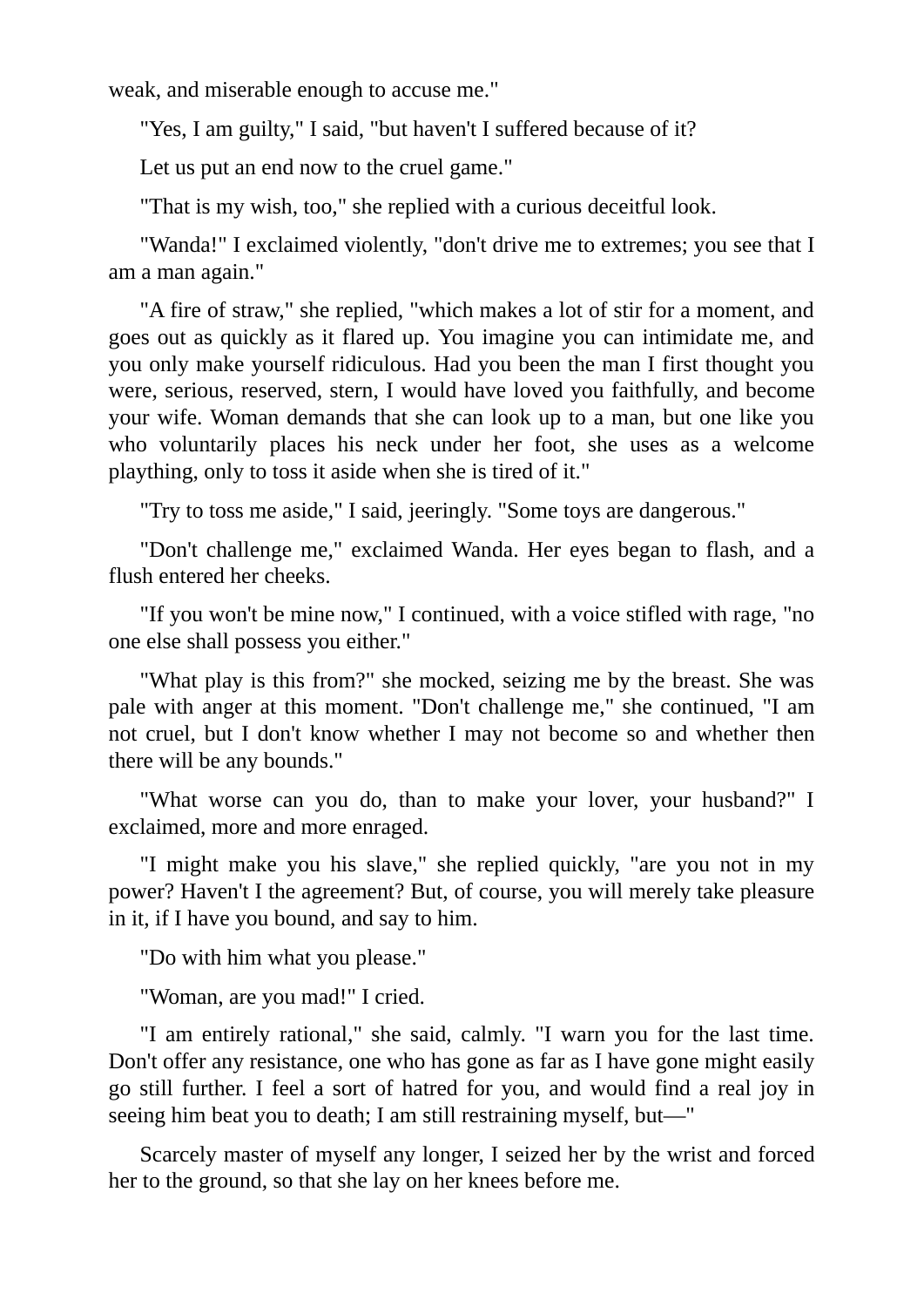"Severin!" she cried. Rage and terror were painted on her face.

"I shall kill you if you marry him," I threatened; the words came hoarsely and dully from my breast. "You are mine, I won't let you go, I love you too much." Then I clutched her and pressed her close to me; my right hand involuntarily seized the dagger which I still had in my belt.

Wanda fixed a large, calm, incomprehensible look on me.

"I like you that way," she said, carelessly. "Now you are a man, and at this moment I know I still love you."

"Wanda," I wept with rapture, and bent down over her, covering her dear face with kisses, and she, suddenly breaking into a loud gay laugh, said, "Have you finished with your ideal now, are you satisfied with me?"

"You mean?" I stammered, "that you weren't serious?"

"I am very serious," she gaily continued. "I love you, only you, and you you foolish, little man, didn't know that everything was only make-believe and play-acting. How hard it often was for me to strike you with the whip, when I would have rather taken your head and covered it with kisses. But now we are through with that, aren't we? I have played my cruel role better than you expected, and now you will be satisfied with my being a good, little wife who isn't altogether unattractive. Isn't that so? We will live like rational people—"

"You will marry me!" I cried, overflowing with happiness.

"Yes—marry you—you dear, darling man," whispered Wanda, kissing my hands.

I drew her up to my breast.

"Now, you are no longer Gregor, my slave," said she, "but Severin, the dear man I love—"

"And he—you don't love him?" I asked in agitation.

"How could you imagine my loving a man of his brutal type? You were blind to everything, I was really afraid for you."

"I almost killed myself for your sake."

"Really?" she cried, "ah, I still tremble at the thought, that you were already in the Arno."

"But you saved me," I replied, tenderly. "You hovered over the waters and smiled, and your smile called me back to life."

\*\*\*\*

I have a curious feeling when I now hold her in my arms and she lies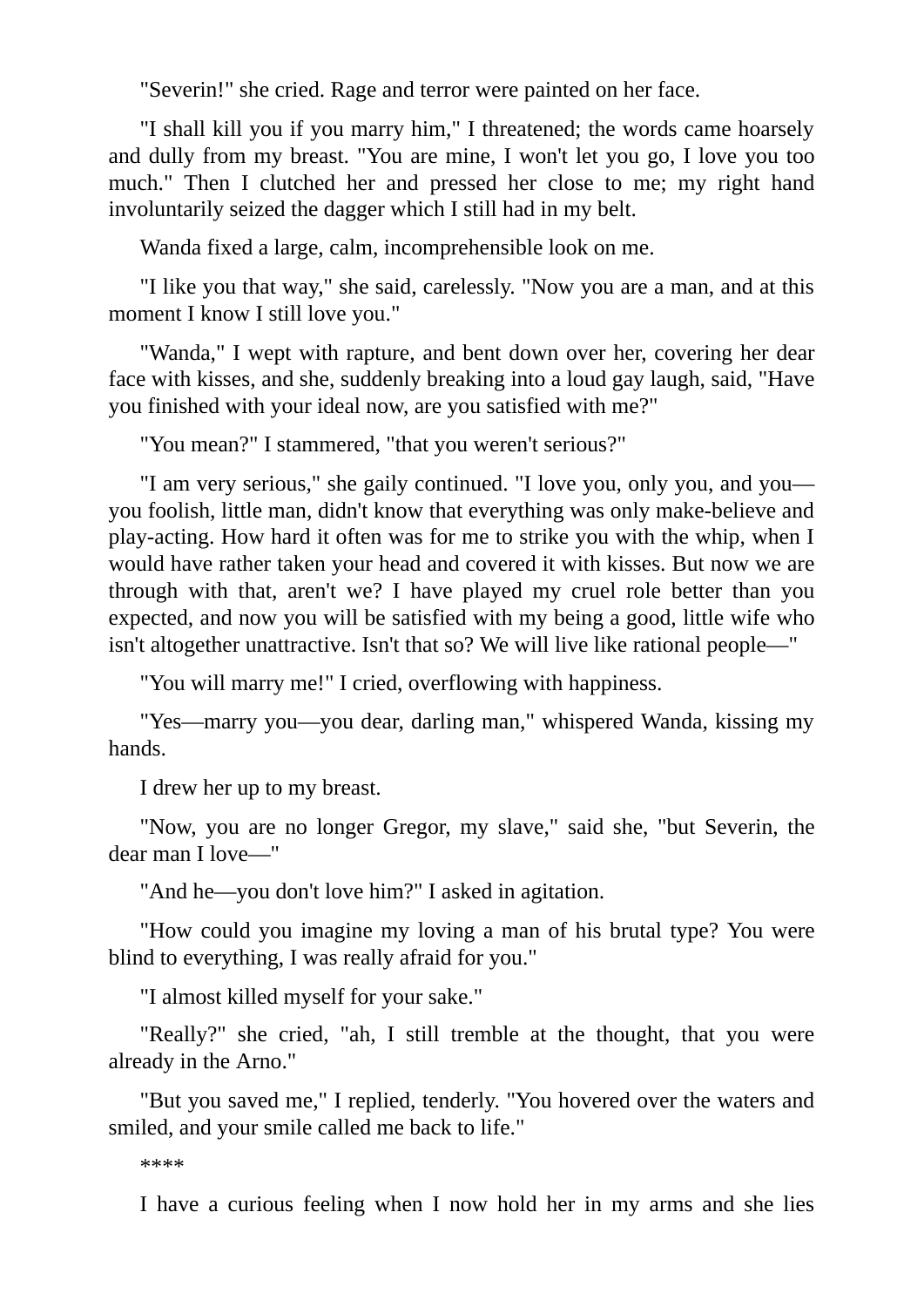silently against my breast and lets me kiss her and smiles. I feel like one who has suddenly awakened out of a feverish delirium, or like a shipwrecked man who has for many days battled with waves that momentarily threatened to devour him and finally has found a safe shore.

\*\*\*\*

"I hate this Florence, where you have been so unhappy," she declared, as I was saying good-night to her. "I want to leave immediately, tomorrow, you will be good enough to write a couple of letters for me, and, while you are doing that, I will drive to the city to pay my farewell visits. Is that satisfactory to you?"

"Of course, you dear, sweet, beautiful woman."

\*\*\*\*

Early in the morning she knocked at my door to ask how I had slept. Her tenderness is positively wonderful. I should never have believed that she could be so tender.

\*\*\*\*

She has now been gone for over four hours. I have long since finished the letters, and am now sitting in the gallery, looking down the street to see whether I cannot discover her carriage in the distance. I am a little worried about her, and yet I know there is no reason under heaven why I should doubt or fear. However, a feeling of oppression weighs me down, and I cannot rid myself of it. It is probably the sufferings of the past days, which still cast their shadows into my soul.

\*\*\*\*

She is back, radiant with happiness and contentment.

"Well, has everything gone as you wished?" I asked tenderly, kissing her hand.

"Yes, dear heart," she replied, "and we shall leave to-night. Help me pack my trunks."

\*\*\*\*

Toward evening she asked me to go to the post-office and mail her letters myself. I took her carriage, and was back within an hour.

"Mistress has asked for you," said the negress, with a grin, as I ascended the wide marble stairs.

"Has anyone been here?"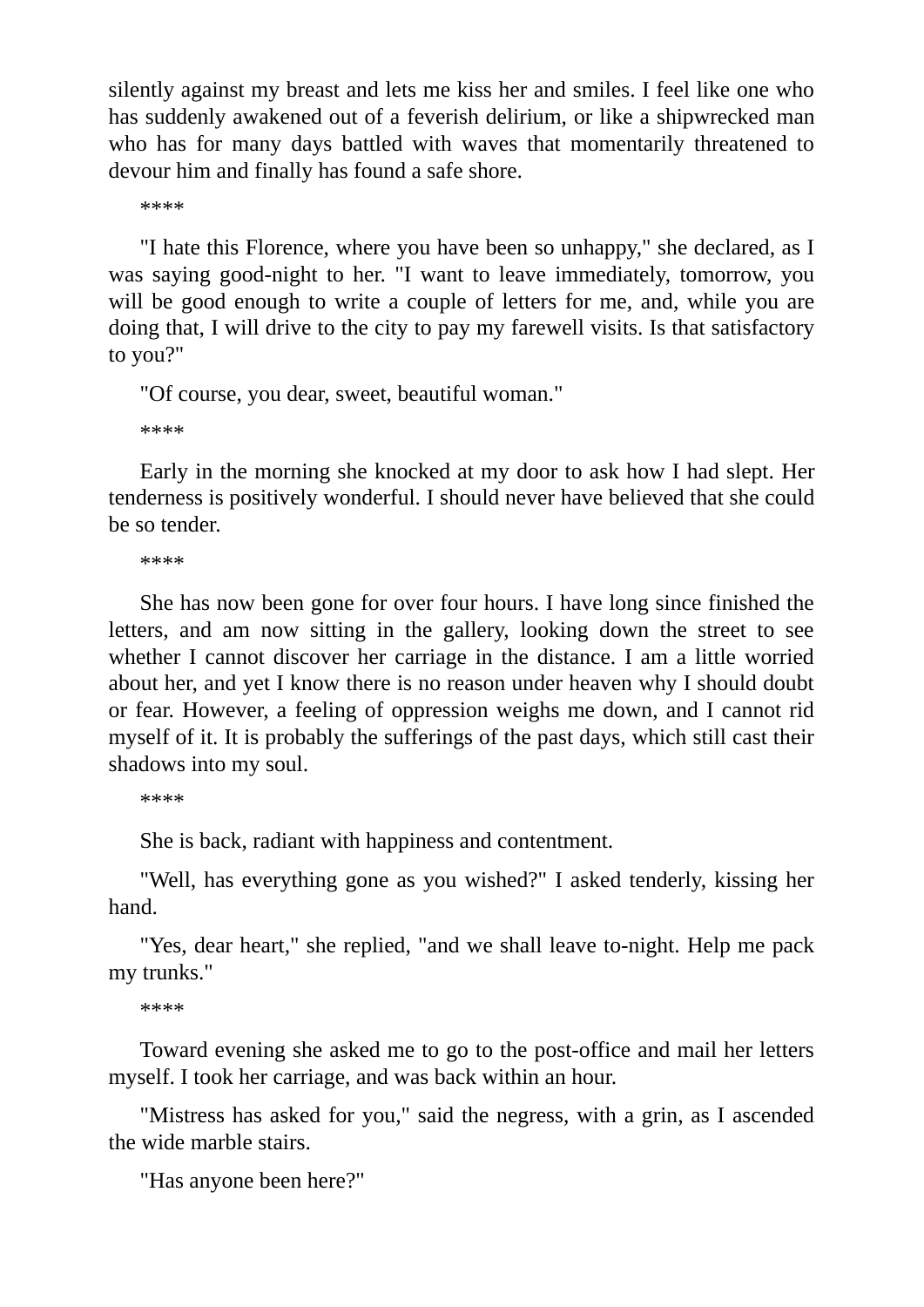"No one," she replied, crouching down on the steps like a black cat.

I slowly passed through the drawing-room, and then stood before her bedroom door.

Why does my heart beat so? Am I not perfectly happy?

Opening the door softly, I draw back the portiere. Wanda is lying on the ottoman, and does not seem to notice me. How beautiful she looks, in her silver-gray dress, which fits closely, and while displaying in tell-tale fashion her splendid figure, leaves her wonderful bust and arms bare.

Her hair is interwoven with, and held up by a black velvet ribbon. A mighty fire is burning in the fire-place, the hanging lamp casts a reddish glow, and the whole room is as if drowned in blood.

"Wanda," I said at last.

"Oh Severin," she cried out joyously. "I have been impatiently waiting for you." She leaped up, and folded me in her arms. She sat down again on the rich cushions and tried to draw me down to her side, but I softly slid down to her feet and placed my head in her lap.

"Do you know I am very much in love with you to-day?" she whispered, brushing a few stray hairs from my forehead and kissing my eyes.

"How beautiful your eyes are, I have always loved them as the best of you, but to-day they fairly intoxicate me. I am all—" She extended her magnificent limbs and tenderly looked at me from beneath her red lashes.

"And you—you are cold—you hold me like a block of wood; wait, I'll stir you with the fire of love," she said, and again clung fawningly and caressingly to my lips.

"I no longer please you; I suppose I'll have to be cruel to you again, evidently I have been too kind to you to-day. Do you know, you little fool, what I shall do, I shall whip you for a while—"

"But child—"

"I want to."

"Wanda!"

"Come, let me bind you," she continued, and ran gaily through the room. "I want to see you very much in love, do you understand? Here are the ropes. I wonder if I can still do it?"

She began with fettering my feet and then she tied my hands behind my back, pinioning my arms like those of a prisoner.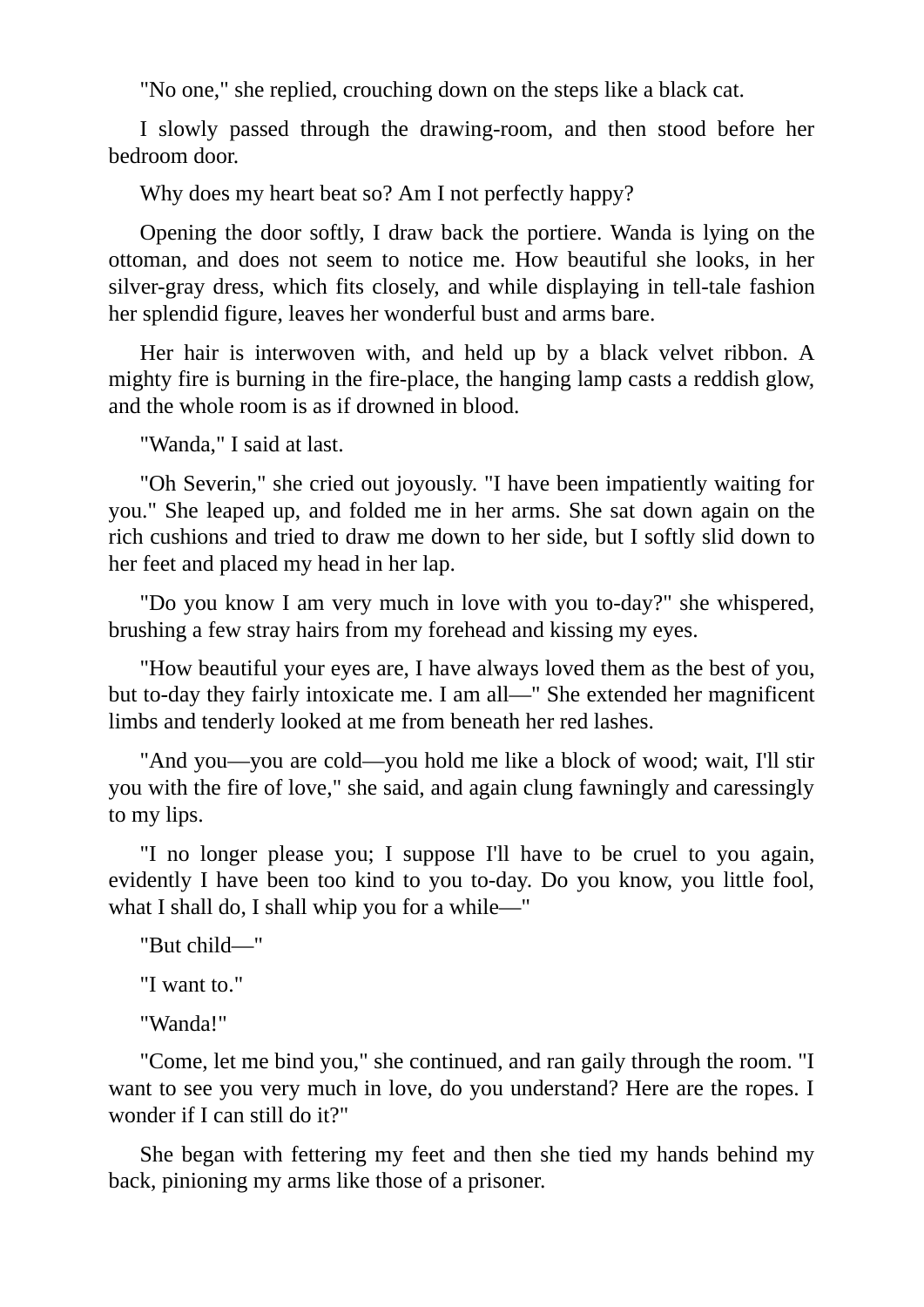"So," she said, with gay eagerness. "Can you still move?"

"No."

"Fine—"

She then tied a noose in a stout rope, threw it over my head, and let it slip down as far as the hips. She drew it tight, and bound me to a pillar.

A curious tremor seized me at that moment.

"I have a feeling as if I were about to be executed," I said with a low voice.

"Well, you shall have a thorough punishment to-day," exclaimed Wanda.

"But put on your fur-jacket, please," I said.

"I shall gladly give you that pleasure," she replied. She got her kazabaika, and put it on. Then she stood in front of me with her arms folded across her chest, and looked at me out of half-closed eyes.

"Do you remember the story of the ox of Dionysius?" she asked.

"I remember it only vaguely, what about it?"

"A courtier invented a new implement of torture for the Tyrant of Syracuse. It was an iron ox in which those condemned to death were to be shut, and then pushed into a mighty furnace.

"As soon as the iron ox began to get hot, and the condemned person began to cry out in his torment, his wails sounded like the bellowing of an ox.

"Dionysius nodded graciously to the inventor, and to put his invention to an immediate test had him shut up in the iron ox.

"It is a very instructive story.

"It was you who innoculated me with selfishness, pride, and cruelty, and you shall be their first victim. I now literally enjoy having a human being that thinks and feels and desires like myself in my power; I love to abuse a man who is stronger in intelligence and body than I, especially a man who loves me.

"Do you still love me?"

"Even to madness," I exclaimed.

"So much the better," she replied, "and so much the more will you enjoy what I am about to do with you now."

"What is the matter with you?" I asked. "I don't understand you, there is a gleam of real cruelty in your eyes to-day, and you are strangely beautiful completely Venus in Furs."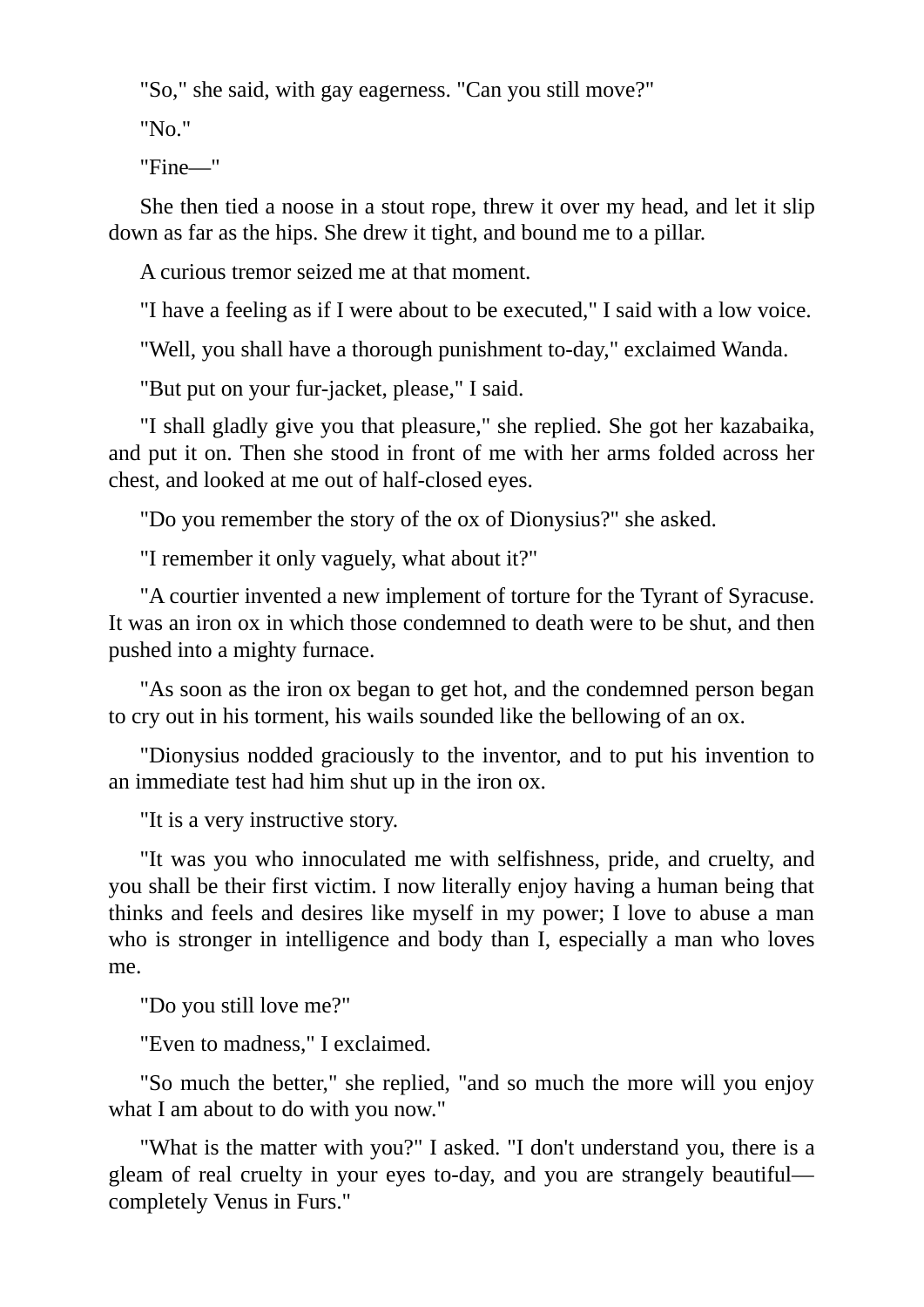Without replying Wanda placed her arms around my neck and kissed me.

I was again seized by my fanatical passion.

"Where is the whip?" I asked.

Wanda laughed, and withdrew a couple of steps.

"You really insist upon being punished?" she exclaimed, proudly tossing back her head.

"Yes."

Suddenly Wanda's face was completely transformed. It was as if disfigured by rage; for a moment she seemed even ugly to me.

"Very well, then you whip him!" she called loudly.

At the same instant the beautiful Greek stuck his head of black curls through the curtains of her four-poster bed. At first I was speechless, petrified. There was a horribly comic element in the situation. I would have laughed aloud, had not my position been at the same time so terribly cruel and humiliating.

It went beyond anything I had imagined. A cold shudder ran down my back, when my rival stepped from the bed in his riding boots, his tight-fitting white breeches, and his short velvet jacket, and I saw his athletic limbs.

"You are indeed cruel," he said, turning to Wanda.

"Only inordinately fond of pleasure," she replied with a wild sort of humor. "Pleasure alone lends value to existence; whoever enjoys does not easily part from life, whoever suffers or is needy meets death like a friend.

"But whoever wants to enjoy must take life gaily in the sense of the ancient world; he dare not hesitate to enjoy at the expense of others; he must never feel pity; he must be ready to harness others to his carriage or his plough as though they were animals. He must know how to make slaves of men who feel and would enjoy as he does, and use them for his service and pleasure without remorse. It is not his affair whether they like it, or whether they go to rack and ruin. He must always remember this, that if they had him in their power, as he has them they would act in exactly the same way, and he would have to pay for their pleasure with his sweat and blood and soul. That was the world of the ancients: pleasure and cruelty, liberty and slavery went hand in hand. People who want to live like the gods of Olympus must of necessity have slaves whom they can toss into their fish-ponds, and gladiators who will do battle, the while they banquet, and they must not mind if by chance a bit of blood bespatters them."

Her words brought back my complete self-possession.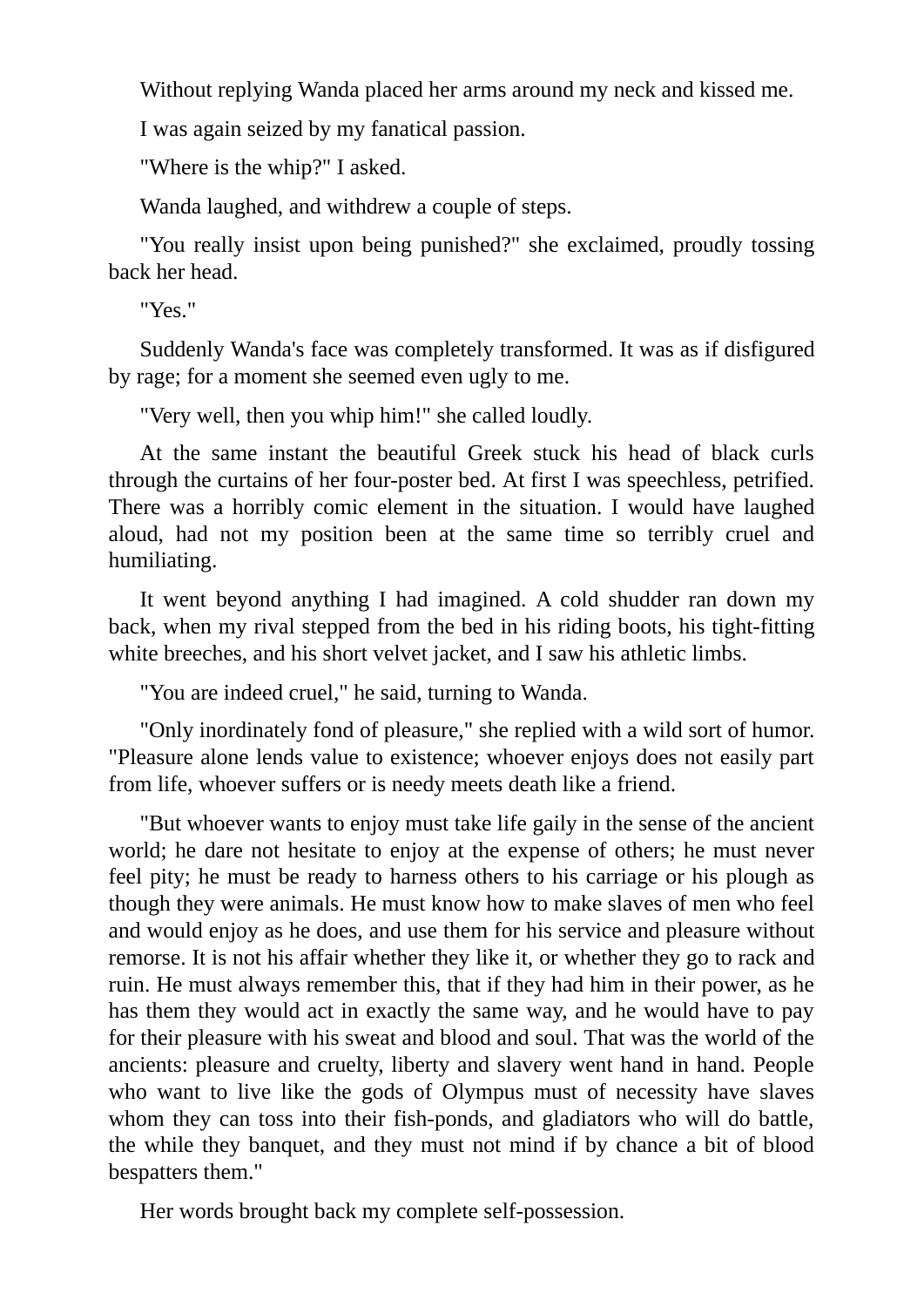"Unloosen me!" I exclaimed angrily.

"Aren't you my slave, my property?" replied Wanda. "Do you want me to show you the agreement?"

"Untie me!" I threatened, "otherwise—" I tugged at the ropes.

"Can he tear himself free?" she asked. "He has threatened to kill me."

"Be entirely at ease," said the Greek, testing my fetters.

"I shall call for help," I began again.

"No one will hear you," replied Wanda, "and no one will hinder me from abusing your most sacred emotions or playing a frivolous game with you." she continued, repeating with satanic mockery phrases from my letter to her.

"Do you think I am at this moment merely cruel and merciless, or am

I also about to become cheap? What? Do you still love me, or do you

already hate and despise me? Here is the whip—" She handed it to the

Greek who quickly stepped closer.

"Don't you dare!" I exclaimed, trembling with indignation, "I won't permit it—"

"Oh, because I don't wear furs," the Greek replied with an ironical smile, and he took his short sable from the bed.

"You are adorable," exclaimed Wanda, kissing him, and helping him into his furs.

"May I really whip him?" he asked.

"Do with him what you please," replied Wanda.

"Beast!" I exclaimed, utterly revolted.

The Greek fixed his cold tigerish look upon me and tried out the whip. His muscles swelled when he drew back his arms, and made the whip hiss through the air. I was bound like Marsyas while Apollo was getting ready to flay me.

My look wandered about the room and remained fixed on the ceiling, where Samson, lying at Delilah's feet, was about to have his eyes put out by the Philistines. The picture at that moment seemed to me like a symbol, an eternal parable of passion and lust, of the love of man for woman. "Each one of us in the end is a Samson," I thought, "and ultimately for better or worse is betrayed by the woman he loves, whether he wears an ordinary coat or sables."

"Now watch me break him in," said the Greek. He showed his teeth, and his face acquired the blood-thirsty expression, which startled me the first time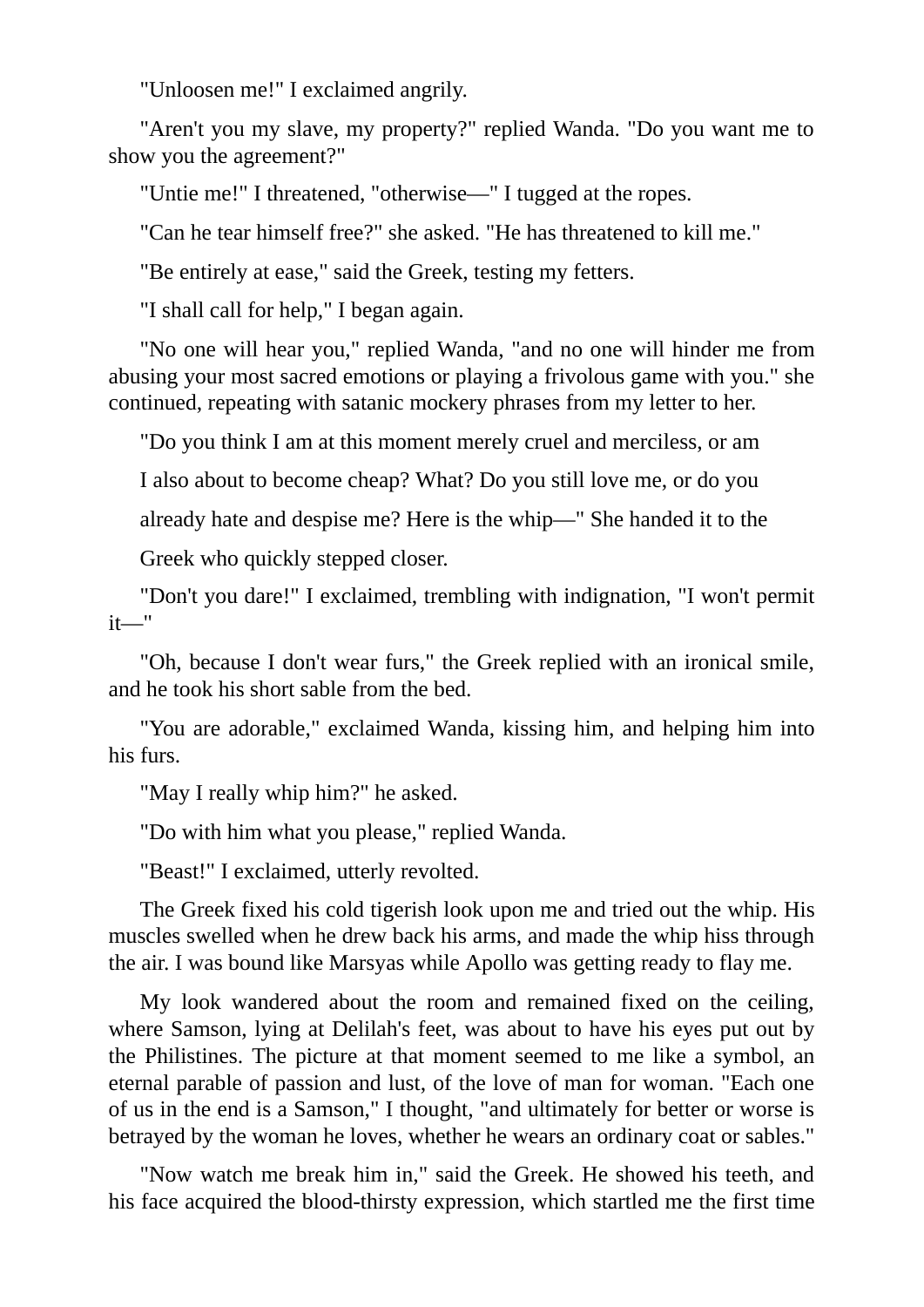I saw him.

And he began to apply the lash—so mercilessly, with such frightful force that I quivered under each blow, and began to tremble all over with pain. Tears rolled down over my cheeks. In the meantime Wanda lay on the ottoman in her fur-jacket, supporting herself on her arm; she looked on with cruel curiosity, and was convulsed with laughter.

The sensation of being whipped by a successful rival before the eyes of an adored woman cannot be described. I almost went mad with shame and despair.

What was most humiliating was that at first I felt a certain wild, supersensual stimulation under Apollo's whip and the cruel laughter of my Venus, no matter how horrible my position was. But Apollo whipped on and on, blow after blow, until I forgot all about poetry, and finally gritted my teeth in impotent rage, and cursed my wild dreams, woman, and love.

All of a sudden I saw with horrible clarity whither blind passion and lust have led man, ever since Holofernes and Agamemnon—into a blind alley, into the net of woman's treachery, into misery, slavery, and death.

It was as though I were awakening from a dream.

Blood was already flowing under the whip. I wound like a worm that is trodden on, but he whipped on without mercy, and she continued to laugh without mercy. In the meantime she locked her packed trunk and slipped into her travelling furs, and was still laughing, when she went downstairs on his arm and entered the carriage.

Then everything was silent for a moment.

I listened breathlessly.

The carriage door slammed, the horse began to pull—the rolling of the carriage for a short time—then all was over.

\*\*\*\*

For a moment I thought of taking vengeance, of killing him, but I was bound by the abominable agreement. So nothing was left for me to do except to keep my pledged word and grit my teeth.

\*\*\*\*

My first impulse after this, the most cruel catastrophe of my life, was to seek laborious tasks, dangers, and privations. I wanted to become a soldier and go to Asia or Algiers, but my father was old and ill and wanted me.

So I quietly returned home and for two years helped him bear his burdens,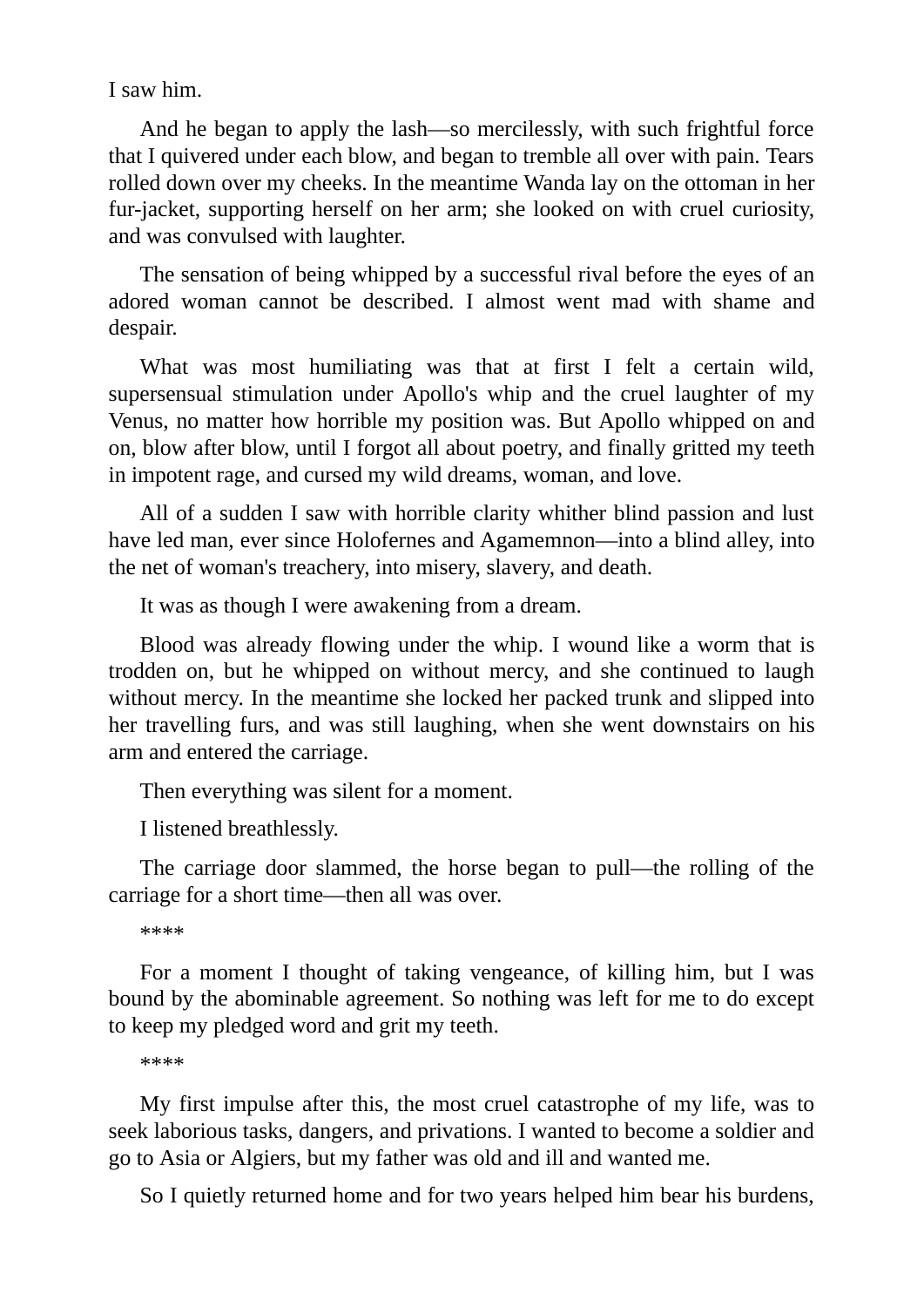and learned how to look after the estate which I had never done before. To labor and to do my duty was comforting like a drink of fresh water. Then my father died, and I inherited the estate, but it meant no change.

I had put on my own Spanish boots and went on living just as rationally as if the old man were standing behind me, looking over my shoulder with his large wise eyes.

One day a box arrived, accompanied by a letter. I recognized Wanda's writing.

Curiously moved, I opened it, and read.

"Sir.—

Now that over three years have passed since that night in Florence, I suppose, I may confess to you that I loved you deeply. You yourself, however, stifled my love by your fantastic devotion and your insane passion. From the moment that you became my slave, I knew it would be impossible for you ever to become my husband. However, I found it interesting to have you realize your ideal in my own person, and, while I gloriously amused myself, perhaps, to cure you.

I found the strong man for whom I felt a need, and I was as happy with him as, I suppose, it is possible for any one to be on this funny ball of clay.

But my happiness, like all things mortal, was of short duration. About a year ago he fell in a duel, and since then I have been living in Paris, like an Aspasia—

And you?—Your life surely is not without its sunshine, if you have gained control of your imagination, and those qualities in you have materialized, which at first so attracted me to you—your clarity of intellect, kindness of heart, and, above all else, your—moral seriousness.

I hope you have been cured under my whip; the cure was cruel, but radical. In memory of that time and of a woman who loved you passionately, I am sending you the portrait by the poor German.

Venus in Furs."

I had to smile, and as I fell to musing the beautiful woman suddenly stood before me in her velvet jacket trimmed with ermine, with the whip in her hand. And I continued to smile at the woman I had once loved so insanely, at the furjacket that had once so entranced me, at the whip, and ended by smiling at myself and saying: The cure was cruel, but radical; but the main point is, I have been cured.

\*\*\*\*